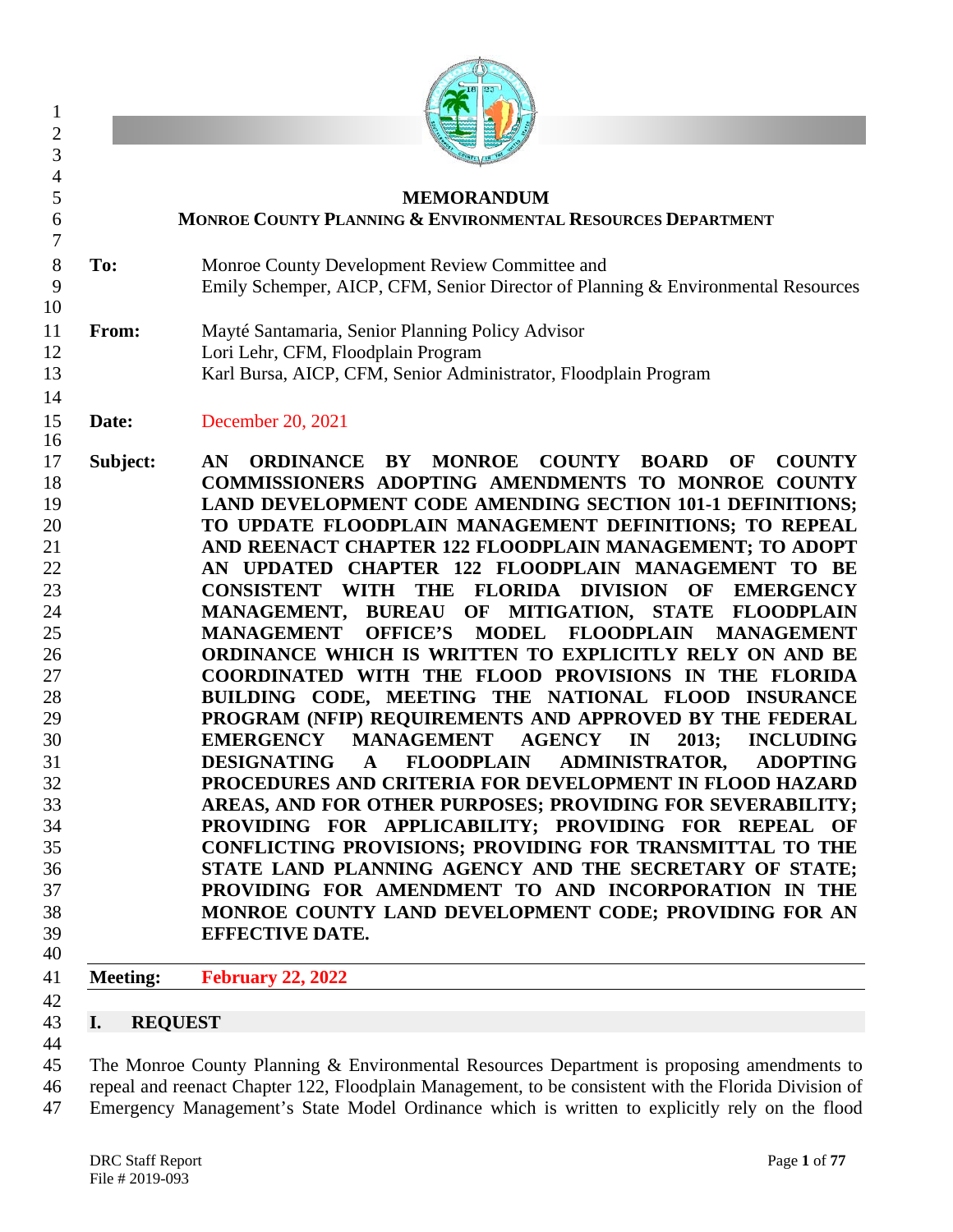provisions in the *Florida Building Code*, continue to fulfill the requirements of the National Flood Insurance Program, and maintain good standing in the program, and continue to meet the Community Rating System (CRS) requirements and maintain our CRS score.

In summary, the amendment includes the following:

- Updates to the floodplain management definitions in Section 101-1.
- Establishes the purpose, scope and intent of Chapter 122 Floodplain Management.
- Specifies that Chapter 122 is be administered and enforced in conjunction with the *Florida Building Code*. The flood load and flood resistant construction requirements of the *Florida Building Code* shall apply to all buildings and structures that are wholly within or partially within any flood hazard area.
- Establishes that Chapter 122 applies to all flood hazard areas within the unincorporated areas of Monroe County.
- 14 Retains the reference and use of the Flood Insurance Study for Monroe County dated February 18, 2005, and the accompanying Flood Insurance Rate Maps (FIRMs).
- Retains the provisions for the Permit Referral Process, Species focus area maps, Species assessment guides and the administration of development review within species focus areas.
- Provides updated floodplain management definitions for Chapter 122.
- Designates the Building Official as the Floodplain Administrator and provides for the duties and authority of the Floodplain Administrator, including rendering interpretations of Chapter 122, reviewing permit applications and plans, issuing floodplain development orders or permits, providing substantial improvement/substantial damage determinations, etc.
- Provides for the permanent retention of floodplain management records.
- Provides permit application requirements and standards, including for buildings, structures and facilities exempt from the *Florida Building Code.*
- Outlines the buildings, structures and facilities that are exempt from the *Florida Building Code*:
- 27 o Railroads and ancillary facilities associated with the railroad.<br>28 o Nonresidential farm buildings on farms, as provided in section
- 28 o Nonresidential farm buildings on farms, as provided in section 604.50, F.S.<br>29 o Temporary buildings or sheds used exclusively for construction purposes.
- 29 o Temporary buildings or sheds used exclusively for construction purposes.<br>30 o Mobile or modular structures used as temporary offices.
- 30 o Mobile or modular structures used as temporary offices.<br>31 o Those structures or facilities of electric utilities, as def
- 31 o Those structures or facilities of electric utilities, as defined in section 366.02, F.S., which are directly involved in the generation, transmission, or distribution of electricity. 32 directly involved in the generation, transmission, or distribution of electricity.<br>33 constructed by the Miccosukee Tribe of Indians of Florida or the 1
- 33 constructed by the Miccosukee Tribe of Indians of Florida or the Seminole Tribe of Florida. As used in this paragraph, the term "chickee" means an open-sided wooden hut that has 34 Florida. As used in this paragraph, the term "chickee" means an open-sided wooden hut that has a that has a that had book of palm or palmetto or other traditional materials, and that does not incorporate a thatched roof of palm or palmetto or other traditional materials, and that does not incorporate any electrical, plumbing, or other non-wood features.
- 37 o Family mausoleums not exceeding 250 square feet in area which are prefabricated and assembled<br>38 on site or preassembled and delivered on site and have walls, roofs, and a floor constructed of 38 on site or preassembled and delivered on site and have walls, roofs, and a floor constructed of granite. marble, or reinforced concrete. 39 granite, marble, or reinforced concrete.<br>40 c Temporary housing provided by the I
- o Temporary housing provided by the Department of Corrections to any prisoner in the state correctional system.
- 42 o Structures identified in section 553.73(10)(k), F.S., are not exempt from the Florida Building<br>43 Code. if such structures are located in flood hazard areas established on Flood Insurance Rate Code, if such structures are located in flood hazard areas established on Flood Insurance Rate Maps.
- Requires a Nonconversion Agreement form agreeing to not convert or modify in any manner that is inconsistent with the terms of the building permit and Chapter 122, enclosures below elevated buildings, certain crawl/underfloor spaces, detached accessory structures, and garages.
- Provides the standards for site plans and construction documents.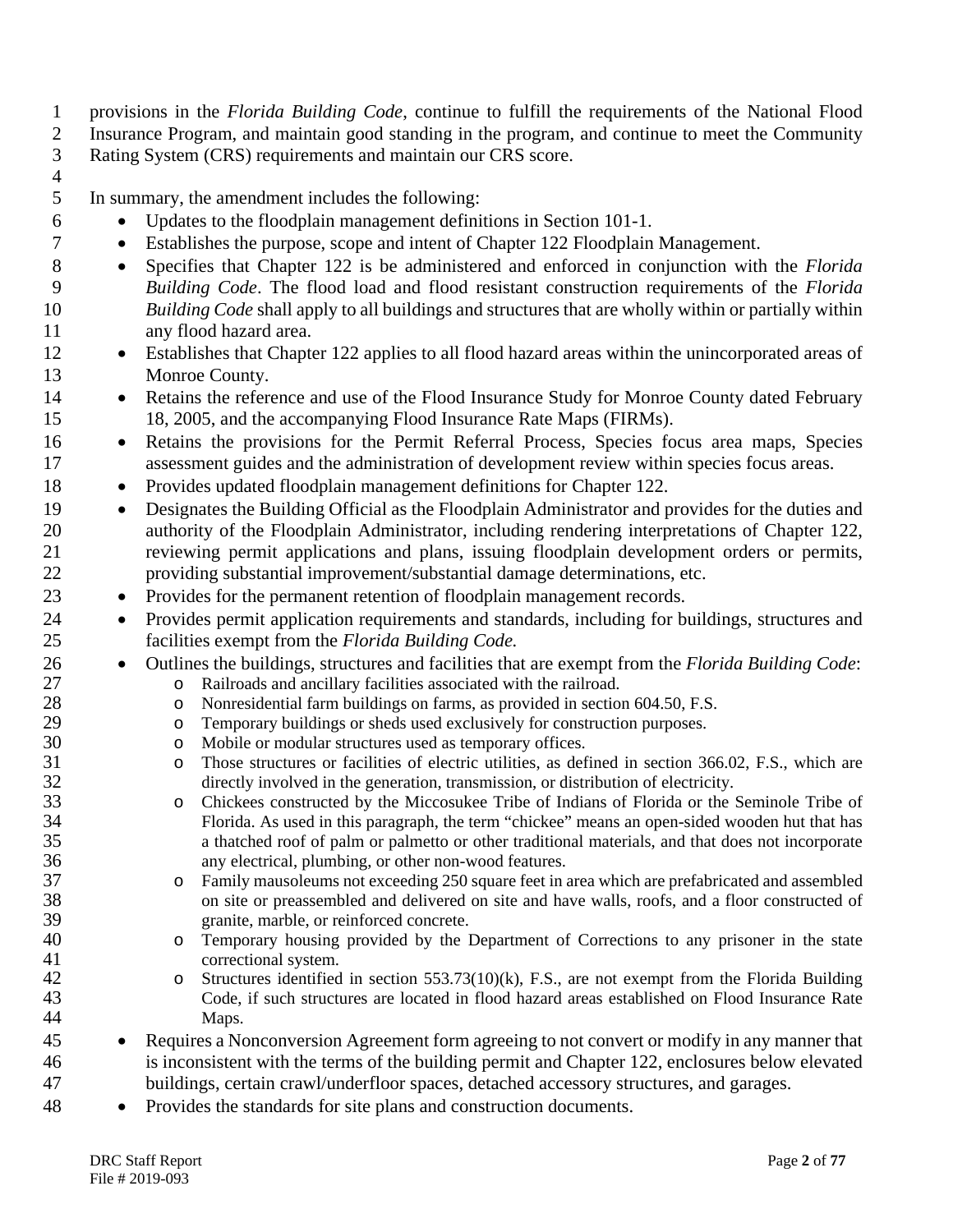- Provides inspection standards to determine and/or confirm compliance with the requirements of Chapter 122 and the conditions of issued floodplain development orders or permits.
- <sup>3</sup> Retains the required inspections of enclosed areas below elevated residential structures.
- Retains the Floodplain Certificate of Compliance Program.
- Updates provisions within the Variance procedures and provides for new variances for at-grade wet floodproofed accessory structures in A/AE Zones that are larger than 600 sq. ft. but not larger 7 than 1,000 sq. ft. in size.
- Updates provisions within the Appeal procedures.
- Establishes that any development that is not within the scope of the *Florida Building Code* but that is regulated by Chapter 122 which is performed without an issued County permit, that is non-compliant or in conflict with an issued permit, or that does not strictly and fully comply with Chapter 122, constitutes a violation.
- Provides flood resistant development standards for buildings and structures, including the design and construction of buildings, structures and facilities exempt from the *Florida Building Code*.
- 15 o Includes standards for: enclosed areas (enclosures) below elevated buildings, minimum<br>16 foundation requirements for buildings and structures within the scope of the *Florida*  foundation requirements for buildings and structures within the scope of the *Florida Building Code,* at-grade residential detached accessory structures and nonresidential 18 detached accessory structures.
- Provides minimum subdivision and plat requirements.
- Provides minimum requirements for site improvements and utilities, and limitations on the placement of fill.
- Provides standards for manufactured homes, including foundations, anchoring and retaining the elevation requirements.
- Provides standards for recreational vehicles.
- Provides standards for tanks, slabs, decks, nonstructural fill, etc.
- **II. BACKGROUND INFORMATION**
- 

 The National Flood Insurance Program (NFIP) is a federally-subsidized flood damage insurance program administered by the Federal Emergency Management Agency (FEMA). Residents and business owners are eligible to purchase NFIP flood insurance policies in communities that agree to regulate development in special flood hazard areas. These special flood hazard areas are delineated by FEMA on Flood Insurance Rate Maps.

 The NFIP makes federally-backed flood insurance available in those states and communities that agree to adopt and enforce floodplain management ordinances to reduce future flood damage. These regulations must meet or exceed the minimum administrative and technical requirements in the NFIP regulations (44 CFR Part 59 and Part 60). FEMA administers the NFIP and provides technical assistance and training on NFIP requirements and mitigation measures. FEMA also has extensive publications on the NFIP, including detailed guidance on mitigation measures that can minimize or eliminate future flood damages.

 Floodplain management is a community-based effort to prevent or reduce the risk of flooding, resulting in a more resilient community. Per FEMA, meeting NFIP requirements is the most cost-effective way to reduce the flood risk to new buildings and infrastructure. FEMA provides tools and resources to help

- navigate NFIP requirements and implement higher standards of floodplain management.
-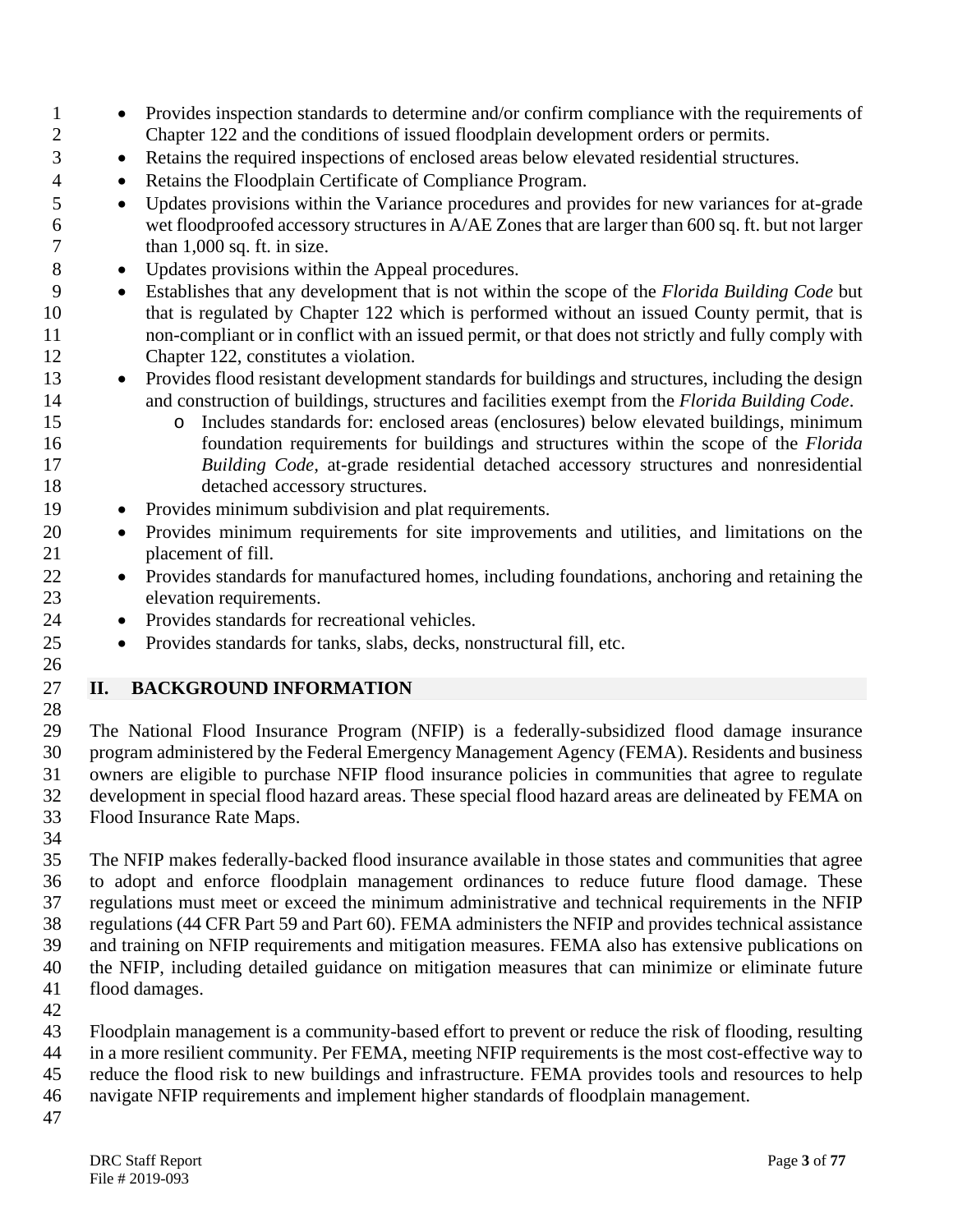Communities must incorporate NFIP requirements into their zoning codes, subdivision ordinances, and/or building codes or adopt special purpose floodplain management ordinances. The NFIP requirements apply to areas mapped as Special Flood Hazard Areas (SFHA) on Flood Insurance Rate Maps (FIRMs) issued by FEMA. The SFHA is the area that would be flooded by the "base flood" (defined as the flood that has a 1 percent chance of occurring in any given year; also known as the "100- year flood").

The NFIP requirements include, but are not limited to:

- Elevation of new and substantially improved residential structures above the base flood level.
- Elevation or dry floodproofing (made watertight) of new or substantially improved non-residential structures.
- Prohibition of development in floodways, the central portion of a riverine floodplain needed to carry deeper and faster moving water.
- 14 Additional requirements to protect buildings in coastal areas from the impacts of waves, high velocity, and storm surge.

 FIRMs inform communities about the local flood risk and set minimum floodplain standards for communities to build with safety and resiliency in mind. FIRMs also currently determine the cost of flood insurance and the mandatory purchase requirement. As risks change, insurance premiums also change to reflect those risks, but property owners may be able to reduce premiums if they build their home or business to be safer, higher, and stronger.

 $rac{22}{23}$ 23 As a note, FEMA is updating the NFIP's risk rating methodology through the implementation of a new pricing<br>24 methodology called Risk Rating 2.0. FEMA's new methodology for determining NFIP policy premiums 24 methodology called Risk Rating 2.0. FEMA's new methodology for determining NFIP policy premiums<br>25 incorporates variables to reflect a property's individual flood risk, including the frequency and types of flooding, incorporates variables to reflect a property's individual flood risk, including the frequency and types of flooding, 26 such as storm surge, coastal erosion, and heavy rainfall — and the distance to a water source along with property<br>27 characteristics, such as elevation and the cost to rebuild. Communities will continue to earn NFIP rat 27 characteristics, such as elevation and the cost to rebuild. Communities will continue to earn NFIP rate discounts<br>28 of 5% - 45% based on the Community Rating System classification, including Monroe County (35% discount 28 of 5% - 45% based on the Community Rating System classification, including Monroe County (35% discount);<br>29 however, since Risk Rating 2.0 does not use flood zones to determine flood risk, the discount will be uniformly 29 however, since Risk Rating 2.0 does not use flood zones to determine flood risk, the discount will be uniformly<br>20 applied to all policies throughout the participating community, regardless of whether the structure is i 30 applied to all policies throughout the participating community, regardless of whether the structure is inside or outside of the Special Flood Hazard Area. outside of the Special Flood Hazard Area.

- 
- 32<br>33 \_\_\_\_\_\_\_\_\_\_\_\_\_\_\_\_\_
- 

 The Florida Division of Emergency Management (DEM) serves as the State Coordinating Agency of the NFIP to work with Florida's municipalities and counties to administer their local flood damage reduction regulations. The State Floodplain Management Program works to promote and ensure sound land use development in floodplain areas in order to promote the health and safety of the public, minimize loss of life and property, and reduce economic losses caused by flood damages.

 The State Floodplain Management Office is a unit in the Florida DEM, Bureau of Mitigation. Floodplain Management Specialists work with Florida's communities to help them successfully manage development in flood zones. The State Floodplain Management Office provides/offers technical assistance to improve administration of local floodplain management ordinances and the flood provisions of the *Florida Building Code* and to monitor community performance to ensure compliance with the NFIP development regulations in Special Flood Hazard Areas.

The State Floodplain Management Office also coordinates and collaborates on the following activities: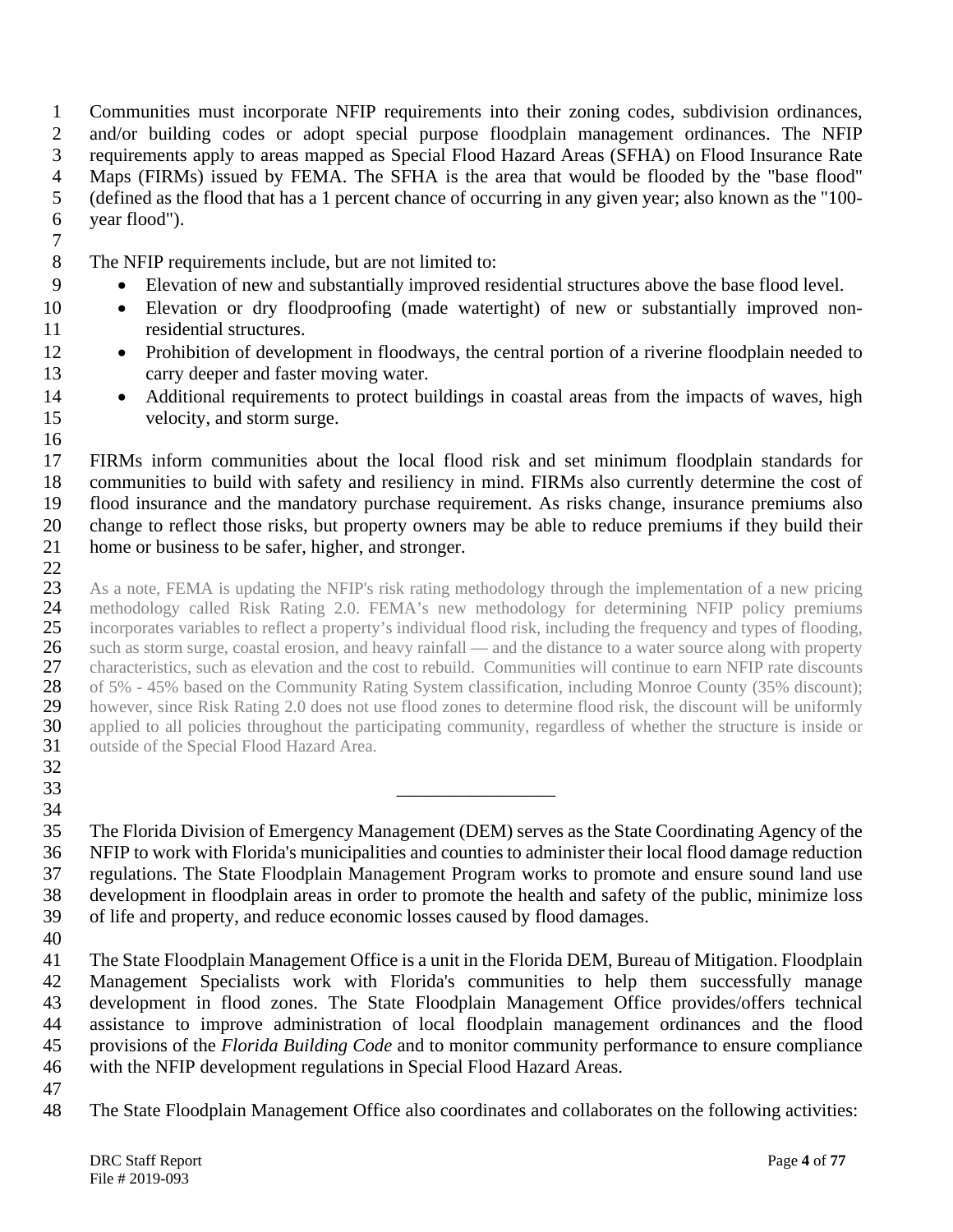• Integration of flood-resistant standards into the Florida Building Code • Coordination with Federal flood mitigation grant programs • Integration of floodplain management concepts and tasks into multi-jurisdictional local mitigation strategies developed by counties and municipalities • Participation in maintaining the State Enhanced Hazard Mitigation Plan and planning process • Consultation with State agencies on state-owned facilities in special flood hazard areas • Training of local floodplain managers and building officials, in partnership with the Florida Floodplain Managers Association (FFMA) 10 • Coordination with the Florida Dam Safety Program 11 • Partnerships with federal, state and local organizations pertinent to floodplain management  $\begin{vmatrix} 13 \\ 14 \end{vmatrix}$  In 2012, State Floodplain Management Office developed a **Model Floodplain Management Ordinance** for communities, written explicitly to rely on the flood provisions in the *Florida Building Code*. FEMA approved the **Model Floodplain Management Ordinance** in 2013. Since the 2010 edition, the flood provisions of the *Florida Building Code (FBC)* meet or exceed the minimum NFIP requirements for buildings and structures. Nearly all Florida communities administer local floodplain management ordinances that are written to rely on the *FBC* to meet the NFIP requirements. Over the past 10 years, DEM has worked with nearly all of Florida's 468 NFIP communities to transition to the **Model Floodplain Management Ordinance**, providing assistance, to tailor the model as appropriate for each community. At this time, 10 communities, including Monroe County, are still preparing the required amendments to their existing regulations. Amendments to the County's Floodplain Management Ordinance (Ch. 122 of the Land Development Code) are necessary to be consistent with FEMA provisions, incorporate DEM's **Model Floodplain Management Ordinance** and to continue to fulfill the NFIP requirements. Additionally, the update will allow the County to continue to meet and improve the requirements and activities of the Community Rating System. \_\_\_\_\_\_\_\_\_\_\_\_\_\_\_\_\_\_\_\_ The Community Rating System (CRS) is a voluntary incentive program that recognizes and encourages communities to establish sound programs that recognize and encourage floodplain management activities that *exceed* the minimum NFIP requirements. By conducting mitigation and outreach activities that increase safety and resilience, including CRS credits for regulating to higher standards, communities can earn credits and discounts (up to 45 percent within the Special Flood Hazard Area) on flood insurance premiums for property owners. In CRS communities, flood insurance premium rates are discounted to reflect the reduced flood risk resulting from the community's efforts that address the three goals of the program: 1. Reduce and avoid flood damage to insurable property 2. Strengthen and support the insurance aspects of the National Flood Insurance Program 3. Foster comprehensive floodplain management

1 • Map Modernization and FEMA Risk MAP priorities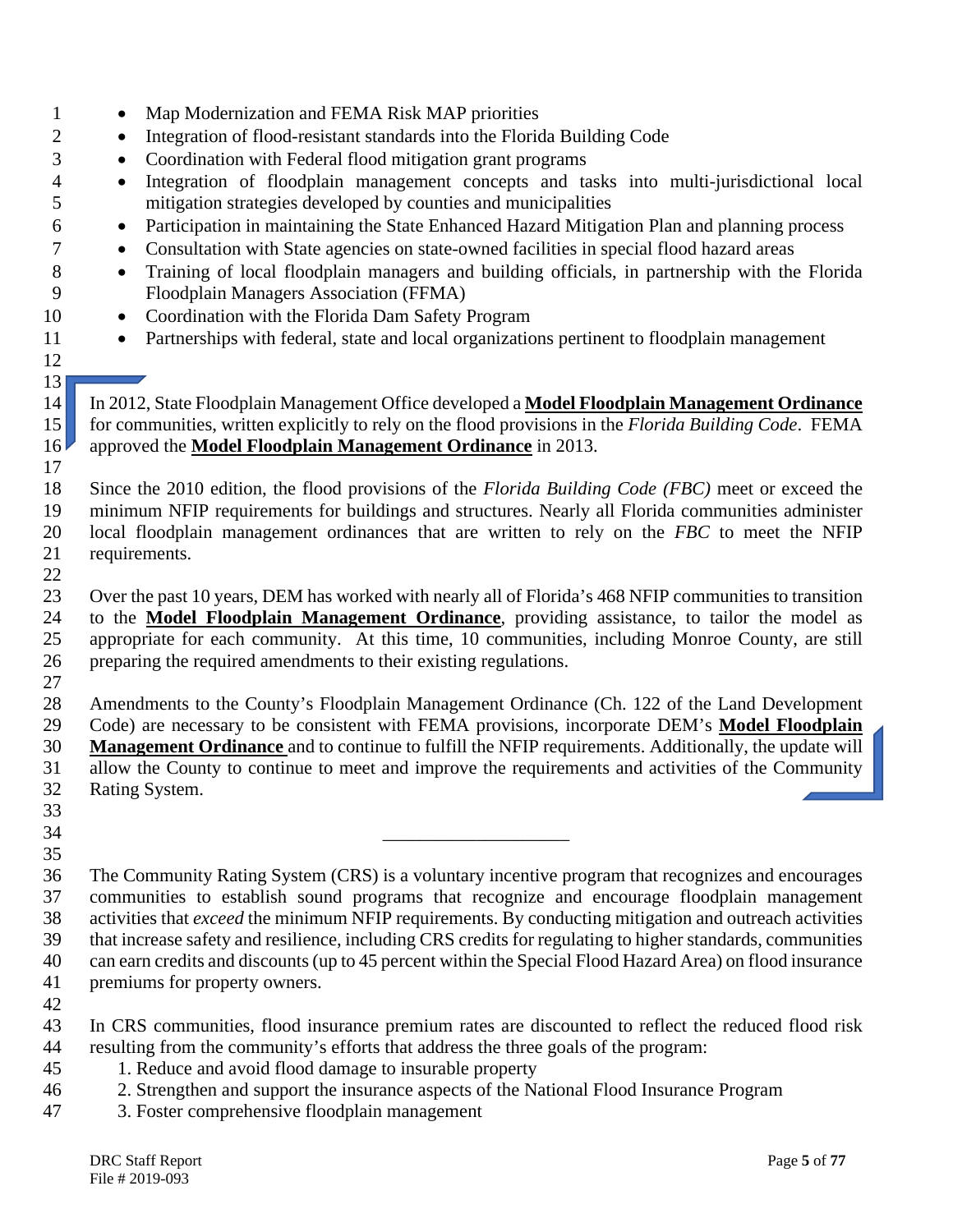A community accrues points to improve its CRS Class rating and receive increasingly higher discounts.

 The CRS uses a Class rating system that is similar to fire insurance rating to determine flood insurance premium reductions for residents. CRS Classes are rated from 9 to 1. Today, most communities enter the program at a CRS Class 9 or Class 8 rating, which entitles residents in Special Flood Hazard Areas (SFHAs) to a 5% discount on their flood insurance premiums for a Class 9 or a 10% discount for Class 8. As a community engages in additional mitigation activities, its residents become eligible for increased NFIP policy premium discounts. Each CRS Class improvement produces a 5% greater discount on flood insurance premiums for properties in the SFHA. CRS Class changes occur on April 1 and October 1 of each year.

 Monroe County has achieved a Class 3 rating in the CRS that provides a 35% discount on flood insurance premium and in April 2022, will increase annual savings to flood insurance for 14,400 policyholders in unincorporated Monroe County to \$7.5 million dollars annually. This is an annual average savings per

policyholder of \$522. Cumulatively to date, Monroe County has saved policyholders over \$24 million.

| Year                                             | <b>CRS Class/%Discount</b> | <b>Avg Savings</b><br><b>NFIP Policy</b> | <b>Total Savings</b><br>Annual | <b>Cumulative Savings</b> |
|--------------------------------------------------|----------------------------|------------------------------------------|--------------------------------|---------------------------|
|                                                  | 10/1/2017 Class 6/20%      | \$233                                    | \$3,629,670                    | \$3,629,670               |
|                                                  | 10/1/2018 Class 5/25%      | \$350                                    | \$5,135,345                    | \$8,765,015               |
|                                                  | 10/1/2019 Class 5/25%      | \$350                                    | \$5,135,345                    | \$13,900,360              |
|                                                  | 10/1/2020 Class 5/25%      | \$350                                    | \$5,135,245                    | \$19,035,605              |
|                                                  | 10/1/2021 Class 5/25%      | \$373*                                   | \$5,393,148                    | \$24,428,753              |
| 10/2/2021-3/31/2022 (6 months) Class 5/25%       |                            | \$373                                    | \$2,696,574                    | \$27,125,327              |
| <b>GRAND TOTAL</b>                               |                            |                                          |                                |                           |
| <b>PROJECTED ANNUAL SAVINGS</b>                  |                            |                                          |                                |                           |
| 4/1/2022-3/31/2023                               | CRS Class 3/35%            | \$522                                    | \$7,542,268                    | \$34,667,595              |
| *Increase due to increase cost of NFIP Policies. |                            |                                          |                                |                           |

 

 Class 5 or better communities go through the full verification process every 3 years, and Monroe County's next verification is anticipated in 2023. For CRS purposes, FEMA and the FEMA CRS contractor (ISO/Verisk) rely on DEM to advise whether local regulations are compliant. It is critical for DEM to deem the County's Floodplain Management Ordinance compliant in the future.

 

### **FEMA Flood Maps**

 On December 27, 2019, FEMA issued Preliminary Flood Insurance Rate Maps (FIRMs) and a Flood Insurance Study (FIS) report for Monroe County, FL. The preliminary FIRMs were released after a multi-year study of Monroe County's coastal flood risks. The current County FIRMs are based on 30- plus-year-old studies.

34 The Preliminary FIRMs can be viewed here: [https://www.monroecounty-fl.gov/1151/New-Preliminary-](https://www.monroecounty-fl.gov/1151/New-Preliminary-Coastal-Flood-Maps)

- [Coastal-Flood-Maps.](https://www.monroecounty-fl.gov/1151/New-Preliminary-Coastal-Flood-Maps)
-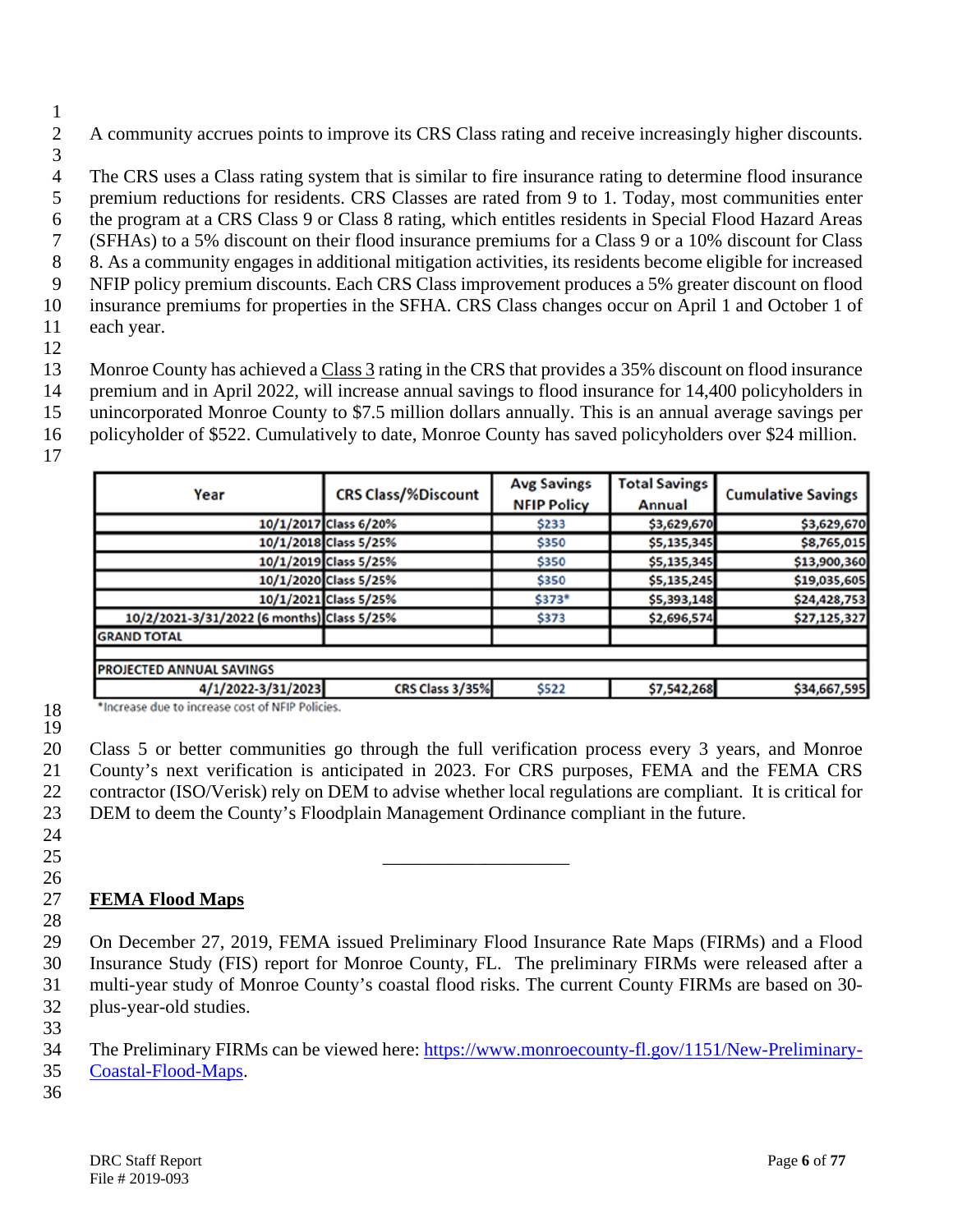- Coastal Flood Maps, otherwise known as Flood Insurance Rate Maps (FIRMs) are used to determine the minimum elevation needed for construction to reduce the chances of flooding, as well as construction methods required in certain zones.
- 
- The County hired a consultant, Woods Hole Group, to analyze how flood risks are changing in Unincorporated Monroe County based on the FEMA provided studies using updated information and the best available science and technology.
- 
- During the week of January 27, 2020, FEMA held Community meetings throughout the Florida Keys,

offering the public an opportunity to view and comment in person on the proposed preliminary FIRMs.

 Following this, Monroe County, through its consultant, examined the maps and the accompanying Flood Insurance Studies.

- 
- The consultant, Woods Hole Group, completed a review of FEMA's December 2019 RiskMap study for
- Monroe County. The review identified the following primary areas of concern identified with FEMA's
- Risk Map study:
- 17 1) Storm Climatology and Selection for Florida Keys,
- 2) Statistical Analysis of Storm Sets, Low-Frequency Water Levels and Waves,
- 3) Wave Model Validation,
- 4) Hydrodynamic/Wave Model Mesh Resolution,
- 21 5) Hydrodynamic/Wave Model Parameterization of Reefs, and
- 22 6) Number and Location of Coastal Transects.
- These areas of concern were identified because of (a) the use of a non-standard approach, (b) inconsistencies in methodology with other FEMA Coastal Risk Map studies, (c) discrepancies between the study's documentation and the analyses, or (d) errors made in the analysis.
- 
- Information on the consultant's review can accessed here: [https://www.monroecounty-fl.gov/1151/New-](https://www.monroecounty-fl.gov/1151/New-Preliminary-Coastal-Flood-Maps)[Preliminary-Coastal-Flood-Maps.](https://www.monroecounty-fl.gov/1151/New-Preliminary-Coastal-Flood-Maps)
- 

 FEMA issued the required notices in the Federal Register and local newspapers for the FIRMs and a Flood Insurance Study (FIS) report for Monroe County, FL. The 90-day appeal period for Monroe County commenced on March 19, 2021 and ended on June 17, 2021.

- Monroe County submitted its appeal of the preliminary FEMA Flood Insurance Rate Maps and Flood Insurance Study on June 11, 2021. The appeal is ongoing.
- 

 Once FEMA reviews and processes all appeals, the agency will issue a Letter of Final Determination (LFD) and publish the final FIRMS. The County anticipates the appeal process may take until December 2022 to complete and, if necessary, the Scientific Resolution Panel may process may take until 2024 to

complete.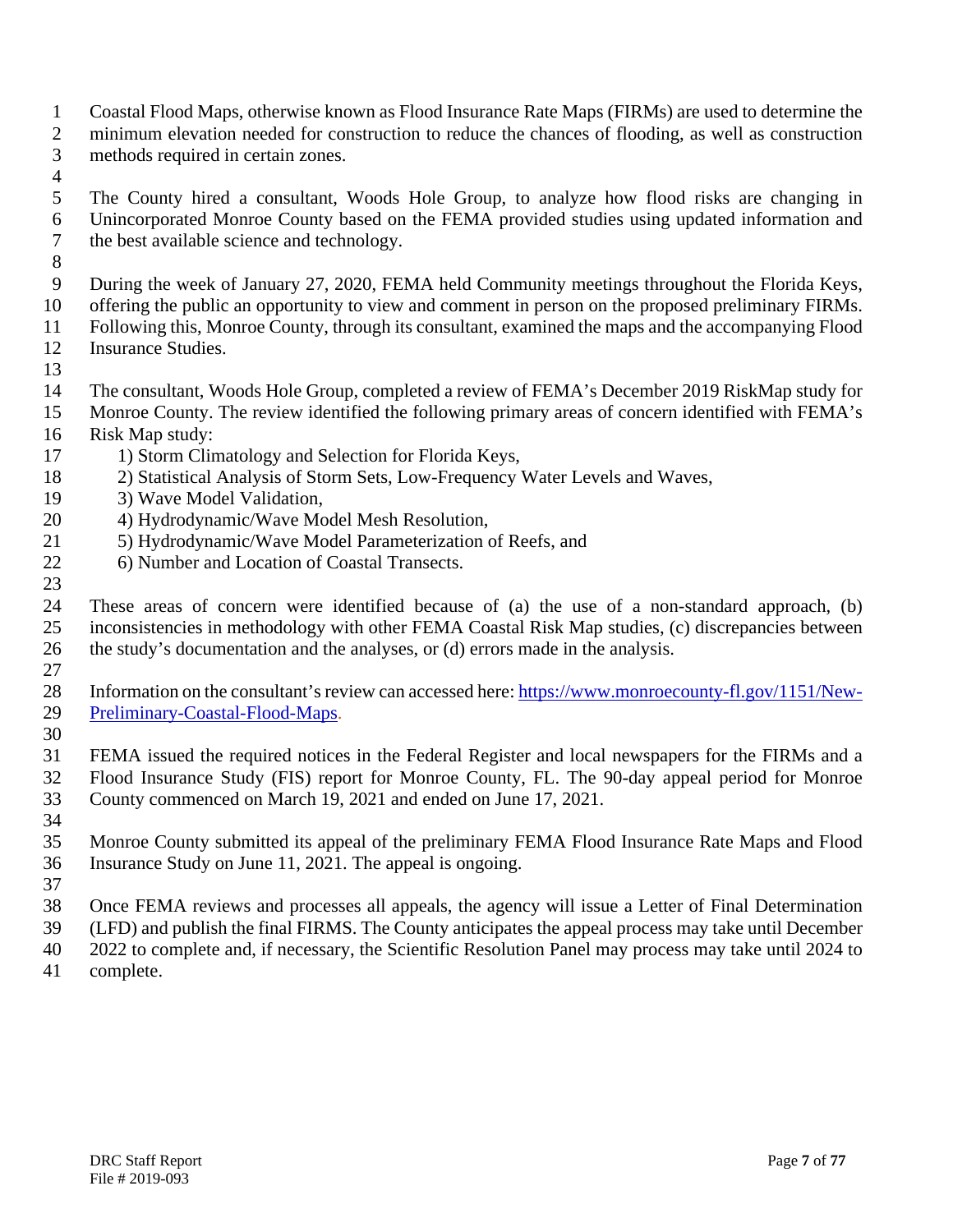| <b>APPEAL PROCESS</b><br><b>TIMELINE</b><br>(approximated)          |  | <b>MAP</b><br><b>ADOPTION</b> |  |   |            |                                                         |                       |                               |
|---------------------------------------------------------------------|--|-------------------------------|--|---|------------|---------------------------------------------------------|-----------------------|-------------------------------|
| April<br>May<br><b>APPEAL</b><br>2022<br>2021<br>(Ends)<br>(Starts) |  | December<br>2022              |  |   |            |                                                         |                       |                               |
|                                                                     |  |                               |  |   |            | <b>SRP PROCESS</b><br><b>TIMELINE</b><br>(approximated) |                       | <b>MAP</b><br><b>ADOPTION</b> |
|                                                                     |  |                               |  | õ | <b>SRP</b> | June<br>2022<br>(Starts)                                | May<br>2023<br>(Ends) | <b>January</b><br>2024        |

 $\frac{2}{3}$  The County anticipates the Final FIRMs will most likely become effective sometime in 2022-2024. **When FEMA issues a Letter of Final Determination (LFD), which is a letter to the County that the updated FIRM will become effective in 6 months, the County must formally adopt the FIRMs and must adopt a compliant floodplain management ordinance by the map effective date to remain a participant in good standing in the NFIP.**

 Along with the adoption of the Final FIRMs, the County will need make updates to both the Comprehensive Plan and Land Development Code and Code or Ordinances to adopt and implement the maps and ensure compliance with the DEM Model Floodplain Ordinance. **The County must begin processing County amendments to the Comprehensive Plan and Land Development Code in advance, due to the County's public noticing and meeting requirements as well as the required State review and approval process for Areas of Critical State Concerns, to meet the 6-month deadline.**

 Additionally, when the Final FIRMs are effective, the County will use the FIRMs to review building permits; establish what a finished floor elevation needs to be and determine building and site design requirements to reduce future risk of flooding. New lender requirements may go into effect along with flood insurance requirements, as well as changes in flood insurance rates as a result of map changes.

 **It should be noted that the County's proposed amendments to Ch. 122 of the Land Development Code (the County's Floodplain Management Ordinance) do not "automatically adopt" any revised FIS and/or FIRMs when FEMA issues the Final effective products. The County will have to take legislative action when the LFD is issued to formally adopt the FIRMs, FIS and any other necessary amendments to ensure a compliant floodplain management ordinance (i.e. update the date reference within the Code).**

In summary, the County is proposing the following connected amendments:

- Update Land Development Code Chapter 122 to be consistent with the State of Florida (DEM) Model Floodplain Management Ordinance, include updated FEMA policies, explicitly to rely on the flood provisions in the *Florida Building Code* and to eliminate obsolete or unnecessary regulations.
	-
- 35 o Amendments does not include any updated FIRM maps. Maintains the 2005 FIRMs.<br>36 o Amendments to Land Development Code Chapter 122 are critical for DEM to deem **o** Amendments to Land Development Code Chapter 122 are critical for DEM to deem the County's Floodplain Management Ordinance compliant with NFIP requirements and for County's Floodplain Management Ordinance compliant with NFIP requirements and for the County's next CRS verification.
- Update Code of Ordinances Chapter 6 to be consistent with the *Florida Building Code* and adopt amendments for local higher floodplain standards, including: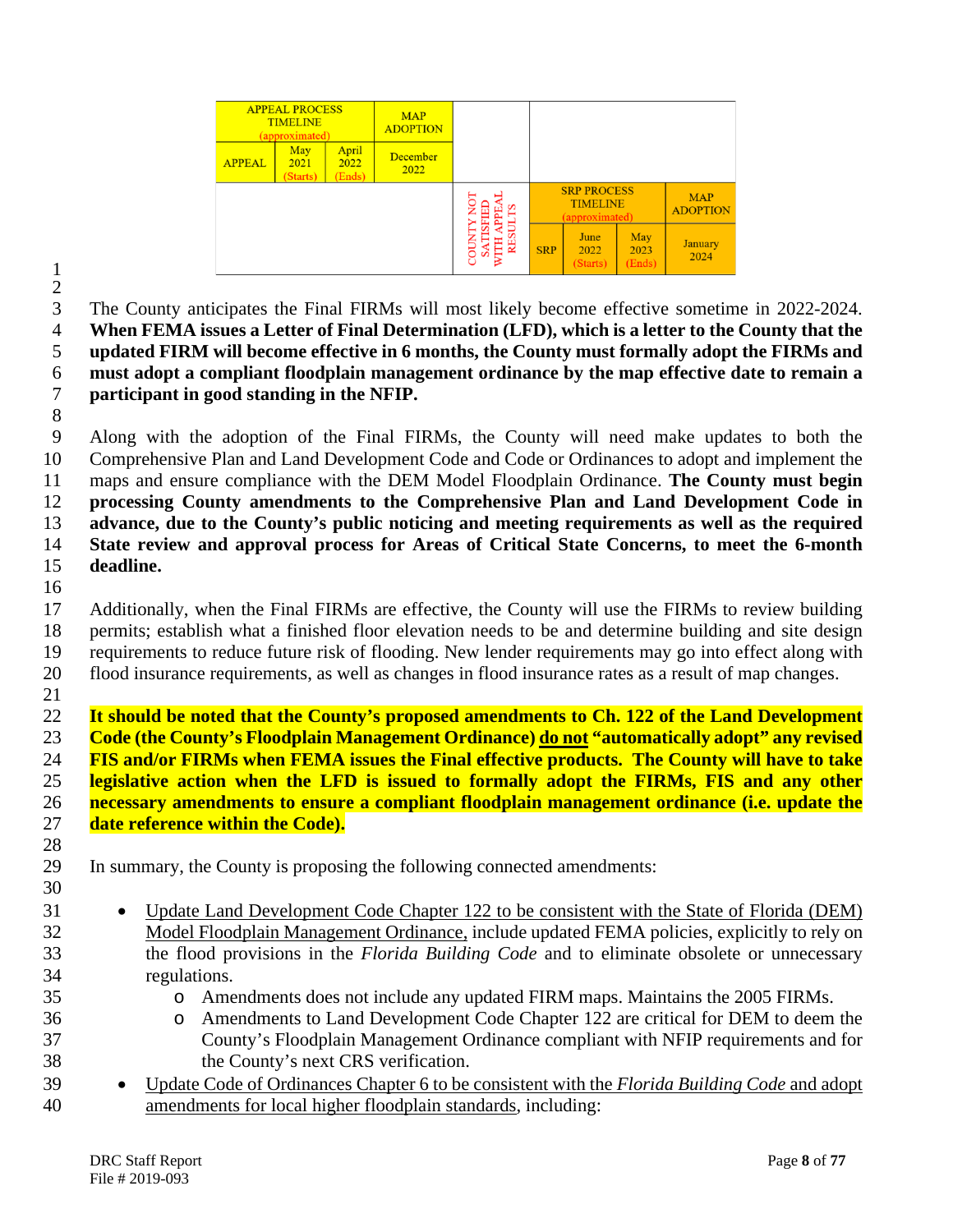| $\mathbf{1}$   | O                | Shifting local higher floodplain standards from Chapter 122 to Chapter 6 (for example:                                               |
|----------------|------------------|--------------------------------------------------------------------------------------------------------------------------------------|
| $\overline{c}$ |                  | 299SF downstairs enclosure limitation and foundation requirements [anchoring to rock]).                                              |
| 3              | O                | Including technical amendments to the <i>Florida Building Code</i> for additional local higher                                       |
| 4              |                  | floodplain standards (for example: elevation certificate requirements).                                                              |
| 5              | O                | Amendments to Code of Ordinances Chapter 6 are critical for DEM to deem the County's                                                 |
| 6              |                  | Floodplain Management Ordinance compliant with NFIP requirement and for the                                                          |
| 7              |                  | County's next CRS verification.                                                                                                      |
| $8\,$          |                  | Amend the Comprehensive Plan and Land Development Code to provide for an increase to the                                             |
| 9              |                  | maximum height of residential buildings, which would be available on the adoption and effective                                      |
| 10             |                  |                                                                                                                                      |
|                |                  | date of updated FEMA Flood Insurance Rate Maps.<br>The County is considering a maximum height limit of 40 feet (exception of up to a |
| 11             | $\circ$          |                                                                                                                                      |
| 12             |                  | maximum of five (5) feet above the 35-foot height limit) in order to elevate to or maintain                                          |
| 13             |                  | the required elevation based on the Florida Building Code, (exception of up to a                                                     |
| 14             |                  | maximum of five (5) feet above the 35-foot height limit). Exception shall not result in a                                            |
| 15             |                  | new building or a substantially improved building or a lawfully existing building to                                                 |
| 16             |                  | exceed a maximum height of 40 feet.                                                                                                  |
| 17             | O                | Amendment intended to address additional difference in elevation due to a change in the                                              |
| 18             |                  | updated FIRMs requiring the use of North American Vertical Datum of 1988 or NAVD88                                                   |
| 19             |                  | (on average there is -1.5 foot conversion), potential increased base flood elevation                                                 |
| 20             |                  | requirements with the updated FIRM maps, and changes in construction requirements                                                    |
| 21             |                  | based on revised base flood elevations.                                                                                              |
| 22             |                  | Amend Land Development Code Chapter 138 to require applicants to submit plan revisions to                                            |
| 23             |                  | prior to permit issuance, demonstrating full compliance with the current Florida Building Code                                       |
| 24             |                  | and the updated FIRM maps, for permits requiring an ROGO/NROGO allocation.                                                           |
| 25             | $\circ$          | Establishing that all applications in or entering into the ROGO system on or after the                                               |
| 26             |                  | effective date of the updated FIRMs, shall have the application scores reevaluated and                                               |
| 27             |                  | updated based on the updated FIRMs.                                                                                                  |
| 28             |                  |                                                                                                                                      |
| 29             |                  |                                                                                                                                      |
| 30             |                  | On September 10, 2017, Hurricane Irma made landfall near Cudjoe Key as a Category 4 Hurricane with                                   |
| 31             |                  | maximum sustained winds of 130 mph and flooding occurred in various neighborhoods. Hurricane Irma                                    |
| 32             |                  | caused significant damage throughout the Florida Keys, particularly to structures built prior to the                                 |
| 33             |                  | upgraded Florida Building Code adopted after Hurricane Andrew, to non-elevated structures and to                                     |
| 34             | mobile homes.    |                                                                                                                                      |
| 35             |                  |                                                                                                                                      |
| 36             |                  | To provide additional protection to residents that reside in mobile homes in flood hazard areas, reduce                              |
| 37             |                  | the repeated impacts by flooding, and enhance public health, safety and welfare, the County already                                  |
| 38             |                  | adopted an amendment to eliminate the ability for a mobile home to be placed at an elevation below base                              |
| 39             | flood elevation. |                                                                                                                                      |
| 40             |                  |                                                                                                                                      |
| 41             |                  | Further, the County has embarked on proactively assisting property owners with voluntary elevations                                  |
| 42             |                  | through FEMA funded grant programs. Property owners may self-fund improvements to their homes to                                     |
| 43             |                  | elevate above base flood levels and there may be additional funding opportunities with the County                                    |
|                |                  | participating in several grant programs to provide for the mitigation of flood risks, such as:                                       |
| 44             |                  |                                                                                                                                      |
| 45             |                  | FEMA Hazard Mitigation Grant Program (HMGP) for mitigation measures                                                                  |
| 46             | $\bullet$        | Flood Mitigation Assistance (FMA) Grant Program to reduce or eliminate the long-term risk of                                         |
| 47             |                  | flood damage                                                                                                                         |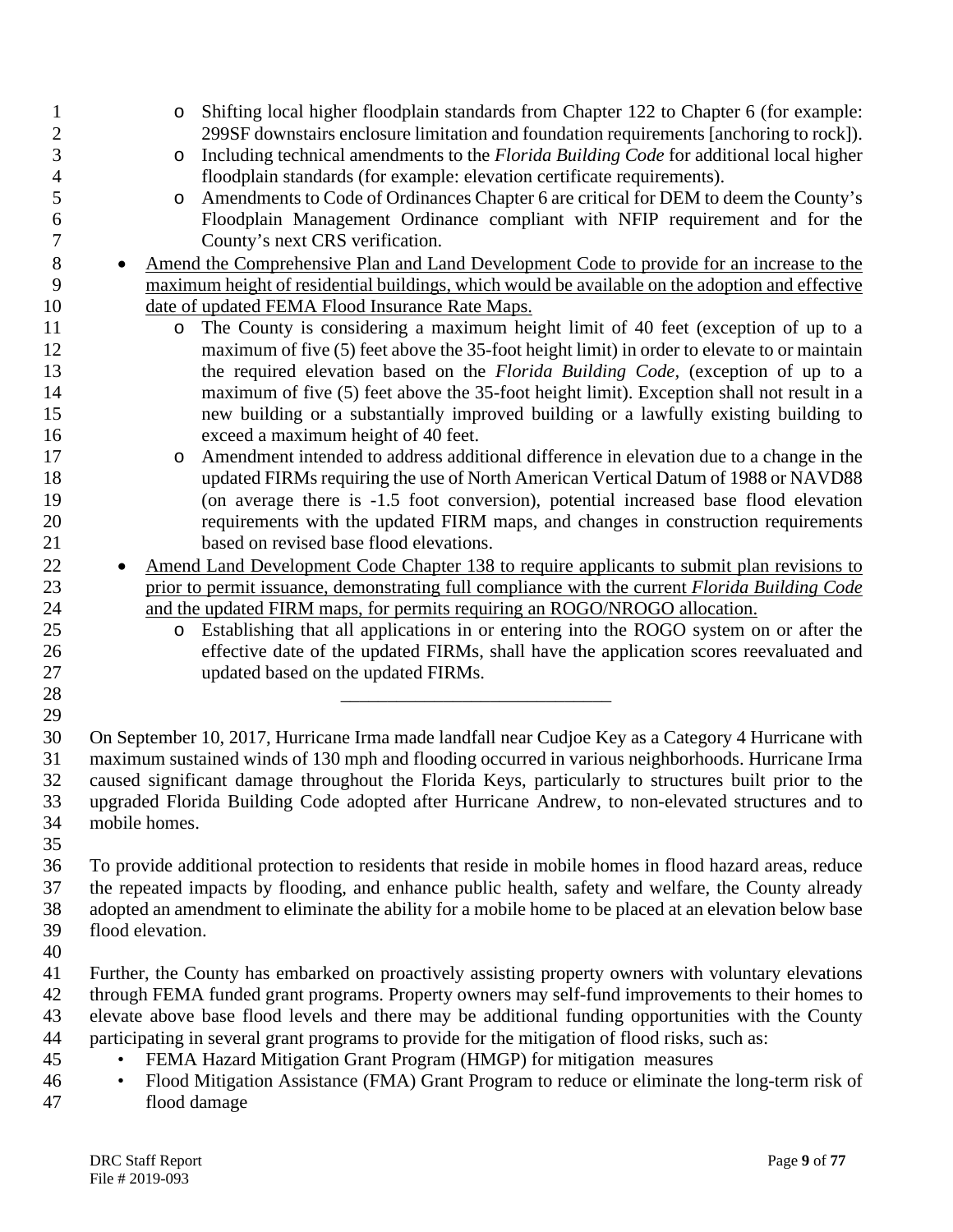• Rebuild Florida Program to demo, repair, reconstruct and elevate primary homes

 When participating in some of these grant programs for elevation projects, the Florida Division of Emergency Management (DEM) is encouraging at least three feet above Base Flood Elevation (a 3-foot freeboard for residential buildings and structures). The grant scope of work reviews and the County's ongoing efforts to utilize these grant programs, including the additional elevation, further facilitates reducing the risk of future damage, hardship, loss, or flood damage within the community.

 *The subject of this staff report is the proposed amendment to update LDC Chapter 122 Floodplain Management to be consistent with the Florida Division of Emergency Management, Bureau of Mitigation, State Floodplain Management Office's model floodplain management ordinance.*

 \_\_\_\_\_\_\_\_\_\_\_\_\_\_\_\_\_\_\_\_\_\_\_\_\_\_\_\_\_ 

# **Community Meeting and Public Participation**

\_\_\_\_\_\_\_\_\_\_\_\_\_\_\_\_\_\_\_\_\_\_\_\_\_\_\_\_\_

- 17 In accordance with LDC Section 102-159(b)(3), a Community Meeting was held on December 2, 2021, at 5:05pm, to provide for public input. There were six (6) attendees and five (5) County staff members. In general, the comments provided for the proposed amendment, are summarized below:
- Question regarding substantial improvements and the scenario/types of improvements that required elevation to the new design flood.
- Concerns regarding requiring 3ft of freeboard and this requiring a substantial number of properties to be reviewed for substantial improvement/substantial damage concerns.
- Question of how the 35% insurance discount, derived from CRS participation, is applied.
- 25 Question regarding the establishment of buoyancy calculation requirements for swimming pools.
- Question regarding the 299ft enclosure limit.

 A supplemental Community Meeting was held on January 20, 2022, at 3:00pm, to provide for public input. There were six (6) attendees and five (5) County staff members. In general, the comments provided for the proposed amendment, are summarized below:

- 
- •
- •
- 

•

 A second supplemental Community Meeting was held on February 3, 2022, at 5:05pm, to provide for public input. There were six (6) attendees and five (5) County staff members. In general, the comments provided for the proposed amendment, are summarized below:

- •
- •
- •
- 

# **Development Review Committee and Public Input**

 The Development Review Committee considered the proposed amendment at a regular meeting on \_\_\_\_\_\_\_\_\_\_\_\_\_\_\_\_\_ and received public input. In general, the comments provided for the proposed amendment, are summarized below: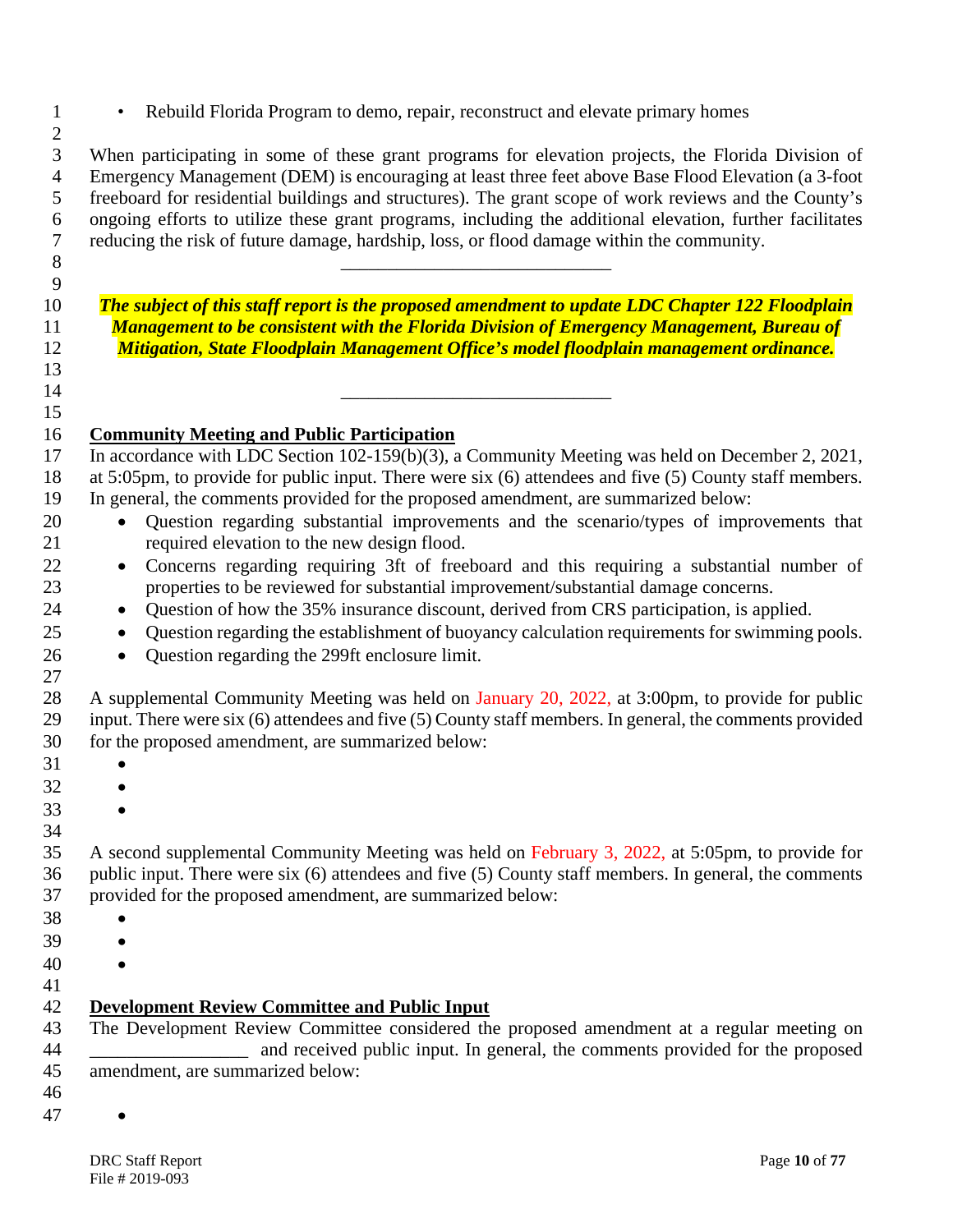| <b>Planning Commission and Public Input</b>                                                                                                                                                                                 |
|-----------------------------------------------------------------------------------------------------------------------------------------------------------------------------------------------------------------------------|
| The Planning Commission considered the proposed amendment at a regular meeting                                                                                                                                              |
| on_______________________, provided for public input and recommended ____________________.                                                                                                                                  |
|                                                                                                                                                                                                                             |
|                                                                                                                                                                                                                             |
| <b>Previous County Action</b>                                                                                                                                                                                               |
| Ordinance 002-1973, platting regulations which included minimum floor elevations for structures, adopted in                                                                                                                 |
| 1973. Based on this ordinance, FEMA considers June 15, 1973, the effective date of the initial floodplain                                                                                                                   |
| management regulations of Monroe County.                                                                                                                                                                                    |
|                                                                                                                                                                                                                             |
| Ordinance 002-1974, amending Ordinance 02-1973, adopted June 18, 1974.                                                                                                                                                      |
| Ordinance 003-1975, adopting floodplain management provisions, adopted March 25, 1975.                                                                                                                                      |
|                                                                                                                                                                                                                             |
| Ordinance 008-1977, amending Ordinance 03-1975, adopted March 22, 1977.                                                                                                                                                     |
|                                                                                                                                                                                                                             |
| Ordinance 012-1979, requiring that in all cases where deed restrictions of record authorize the first floor of                                                                                                              |
| buildings to be at a height which is lower than the building height required by the flood ordinance; the first floor                                                                                                        |
| elevation required by the flood ordinance shall become the maximum elevation permissible for the first floor of                                                                                                             |
| all structures in said residential subdivisions, adopted May 22, 1979.                                                                                                                                                      |
|                                                                                                                                                                                                                             |
| Ordinance 030-1983, creating Flood Hazard District Development provisions for development within areas of                                                                                                                   |
| special flood hazards, within Chapter 6, Buildings and Construction, of the Monroe County Code of Ordinances,                                                                                                               |
| adopted November 23, 1983.                                                                                                                                                                                                  |
| Ordinance 005-1984, amending Ordinance 030-1983, adopted January 1, 1984.                                                                                                                                                   |
|                                                                                                                                                                                                                             |
| Ordinance 033-1986 – adopting the 1986 Comprehensive and Land Development Regulations, including Division                                                                                                                   |
| 6, Floodplain Management Standards, containing requirements for floor elevation and floodproofing certification,                                                                                                            |
| 21-day establishment of floor elevation and floodproofing certification, the flood insurance study of December 1,                                                                                                           |
| 1983 and the flood maps, standards for issuing permits and a 299sf enclosure limit, adopted October 3, 1986.                                                                                                                |
|                                                                                                                                                                                                                             |
| Ordinance 014-1988, amending the floodplain management provisions, adopted February 16, 1988.                                                                                                                               |
|                                                                                                                                                                                                                             |
| Ordinance 015-1989, amending the floodplain management provisions and adopting the special flood hazard areas                                                                                                               |
| identified by the flood insurance study of December 1, 1983 or the most current [flood] maps approved by FEMA                                                                                                               |
| maps, adopted June 6, 1989.                                                                                                                                                                                                 |
|                                                                                                                                                                                                                             |
| Ordinance 015-1990, amending the floodplain management provisions, including manufactured homes to be<br>placed on 36 inch piers, and the special flood hazard areas identified by the flood insurance study of October 17, |
| 1989 or the most current [flood] maps approved by FEMA maps, adopted April 18, 1990.                                                                                                                                        |
|                                                                                                                                                                                                                             |
| Ordinance 002-1994, amending the floodplain management provisions, adopted January 18, 1994.                                                                                                                                |
|                                                                                                                                                                                                                             |
| Ordinance 039-2000, amending the floodplain management provisions, adopted July 26, 2000.                                                                                                                                   |
|                                                                                                                                                                                                                             |
|                                                                                                                                                                                                                             |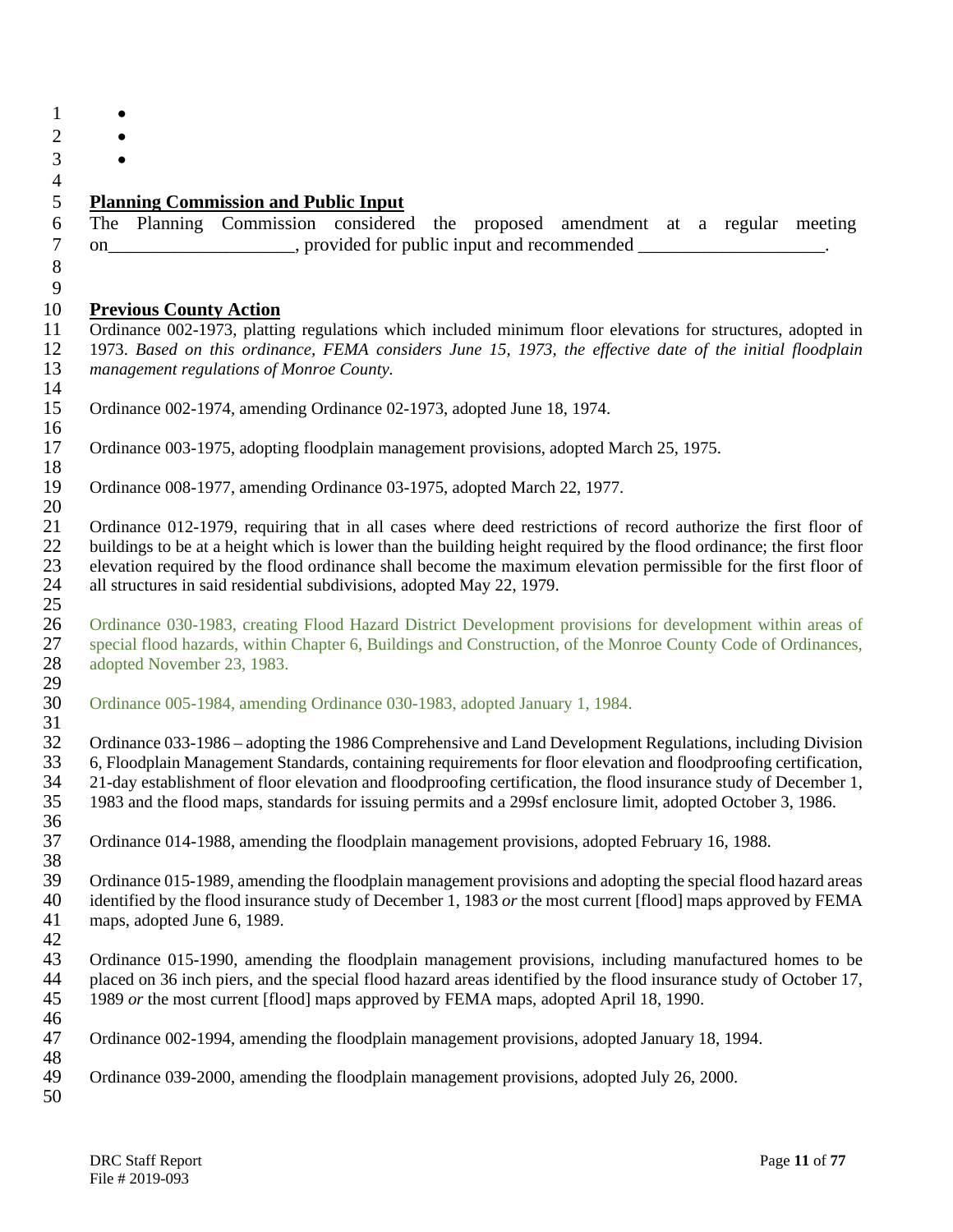- 1 Resolution 080-2002, committing to implementation of the Inspection Procedure (FEMA developed Pilot inspection procedure) for the remediation of non-compliant buildings and preparation of a remedial plan, adopted 2 inspection procedure) for the remediation of non-compliant buildings and preparation of a remedial plan, adopted 3 February 13, 2002.
- $\frac{4}{5}$ 5 Resolution 115-2002, approving the County developed Flood Insurance and Inspection and Compliance<br>6 Implementation Plan, including the downstairs enclosure compliance program, and transmittal to FEMA, adopted 6 Implementation Plan, including the downstairs enclosure compliance program, and transmittal to FEMA, adopted March 20, 2002.
- 8<br>9 9 Resolution 187-2002, approving a revised Flood Insurance and Inspection and Compliance Implementation Plan,<br>10 addressing structures more than 4-years old, and transmittal to FEMA, adopted April 17, 2002. addressing structures more than 4-years old, and transmittal to FEMA, adopted April 17, 2002.
- $\frac{11}{12}$ 12 Resolution 397-2002, adopting a plan and procedures for authorizing a time extension for eligible non-compliant 13 structures used for affordable housing, adopted September 18, 2002. 13 structures used for affordable housing, adopted September 18, 2002.
- $\frac{14}{15}$ 15 Resolution 152-2003, approving a revised implementation plan for the Flood Insurance and Inspection and 16 Compliance Program (Remedial Plan), adopted April 16, 2003.
- $\frac{17}{18}$ 18 Ordinance 037-2003, reorganizing and amending the floodplain management provisions to address the Monroe<br>19 County Flood Insurance and Inspection and Compliance Program approved by FEMA, adopted October 15, 2003. 19 County Flood Insurance and Inspection and Compliance Program approved by FEMA, adopted October 15, 2003.
- $\frac{20}{21}$ 21 Ordinance 005-2004, amending the electrical and mechanical equipment standards for issuance of building permits in areas of special flood hazards, adopted February 18, 2004. 22 permits in areas of special flood hazards, adopted February 18, 2004. 23
- 24 Ordinance 025-2004 amending the enclosed area standards for issuance of building permits in areas of special 100 flood hazards, adopted August 18, 2004. 25 flood hazards, adopted August18, 2004.
- $\frac{26}{27}$ 27 Ordinance 001-2009, reorganizing and re-codifying the County Code, consisting of Chapters 1 through 146 (removing reference to Code Section 9.5), adopted January 28, 2009. 28 (removing reference to Code Section 9.5), adopted January 28, 2009.
- $\frac{29}{30}$ 30 Resolution 440-2011, approving a 2011 implementation plan for the Flood Insurance and Inspection and 31 Compliance Program (Remedial Plan), maintaining regulations adopted pursuant to Resolution 152-2003 and direction to create the certificate of compliance program, adopted on December 14, 2011. direction to create the certificate of compliance program, adopted on December 14, 2011.
- 33 34 Ordinance 010-2012, amending the floodplain management provisions and creating Section 112-7 the Floodplain<br>35 Certificate of Compliance Program, including the requirement for non-conversion agreements, adopted May 16, 35 Certificate of Compliance Program, including the requirement for non-conversion agreements, adopted May 16,<br>36 2012. 2012.
- $\frac{37}{38}$ 38 Ordinance 015-2012, amending the floodplain management provisions, including specific reference to the areas<br>39 of special flood hazard identified by the FEMA February 18, 2005 [flood] maps, and creating Section 122-8 t 39 of special flood hazard identified by the FEMA February 18, 2005 [flood] maps, and creating Section 122-8 the 40 Permit Referral Process (PRP), as a result of the 2011 Settlement Agreement for a 1990 lawsuit against FEM 40 Permit Referral Process (PRP), as a result of the 2011 Settlement Agreement for a 1990 lawsuit against FEMA<br>41 claiming lack of consultation with USFWS pursuant to the Endangered Species Act, adopted June 20, 2012. claiming lack of consultation with USFWS pursuant to the Endangered Species Act, adopted June 20, 2012.
- $\frac{42}{43}$ 43 Ordinance 043-2013, amending the floodplain management provisions Section 122-2(b)3, the basis for establishing special flood hazard mans, species assessment guides (SAGS) for the Permit Referral Process (PRP) 44 establishing special flood hazard maps, species assessment guides (SAGS) for the Permit Referral Process (PRP)<br>45 determinations, providing a new date for the revised Species Assessment Guides, adopted October 16, 2013. determinations, providing a new date for the revised Species Assessment Guides, adopted October 16, 2013.
- 46
- 47 Resolution 193-2014, approving a 2014 implementation plan for the Flood Insurance and Inspection and 48 Compliance Program (Remedial Plan), maintaining the inspection on transfer, 299SF enclosure maximum, 48 Compliance Program (Remedial Plan), maintaining the inspection on transfer, 299SF enclosure maximum,<br>49 certificate of compliance program; existing Ch. 122 regulations (to be compliant with federal regulations) and the 49 certificate of compliance program; existing Ch. 122 regulations (to be compliant with federal regulations) and the inadvertent observation of illegal structures below BFE; and documenting the Pilot Inspection Procedure 50 inadvertent observation of illegal structures below BFE; and documenting the Pilot Inspection Procedure<br>51 concluded July 1, 2013, adopted August 20, 2014. 51 concluded July 1, 2013, adopted August 20, 2014.
- 52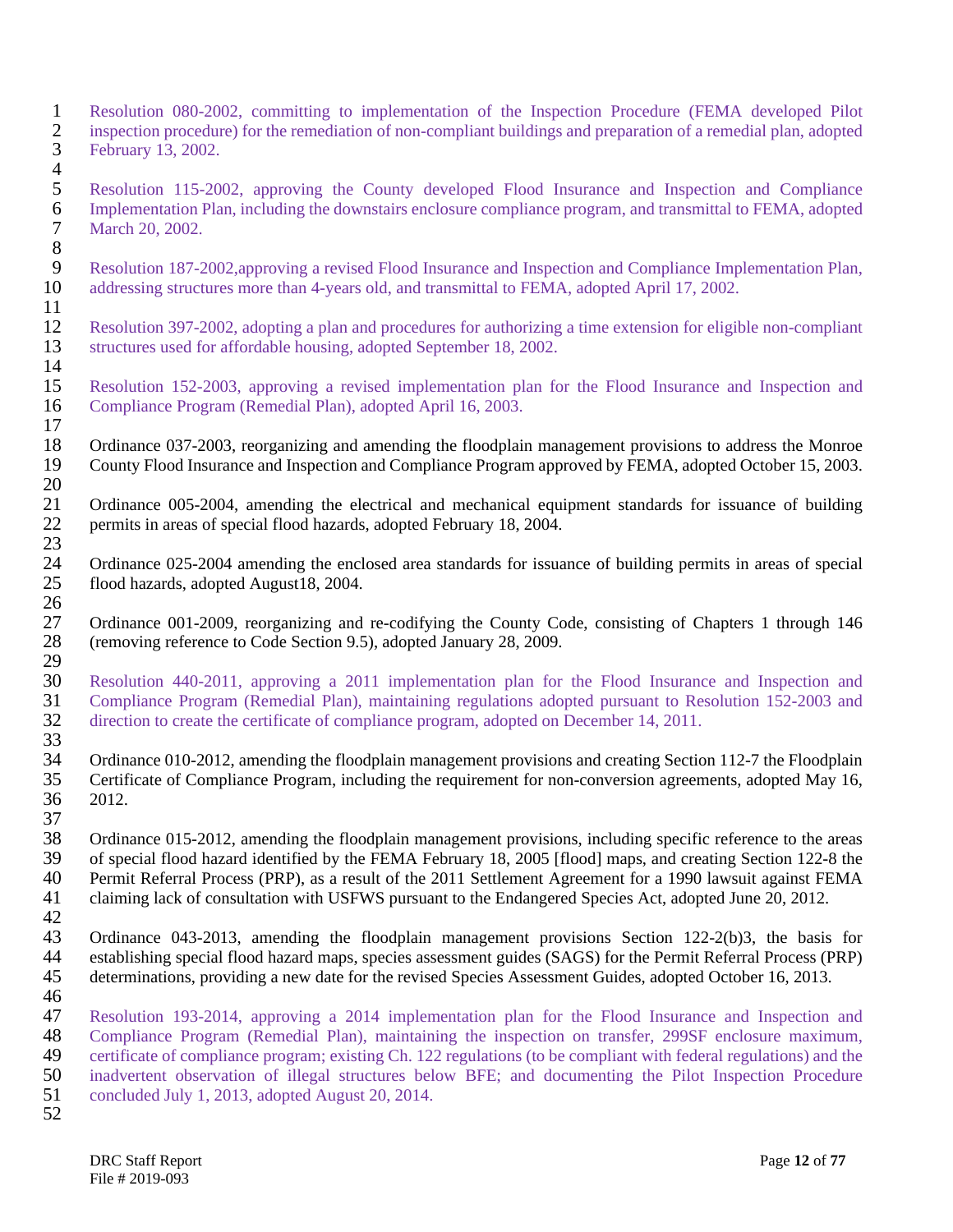1 Resolution 223-2015, adopting FEMA Technical Bulletin 0 – User's Guide, dated March 2009, adopted September 16, 2015. 3 4 Resolution 224-2015, adopting FEMA Technical Bulletin 1 – Openings in Foundation Walls and Walls of Enclosures, dated August 2008, adopted September 16, 2015. 5 Enclosures, dated August 2008, adopted September 16, 2015. 6 7 Resolution 225-2015, adopting FEMA Technical Bulletin 2 – Flood Damage-Resistant Materials Requirements, dated August 2008, adopted September 16, 2015. dated August 2008, adopted September 16, 2015.  $\frac{9}{10}$ 10 Resolution 226-2015, adopting FEMA Technical Bulletin 3 – Nonresidential Floodproofing Requirements and<br>11 Certification, dated April 1993, adopted September 16, 2015. Certification, dated April 1993, adopted September 16, 2015.  $\frac{12}{13}$ 13 Resolution 227-2015, adopting FEMA Technical Bulletin 4 – Elevator Installation, dated November 2010, 14 adopted September 16, 2015. adopted September 16, 2015. 15 16 Resolution 228-2015, adopting FEMA Technical Bulletin 5 – Free-of-Obstruction Requirements, dated August 17 2008, adopted September 16, 2015. 18 19 Resolution 229-2015, adopting FEMA Technical Bulletin 6 – Below-Grade Parking Requirements, dated April<br>20 1993, adopted September 16, 2015. 20 1993, adopted September 16, 2015.  $\frac{21}{22}$ 22 Resolution 230-2015, adopting FEMA Technical Bulletin 7 – Wet Floodproofing Requirements, dated December<br>23 1993, adopted September 16, 2015. 23 1993, adopted September 16, 2015.  $\frac{24}{25}$ 25 Resolution 231-2015, adopting FEMA Technical Bulletin 8 – Corrosion Protection for Metal Connectors in<br>26 Coastal Areas, dated August 1996, adopted September 16, 2015. 26 Coastal Areas, dated August 1996, adopted September 16, 2015.  $\frac{27}{28}$ 28 Resolution 232-2015, adopting FEMA Technical Bulletin 9 – Design and Construction Guidance for Breakaway<br>29 Walls, dated August 2008, adopted September 16, 2015. 29 Walls, dated August 2008, adopted September 16, 2015. 30 31 Resolution 233-2015, adopting FEMA Technical Bulletin 10 – Ensuring that Structures Built on Fill in or near<br>32 Special Flood Hazard Areas are Reasonably Safe from Flooding, dated May 2001, adopted September 16, 2015. 32 Special Flood Hazard Areas are Reasonably Safe from Flooding, dated May 2001, adopted September 16, 2015. 33 34 Resolution 234-2015, adopting FEMA Technical Bulletin 11 – Crawlspace Construction, dated November 2001, adopted September 16, 2015. adopted September 16, 2015. 36 37 Resolution 240-2015, adopting FEMA Technical Bulletin 467-1 – Elevation Certificate, dated May 2004, adopted September 16, 2015. 39 40 Resolution 241-2015, adopting Florida Division of Emergency Management Technical Topic – Guidance for 41 Pools and Outdoor Kitchens/Bars in Flood Hazard Areas, dated November 2010, adopted September 16, 2015. 41 Pools and Outdoor Kitchens/Bars in Flood Hazard Areas, dated November 2010, adopted September 16, 2015.  $\frac{42}{43}$ 43 Resolution 242-2015, adopting the Monroe County Elevation Certificate Review Process, dated October 1, 2015,<br>44 adopted September 16, 2015. adopted September 16, 2015. 45 46 Resolution 243-2015, adopting the Monroe County Floodproofing Nonresidential Structures Permitting and 47 Inspection Requirements, dated October 1, 2015, adopted September 16, 2015. 48 49 Resolution 244-2015, adopting the Monroe County Pool and Cistern and Accessory Equipment Location in 50 Special Flood Hazard Areas Policy, dated October 1, 2015, adopted September 16, 2015. Special Flood Hazard Areas Policy, dated October 1, 2015, adopted September 16, 2015. 51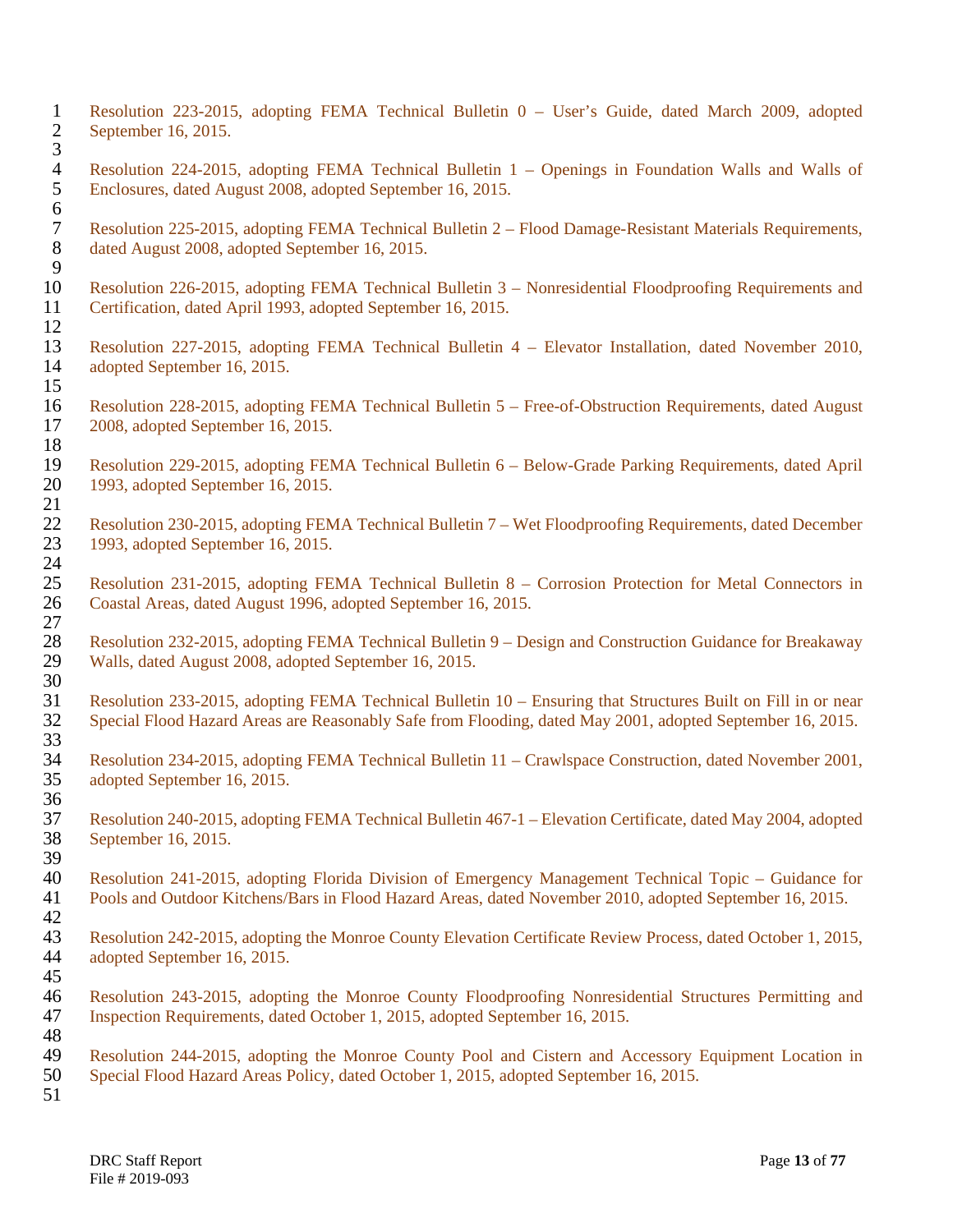| $\mathbf{1}$<br>$\sqrt{2}$<br>3            | Resolution 245-2015, adopting the Monroe County Substantial Improvement or Substantial Damage (50% Rule)<br>Application and Affidavit Policy, dated October 1, 2015, adopted September 16, 2015.                                                                                                                         |
|--------------------------------------------|--------------------------------------------------------------------------------------------------------------------------------------------------------------------------------------------------------------------------------------------------------------------------------------------------------------------------|
| $\overline{4}$<br>$\sqrt{5}$<br>$\sqrt{6}$ | Resolution 246-2015, adopting the Monroe County V-Zone Certification and Calculations Documentation Policy,<br>dated October 1, 2015, adopted September 16, 2015.                                                                                                                                                        |
| $\boldsymbol{7}$<br>$8\,$<br>9<br>10       | Ordinance 006-2016, adopting the updated Land Development Code, implementing the 2030 Comprehensive<br>Plan, maintaining Chapter 122, the floodplain management provisions and amending the floodplain variances<br>procedure to be conducted by the Division of Administrative Hearings (DOAH), adopted April 13, 2016. |
| 11<br>12<br>13                             | Ordinance 024-2017, amending the standards for issuance of building permits in areas of special flood hazards,<br>adopted November 14, 2017.                                                                                                                                                                             |
| 14<br>15<br>16                             | Resolution 254-2019, adopting FEMA Technical Bulletin 0 – User's Guide, dated July 2019, adopted September<br>18, 2019.                                                                                                                                                                                                  |
| 17<br>18<br>19                             | Resolution 255-2019, adopting FEMA Technical Bulletin 4 – Elevator Installation, dated June 2019, adopted<br>September 18, 2019.                                                                                                                                                                                         |
| 20<br>21<br>22                             | Resolution 256-2019, adopting FEMA Technical Bulletin 8 – Corrosion Protection for Metal Connectors in<br>Coastal Areas, dated June 2019, adopted September 18, 2019.                                                                                                                                                    |
| 23<br>24<br>25                             | Ordinance 021-2020, amending Section 122-4(b)(4) to eliminate the ability for a manufactured/mobile home to<br>be placed at an elevation below base flood elevation, adopted on July 15, 2020.                                                                                                                           |
| 26<br>27<br>28                             | Resolution 440-2021, adopting FEMA Technical Bulletin 9 "Design and Construction Guidance for Breakaway<br>Walls Below Elevated Coastal Buildings" dated September 2021, adopted on November 17, 2021.                                                                                                                   |
|                                            |                                                                                                                                                                                                                                                                                                                          |
| 29<br>30                                   | III.<br>PROPOSED COMPREHENSIVE PLAN AMENDMENTS                                                                                                                                                                                                                                                                           |
| 31<br>32<br>33                             | Proposed Amendments are shown with deletions stricken through and additions are underlined.                                                                                                                                                                                                                              |
| 34                                         | Sec. 101-1. - Definitions.                                                                                                                                                                                                                                                                                               |
| 35<br>36<br>37<br>38                       | The following words, terms and phrases, when used in this chapter, shall have the meanings ascribed<br>to them in this section, except where the context clearly indicates a different meaning:<br>$\ast$<br>$\ast$<br>$\ast$<br>$\ast$<br>$\ast$                                                                        |
| 39<br>40                                   |                                                                                                                                                                                                                                                                                                                          |
| 41                                         | Area of special flood hazard area means the land subject to a one percent or greater chance of<br>flooding in any given year.                                                                                                                                                                                            |
| 42                                         | $\ast$<br>$\ast$<br>$\ast$<br>$\ast$<br>$\ast$                                                                                                                                                                                                                                                                           |
| 43<br>44                                   | Breakaway walls means walls of any construction intended to collapse under stress without                                                                                                                                                                                                                                |
| 45                                         | jeopardizing the structural support of the structure so that the impact on the structure by abnormally high                                                                                                                                                                                                              |
| 46                                         | tides or wind-driven water is minimized.                                                                                                                                                                                                                                                                                 |
| 47<br>48                                   | $\ast$<br>$\ast$<br>$\ast$<br>$\ast$<br>$\ast$                                                                                                                                                                                                                                                                           |
| 49                                         | Elevated building means a building that has its lowest floor raised above the ground level by                                                                                                                                                                                                                            |
| 50<br>51                                   | foundation walls, shear walls, posts, piers, pilings, or columns.<br>$\ast$<br>*<br>$\ast$<br>$\ast$<br>∗                                                                                                                                                                                                                |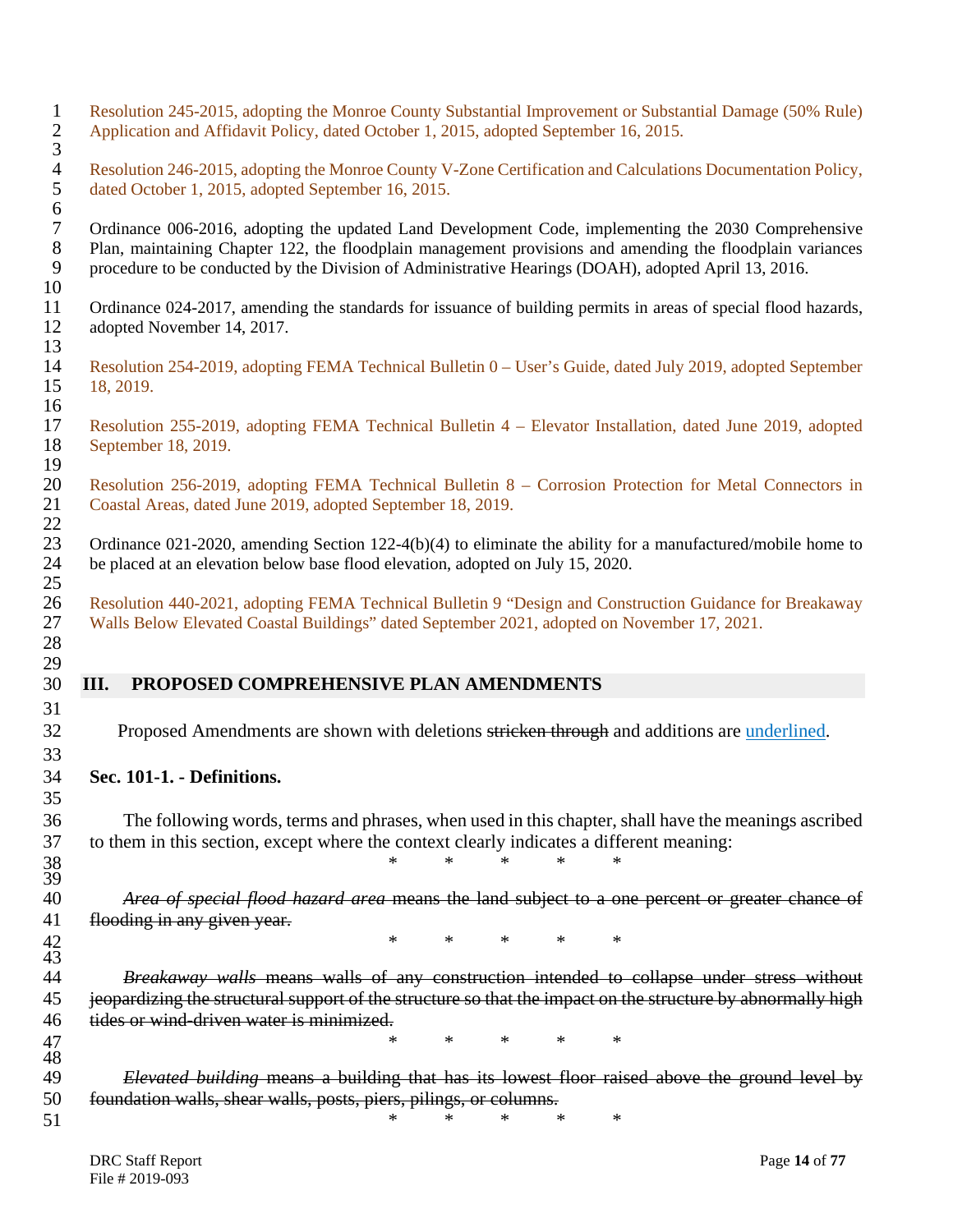*Highest adjacent grade* means the highest natural elevation of the ground surface, prior to construction, next to the proposed walls of a structure.

*\* \* \* \* \**

 $\begin{array}{c} 4 \\ 5 \\ 6 \end{array}$  *Lowest floor* means the lowest enclosed area (including basement) of a structure. An unfinished or flood-resistant enclosure, usable solely for parking of vehicles, building access, or storage in an area 8 other than a basement area, is not considered the building's lowest floor, provided that such enclosure is not built so as to render the structure in violation of the applicable nonelevation design requirements of chapter 122.

*\* \* \* \* \**

 $\frac{11}{12}$ <br> $\frac{13}{13}$ *Market value* means the price at which a property will change hands between a willing buyer and a willing seller, neither party being under compulsion to buy, sell, or otherwise transfer, and both having reasonable knowledge of relevant facts. As used in this code, the term "market value" refers to the market value of buildings and structures, excluding the land and other improvements on the parcel. Market value may be established by a qualified certified independent appraiser, Actual Cash Value (replacement cost depreciated for age and quality of construction), or tax assessment value adjusted by 20 percent (20%) to approximate market value. A uniform appraisal report prepared by a qualified certified independent appraiser submitted by the applicant may be used if the Floodplain Administrator considers such appraisal consistent with local construction costs. A structure or building originally 22 manufactured or built as a vehicle, shall exclusively be appraised by utilizing the Kelley Blue Book or a NADA appraisal. Documentation of alleged local construction costs submitted by a property owner to the Floodplain Administrator must be submitted in the form of a sworn or attested affidavit that shall be based upon the personal knowledge of the certifying affiant and must be notarized. Where an appraisal is not accepted because it appears to be inconsistent with local construction costs, the applicant may request review by an independent third-party appraiser duly authorized by the county. The cost of such independent review shall be borne by the applicant. The reviewing appraiser shall determine if the appraisal value reasonably reflects an appropriate market value of the structure. The reviewing appraiser's determination must be in writing and shall be sworn or attested to by the affiant and expressly 31 provide that it is based on the certifying affiant's personal knowledge and must be notarized.<br>32 Professionals preparing appraisals, or appraisal reviews, shall be required to possess certifications as Professionals preparing appraisals, or appraisal reviews, shall be required to possess certifications as state certified residential appraisers for appraising one to four family residential properties and state certified general appraisers for all other properties including commercial and multi-residential. Neither an appraisal making an extraordinary assumption that a building or structure was in good condition as of a date prior to a flood event nor a retrospective appraisal (an appraisal done retrospectively based on a date prior to the flood event) shall be eligible for consideration or relief. A building or structure that was never lawfully permitted in the first place shall not be eligible for issuance of a permit or 39 development approval.<br>40 *\* \* \* \* \**

 $\frac{41}{42}$ 

 *National Geodetic Vertical Datum of 1929 (NGVD 29)* is a vertical control, as corrected in 1929, 43 used as a reference for establishing varying elevations within the floodplain.

 $\frac{44}{45}$ <br>46 *North American Vertical Datum of 1988 (NAVD 88)* is the vertical control datum established in 1991 used as a reference for establishing varying elevations. 1991 used as a reference for establishing varying elevations. *\* \* \* \* \**

*\* \* \* \* \**

48<br>49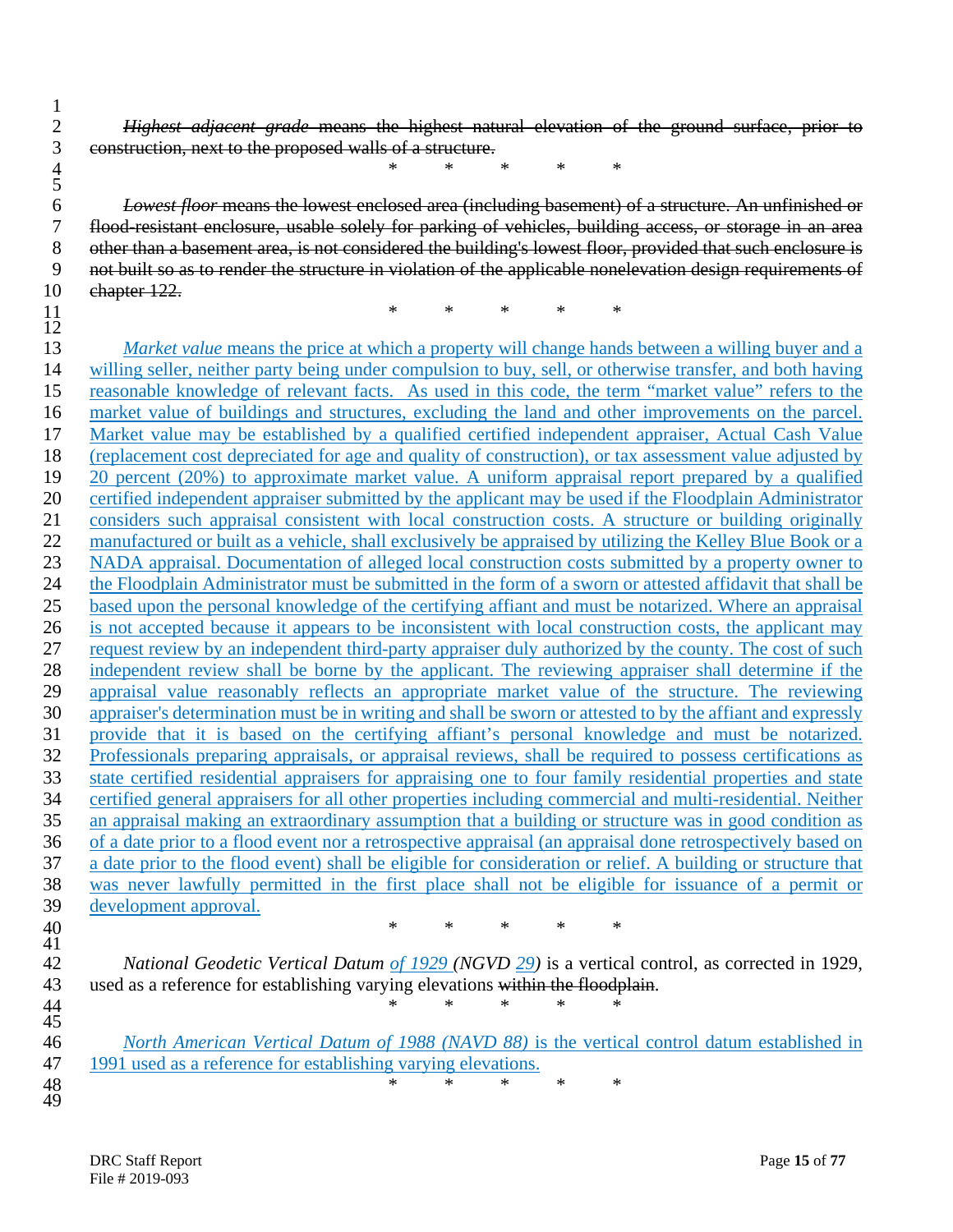- *Special flood hazard area* means the land subject to a one percent or greater chance of flooding in 2 any given year.<br>3
- *\* \* \* \* \* Substantial improvement* means any repair, reconstruction or improvement of a structure, the cost 5 of which equals or exceeds 50 percent of the pre-destruction market value of the structure, as determined by the office of the tax assessor of the county, either before the improvement or repair is started, or if the structure has been damaged and is being restored, before the damage occurred. For the purposes of this definition, substantial improvement is considered to occur when the first alteration of any wall, ceiling, floor or other structural part of the building commences, whether or not that alteration affects the external dimension of the structure. The term does not, however, include either:
- 
- 

 

- 11 (1) Any project for improvement of a structure to comply with existing state or local health, sanitary<br>12 or safety code specifications which are necessary solely to ensure safe living conditions; or or safety code specifications which are necessary solely to ensure safe living conditions; or
- (2) Any alteration of a structure listed on the National Register of Historic Places, the state inventory of historic places, or any inventory of local historic places.

 *Substantial improvement, cumulative,* means that improvement which is not substantial by itself but, when added to all prior non-substantial improvements to the original structure, would cause all the improvements to be substantial if permitted at one time. All applications deemed substantial or non- substantial must be approved by the FEMA Coordinator, the Assistant County Administrator, or the 20 Building Official.<br>21

*\* \* \* \* \**

 $\frac{22}{23}$ *Watercourse* means a channel, canal or streambed, either natural or manmade, which is involved in 24 the accommodation of water floodwaters.

*\* \* \* \* \**

#### **Chapter 122 FLOODPLAIN MANAGEMENT**

# **ARTICLE I. – IN GENERAL**

# **Sec. 122-1. – General.**

- **(a) Title.** These regulations shall be known as the *Floodplain Management Ordinance* of Monroe County, hereinafter referred to as "this chapter."
- **(b) Scope.** The provisions of this chapter shall apply to all development that is wholly within or partially within any flood hazard area, including but not limited to the subdivision of land; filling, grading, and other site improvements and utility installations; construction, alteration, remodeling, enlargement, improvement, replacement, repair, relocation or demolition of buildings, structures, and facilities that are
- exempt from the *Florida Building Code*; placement, installation, or replacement of manufactured homes and manufactured buildings; installation or replacement of tanks; placement of recreational vehicles;
- installation of swimming pools; and any other development.
- **(c) Purpose and Intent.** The purpose of this chapter shall be interpreted cumulatively with its intent, and shall be taken into account, granted substantial weight, and guide all interpretations and constructions of this chapter. Monroe County is subject to flooding resulting in danger to life, loss of property, health and safety hazards, disruption of commerce and governmental services, extraordinary public expenditures for flood protection and relief, and the impairment of its tax base as an effect of flooding and flood events, all of which adversely affect the public health, safety, and
- general welfare. The purpose of this chapter's adoption is to ensure the continued availability of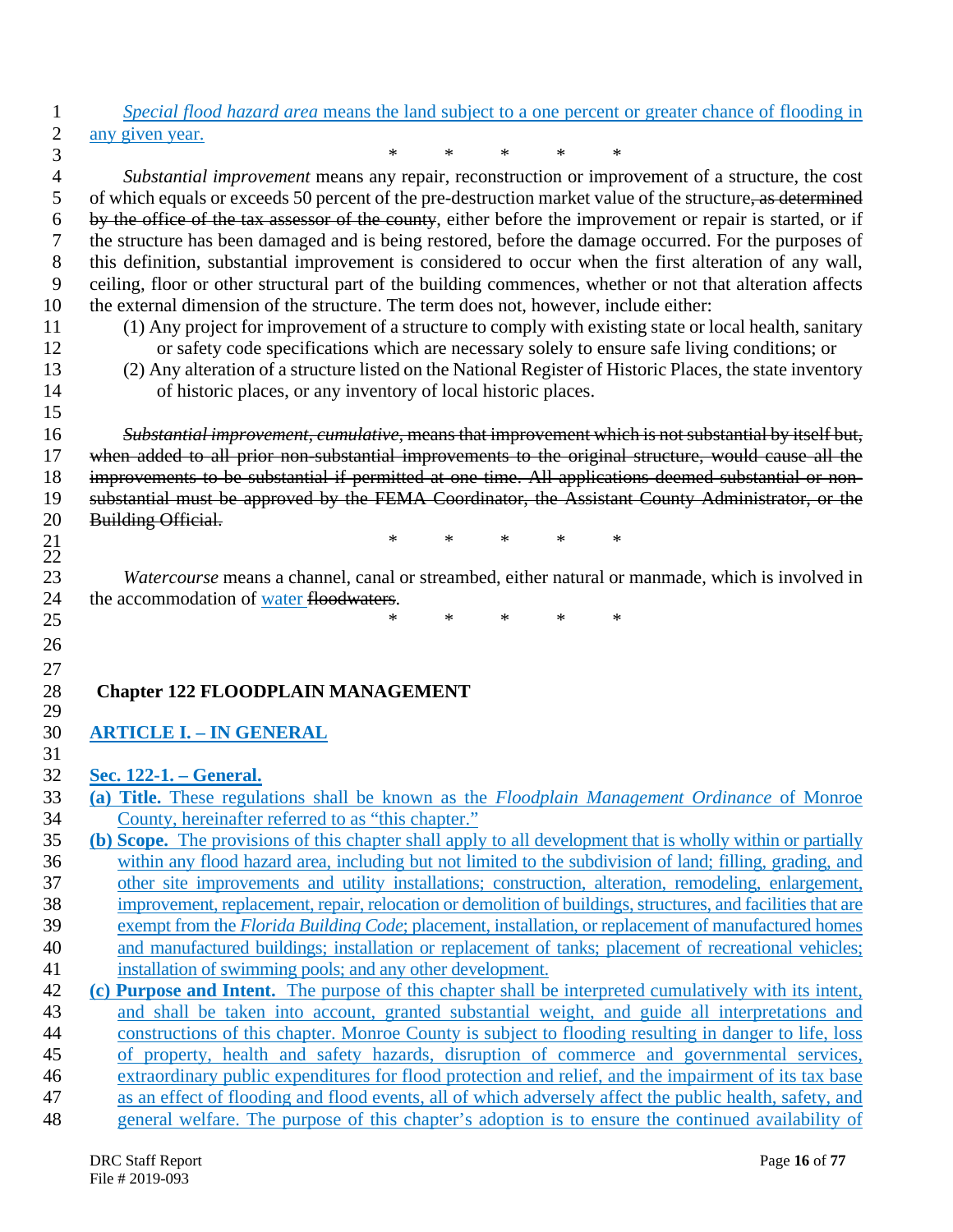| 1              | federal flood insurance, to comply with federally and state-imposed regulatory requirements, and to                                                                                                          |
|----------------|--------------------------------------------------------------------------------------------------------------------------------------------------------------------------------------------------------------|
| $\overline{2}$ | protect the public health, safety, and general welfare, by minimizing flood-related losses in Monroe                                                                                                         |
| 3              | County. All interpretations of this chapter shall in all proceedings and cases further, rather than                                                                                                          |
| 4              | impair, limit, restrict, or obstruct, the purposes of this chapter. It is the intent of the Board of County                                                                                                  |
| 5              | Commissioners that the provisions of this chapter be strictly adhered to and enforced in order to                                                                                                            |
| 6              | maintain the County's eligibility for and benefits of the National Flood Insurance Program. The                                                                                                              |
| 7              | purposes of this chapter and the flood load and flood resistant construction requirements of the                                                                                                             |
| 8              | Florida Building Code and the floodplain management requirements within Monroe County Code                                                                                                                   |
| 9              | of Ordinances, Chapter 6 Buildings and Construction, are to establish minimum requirements to                                                                                                                |
| 10             | safeguard the public health, safety, and general welfare and to minimize public and private losses                                                                                                           |
| 11             | due to flooding through regulation of development in flood hazard areas to:                                                                                                                                  |
| 12             | (1) Minimize unnecessary disruption of commerce, access and public service during times of                                                                                                                   |
| 13             | flooding;                                                                                                                                                                                                    |
| 14             | (2) Require the use of appropriate construction practices in order to prevent or minimize future flood                                                                                                       |
| 15             | damage;                                                                                                                                                                                                      |
| 16             | (3) Manage filling, grading, dredging, mining, paving, excavation, drilling operations, storage of                                                                                                           |
| 17             | equipment or materials, and other development which may increase flood damage or erosion                                                                                                                     |
| 18             | potential;                                                                                                                                                                                                   |
| 19             | (4) Manage the alteration of flood hazard areas and shorelines to minimize the impact of                                                                                                                     |
| 20             | development on the natural and beneficial functions of the floodplain;                                                                                                                                       |
| 21             | (5) Minimize damage to public and private facilities and utilities;                                                                                                                                          |
| 22             | (6) Help maintain a stable tax base by providing for the sound use and development of flood hazard                                                                                                           |
| 23             | areas;                                                                                                                                                                                                       |
| 24             | (7) Minimize the need for future expenditure of public funds for flood control projects and response                                                                                                         |
| 25             | to and recovery from flood events;                                                                                                                                                                           |
| 26             | (8) Ensure potential home buyers are notified that property is in a flood hazard area; and                                                                                                                   |
| 27             | (9) Meet the requirements of the National Flood Insurance Program for community participation as                                                                                                             |
| 28             | set forth in Title 44 Code of Federal Regulations, Section 59.22.                                                                                                                                            |
| 29             | (d) Construction and Interpretation. In the interpretation and application of this chapter, all provisions                                                                                                   |
| 30<br>31       | herein shall be considered as minimum requirements and shall not be deemed to forfeit, waive,                                                                                                                |
| 32             | eliminate, limit, condition, qualify, or repeal any other powers granted to the county pursuant to<br>Florida law. This chapter, being necessary for the health, safety, and welfare of the residents of and |
| 33             | visitors to the county, shall be liberally construed to effect the intent and purposes hereof, and                                                                                                           |
| 34             | interpretation and construction of this chapter shall be deferred in favor of Monroe County, and                                                                                                             |
| 35             | such construction and interpretation shall be entitled to great weight in adversarial administrative                                                                                                         |
| 36             | proceedings, at trial, and on appeal.                                                                                                                                                                        |
| 37             | (e) Administrative Deference. The Board of County Commissioners legislatively finds that the                                                                                                                 |
| 38             | construction of this chapter by a county department or office charged with its administration,                                                                                                               |
| 39             | interpretation, or enforcement shall be legally entitled to deference and great weight in adversarial                                                                                                        |
| 40             | administrative proceedings, at trial, and on appeal, and that such administrative interpretations                                                                                                            |
| 41             | should not be modified or overturned by an administrative hearing officer or court of competent                                                                                                              |
| 42             | jurisdiction unless clearly erroneous. If such administrative staff interpretation is within the range                                                                                                       |
| 43             | of possible and reasonable interpretations, it is not clearly erroneous and should be affirmed.                                                                                                              |
| 44             | (f) Coordination with the Florida Building Code. This chapter is intended to be administered and                                                                                                             |
| 45             | enforced in conjunction with the Florida Building Code. The flood load and flood resistant                                                                                                                   |
| 46             | construction requirements of the <i>Florida Building Code</i> shall apply to all buildings and structures                                                                                                    |
| 47             | that are wholly within or partially within any flood hazard area. Where cited in this chapter, ASCE                                                                                                          |
| 48             | 24 refers to the edition of the standard that is referenced by the Florida Building Code. To the extent                                                                                                      |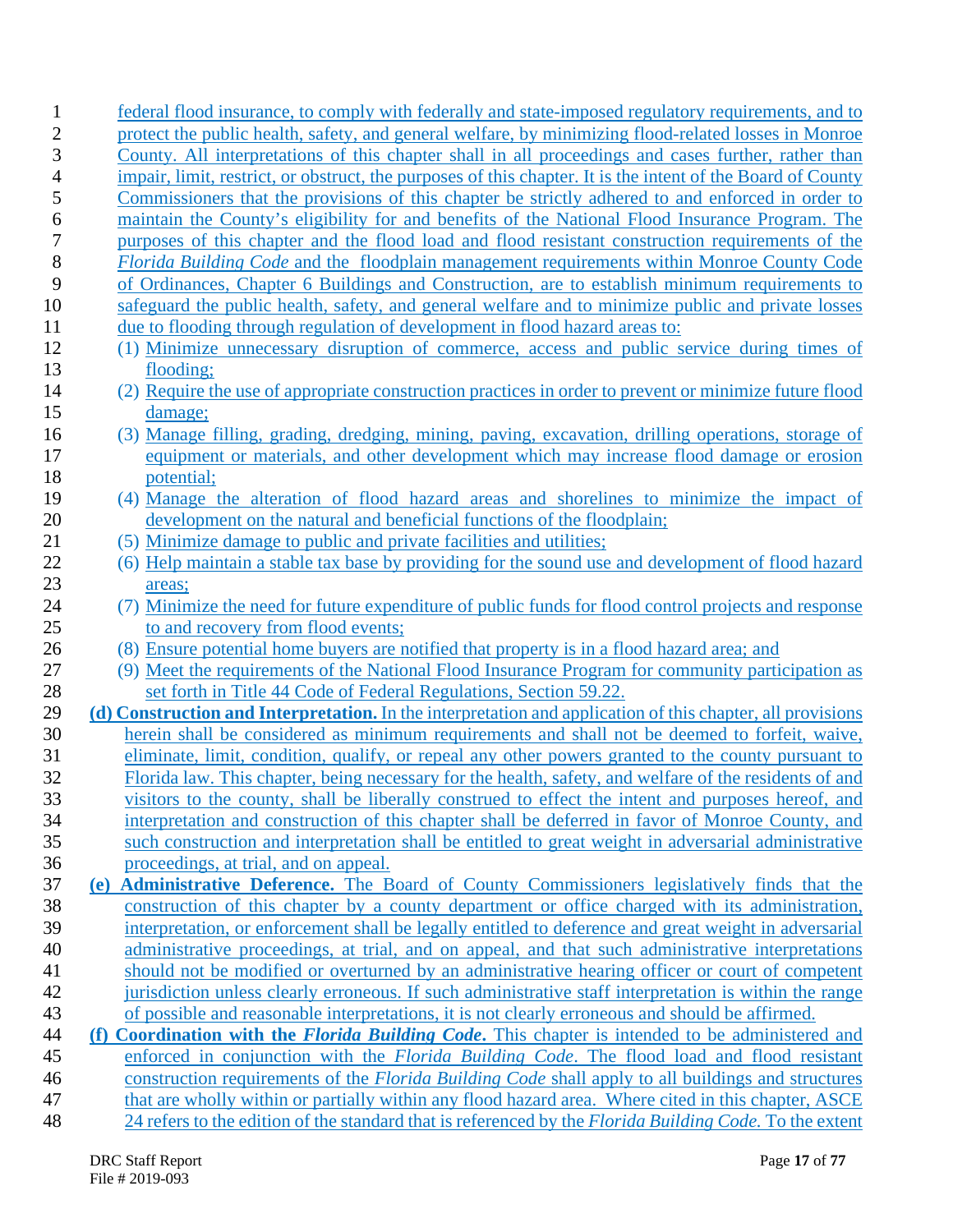- of any conflict between this chapter and the *Florida Building Cod*e, the more restrictive is deemed
- 2 to be controlling.<br>3 (g) Provisions to be **(g) Provisions to be Cumulative to Other County Ordinances and Regulations.** This chapter supersedes any ordinance or regulation in effect for management of development in flood hazard areas, but otherwise is intended to be administered and enforced in conjunction with and cumulative 6 to any other county ordinances including but not limited to land development regulations, zoning<br>7 ordinances, stormwater management regulations, or the *Florida Building Code*. This chapter does ordinances, stormwater management regulations, or the *Florida Building Code*. This chapter does
- not revise or repeal any other existing county ordinance or regulation in any way.
- **(h) Internal Conflicts.** Where there is a conflict between a general provision or requirement and a specific provision or requirement in this chapter, the specific shall be applicable. To the extent of any conflict between one provision or requirement and another provision or requirement of this
- chapter, the more restrictive is deemed to be controlling. Where more restrictive general provision or requirement conflicts with a less restrictive specific provision or requirement, the more restrictive general requirement shall prevail.
- **(i) Effect of State and Federal Laws.** If a state or federal law, whether existing at the time of this chapter's effective date or enacted after its effective date, which is applicable to and limits, prohibits, restricts, conditions, or qualifies the meaning, effectiveness, or operation any provision or requirement herein, such provision or requirement of this chapter shall be interpreted, administered, and enforced to the maximum extent permitted by law.
- **(j) Injunctive Relief.** The County Attorney is authorized to seek affirmative or negative injunctive relief authorizing or commanding compliance with this chapter through, including but not limited to, cessation of a use, or removal of a building or structure or a part or portion thereof, by motion for emergency, preliminary, or permanent injunction, including by ex parte motion, or other forms of equitable relief, from a court of competent jurisdiction, upon presentation of prima facie evidence of a violation of this chapter to such court.
- **(k) No Waiver or Estoppel.** It being that Monroe County possesses discretion to enforce this chapter, the county's delay or failure to enforce any provision contained in this chapter, however long continued, shall not be deemed a waiver or estoppel of the right for the County to enforce this chapter at any time thereafter.
- **(l) Severability.** If any provision of this chapter, or any portion thereof, is held to be invalid or unenforceable by any administrative hearing officer or court of competent jurisdiction, the invalidity or unenforceability of such provision, or any portion thereof, shall neither limit nor impair the operation, enforceability, or validity of any remaining portion(s) thereof, or of any other provision of this chapter. All remaining portion(s) thereof and all other provisions of this chapter shall continue
- unimpaired in full force and effect.
- **(m) Warning.** The degree of flood protection, activities, or work required by this chapter and the *Florida Building Code*, as amended by Monroe County, is considered the minimum necessary and reasonable to accomplish the intent and purposes herein and is based upon scientific and engineering considerations. Larger floods can and will occur. Flood heights and flood-related impacts may be increased, intensified,
- or exacerbated by man-made or natural causes. This chapter does not expressly provide or imply that
- land outside of mapped special flood hazard areas, or that structures or uses authorized and permitted
- within such flood hazard areas, will be free from flooding or flood damage. The flood hazard areas and base flood elevations contained in the Flood Insurance Study and shown on Flood Insurance Rate Maps
- and the requirements of Title 44 Code of Federal Regulations, Sections 59 and 60 may be revised by
- the Federal Emergency Management Agency, requiring Monroe County to revise this chapter and
- regulations to remain eligible for participation in the National Flood Insurance Program and its
- benefits. No guarantee of a vested right to a structure or use, existing use, or future use is implied or
- expressed by any part of or compliance with this chapter.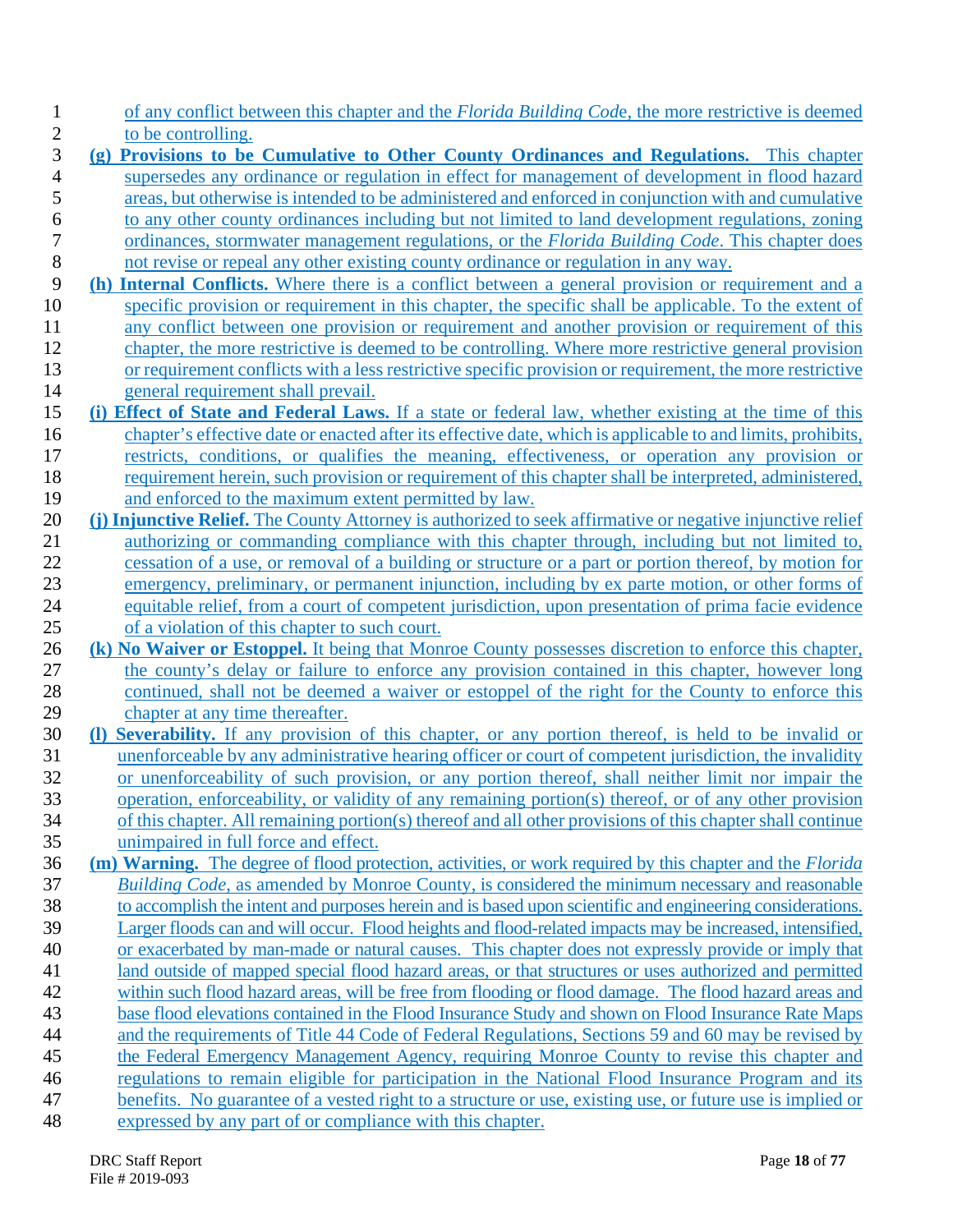| $\mathbf{1}$     | (n) No Liability. This chapter shall not create liability on the part of the Board of County Commissioners                                   |
|------------------|----------------------------------------------------------------------------------------------------------------------------------------------|
| $\overline{c}$   | of Monroe County or any officer or employee thereof for any flood damage allegedly arising out of,                                           |
| 3                | related to, or in connection with this chapter or any administrative decision lawfully made thereunder.                                      |
| 4                | This chapter shall not be deemed to have waived, for the county, or for its officers or employees, any                                       |
| 5                | sovereign governmental, or any other similar defense, immunity, exemption, or protection against                                             |
| 6                | any suit, cause of action, demand, or liability.                                                                                             |
| $\boldsymbol{7}$ |                                                                                                                                              |
| $8\,$            | Sec. $122-2$ – Applicability.                                                                                                                |
| 9                | (a) Applicability this chapter. Where there is a conflict between a general requirement and a specific                                       |
| 10               | requirement, the specific requirement shall be applicable.                                                                                   |
| 11               | (b) Areas to which this chapter applies. This chapter shall apply to all flood hazard areas within the                                       |
| 12               | unincorporated areas of Monroe County, as established in section 122-2(c) of this chapter.                                                   |
| 13               | (c) Basis for establishing flood hazard areas, Species Focus Area Maps (SFAMs) with Focus Area                                               |
| 14<br>15         | <b>Buffers and Federally Protected Species Area Real Estate (RE) List; and Species Assessment</b><br>Guides (SAGs).                          |
|                  | (1) The Flood Insurance Study for Monroe County dated February 18, 2005, and the accompanying                                                |
| 16<br>17         | Flood Insurance Rate Maps (FIRM), are adopted by reference as a part of this chapter, shall be                                               |
| 18               | kept on file, available to the public, in the offices of the county Building Department and shall                                            |
| 19               | serve as the minimum basis for establishing flood hazard areas. Amendments and revisions by                                                  |
| 20               | Letters of Map Change (LOMC) issued by FEMA shall be retained by the County and utilized                                                     |
| 21               | for implementing this chapter. Studies and maps that establish flood hazard areas shall be kept                                              |
| 22               | on file at the offices of the county Building Department.                                                                                    |
| 23               | (2) For implementation of the Permit Referral Process (PRP) in Section 122-12 of this chapter, the                                           |
| 24               | following are adopted by reference as a part of this chapter:                                                                                |
| 25               | a. Species focus area maps (SFAMs) with Species focus area buffers and species real estate                                                   |
| 26               | (RE) list. FEMA and the U.S. Fish and Wildlife Service (FWS) have provided the species                                                       |
| 27               | focus area maps (SFAMs) mailed to Monroe County and dated April 30, 2011, and a listing                                                      |
| 28               | of real estate numbers of parcels (RE list) emailed to Monroe County and dated November                                                      |
| 29               | 18, 2011, that are within the SFAMs and that have been identified by FWS. The SFAMs and                                                      |
| 30               | the RE list that are within the SFAMs identified by the FWS in accordance with the biological                                                |
| 31               | opinion, dated April 30, 2010, as amended December 14, 2010, are hereby declared to be a                                                     |
| 32               | part of this chapter. The SFAMs and RE list are on file at the Monroe County Clerk's office                                                  |
| 33               | and the Monroe County Growth Management Division Office.                                                                                     |
| 34               | b. Species assessment guides (SAGs). FEMA and FWS provided the May 20, 2012, species                                                         |
| 35               | assessment guides (SAGs) to Monroe County and Monroe County adopted these SAGs on                                                            |
| 36               | September 13, 2012. FEMA and the FWS provided revisions of the SAGs to Monroe County                                                         |
| 37               | on July 29, 2013. Permits submitted after February 17, 2014, the date of this ordinance shall                                                |
| 38               | be reviewed utilizing the July 29, 2013, FEMA/FWS SAGs. These SAGs are declared to be                                                        |
| 39<br>40         | a part of this chapter. The SAGs are on file at the Monroe County Clerk's office and the<br>Monroe County Growth Management Division Office. |
| 41               | (d) Submission of additional data to establish flood hazard areas. To establish flood hazard areas                                           |
| 42               | and base flood elevations, pursuant to section 122-13 of this chapter the Floodplain Administrator                                           |
| 43               | may require submission of additional data. Where field surveyed topography prepared by a Florida                                             |
| 44               | licensed professional surveyor or digital topography accepted by the Floodplain Administrator                                                |
| 45               | indicates that ground elevations:                                                                                                            |
| 46               | (1) Are below the closest applicable base flood elevation, even in areas not delineated as a special                                         |
| 47               | flood hazard area on a FIRM, the area shall be considered as flood hazard area and subject to the                                            |
| 48               | requirements of this chapter and, as applicable, the requirements of the Florida Building Code.                                              |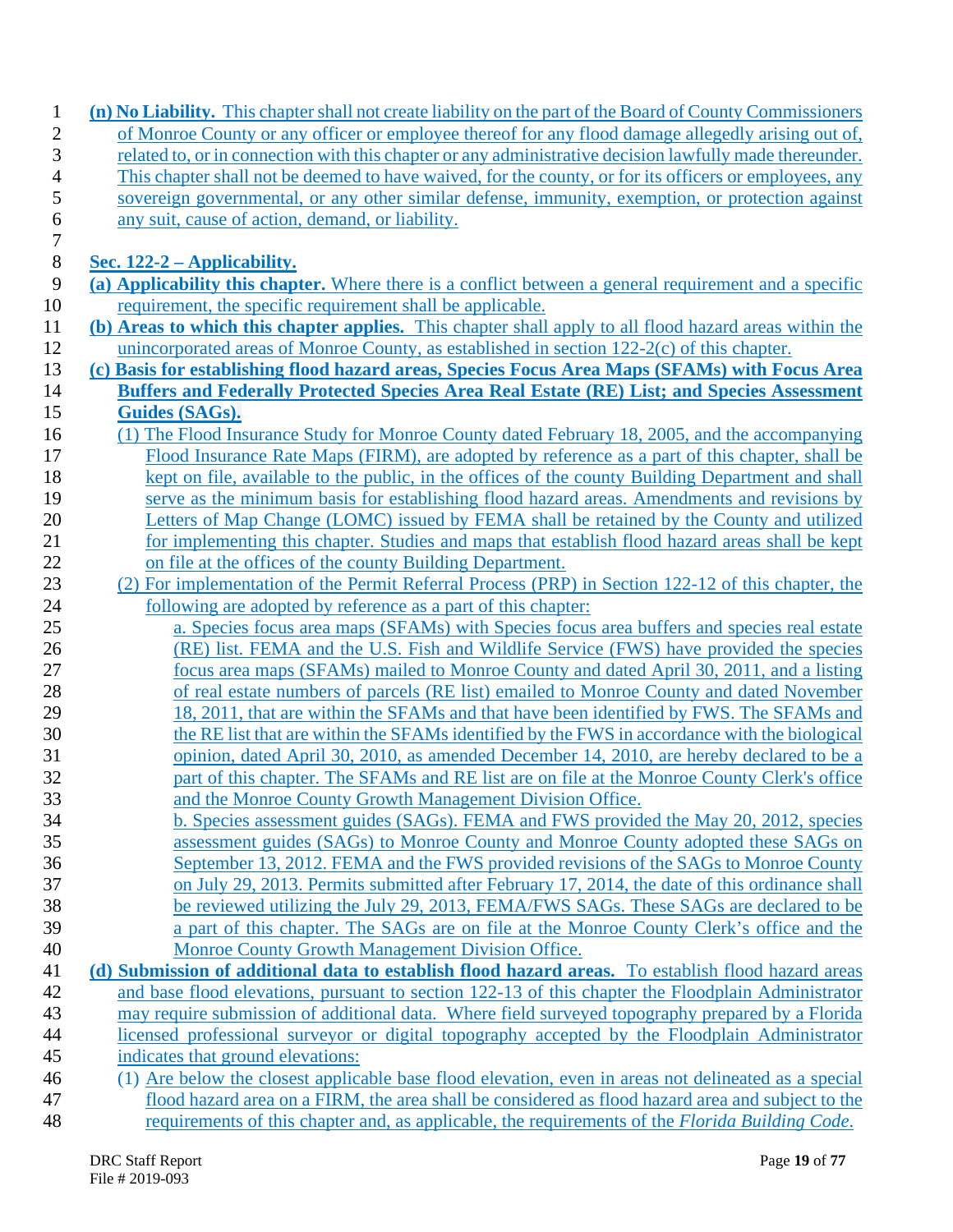| (2) Are above the closest applicable base flood elevation, the area shall be regulated as special flood |
|---------------------------------------------------------------------------------------------------------|
| hazard area unless the applicant obtains a Letter of Map Change that removes the area from the          |
| special flood hazard area.                                                                              |

- **(e) Abrogation and greater restrictions.** This chapter supersedes any ordinance in effect for management of development in flood hazard areas. However, it is not intended to repeal or abrogate any existing ordinances including but not limited to land development regulations, zoning ordinances, stormwater management regulations, or the *Florida Building Code*. In the event of a conflict between this chapter and any other ordinance, the more restrictive shall govern. This chapter shall not impair any deed restriction, covenant or easement, but any land that is subject to such
- 10 interests shall also be governed by this chapter.

# **Sec. 122-3. – Definitions.**

- The following words, phrases and terms shall, for the exclusive purposes of this chapter only, have the specific definitions and meanings shown in this section. Where such words, phrases and terms are not defined in this chapter and are defined in the *Florida Building Code*, such words, phrases and terms shall have the meanings ascribed to them in the *Florida Building Code*. Where such words, phrases and terms are not defined in this chapter or the *Florida Building Code*, the County shall utilize the adopted definitions within Chapter 101 of the Monroe County Land Development Code. If the definitions of such words, phrases and terms are not within the Land Development Code, the words, phrases and terms shall have ordinarily accepted meanings as its context and the context of its provision and its provision's structural placement imply.
- 

 *Accessory structure* means a structure that is located on the same parcel or on a contiguous parcel 24 that is under the same ownership as the principal structure and the use of which is subordinate to and incidental to the use of the principal structure. Accessory structures should constitute a minimal initial investment, shall be limited to use for parking and storage and may not be used for human habitation, and must be designed to have minimal flood damage potential. Examples of accessory 28 structures are two- car detached garages (or smaller), carports, storage sheds, and pole barns (does not include gazebos, pavilions, picnic shelter, or a carport that is open on all sides). 

- *Adjacent to contiguous native habitat* means an area of native habitat sharing a boundary at one or more points of intersection with other native habitat. For purposes of this land development code, an intervening road, right-of-way or easement shall not destroy the adjacency of the habitat. However, U.S. 1, canals and open water shall constitute a break in adjacency.
- *ASCE 24* means a standard titled *Flood Resistant Design and Construction* that is referenced by the *Florida Building Code*. ASCE 24 is developed and published by the American Society of Civil Engineers, Reston, VA.
- *Base flood* means a flood having a 1-percent chance of being equaled or exceeded in any given year. The base flood is commonly referred to as the "100-year flood" or the "1-percent-annual chance flood."
- *Base flood elevation* (BFE) means the elevation of the base flood, including wave height, relative to the National Geodetic Vertical Datum (NGVD), North American Vertical Datum (NAVD) or other datum specified on the Flood Insurance Rate Map (FIRM).
- *Basement* means the portion of a building having its floor subgrade (below ground level) on all sides.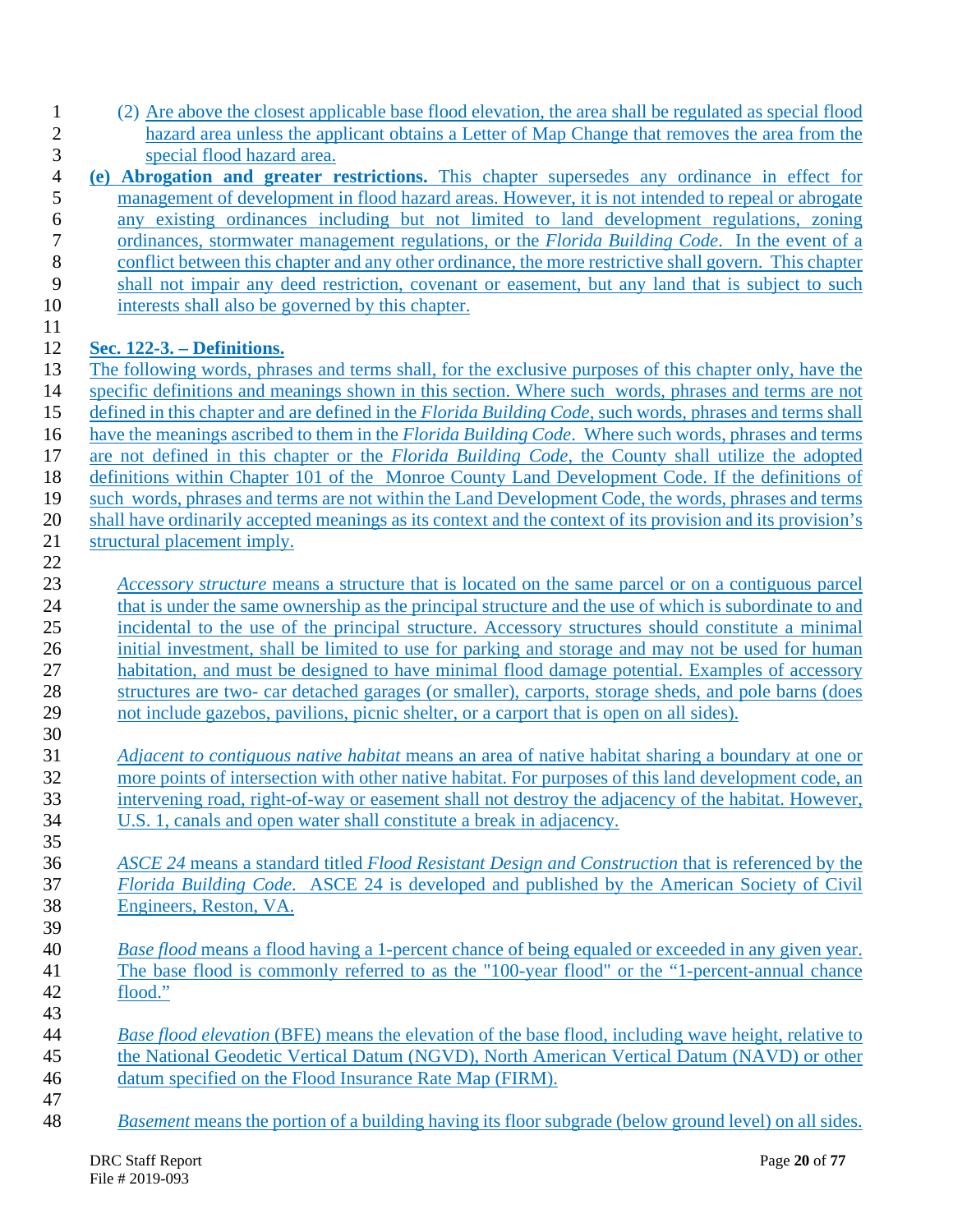| $\mathbf{1}$   |                                                                                                           |
|----------------|-----------------------------------------------------------------------------------------------------------|
| $\overline{c}$ | Coastal A Zone means the area within a special flood hazard area, landward of a V zone or landward        |
| 3              | of an open coast without mapped coastal high hazard areas. In a coastal A zone, the principal source      |
| $\overline{4}$ | of flooding must be astronomical tides, storm surges, seiches or tsunamis, not riverine flooding.         |
| 5              | During the base flood conditions, the potential for breaking wave height shall be greater than or equal   |
| 6              | to $1\frac{1}{2}$ feet (457 mm). The inland limit of the coastal A zone is (a) the Limit of Moderate Wave |
| $\overline{7}$ | Action if delineated on a FIRM, or (b) designated by the authority having jurisdiction.                   |
| $\,8\,$        |                                                                                                           |
| 9              | Coastal high hazard area means a special flood hazard area extending from offshore to the inland          |
| 10             | limit of a primary frontal dune along an open coast and any other area subject to high velocity wave      |
|                |                                                                                                           |
| 11             | action from storms or seismic sources. Coastal high hazard areas are also referred to as "high hazard     |
| 12             | areas subject to high velocity wave action" or "V Zones" and are designated on Flood Insurance Rate       |
| 13             | Maps (FIRM) as Zone V1-V30, VE, or V.                                                                     |
| 14             |                                                                                                           |
| 15             | Design flood means the flood associated with the greater of the following two areas:                      |
| 16             | (1) Area with a floodplain subject to a 1-percent or greater chance of flooding in any year; or           |
| 17             | (2) Area designated as a flood hazard area on the community's flood hazard map, or otherwise              |
| 18             | legally designated.                                                                                       |
| 19             |                                                                                                           |
| 20             | Design flood elevation means the elevation of the "design flood," including wave height, relative to      |
| 21             | the datum specified on the community's legally designated flood hazard map. In areas designated as        |
| 22             | Zone AO, the design flood elevation shall be the elevation of the highest existing grade of the           |
| 23             | building's perimeter plus the depth number (in feet) specified on the flood hazard map. In areas          |
| 24             | designated as Zone AO where the depth number is not specified on the map, the depth number shall          |
| 25             | be taken as being equal to 2 feet.                                                                        |
| 26             |                                                                                                           |
| 27             | <i>Development</i> means any man-made change to improved or unimproved real estate, including but not     |
| 28             | limited to, buildings or other structures, tanks, temporary structures, temporary or permanent storage    |
| 29             | of equipment or materials, mining, dredging, filling, grading, paving, excavations, drilling operations   |
| 30             | or any other land disturbing activities.                                                                  |
| 31             |                                                                                                           |
| 32             | Floodproofing Certificate means the FEMA Floodproofing Certificate for Non-Residential                    |
| 33             | Structures form issued by FEMA for the collection of design information and elevations for specific       |
| 34             | buildings in flood hazard areas. The FEMA Floodproofing Certificate is revised and reissued               |
|                |                                                                                                           |
| 35             | periodically. Applicants and permittees shall use the edition current as of the date of submission.       |
| 36             |                                                                                                           |
| 37             | Elevation Certificate means the FEMA Elevation Certificate form issued by FEMA for the collection         |
| 38             | of information and elevations for specific buildings in flood hazard areas. The FEMA Elevation            |
| 39             | Certificate is revised and reissued periodically. Applicants and permittees shall use the edition         |
| 40             | current as of the date of submission.                                                                     |
| 41             |                                                                                                           |
| 42             | <i>Elevated building</i> means a nonbasement building that has its lowest elevated floor raised above     |
| 43             | ground level by foundation walls, shear walls, posts, piers, pilings, or columns.                         |
| 44             |                                                                                                           |
| 45             | Enclosed area or enclosure means the portion of an elevated building below the lowest elevated floor      |
| 46             | that is fully shut in by rigid walls and used solely for limited storage, parking or building access.     |
| 47             | Enclosures shall not be constructed, modified, equipped, or used for habitation or other purposes.        |
| 48             |                                                                                                           |
|                |                                                                                                           |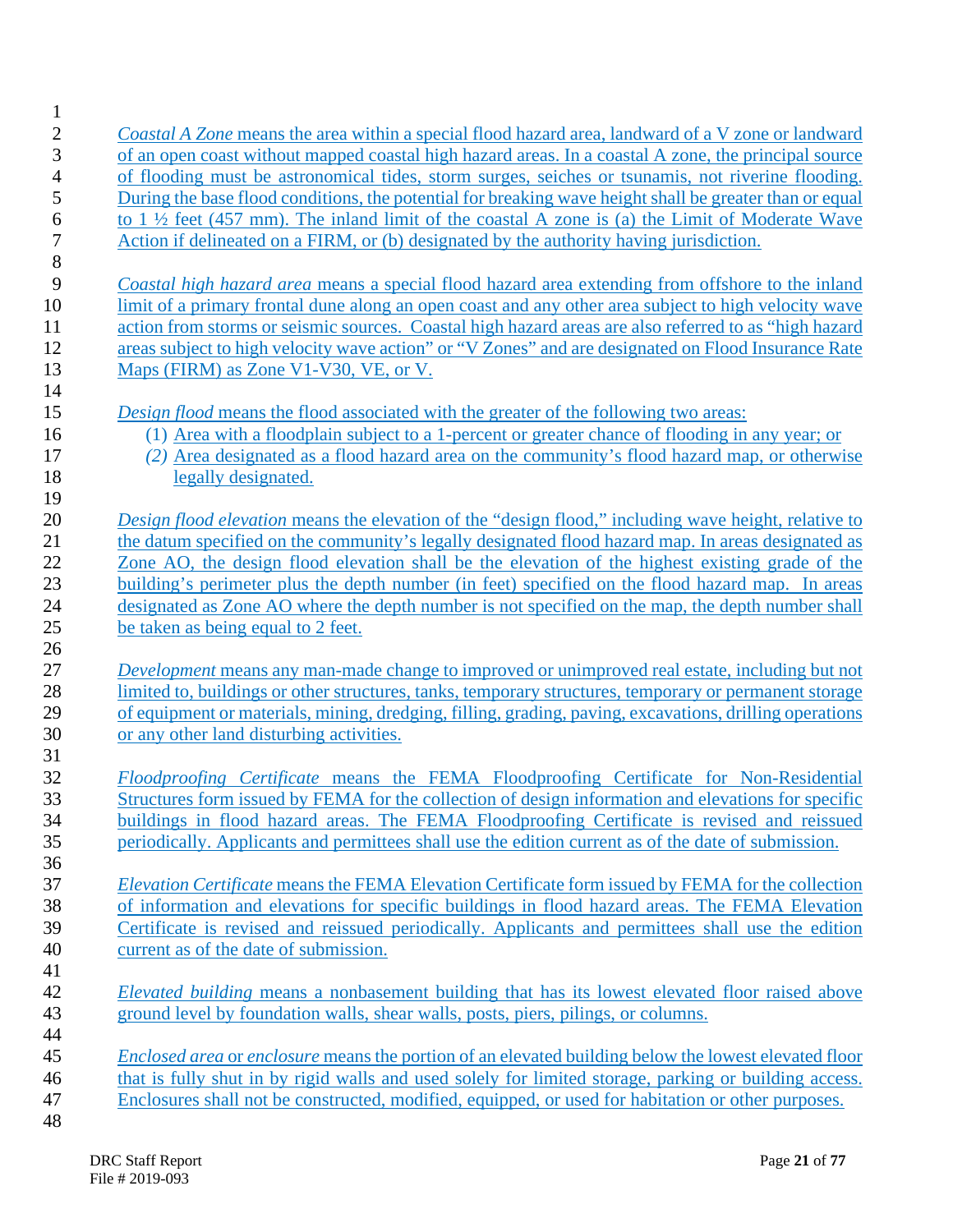| <i>Existing building and existing structure means any buildings and structures for which the "start of</i><br>construction" commenced before June 15, 1973.                                                                                                                                                                                                                                                            |
|------------------------------------------------------------------------------------------------------------------------------------------------------------------------------------------------------------------------------------------------------------------------------------------------------------------------------------------------------------------------------------------------------------------------|
| <i>Existing manufactured home park or subdivision</i> means a manufactured home park or subdivision<br>for which the construction of facilities for servicing the lots on which the manufactured homes are<br>to be affixed (including, at a minimum, the installation of utilities, the construction of streets, and<br>either final site grading or the pouring of concrete pads) is completed before June 15, 1973. |
| Federal Emergency Management Agency (FEMA) means the federal agency that, in addition to<br>carrying out other functions, administers the National Flood Insurance Program.                                                                                                                                                                                                                                            |
| Flood or flooding means a general and temporary condition of partial or complete inundation of<br>normally dry land from:<br>(1) The overflow of inland or tidal waters.<br>(2) The unusual and rapid accumulation or runoff of surface waters from any source.                                                                                                                                                        |
| Flood damage-resistant materials means any construction material capable of withstanding direct<br>and prolonged contact with floodwaters without sustaining any damage that requires more than<br>cosmetic repair.                                                                                                                                                                                                    |
| Flood hazard area means the greater of the following two areas:<br>(1) The area within a floodplain subject to a 1-percent or greater chance of flooding in any year.<br>(2) The area designated as a flood hazard area on the community's flood hazard map, or<br>otherwise legally designated.                                                                                                                       |
| Flood Insurance Rate Map (FIRM) means the official map of the community on which the Federal<br>Emergency Management Agency has delineated both special flood hazard areas and the risk<br>premium zones applicable to the community.                                                                                                                                                                                  |
| Flood Insurance Study (FIS) means the official report provided by the Federal Emergency<br>Management Agency that contains the Flood Insurance Rate Map, the Flood Boundary and<br>Floodway Map (if applicable), the water surface elevations of the base flood, and supporting<br>technical data.                                                                                                                     |
| Floodplain Administrator means the office or position designated and charged with the<br>administration and enforcement of this chapter. The term "Floodplain Administrator" shall be<br>synonymous with the term the "Floodplain Manager."                                                                                                                                                                            |
| Floodplain development order or permit or approval means an official document or certificate issued<br>by the community, or other evidence of approval or concurrence, which authorizes performance of<br>specific development activities that are located in flood hazard areas and that are determined to be<br>compliant with this chapter.                                                                         |
| Florida Building Code (FBC) means the family of codes adopted by the Florida Building<br>Commission, including the: Florida Building Code, Building; Florida Building Code, Residential;<br>Florida Building Code, Existing Building; Florida Building Code, Mechanical; Florida Building                                                                                                                              |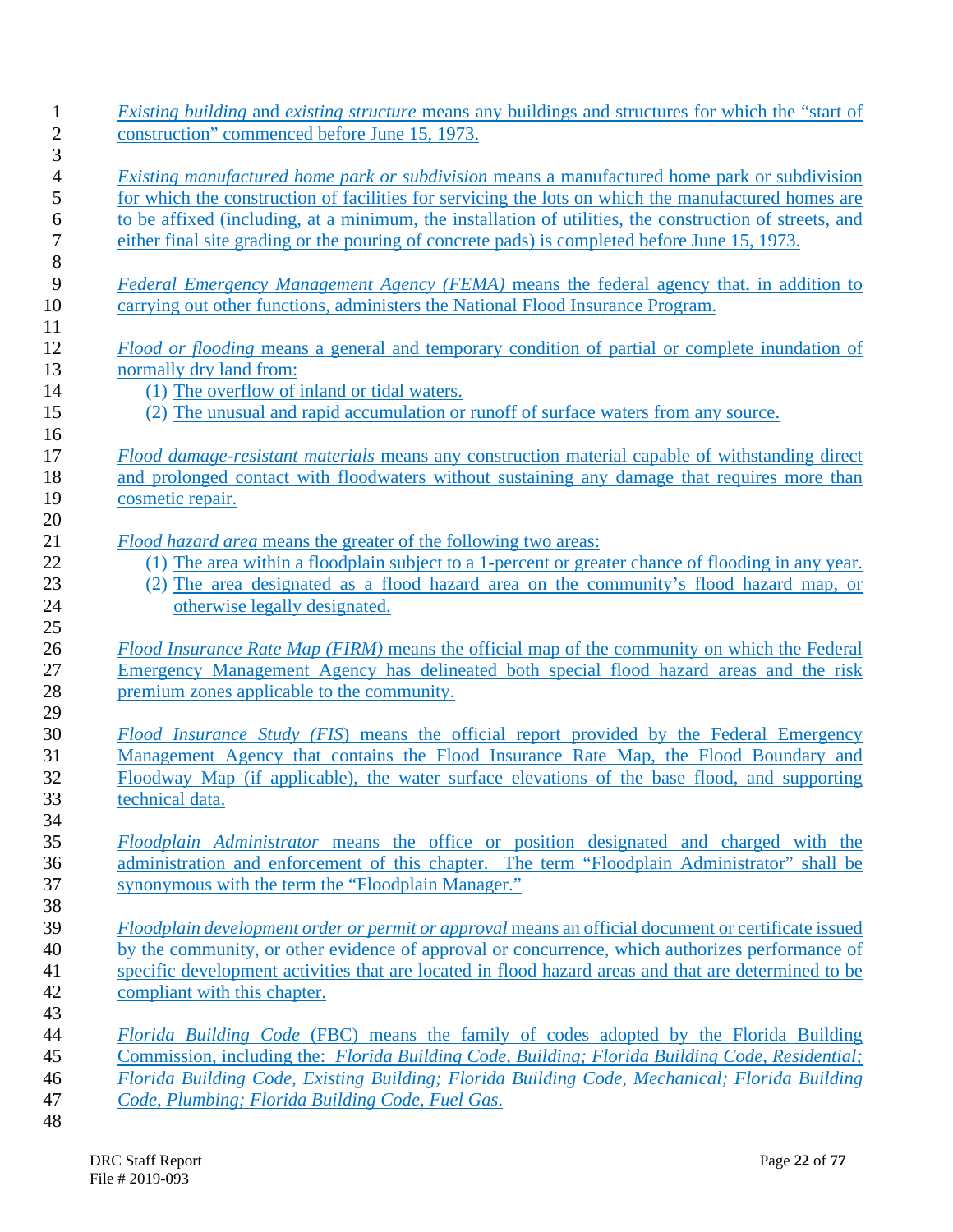|          | <i>Functionally dependent use</i> means a use which cannot perform its intended purpose unless it is                                                                                  |
|----------|---------------------------------------------------------------------------------------------------------------------------------------------------------------------------------------|
|          | located or carried out in close proximity to water, including only docking facilities, port facilities                                                                                |
|          | that are necessary for the loading and unloading of cargo or passengers, and ship building and ship                                                                                   |
|          | repair facilities; the term does not include long-term storage or related manufacturing facilities.                                                                                   |
|          | <i>Highest adjacent grade</i> means the highest natural elevation of the ground surface prior to                                                                                      |
|          | construction next to the proposed walls or foundation of a structure.                                                                                                                 |
|          |                                                                                                                                                                                       |
|          | <i>Historic structure</i> means any structure that is determined eligible for the exception to the flood                                                                              |
|          | hazard area requirements of the Florida Building Code, Existing Building, Chapter 12 Historic                                                                                         |
|          | Buildings. For the purposes of this exception, a historic building is:                                                                                                                |
|          | (1) Listed or preliminarily determined to be eligible for listing in the National Register of Historic                                                                                |
|          | Places; or                                                                                                                                                                            |
|          | (2) A contributing resource within a National Register of Historic Places listed district; or                                                                                         |
|          | (3) Designated as historic property under an official municipal, county, special district or state                                                                                    |
|          | designation, law, ordinance or resolution either individually or as a contributing property in                                                                                        |
|          | a district, provided the local program making the designation is approved by the Department                                                                                           |
|          | of the Interior; or                                                                                                                                                                   |
|          | (4) Determined eligible by the Florida State Historic Preservation Officer for listing in the                                                                                         |
|          | National Register of Historic Places, either individually or as a contributing property in a                                                                                          |
|          | district.                                                                                                                                                                             |
|          |                                                                                                                                                                                       |
|          | <i>Illegal structure or use</i> means a structure or use that is not a legal structure or legal use as defined in                                                                     |
|          | this chapter.                                                                                                                                                                         |
|          |                                                                                                                                                                                       |
|          | Legal structure means a structure that was permitted under the floodplain regulations in effect at the                                                                                |
|          | time construction commenced on the structure in its current configuration and received a permit or                                                                                    |
|          |                                                                                                                                                                                       |
|          | final inspection or certificate of occupancy for the structure in its current configuration.                                                                                          |
|          |                                                                                                                                                                                       |
|          | Legal use means a use that was permitted by the floodplain regulations at the time the use commenced                                                                                  |
|          | on the property.                                                                                                                                                                      |
|          | <i>Limit of Moderate Wave Action</i> means a line shown on FIRMs to indicate the inland limit of the 1                                                                                |
|          | $\frac{1}{2}$ -foot (457 mm) breaking wave height during the base flood.                                                                                                              |
|          |                                                                                                                                                                                       |
|          | Limited storage means storage that is incidental and accessory to the principal structure. For example,                                                                               |
|          | if the principal structure is a residence, storage should be limited to items such as lawn and garden                                                                                 |
|          | equipment, tires, and other low damage items that will not suffer flood damage or can be                                                                                              |
|          | conveniently moved to the elevated part of the building. Flood insurance coverage for enclosures                                                                                      |
|          | and contents below the base flood elevation is very limited.                                                                                                                          |
|          |                                                                                                                                                                                       |
|          | Letter of Map Change (LOMC) means an official determination issued by FEMA that amends or                                                                                             |
|          | revises an effective Flood Insurance Rate Map or Flood Insurance Study. Letters of Map Change                                                                                         |
| include: |                                                                                                                                                                                       |
|          | (1) Letter of Map Amendment (LOMA) means an amendment based on technical data showing                                                                                                 |
|          | that a property was incorrectly included in a designated special flood hazard area. A LOMA                                                                                            |
|          | amends the current effective Flood Insurance Rate Map and establishes that a specific<br>property, portion of a property, or structure is not located in a special flood hazard area. |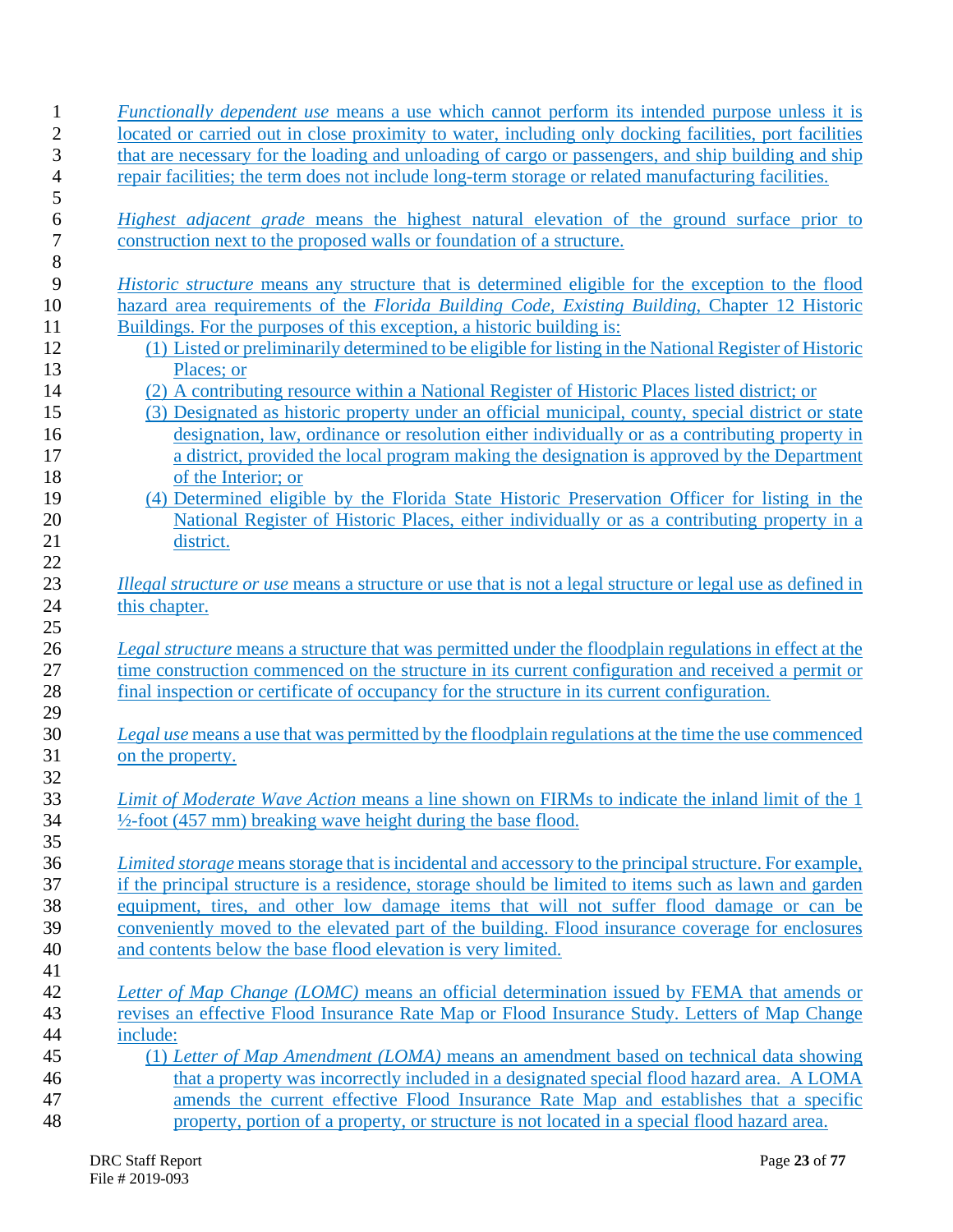| $\mathbf{1}$             | (2) Letter of Map Revision (LOMR) means a revision based on technical data that may show                   |
|--------------------------|------------------------------------------------------------------------------------------------------------|
| $\overline{c}$           | changes to flood zones, flood elevations, special flood hazard area boundaries and floodway                |
| 3                        | delineations, and other planimetric features.                                                              |
| $\overline{\mathcal{L}}$ | (3) Letter of Map Revision Based on Fill (LOMR-F) means a determination that a structure or                |
| 5                        | parcel of land has been elevated by fill above the base flood elevation and is, therefore, no              |
| 6                        | longer located within the special flood hazard area. In order to qualify for this determination,           |
| $\overline{7}$           | the fill must have been permitted and placed in accordance with the community's floodplain                 |
| 8                        | management regulations.                                                                                    |
| 9                        | (4) Conditional Letter of Map Revision (CLOMR) means a formal review and comment as to                     |
| 10                       | whether a proposed flood protection project or other project complies with the minimum                     |
| 11                       | NFIP requirements for such projects with respect to delineation of special flood hazard areas.             |
|                          |                                                                                                            |
| 12                       | A CLOMR does not revise the effective Flood Insurance Rate Map or Flood Insurance Study;                   |
| 13                       | upon submission and approval of certified as-built documentation, a Letter of Map Revision                 |
| 14                       | may be issued by FEMA to revise the effective FIRM.                                                        |
| 15                       |                                                                                                            |
| 16                       | <i>Light-duty truck, defined in 40 C.F.R. 86.082-2, means any motor vehicle rated at 8,500 pounds</i>      |
| 17                       | Gross Vehicular Weight Rating or less which has a vehicular curb weight of 6,000 pounds or less            |
| 18                       | and which has a basic vehicle frontal area of 45 square feet or less, which is:                            |
| 19                       | (1) Designed primarily for purposes of transportation of property or is a derivation of such a             |
| 20                       | vehicle, or                                                                                                |
| 21                       | (2) Designed primarily for transportation of persons and has a capacity of more than 12 persons;           |
| 22                       | or                                                                                                         |
| 23                       | (3) Available with special features enabling off-street or off-highway operation and use.                  |
| 24                       |                                                                                                            |
| 25                       | Lowest floor means the lowest floor of the lowest enclosed area of a building or structure, including      |
| 26                       | basement, but excluding any unfinished or flood-resistant enclosure, other than a basement, usable         |
| 27                       | solely for vehicle parking, building access or limited storage provided that such enclosure is not built   |
| 28                       | so as to render the structure in violation of the non-elevation requirements of the Florida Building       |
| 29                       | Code or ASCE 24.                                                                                           |
| 30                       |                                                                                                            |
| 31                       | <i>Mangrove stand</i> means an assemblage of mangrove trees which are mostly low trees noted for a         |
| 32                       |                                                                                                            |
|                          | copious development of interlacing adventitious roots above the ground and which contains one or           |
| 33                       | more of the following species: Black mangrove, red mangrove, white mangrove, and buttonwood                |
| 34                       |                                                                                                            |
| 35                       | <i>Manufactured home</i> means a structure, transportable in one or more sections, which is eight (8) feet |
| 36                       | or more in width and greater than four hundred (400) square feet, and which is built on a permanent,       |
| 37                       | integral chassis and is designed for use with or without a permanent foundation when attached to the       |
| 38                       | required utilities. The term "manufactured home" does not include a "recreational vehicle" or "park        |
| 39                       | trailer."                                                                                                  |
| 40                       |                                                                                                            |
| 41                       | <i>Manufactured home park or subdivision means a parcel (or contiguous parcels) of land divided into</i>   |
| 42                       | two or more manufactured home lots for rent or sale.                                                       |
| 43                       |                                                                                                            |
| 44                       | Market value means the price at which a property will change hands or be transferred between a             |
| 45                       | willing buyer and a willing seller, neither party being under compulsion to buy, sell or transfer and      |
| 46                       | both having reasonable knowledge of relevant facts, which shall include imputing constructive              |
|                          |                                                                                                            |
| 47                       | knowledge of controlling local, state, and federal laws and regulations. As used in this chapter, the      |
| 48                       | term "market value" refers to the market value of buildings and structures, excluding the land and         |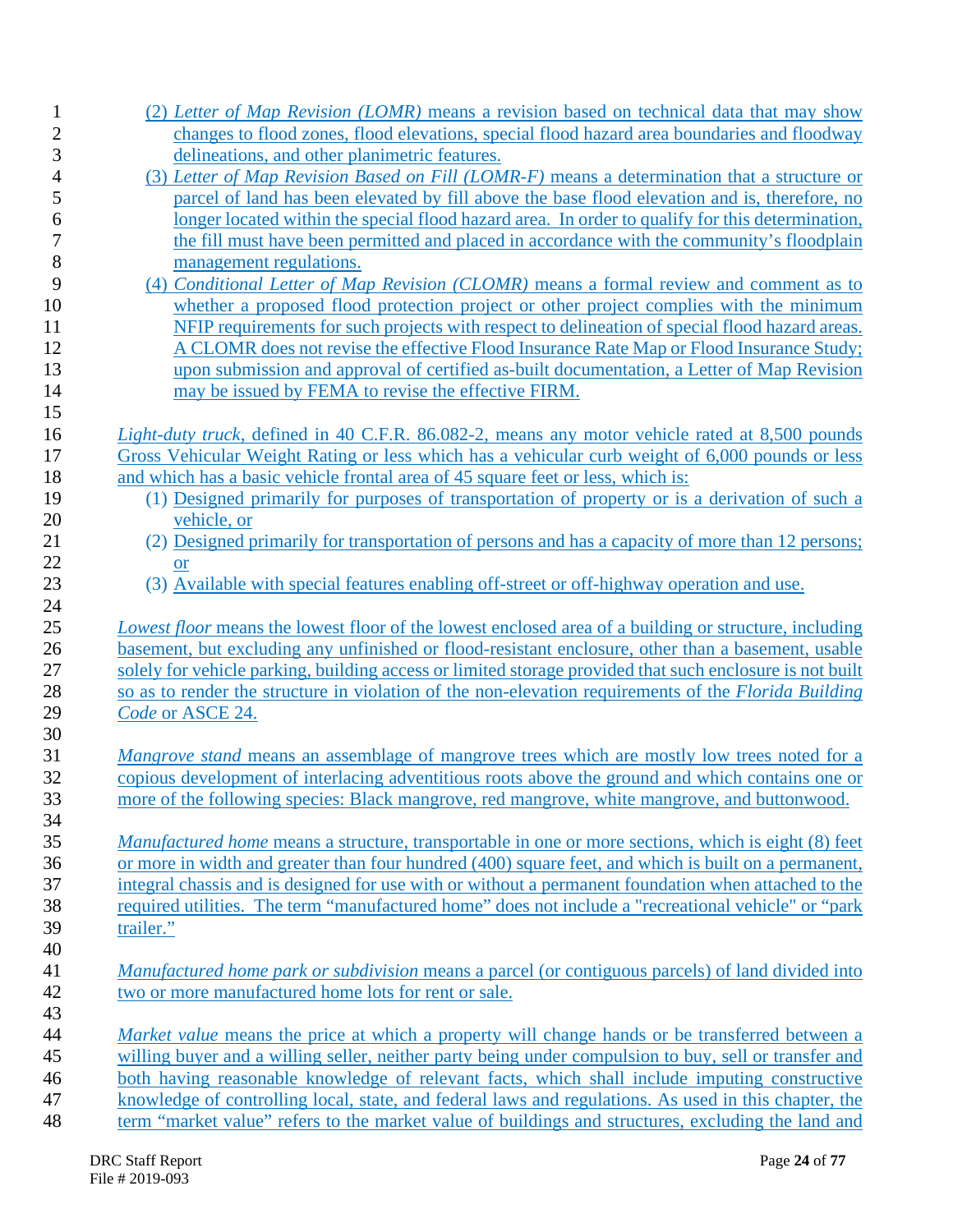other improvements on the parcel. Market value may be established by a qualified certified independent appraiser, Actual Cash Value (in-kind replacement cost depreciated for age, wear and tear, neglect, and quality of construction), established by a qualified certified independent appraiser or tax assessment value adjusted by 20 percent (20%) to approximate market value. A uniform appraisal report prepared by a qualified certified independent appraiser submitted by the applicant may be used if the Floodplain Administrator considers such appraisal consistent with local construction costs. A structure or building originally manufactured or built as a vehicle, shall exclusively be appraised by utilizing the Kelley Blue Book or a NADA appraisal. Documentation of alleged local construction costs submitted by a property owner to the Floodplain Administrator must be submitted in the form of a sworn or attested affidavit that shall be based upon the personal knowledge of the certifying affiant and must be notarized. Where an appraisal is not accepted because it appears to be inconsistent with local construction costs, the applicant may request review by a qualified certified independent third-party appraiser duly authorized by the county. The cost of such independent review shall be borne by the applicant. The reviewing appraiser shall determine if the appraisal value reasonably reflects an appropriate market value of the structure. The reviewing appraiser's determination must be in a written document, shall be sworn or attested to by the certifying affiant and expressly provide that it is based on the certifying affiant's personal knowledge, and must be notarized. Professionals preparing appraisals or appraisal reviews shall be required to possess certifications as state certified residential appraisers for appraising one to four family residential properties and state certified general appraisers for all other properties including commercial and multi-residential. Neither an appraisal making an extraordinary assumption that a building or structure was in good condition as of a date prior to a flood event nor a retrospective appraisal (an appraisal done retrospectively based on a date prior to the flood event) shall be eligible for consideration or relief. A building or structure that was never lawfully permitted in the first place shall not be eligible for issuance of a permit or development approval. *New construction* means, for the purposes of administration of this chapter and the flood resistant construction requirements of the *Florida Building Code*, structures for which the "start of construction" commenced on or after June 15, 1973. and includes any subsequent improvements to such structures. *Nonconversion Agreement* means a form provided by the Floodplain Administrator to be signed by the owner and recorded on the property deed in Official Records of the Monroe County Clerk of Court, for the owner to agree not to convert or modify in any manner that is inconsistent with the terms of the building permit and these regulations, enclosures below elevated buildings, certain crawl/underfloor spaces, detached accessory structures, and garages. *Nonconforming structure* means a structure or a portion of a structure below the base flood elevation

- that is lawfully existing or permitted and is not fully conforming with the terms of this chapter.
- *Notice to proceed* means a written authorization by the Planning and Environmental Resources Department and/or Building Department to the permittee authorizing permitted development to begin.
- *Park trailer* means a transportable unit which has a body width not exceeding fourteen (14) feet and which is built on a single chassis and is designed to provide seasonal or temporary living quarters when connected to utilities necessary for operation of installed fixtures and appliances.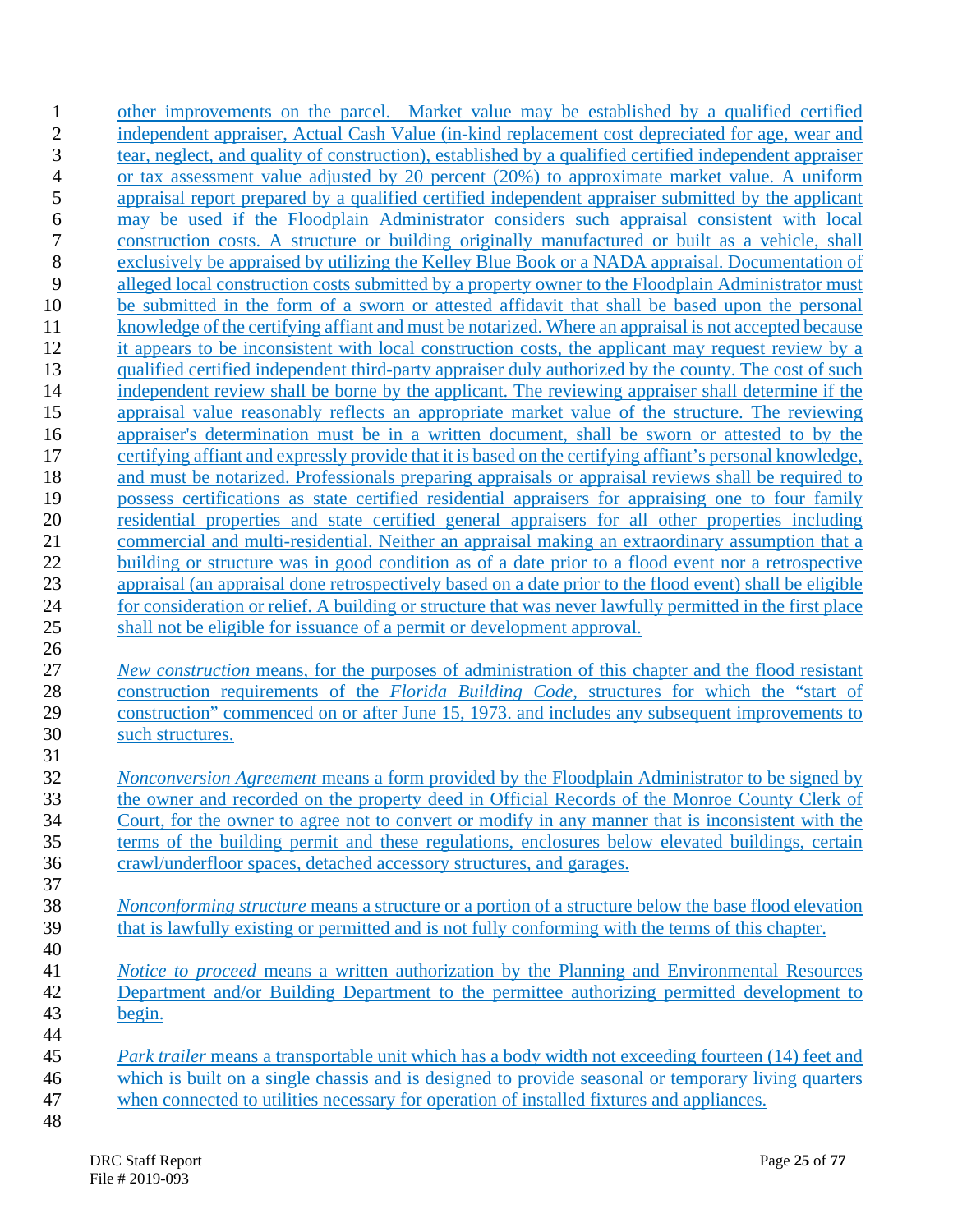| <i>Recreational vehicle means a vehicle, including a park trailer, which is:</i>                                                                                                                               |
|----------------------------------------------------------------------------------------------------------------------------------------------------------------------------------------------------------------|
| (1) Built on a single chassis;                                                                                                                                                                                 |
| (2) Four hundred (400) square feet or less when measured at the largest horizontal projection;                                                                                                                 |
| (3) Designed to be self-propelled or permanently towable by a light duty truck; and                                                                                                                            |
| (4) Designed primarily not for use as a permanent dwelling but as temporary living quarters for                                                                                                                |
| recreational, camping, travel, or seasonal use.                                                                                                                                                                |
| Sand dunes mean naturally occurring accumulations of sand in ridges or mounds landward of the                                                                                                                  |
| beach.                                                                                                                                                                                                         |
| Special flood hazard area means an area in the floodplain subject to a 1 percent or greater chance of                                                                                                          |
| flooding in any given year. Special flood hazard areas are shown on FIRMs as Zone A, AO, A1-A30,                                                                                                               |
| AE, A99, AH, V1-V30, VE or V.                                                                                                                                                                                  |
|                                                                                                                                                                                                                |
| <i>Start of construction</i> means the date of issuance of permits for new construction and substantial                                                                                                        |
| improvements, provided the actual start of construction, repair, reconstruction, rehabilitation,                                                                                                               |
| addition, placement, or other improvement is within 180 days of the date of the issuance. The actual                                                                                                           |
| start of construction means either the first placement of permanent construction of a building                                                                                                                 |
| (including a manufactured home) on a site, such as the pouring of slab or footings, the installation of                                                                                                        |
| piles, or the construction of columns. Permanent construction does not include land preparation (such                                                                                                          |
| as clearing, grading, or filling), the installation of streets or walkways, excavation for a basement,                                                                                                         |
| footings, piers, or foundations, the erection of temporary forms or the installation of accessory                                                                                                              |
| buildings such as garages or sheds not occupied as dwelling units or not part of the main buildings.                                                                                                           |
| For a substantial improvement, the actual "start of construction" means the first alteration of any<br>wall, ceiling, floor or other structural part of a building, whether or not that alteration affects the |
| external dimensions of the building.                                                                                                                                                                           |
|                                                                                                                                                                                                                |
| <i>Substantial damage</i> means damage of any origin sustained by a building or structure whereby the                                                                                                          |
| cost of restoring the building or structure to its before damaged ("pre-damage") condition would                                                                                                               |
| equal or exceed 50 percent of the market value of the building or structure before the damage                                                                                                                  |
| occurred. Structures that are determined to be substantially damaged are automatically considered to                                                                                                           |
| be substantial improvements, regardless of the actual repair work performed. If the cost necessary to                                                                                                          |
| fully repair the structure to its before damage ("pre-damage") condition is equal to or greater than 50                                                                                                        |
| percent of the structure's market value before damages ("pre-damage" market value), then the                                                                                                                   |
| structure must be elevated (or flood proofed if it is non-residential) to or above the required elevation                                                                                                      |
| and meet all other applicable requirements of the Florida Building Code and this chapter. Items that                                                                                                           |
| may be excluded from the cost to repair are listed in the substantial improvement/substantial damage                                                                                                           |
| worksheet/checklist developed by the County Floodplain Administrator (which shall be kept on file                                                                                                              |
| and available to the public in the offices of the County Building Department) and, include but are                                                                                                             |
| not limited to, costs to prepare plans and specifications, survey costs, and permit and inspection fees.                                                                                                       |
| Items that may also be excluded include costs to lawfully temporarily stabilize a building so that it's                                                                                                        |
| safe to enter to evaluate and identify required repairs and lawful improvements to items outside the                                                                                                           |
| building, such as the driveway, septic systems, wells, fencing, landscaping and detached accessory                                                                                                             |
| structures.                                                                                                                                                                                                    |
| Substantial improvement means any repair, reconstruction, rehabilitation, alteration, addition, or                                                                                                             |
| other improvement of a building or structure, including any improvement and any repair of damage                                                                                                               |
| sustained from any origin, the cost of which equals or exceeds 50 percent of the market value of the                                                                                                           |
|                                                                                                                                                                                                                |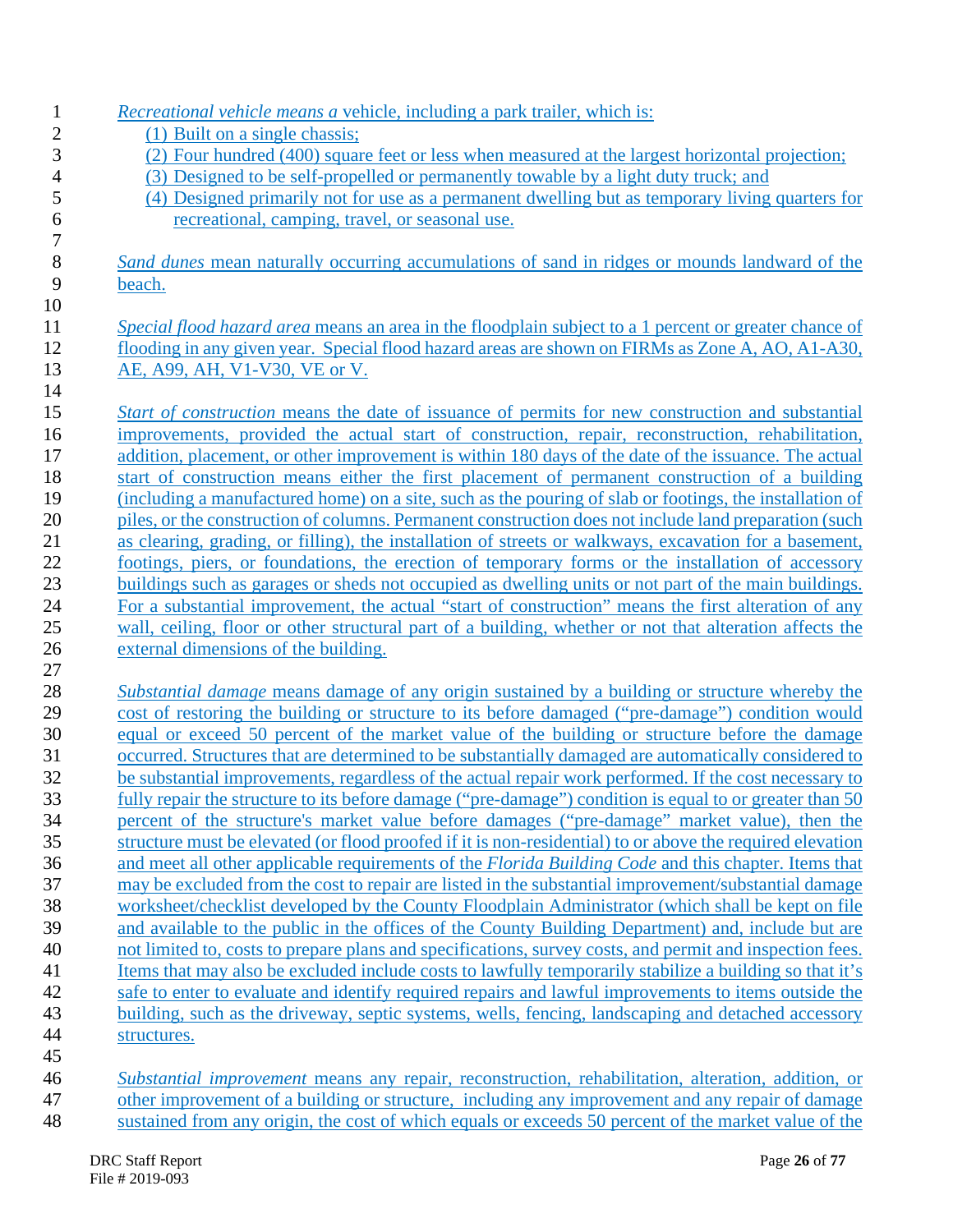| $\mathbf{1}$ | building or structure before the improvement or repair is started. If the building or structure has         |
|--------------|-------------------------------------------------------------------------------------------------------------|
| $\mathbf{2}$ | incurred "substantial damage," any repairs are considered a substantial improvement regardless of           |
| 3            | the actual repair work performed. The term does not, however, include either:                               |
| 4            | (1) Any project for lawful improvement of a building required to correct existing health, sanitary,         |
| 5            | or safety code violations identified by the Building Official and that are the minimum                      |
| 6            | necessary to assure safe living conditions.                                                                 |
| 7            | (2) Lawful minimum necessary repairs required to remedy health, safety, and sanitary code                   |
| 8            | deficiencies provided the Building Official, Fire Marshal, or Health Officer were prior to                  |
| 9            | such repairs' occurrence expressly informed of the existence and the extent of the code                     |
| 10           | deficiencies, the deficiencies were in existence prior to the occurrence of damage or prior to              |
| 11           | the start of an improvement, and the deficiencies are not triggered solely by the proposed                  |
| 12           | improvements or repairs.                                                                                    |
| 13           | (3) Any alteration of a historic structure provided that the alteration will not preclude the               |
| 14           | structure's continued designation as a historic structure.                                                  |
| 15           |                                                                                                             |
| 16           | <i>Variance</i> means a grant of relief from the requirements of this chapter, or the flood resistant       |
| 17           | construction requirements of the <i>Florida Building Code</i> , which permits construction in a manner that |
| 18           | would not otherwise be permitted by this chapter or the <i>Florida Building Code</i> .                      |
| 19           |                                                                                                             |
| 20           | V-Zone and Coastal A Zone Construction Certification Form means the Monroe County V-Zone and                |
| 21           | Coastal A Zone Construction Certification Form for New Construction & Substantially                         |
| 22           | Improved/Damaged Structures. Design calculations signed and sealed by the design professional               |
| 23           | must be submitted with the Form, and include at a minimum, if applicable:                                   |
| 24           | (1) Calculated velocity                                                                                     |
| 25           | (2) Hydrostatic load – buoyancy effects, lateral loads from standing water, slowly moving water,            |
| 26           | and nonbreaking waves                                                                                       |
| 27           | (3) Breaking wave load                                                                                      |
| 28           | (4) Hydrodynamic load – from rapidly moving water, including breaking waves                                 |
| 29           | (5) Debris impact load – from waterborne objects                                                            |
| 30           | (6) Estimation of scour                                                                                     |
| 31           | (7) Breakaway wall design and calculations                                                                  |
| 32           | (8) Free of obstruction design for ground slabs                                                             |
| 33           | (9) Free of obstruction design for accessory structures and pools.                                          |
| 34           |                                                                                                             |
| 35           | Sec. 122-4 – 122-9. – Reserved.                                                                             |
| 36           |                                                                                                             |
| 37           | <b>ARTICLE II. - ADMINISTRATION</b>                                                                         |
| 38           |                                                                                                             |
| 39           | Sec. 122-10. – Duties and Powers of the Floodplain Administrator.                                           |
| 40           | (a) Floodplain Administrator; designation. The Building Official is designated as the Floodplain            |
| 41           | Administrator. The Floodplain Administrator may delegate performance of certain of his or her               |
| 42           | duties to other employees.                                                                                  |
| 43           | (b) General authority. The Floodplain Administrator is authorized and directed to administer and            |
| 44           | enforce the provisions of this chapter. The Floodplain Administrator shall have the authority to            |
| 45           | render interpretations of this chapter consistent with the intent and purpose of this chapter and may       |
| 46           | approve and establish policies and procedures in order to clarify the application of its provisions.        |
| 47           | The Floodplain Administrator is authorized to approve tools, tables, and software developed to              |
| 48           | render substantial damage or substantial improvement calculations, which are provided to the County         |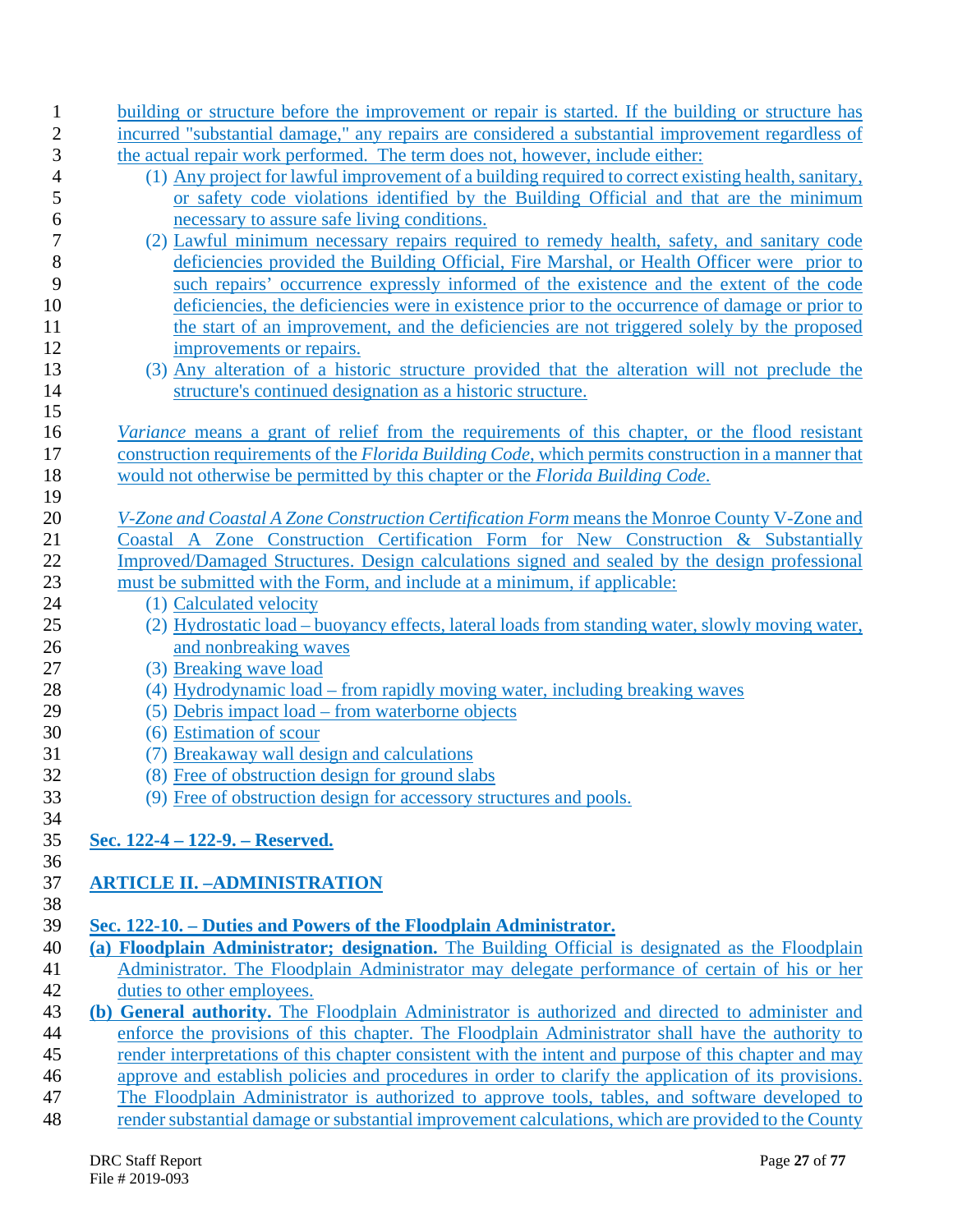| by federal agencies including but not limited to FEMA and NOAA; such approvals shall be construed                                                                                              |
|------------------------------------------------------------------------------------------------------------------------------------------------------------------------------------------------|
| as legislatively authorized and executive in nature. The Floodplain Administrator shall be guided by                                                                                           |
| the current editions of FEMA's technical bulletins and other guidance publications, interpretative                                                                                             |
| letters, and policy statements issued by FEMA that are adopted by resolution by the Board of County                                                                                            |
| Commissioners. Such interpretations, policies, resolutions, and procedures shall not have the effect                                                                                           |
| of waiving requirements specifically provided in this chapter or the Florida Building Code without                                                                                             |
| the granting of a variance pursuant to section 122-17 of this chapter.                                                                                                                         |
| (c) Applications and permits. The Floodplain Administrator, in consultation with the Building Official                                                                                         |
| and in coordination with other pertinent offices of Monroe County, shall:                                                                                                                      |
| (1) Review applications and plans to determine whether proposed new development will be located                                                                                                |
| in flood hazard areas;                                                                                                                                                                         |
| (2) Review applications for modification of any existing development in flood hazard areas for                                                                                                 |
| compliance with the requirements of this chapter;                                                                                                                                              |
| (3) Interpret flood hazard area boundaries where such interpretation is necessary to determine the                                                                                             |
| exact location of boundaries; a person contesting the determination shall have the opportunity to                                                                                              |
| appeal that interpretation;                                                                                                                                                                    |
| (4) Provide available flood elevation and flood hazard information;                                                                                                                            |
| (5) Determine whether additional flood hazard data shall be obtained from other sources or shall be                                                                                            |
| developed by an applicant;                                                                                                                                                                     |
| (6) Review applications to determine whether proposed development will be reasonably safe from                                                                                                 |
| flooding;                                                                                                                                                                                      |
| (7) Issue floodplain development orders or permits for development other than buildings and                                                                                                    |
| structures that are subject to the Florida Building Code, including buildings, structures and                                                                                                  |
| facilities exempt from the <i>Florida Building Code</i> , when compliance with this chapter is                                                                                                 |
| demonstrated, or disapprove the same in the event of noncompliance; and                                                                                                                        |
| (8) Coordinate with and provide comments to the Building Official to assure that applications, plan                                                                                            |
| reviews, and inspections for buildings and structures in flood hazard areas comply with the                                                                                                    |
| applicable provisions of this chapter.                                                                                                                                                         |
| (d) Substantial improvement and substantial damage determinations. For applications for building<br>permits to improve buildings and structures, including alterations, movement, enlargement, |
| replacement, repair, change of occupancy, additions, rehabilitations, renovations, substantial                                                                                                 |
| improvements, repairs of substantial damage, and any other improvement of or work on such                                                                                                      |
| buildings and structures, the Floodplain Administrator, in coordination with the Building Official,                                                                                            |
| shall:                                                                                                                                                                                         |
| (1) Develop a substantial improvement/substantial damage worksheet/checklist, consistent with                                                                                                  |
| guidance published by FEMA, to communicate to property owners, residents, contractors and                                                                                                      |
| design professionals, that includes, but is not limited to, affidavit requirements, acceptable                                                                                                 |
| documentation of costs, identification of costs that may be excluded from the cost of proposed                                                                                                 |
| improvements and repairs, and conditions relevant to exclusion of costs in accordance with the                                                                                                 |
| definition of "substantial damage" and "substantial improvement."                                                                                                                              |
| (2) Estimate the market value, or require the applicant to obtain an appraisal of the market value                                                                                             |
| prepared by a qualified certified independent appraiser, of the building or structure before the                                                                                               |
| start of construction of the proposed work; in the case of repair, the market value of the building                                                                                            |
| or structure shall be the market value before the damage occurred and before any repairs are                                                                                                   |
| made;                                                                                                                                                                                          |
| (3) Compare the cost to perform the improvement, the cost to repair a damaged building to its pre-                                                                                             |
| damaged condition, or the combined costs of improvements and repairs, if applicable, to the                                                                                                    |
| market value of the building or structure;                                                                                                                                                     |
|                                                                                                                                                                                                |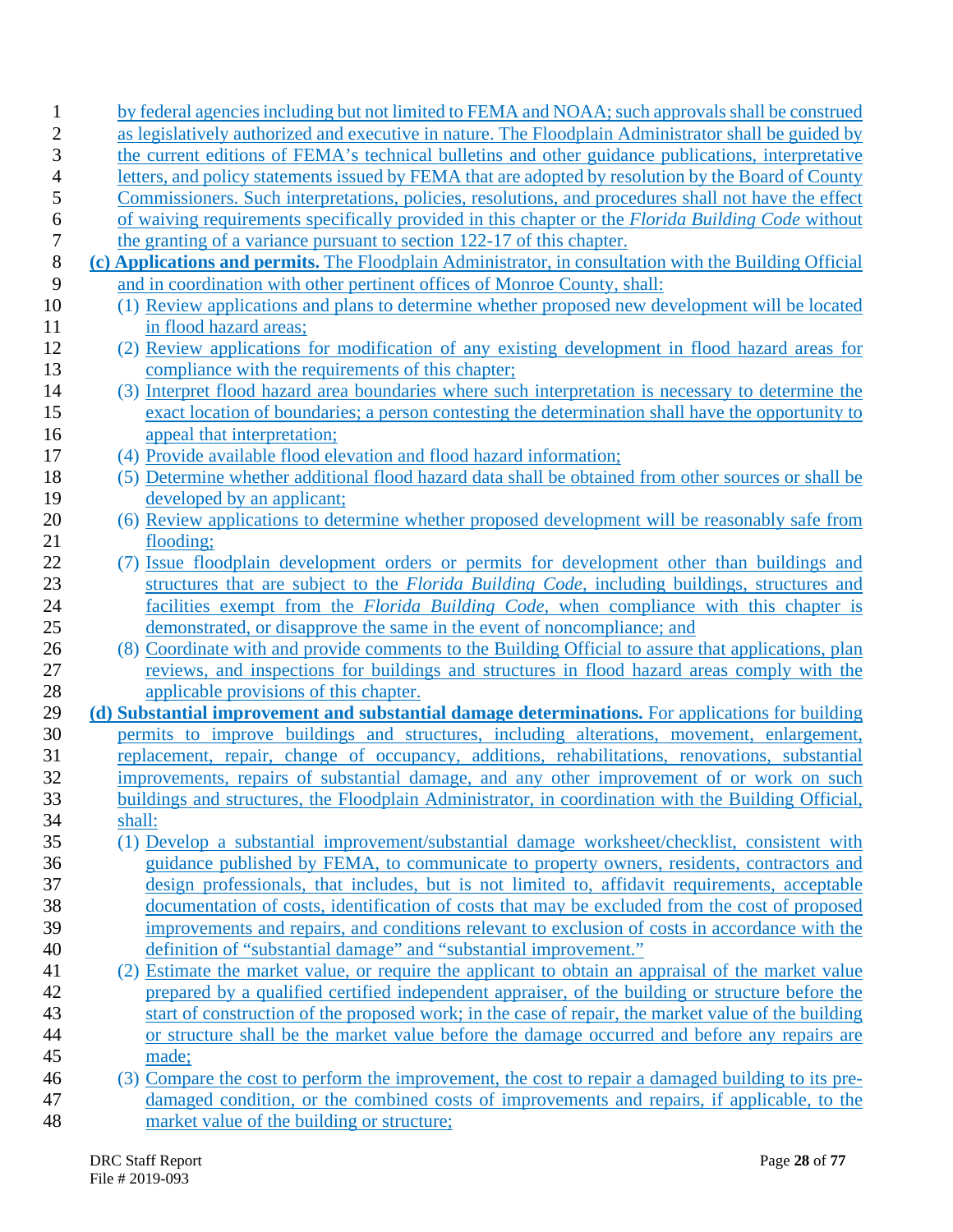| 1            | (4) Determine and document whether the proposed work constitutes a substantial improvement or                                                                                                        |
|--------------|------------------------------------------------------------------------------------------------------------------------------------------------------------------------------------------------------|
| $\mathbf{2}$ | the repair of substantial damage; and                                                                                                                                                                |
| 3            | (5) Notify the applicant if it is determined that the work constitutes a substantial improvement or the                                                                                              |
| 4            | repair of substantial damage and that compliance with the flood resistant construction                                                                                                               |
| 5            | requirements of the <i>Florida Building Code</i> and this chapter is required.                                                                                                                       |
| 6            | (e) Modifications of the strict application of the requirements of the Florida Building Code. The                                                                                                    |
| 7            | Floodplain Administrator shall review requests submitted to the Building Official that seek approval                                                                                                 |
| 8            | to modify the strict application of the flood load and flood resistant construction requirements of the                                                                                              |
| 9            | Florida Building Code to determine whether such requests require the granting of a variance pursuant                                                                                                 |
| 10<br>11     | to section 122-17 of this chapter.<br>(f) Notices and orders. The Floodplain Administrator shall coordinate with appropriate local agencies                                                          |
| 12           | for the issuance of all necessary notices or orders to ensure compliance with this chapter.                                                                                                          |
| 13           | (g) Inspections. The Floodplain Administrator shall make the required inspections as specified in section                                                                                            |
| 14           | 122-14 of this chapter for development that is not subject to the Florida Building Code, including                                                                                                   |
| 15           | buildings, structures and facilities exempt from the Florida Building Code. The Floodplain                                                                                                           |
| 16           | Administrator shall inspect flood hazard areas to determine if development is undertaken without                                                                                                     |
| 17           | issuance of a floodplain development permit.                                                                                                                                                         |
| 18           | (h) Other duties of the Floodplain Administrator. The Floodplain Administrator shall have other                                                                                                      |
| 19           | duties, including but not limited to:                                                                                                                                                                |
| 20           | (1) Establish, in coordination with and with the approval of the Building Official, procedures for                                                                                                   |
| 21           | administering and documenting determinations of substantial improvement and substantial                                                                                                              |
| 22           | damage made pursuant to section $122-10(d)$ of this chapter;                                                                                                                                         |
| 23           | (2) Require applicants who submit hydrologic and hydraulic engineering analyses to support permit                                                                                                    |
| 24           | applications to submit to FEMA the data and information necessary to maintain the Flood                                                                                                              |
| 25           | Insurance Rate Maps if the analyses propose to change base flood elevations, or flood hazard                                                                                                         |
| 26           | area boundaries; such submissions shall be made within six (6) months of the Floodplain                                                                                                              |
| 27           | Administrator's notice to the applicant to submit to FEMA the data and information necessary to                                                                                                      |
| 28           | maintain the Flood Insurance Rate Maps.                                                                                                                                                              |
| 29           | (3) Review required design certifications and documentation of elevations (FEMA Elevation                                                                                                            |
| 30           | Certificates) specified by this chapter and the <i>Florida Building Code</i> to determine that such                                                                                                  |
| 31           | certifications and documentations are complete;                                                                                                                                                      |
| 32           | (4) Notify the Federal Emergency Management Agency when the corporate boundaries of Monroe                                                                                                           |
| 33           | County are modified; and                                                                                                                                                                             |
| 34           | (5) Advise applicants for new buildings and structures, including substantial improvements, that are                                                                                                 |
| 35           | located in any unit of the Coastal Barrier Resources System established by the Coastal Barrier                                                                                                       |
| 36           | Resources Act (Pub. L. 97-348) and the Coastal Barrier Improvement Act of 1990 (Pub. L. 101-                                                                                                         |
| 37           | 591), that federal flood insurance is not available on such construction; areas subject to this                                                                                                      |
| 38           | limitation are identified on Flood Insurance Rate Maps as "Coastal Barrier Resource System                                                                                                           |
| 39           | Areas" and "Otherwise Protected Areas."                                                                                                                                                              |
| 40<br>41     | (i) Floodplain management records. Regardless of any limitation on the period required for retention<br>of public records, the Floodplain Administrator shall maintain and permanently keep and make |
| 42           | available for public inspection all records that are necessary for the administration of this chapter                                                                                                |
| 43           | and the flood resistant construction requirements of the Florida Building Code, including, but not                                                                                                   |
| 44           | limited to, Flood Insurance Rate Maps; Letters of Map Change; records of issuance of permits and                                                                                                     |
| 45           | denial of permits; determinations of whether proposed work constitutes a substantial improvement                                                                                                     |
| 46           | or the repair of substantial damage; required design certifications and documentation of elevations                                                                                                  |
| 47           | (FEMA Elevation Certificates) specified by the <i>Florida Building Code</i> and this chapter;                                                                                                        |
| 48           | documentation related to appeals and variances, including justification for issuance or denial; and                                                                                                  |
|              |                                                                                                                                                                                                      |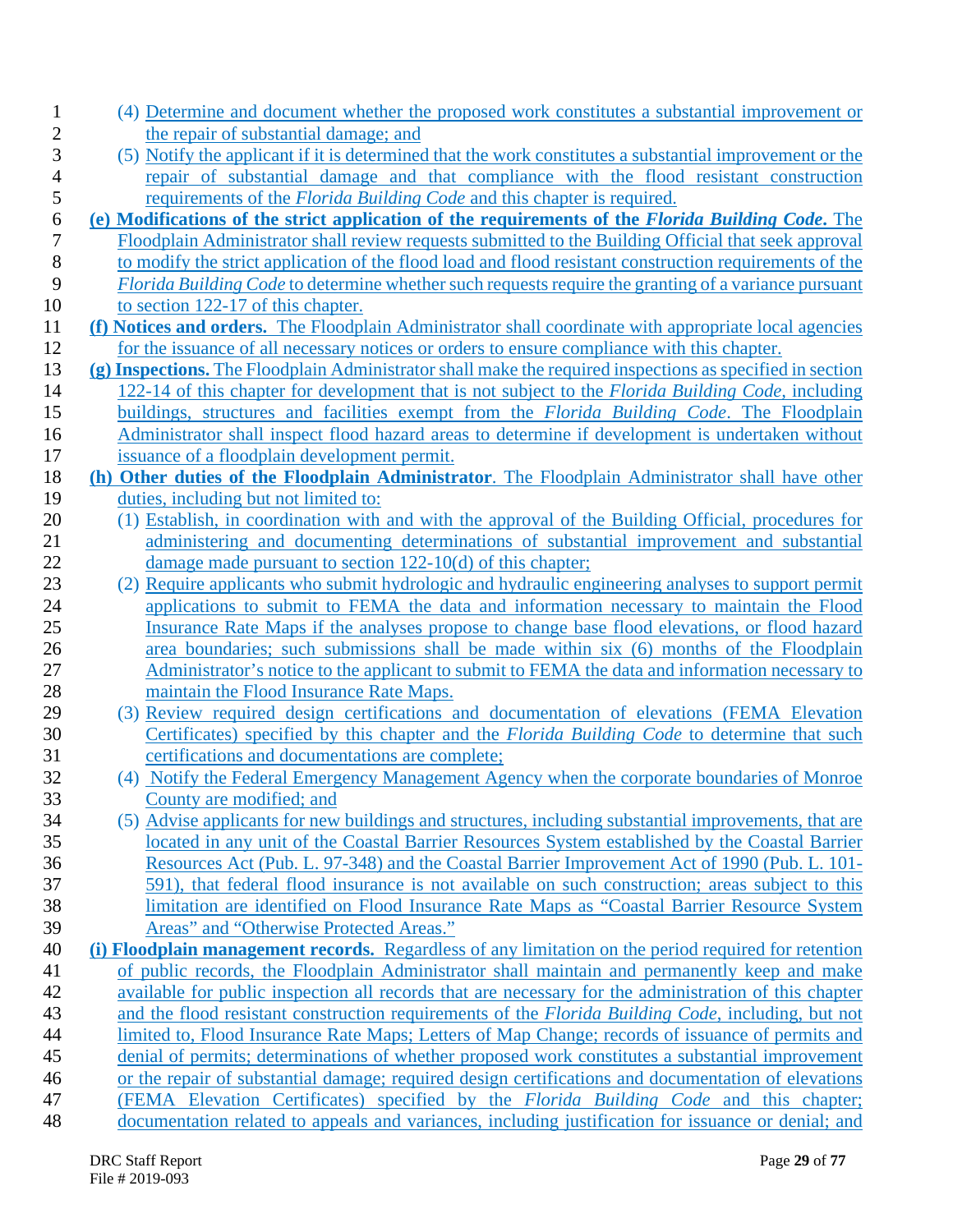1 records of enforcement actions taken pursuant to this chapter and the flood resistant construction<br>2 requirements of the *Florida Building Code*. 2 requirements of the *Florida Building Code*.

# $\frac{3}{4}$ 4 **Sec. 122-11. – Permits.**

| 5        | (a) Permits required. Any owner or owner's authorized agent (hereinafter "applicant") who intends to                                     |
|----------|------------------------------------------------------------------------------------------------------------------------------------------|
| 6        | undertake any development activity within the scope of this chapter, including buildings, structures                                     |
| 7        | and facilities exempt from the <i>Florida Building Code</i> , which is wholly within or partially within any                             |
| $8\,$    | flood hazard area shall first make application to the Floodplain Administrator, and the Building                                         |
| 9        | Official if applicable, and shall obtain all the required floodplain development orders or permits. No                                   |
| 10       | such order or permit shall be issued until compliance with the requirements of this chapter and all other                                |
| 11       | applicable codes and regulations has been satisfied.                                                                                     |
| 12       | (b) Floodplain development orders or permits. Floodplain development orders or permits shall be issued                                   |
| 13       | pursuant to this chapter for any development activities not subject to the requirements of the <i>Florida</i>                            |
| 14       | Building Code, including buildings, structures and facilities exempt from the Florida Building Code.                                     |
| 15       | Depending on the nature and extent of proposed development that includes a building or structure, the                                    |
| 16       | Floodplain Administrator may determine that a floodplain development order is required in addition to a                                  |
| 17       | building permit.                                                                                                                         |
| 18       | (c) Buildings, structures and facilities exempt from the Florida Building Code. Pursuant to the                                          |
| 19       | requirements of federal regulations for participation in the National Flood Insurance Program (44                                        |
| 20       | C.F.R. Sections 59 and 60), floodplain development orders or permits shall be required for the                                           |
| 21       | following buildings, structures and facilities that are exempt from the Florida Building Code and any                                    |
| 22       | further exemptions provided by law, which are subject to the requirements of this chapter:                                               |
| 23       | (1) Railroads and ancillary facilities associated with the railroad.                                                                     |
| 24       | (2) Nonresidential farm buildings on farms, as provided in section 604.50, F.S.                                                          |
| 25       | (3) Temporary buildings or sheds used exclusively for construction purposes.                                                             |
| 26       | (4) Mobile or modular structures used as temporary offices.                                                                              |
| 27       | (5) Those structures or facilities of electric utilities, as defined in section 366.02, F.S., which are                                  |
| 28       | directly involved in the generation, transmission, or distribution of electricity.                                                       |
| 29       | (6) Chickees constructed by the Miccosukee Tribe of Indians of Florida or the Seminole Tribe of                                          |
| 30       | Florida. As used in this paragraph, the term "chickee" means an open-sided wooden hut that has                                           |
| 31       | a thatched roof of palm or palmetto or other traditional materials, and that does not incorporate                                        |
| 32       | any electrical, plumbing, or other non-wood features.                                                                                    |
| 33       | (7) Family mausoleums not exceeding 250 square feet in area which are prefabricated and assembled                                        |
| 34       | on site or preassembled and delivered on site and have walls, roofs, and a floor constructed of                                          |
| 35       | granite, marble, or reinforced concrete.                                                                                                 |
| 36       | (8) Temporary housing provided by the Department of Corrections to any prisoner in the state                                             |
| 37       | correctional system.                                                                                                                     |
| 38       | (9) Structures identified in section $553.73(10)(k)$ , F.S., are not exempt from the <i>Florida Building</i>                             |
| 39       | Code, if such structures are located in flood hazard areas established on Flood Insurance Rate                                           |
| 40       | Maps.                                                                                                                                    |
| 41       | (d) Application for a floodplain development order or permit. To obtain a floodplain development                                         |
| 42       | order or permit the applicant shall first file an application in writing on a form approved by the                                       |
| 43       | Building Official and furnished by the Building Department. The information provided by the<br>applicant shall accurately, at a minimum: |
| 44<br>45 |                                                                                                                                          |
| 46       | (1) Identify and describe the scope of work and development to be covered by the order or permit.                                        |
|          | (2) Describe the land on which the proposed development is to be conducted by complete legal                                             |

47 description, street address or similar description that will readily identify and definitively locate the site. the site.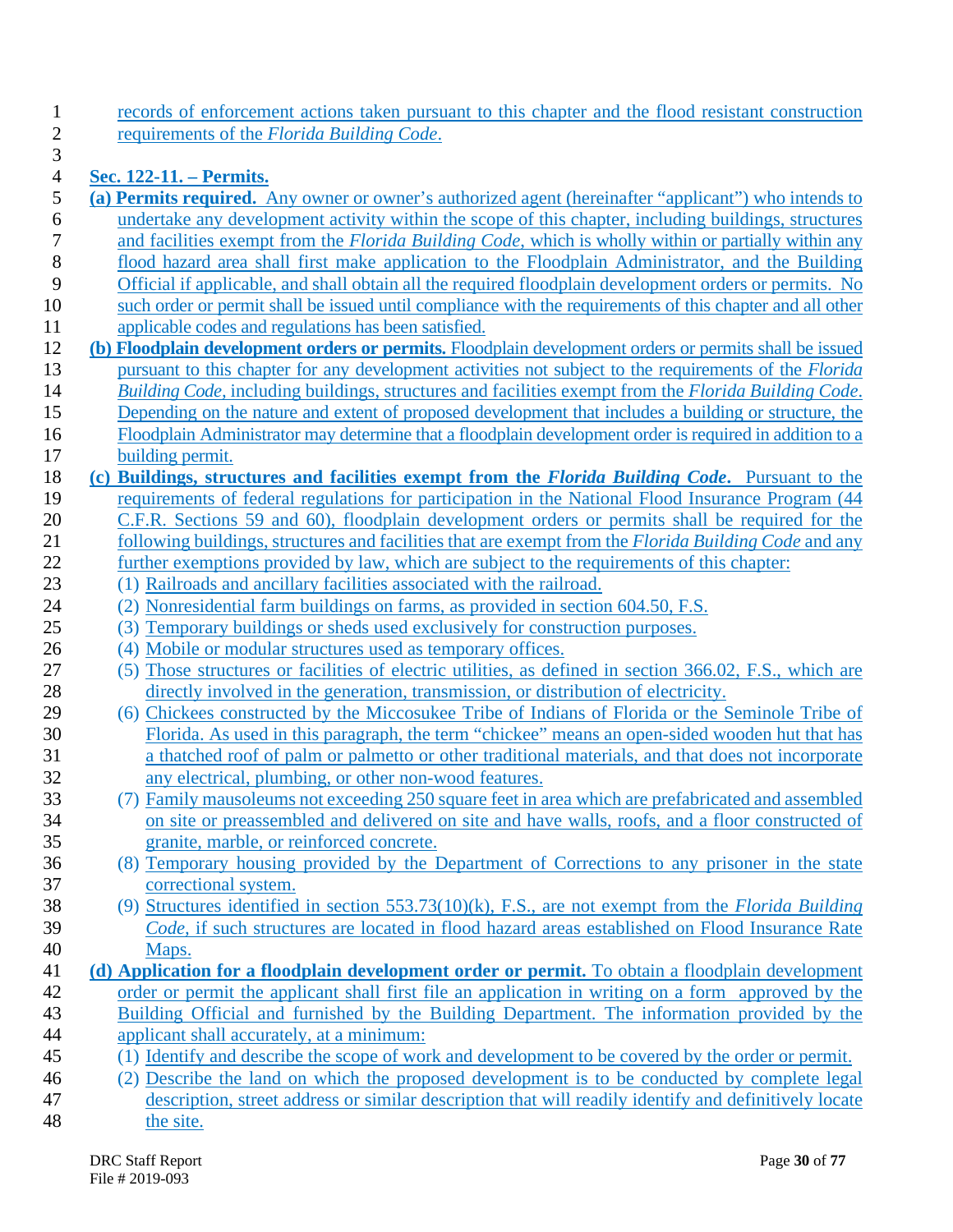| $\mathbf{I}$     | (3) Indicate the use and occupancy for which the proposed development is intended.                                                                                                                       |
|------------------|----------------------------------------------------------------------------------------------------------------------------------------------------------------------------------------------------------|
| $\overline{c}$   | (4) Be accompanied by a site plan or construction documents as specified in section 122-13 of this                                                                                                       |
| 3                | chapter.                                                                                                                                                                                                 |
| 4                | (5) State the valuation of the proposed work.                                                                                                                                                            |
| 5                | (6) Be signed by the applicant or by the applicant's authorized agent.                                                                                                                                   |
| 6                | (7) Give such other data and information as required by the Floodplain Administrator.                                                                                                                    |
| $\boldsymbol{7}$ | (8) For projects proposing to enclose areas under elevated buildings, include signed Nonconversion                                                                                                       |
| 8                | Agreement; the agreement shall be recorded on the property deed prior to issuance of the                                                                                                                 |
| 9                | <b>Certificate of Occupancy</b>                                                                                                                                                                          |
| 10               | (e) Validity of floodplain development order or permit. The issuance of a floodplain development                                                                                                         |
| 11               | order or permit pursuant to this chapter shall not be construed to be a permit for, or approval of, any                                                                                                  |
| 12               | violation of this chapter, the Florida Building Code, or any other ordinance, resolution or regulation                                                                                                   |
| 13               | of Monroe County. The issuance of permits based on submitted applications, construction                                                                                                                  |
| 14               | documents, and information shall not prevent the Floodplain Administrator from requiring the                                                                                                             |
| 15               | correction of errors and omissions, or in the case of incomplete documents or information, from                                                                                                          |
| 16               | requiring the supplementation of such prior submitted documents or information with additional                                                                                                           |
| 17               | documentation or information.                                                                                                                                                                            |
| 18               | (f) Expiration. A floodplain development order or permit shall automatically become invalid by                                                                                                           |
| 19               | operation of law unless the work authorized by such permit is commenced within 180 days after its                                                                                                        |
| 20               | issuance, or if the work authorized is suspended or abandoned for a period of 180 days after the work                                                                                                    |
| 21               | authorized by such permit commences. Extensions for periods of not more than 180 days each shall                                                                                                         |
| 22               | be requested in writing by the applicant and justifiable good cause shall be demonstrated. "Good                                                                                                         |
| 23               | cause" means a "legally sufficient reason."                                                                                                                                                              |
| 24               | (g) Suspension or revocation. The Floodplain Administrator is authorized to suspend or revoke a                                                                                                          |
| 25               | floodplain development order or permit if the order or permit was issued in error, if the order or                                                                                                       |
| 26<br>27         | permit was issued on the basis of incorrect, inaccurate or incomplete information, if the county                                                                                                         |
| 28               | Building Department determines that the application for such order or permit contained false or<br>misleading information or omitted information material and relevant to the county's decision to issue |
| 29               | said order or permit, if the application for such order or permit failed to comply with a provision or                                                                                                   |
| 30               | requirement of this chapter, or if the order or permit was issued in violation of this chapter or any                                                                                                    |
| 31               | other ordinance, resolution, regulation or requirement of Monroe County.                                                                                                                                 |
| 32               | (h) Other permits required. Floodplain development permits and building permits shall include a                                                                                                          |
| 33               | condition that all other applicable state or federal approvals and permits must be obtained before                                                                                                       |
| 34               | commencement of the county-permitted development, including but not limited to the following:                                                                                                            |
| 35               | (1) The South Florida Water Management District; pursuant to Section 373.036, F.S.                                                                                                                       |
| 36               | (2) Florida Department of Health for onsite sewage treatment and disposal systems; pursuant to                                                                                                           |
| 37               | Section 381.0065, F.S. and Chapter 64E-6, F.A.C.                                                                                                                                                         |
| 38               | (3) Florida Department of Environmental Protection for activities subject to the Joint Coastal Permit;                                                                                                   |
| 39               | pursuant to Section 161.055, F.S.                                                                                                                                                                        |

- 40 (4) Florida Department of Environmental Protection for activities that affect wetlands and alter 41 surface water flows, in conjunction with the U.S. Army Corps of Engineers; pursuant to Section 42 404 of the Clean Water Act.
- 43 (5) Federal permits and approvals.
- 44 **(i) Other documentation required.** A Nonconversion Agreement signed by the applicant, and plans or 45 drawings specified by the Floodplain Administrator, shall be recorded on the property deed prior to 46 issuance of Certificates of Occupancy or Certificates of Compliance for the following:
- 47 (1) Enclosed areas below new and substantially improved elevated buildings.
- 48 (2) Enclosed areas below lateral additions.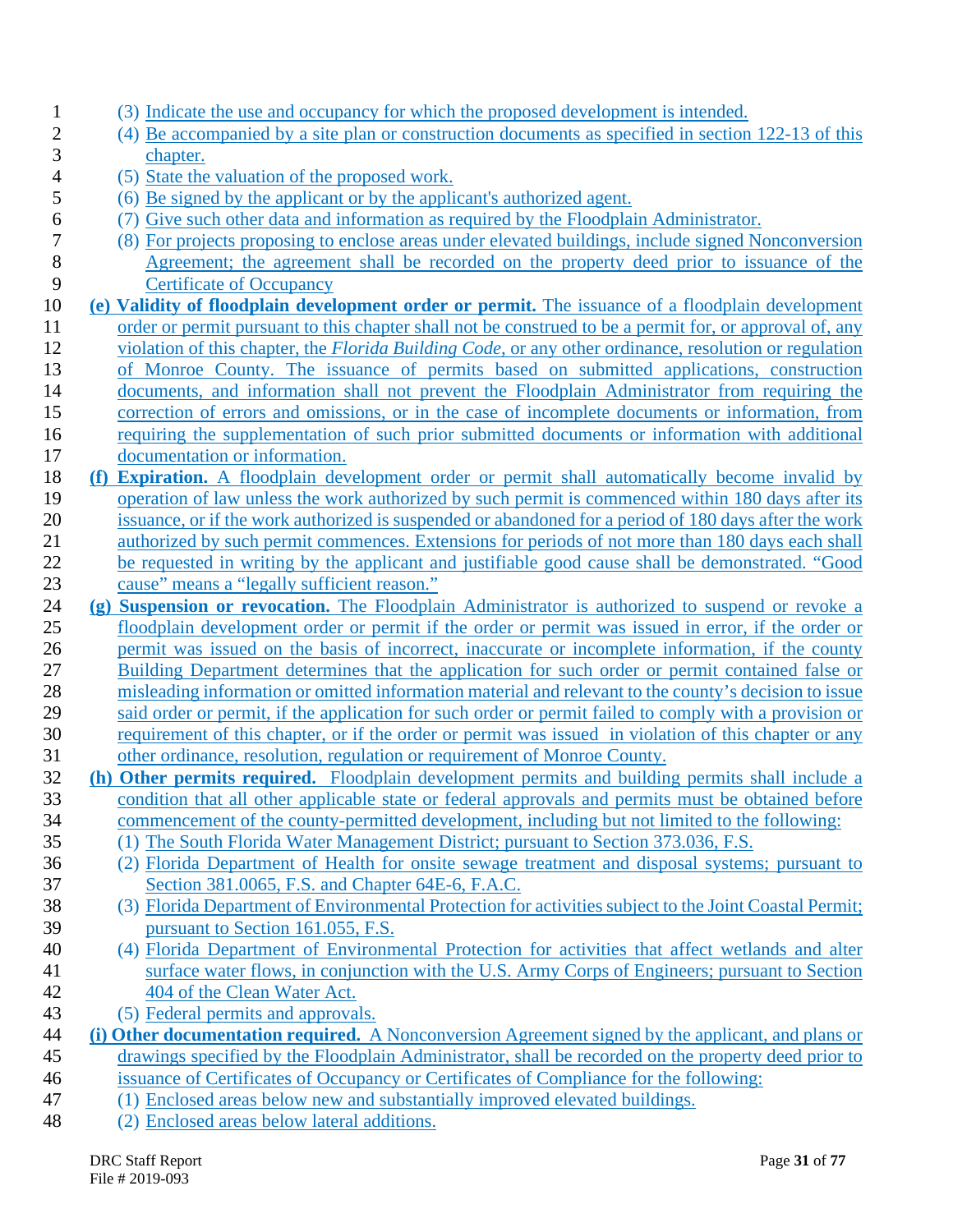- 1 (3) Enclosed areas below nonconforming buildings that are brought into compliance.
- 2 (4) Garages and detached accessory structures that are approved in accordance with the non-<br>3 elevation requirements of Section 122-25(d) and (e). elevation requirements of Section 122-25(d) and (e).

| Fish and Wildlife Service (FWS) required Permit Referral Process (PRP) in final permit                                                                 |
|--------------------------------------------------------------------------------------------------------------------------------------------------------|
| determinations for development.                                                                                                                        |
|                                                                                                                                                        |
| (a) Purpose and intent. It is the purpose of this section 122-12 to implement regulations that will assure,                                            |
| consistent with the 10 <sup>th</sup> Amendment to the U.S. Constitution, state and county regulations, proper                                          |
| record retention, coordination, and notification of FEMA and FWS regarding permit applications                                                         |
| filed with or issued by Monroe County, inclusive of FEMA/FWS requirements agreed to by the                                                             |
| applicant.<br>(b) Lands to which this section apply. See section $122-2(c)(2)$ .                                                                       |
| (c) Rules for interpreting SFAMs. The boundaries of the flood hazard areas shown on the FWS SFAMs                                                      |
| may be determined by scaling distances. Required interpretations of those maps for precise locations                                                   |
| of such boundaries shall be made by the county planning director or his/her designee, in consultation                                                  |
| with the building official.                                                                                                                            |
| (d) Administration of development approval in species focus areas.                                                                                     |
| (1) SFAM review required. For parcels or lots shown within the SFAMs in which an application for                                                       |
| development permit has been made, if the SFAM indicates the parcel or lot contains only                                                                |
| unsuitable habitat for any of the following species: Key Largo Cotton Mouse, Key Largo                                                                 |
| woodrat, Key tree-cactus, Lower Keys marsh rabbit, Eastern indigo snake, Key deer, Schaus                                                              |
| swallowtail butterfly, silver rice rate, and Stock Island tree snail, and the parcel or lot is not listed                                              |
| on the RE list, the planning director or his/her designee shall provide for a notation in the                                                          |
| development application permit files that indicates:                                                                                                   |
| The name of the official that reviewed the development application for FWS<br>$a_{\cdot}$                                                              |
| requirements;                                                                                                                                          |
| The date of the review; and<br>$\mathbf{b}$ .                                                                                                          |
| The date of the SFAM and RE list used to conduct the review.<br>$\mathbf{c}$ .                                                                         |
| Once the review has established that a parcel or lot contains unsuitable habitat, action may be                                                        |
| taken on the permit application for development by Monroe County staff.                                                                                |
| (2) <i>FWS technical assistance permit requirements</i> . For parcels or lots shown within the SFAMs in                                                |
| which an application for a permit for development has been made including 1) expanding the                                                             |
| footprint of a structure; and/or 2) expanding clearing in habitat (including native vegetation                                                         |
| removal); and/or 3) placement of fencing into Key deer habitat, if the SFAM indicates the parcel                                                       |
| or lot contains suitable habitat for any of the following species: Key Largo Cotton Mouse, Key                                                         |
| Largo wood rat, Key tree-cactus, Lower Keys marsh rabbit, Eastern indigo snake, Key deer,                                                              |
| Schaus swallowtail butterfly, silver rice rat, and/or Stock Island tree snail, and the parcel or lot                                                   |
| is listed on the RE list, the planning director or his/her designee shall use the SAGs to determine                                                    |
| whether a floodplain development permit application requires:<br>Incorporation of FWS SAG requirements as conditions into the Monroe County permit and |
| a.<br>the county may issue the permit, pursuant to all applicable codes; or                                                                            |
| b. If, according to the SAGs, the proposed development needs technical assistance by the                                                               |
| service, the county shall issue the permit in accordance with Chapter 2012-205, Laws of                                                                |
| Florida, indicating a notice to proceed must be obtained prior to any construction, removal of                                                         |
|                                                                                                                                                        |
| vegetation, or commencement of development, with a condition that:                                                                                     |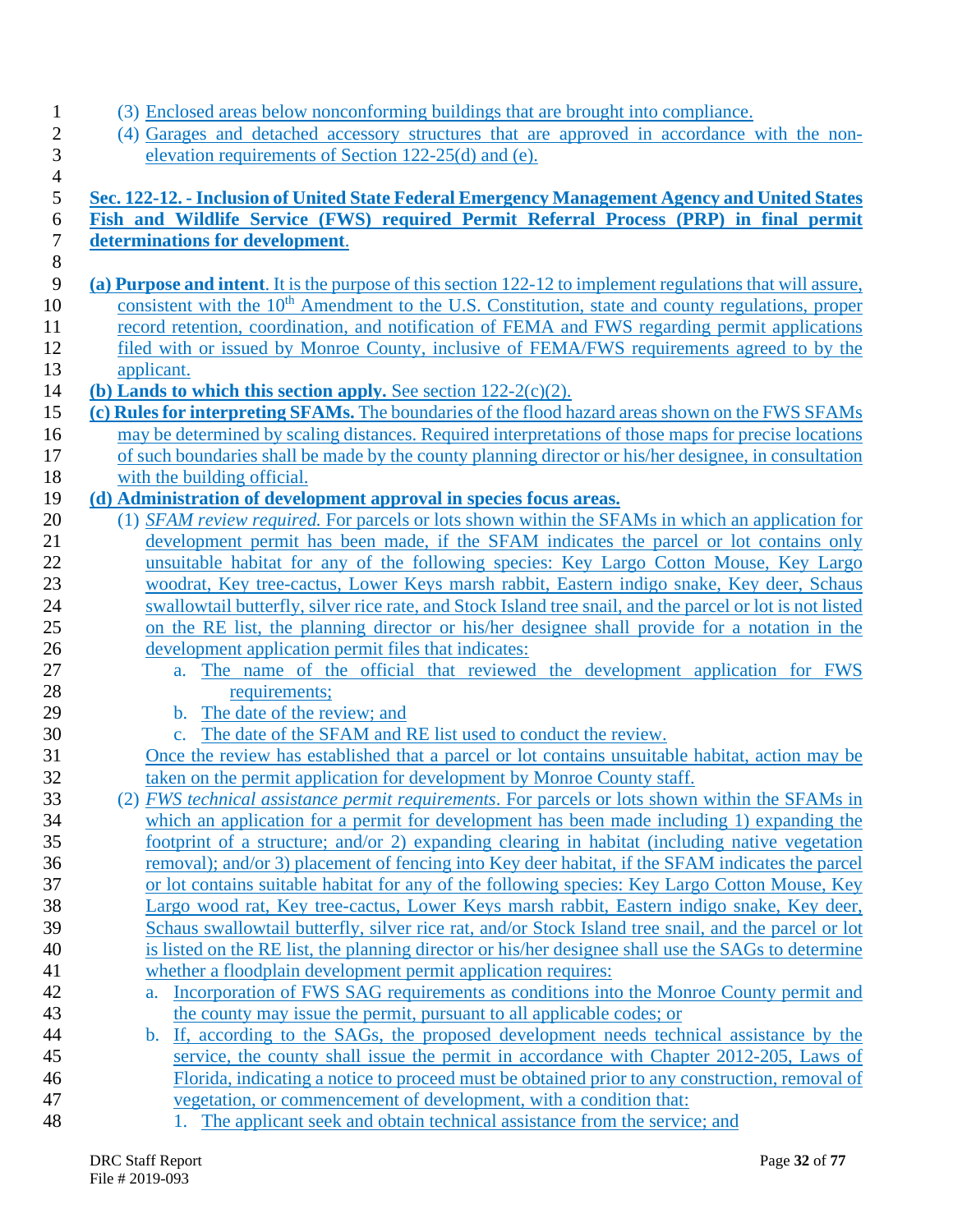| 1              |                | 2. The applicant obtain, prior to the issuance of the notice to proceed, all applicable state or |
|----------------|----------------|--------------------------------------------------------------------------------------------------|
| $\overline{c}$ |                | federal permits or approvals pursuant to section 122-11(h); and                                  |
| 3              |                | In accordance with the Florida Building Code and Monroe County section 6-103(b), the<br>3.       |
| 4              |                | permit shall expire after 180 days; and                                                          |
| 5              |                | 4. If the permit expires, the applicant shall be required to reapply for the permit.             |
| 6              | $\mathbf{c}$ . | For a floodplain development permit application that requires the services' technical            |
| 7              |                | assistance, Monroe County shall provide the application to the service weekly. Based on the      |
| 8              |                | services technical assistance, the applicant shall submit the FWS written requirements to the    |
| 9              |                | county. If the applicant agrees to the FWS requirements, in writing, Monroe County may then      |
| 10             |                | issue a notice to proceed that includes the technical assistance requirements, provided by the   |
| 11             |                | federal agency to avoid possible impacts on federally listed (threatened or endangered)          |
| 12             |                | species, as conditions in the Monroe County permit.                                              |
| 13             | $d_{\cdot}$    | For a development permit application that requires mitigation and/or compensation for            |
| 14             |                | adverse effects to native habitat, monetary compensation generated will be applied to            |
| 15             |                | restoration and/or purchase of native habitat.                                                   |
| 16             | e.             | The county shall maintain an applicant acceptance form, of the service requirements, in the      |
| 17             |                | permit file.                                                                                     |
| 18             | f.             | For purposes of this section the notice to proceed shall be written authorization from the       |
| 19             |                | Monroe County Growth Management Division to the permittee that the permitted                     |
| 20             |                | development activities may begin.                                                                |
| 21             | g.             | If the parcel is within an area previously covered by a habitat conservation plan, and where     |
| 22             |                | that habitat conservation plan has expired at the time of development permit application, the    |
| 23             |                | county shall apply the permit referral process in this section, unless mitigation was completed  |
| 24             |                | for the associated impacts.                                                                      |
| 25             | h.             | If the property owner does not agree to the FWS technical assistance requirements to be          |
| 26             |                | included in the development permit as conditions, the county shall not issue the notice to       |
| 27             |                | proceed and shall rescind the previously issued development permit.                              |
| $28\,$         | i.             | For properties located in Key Largo wood rat, Key Largo cotton mouse, silver rice rat and        |
| 29             |                | Lower Keys marsh rabbit habitat, property owners shall agree to execute and record a             |
| 30             |                | covenant restriction in favor of Monroe County which prohibits free ranging cats. This           |
| 31             |                | requirement alleviates direct and cumulative loss of species habitat which will not negatively   |
| 32             |                | impact the total number of new residential permits that may be issued under Species              |
| 33             |                | <b>Assessment Guides (SAGs).</b>                                                                 |
| 34             |                | (3) Provision for flood hazard reduction and avoiding impacts on federally listed (threatened or |
| 35             |                | <i>endangered) species enforcement</i> . All proposed development shall meet the conditions      |
| 36             |                | established on the floodplain development permit and/or notice to proceed, which includes FWS    |
| 37             |                | technical assistance requirements included as conditions on the Monroe County development        |
| 38             |                | permits, to avoid possible impacts on federally-listed species (threatened or endangered).       |
| 39             |                | Violation of this section, including any development constructed not in accordance with the FWS  |
| 40             |                | requirements, included as conditions on the Monroe County development permit, derived            |
| 41             |                | through use of the SAGs or through technical assistance by FWS, are hereby deemed to be          |
| 42             |                | violations of the County Code and may be enforced utilizing the administrative enforcement       |
| 43             |                | procedures set forth in chapter 8, Monroe County Code of Ordinances. Further, section 118-11     |
| 44             |                | shall be utilized to require environmental restoration standards.                                |
| 45             |                | (4) Permit issuance for previously tolled Rate of Growth Ordinance (ROGO) allocations, Non-      |
| 46             |                | Residential Rate of Growth Ordinance (NROGO) allocations or building permits/floodplain          |
| 47             |                | <i>development permits.</i> Building permits and allocations have been tolled under authority of |
| 48             |                | Monroe County Resolutions 420-2005, 166-2006, 185-2007 and 219-2008 and 282-2011 as a            |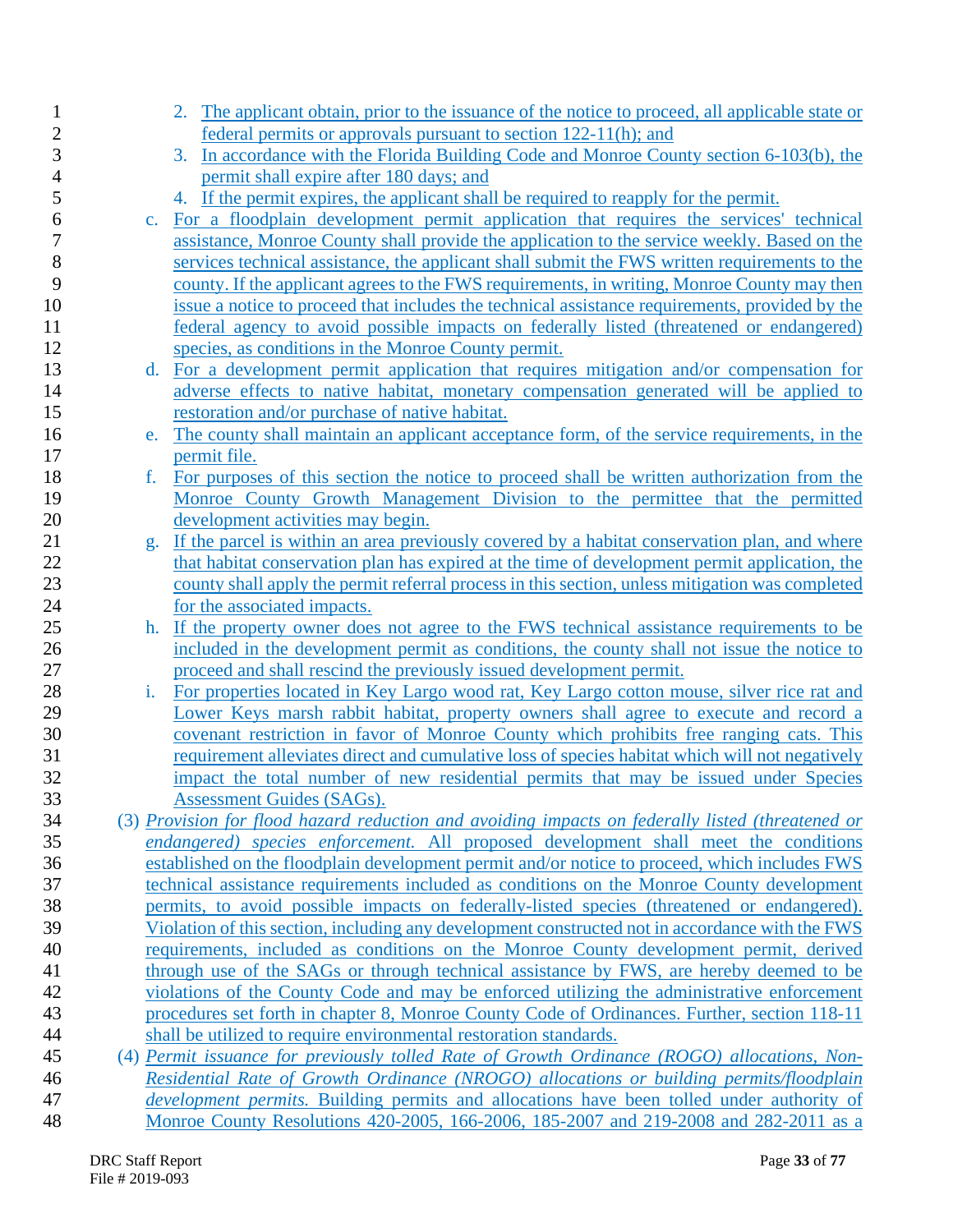| 1              | result of the injunction prohibiting FEMA from issuing flood insurance policies under the                                                                                                            |
|----------------|------------------------------------------------------------------------------------------------------------------------------------------------------------------------------------------------------|
| $\overline{c}$ | National Flood Insurance Program which was imposed in the case of Florida Key Deer et. al., v.                                                                                                       |
| 3              | Fugate et. al., 90-10037-CIV-Moore.                                                                                                                                                                  |
| 4              | a. In order for those persons whose allocations or whose building permits were tolled to be                                                                                                          |
| 5              | eligible for federal flood insurance and meet their obligations under the Federal Endangered                                                                                                         |
| 6              | Species Act, the following is required:                                                                                                                                                              |
| 7              | Owners with allocations who do not need coordination with FWS after they are processed                                                                                                               |
| 8              | through the permit referral process:                                                                                                                                                                 |
| 9              | Have 180 days from the date of a county issued written notice to pick up their<br>i.                                                                                                                 |
| 10             | building permits;                                                                                                                                                                                    |
| 11             | ii. Have 300 days from the date of a county issued written notice, if there is a need to                                                                                                             |
| 12             | redesign an onsite wastewater treatment system, to receive a permit from the                                                                                                                         |
| 13             | department of health (DOH) and pick up their building permits.                                                                                                                                       |
| 14             | Owners with building permits who do not need coordination with FWS after they are<br>2.                                                                                                              |
| 15             | processed through the permit referral process:                                                                                                                                                       |
| 16             | Have 180 days from the date of a county issued written notice, to recommence<br>i.                                                                                                                   |
| 17             | development and receive a passed inspection; or                                                                                                                                                      |
| 18             | ii. Have 300 days from the date of a county issued written notice, if there is a need to                                                                                                             |
| 19             | redesign an onsite wastewater treatment system to receive a permit from the DOH,                                                                                                                     |
| 20             | recommence development and receive a passed inspection.                                                                                                                                              |
| 21             | (5) Permit issuance for Annual allocation awards from the Rate of Growth Ordinance (ROGO), Non-                                                                                                      |
| 22             | Residential Rate of Growth Ordinance (NROGO) allocations. Permit applications processed                                                                                                              |
| 23             | through the permit referral process that result in a "may affect determination" for the proposed                                                                                                     |
| 24             | development through the application of the species assessment guides which require the                                                                                                               |
| 25             | permittee to coordinate with FWS shall have a total of 360 days from the date of a county issued                                                                                                     |
| 26             | written notice to conclude the required coordination with FWS and pick up the building permit,                                                                                                       |
| 27             | and receive a notice to proceed from Monroe County. This timeframe may be extended by the                                                                                                            |
| 28             | planning director if the applicant can affirmatively demonstrate that he or she has timely and                                                                                                       |
| 29             | actively sought coordination.                                                                                                                                                                        |
| 30<br>31       | (6) Properties for which a permit has been issued and for which development has not commenced<br>will be required to be processed through the permit referral process. Permit reviews that result in |
| 32             | a "may affect determination" for the proposed development through the application of the species                                                                                                     |
| 33             | assessment guides which require the permittee to coordinate with FWS shall have a total of 360                                                                                                       |
| 34             | days from the date of a county issued written notice to conclude the required coordination with                                                                                                      |
| 35             | FWS, commence development and receive a passed inspection from Monroe County. This                                                                                                                   |
| 36             | time frame may be extended by the planning director if the applicant can affirmatively                                                                                                               |
| 37             | demonstrate that he has timely and actively sought coordination.                                                                                                                                     |
| 38             |                                                                                                                                                                                                      |
| 39             | Sec. 122-13. – Site plans and construction documents.                                                                                                                                                |
| 40             | (a) Information for development in flood hazard areas. The site plan or construction documents for                                                                                                   |
| 41             | any development subject to the requirements of this chapter shall be drawn to scale and shall                                                                                                        |
| 42             | accurately include, as applicable to the proposed development:                                                                                                                                       |
| 43             | (1) Identification and delineation of all flood hazard areas, flood zone(s), base flood elevation(s),                                                                                                |
| 44             | and ground elevations necessary for the County's review of the proposed development.                                                                                                                 |
| 45             | (2) Where base flood elevations are not included on the FIRM or in the Flood Insurance Study, they                                                                                                   |
| 46             | shall be established in accordance with section 122-13(b) of this chapter.                                                                                                                           |
| 47             | (3) Where the parcel on which the proposed development will take place will have more than 50 lots                                                                                                   |
| 48             | or is larger than 5 acres and the base flood elevations are not included on the FIRM or in the                                                                                                       |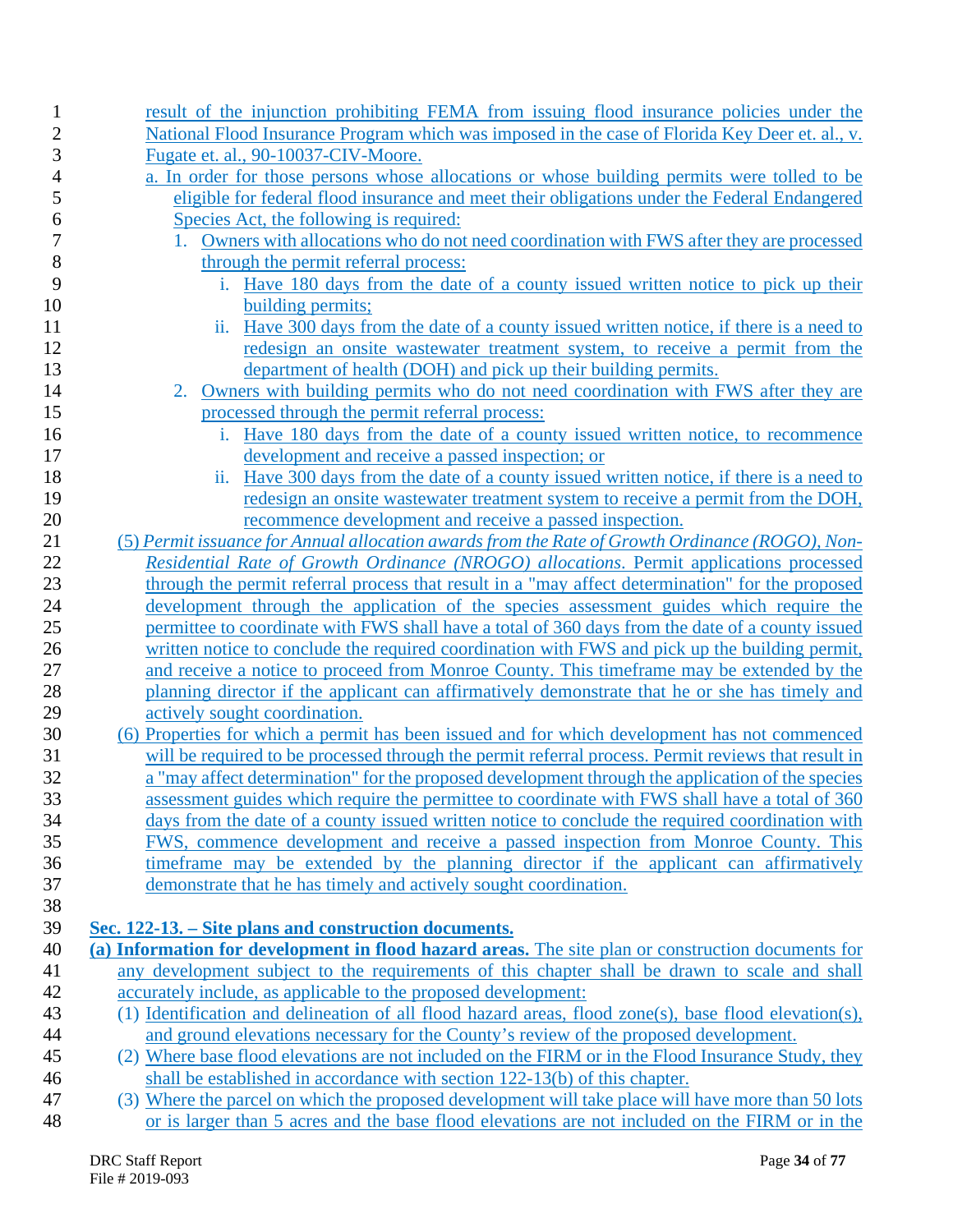| $\mathbf 1$    | Flood Insurance Study, such elevations shall be established in accordance with section 122-               |
|----------------|-----------------------------------------------------------------------------------------------------------|
| $\overline{2}$ | $13(b)(1)$ of this chapter.                                                                               |
| 3              | (4) Location of the proposed activity and proposed structures, and locations of existing buildings and    |
| 4              | structures; locations of new buildings which shall be located landward of the reach of mean high          |
| 5              | tide.                                                                                                     |
| 6              | (5) Location, and delineation and description of the extent, amount, and proposed final grades of any     |
| 7              | filling, grading, or excavation.                                                                          |
| 8              | (6) Where the placement of fill is proposed, description of the amount, type, and source of fill          |
| 9              | material; compaction specifications; a description of the intended purpose of the fill areas; and         |
| 10             | competent substantial evidence that the proposed fill areas are the minimum necessary to achieve          |
| 11             | the intended purpose.                                                                                     |
| 12             | (7) Delineation and description of the extent of any proposed alteration of sand dunes, dune ridges,      |
| 13             | or mangrove stands, provided such alteration is approved by the Florida Department of                     |
| 14             | <b>Environmental Protection.</b>                                                                          |
| 15             | The Floodplain Administrator is authorized to waive the submission of site plans, construction            |
| 16             | documents, and other data that are required by this chapter but that are not required to be prepared      |
| 17             | by a registered and/or licensed design professional if it is found that the nature of the proposed        |
| 18             | development is such that the review of such submissions is not necessary to render a determination        |
| 19             | of compliance with this chapter.                                                                          |
| 20             | (b) Information in flood hazard areas without base flood elevations (approximate Zone A). Where           |
| 21             | flood hazard areas are delineated on the FIRM and base flood elevation data have not been provided,       |
| 22             | the Floodplain Administrator shall:                                                                       |
| 23             | (1) Require the applicant to include accurate base flood elevation data prepared in accordance with       |
| 24             | currently accepted engineering practices.                                                                 |
| 25             | (2) Where the base flood elevation data are to be used to support a Letter of Map Change from             |
| 26             | FEMA, advise the applicant that the analyses shall be prepared by a Florida licensed engineer in          |
| 27             | a format required by FEMA, and that it shall be the responsibility of the applicant to satisfy the        |
| 28             | submittal requirements and pay the processing fees.                                                       |
| 29             | (c) Additional analyses and certifications. For activities that propose to alter sand dunes, dune ridges, |
| 30             | or mangrove stands in coastal high hazard areas (Zone V) and Coastal A Zone, an engineering               |
| 31             | analysis signed and sealed by a qualified Florida licensed engineer that demonstrates that the            |
| 32             | proposed alteration will not increase the potential for flood damage shall be submitted with the site     |
| 33             | plan and construction documents.                                                                          |
| 34             | (d) Submission of additional data. When additional hydrologic, hydraulic or other engineering data,       |
| 35             | studies, and additional analyses are submitted to support an application, the applicant has the right     |
| 36             | to seek a Letter of Map Change from FEMA to change the base flood elevations or change boundaries         |
| 37             | of flood hazard areas shown on FIRMs, and to submit such data to FEMA for such purposes. The              |
| 38             | analyses shall be prepared by a qualified Florida licensed engineer in a format required by FEMA.         |
| 39             | Submittal requirements and processing fees shall be the responsibility of the applicant.                  |
| 40             |                                                                                                           |
| 41             | Sec. 122-14. – Inspections.                                                                               |
| 42             | (a) Inspections required. Development for which a floodplain development order or permit is required      |
| 43             | shall be subject to county inspection.                                                                    |
| 44             | (b) Development other than buildings and structures. The Floodplain Administrator shall inspect all       |
| 45             | development to determine or confirm compliance with the requirements of this chapter and the              |
| 46             | conditions of issued floodplain development orders or permits.                                            |
| 47             | (c) Buildings, structures and facilities exempt from the Florida Building Code. The Floodplain            |
| 48             | Administrator shall inspect buildings, structures and facilities exempt from the <i>Florida Building</i>  |
|                |                                                                                                           |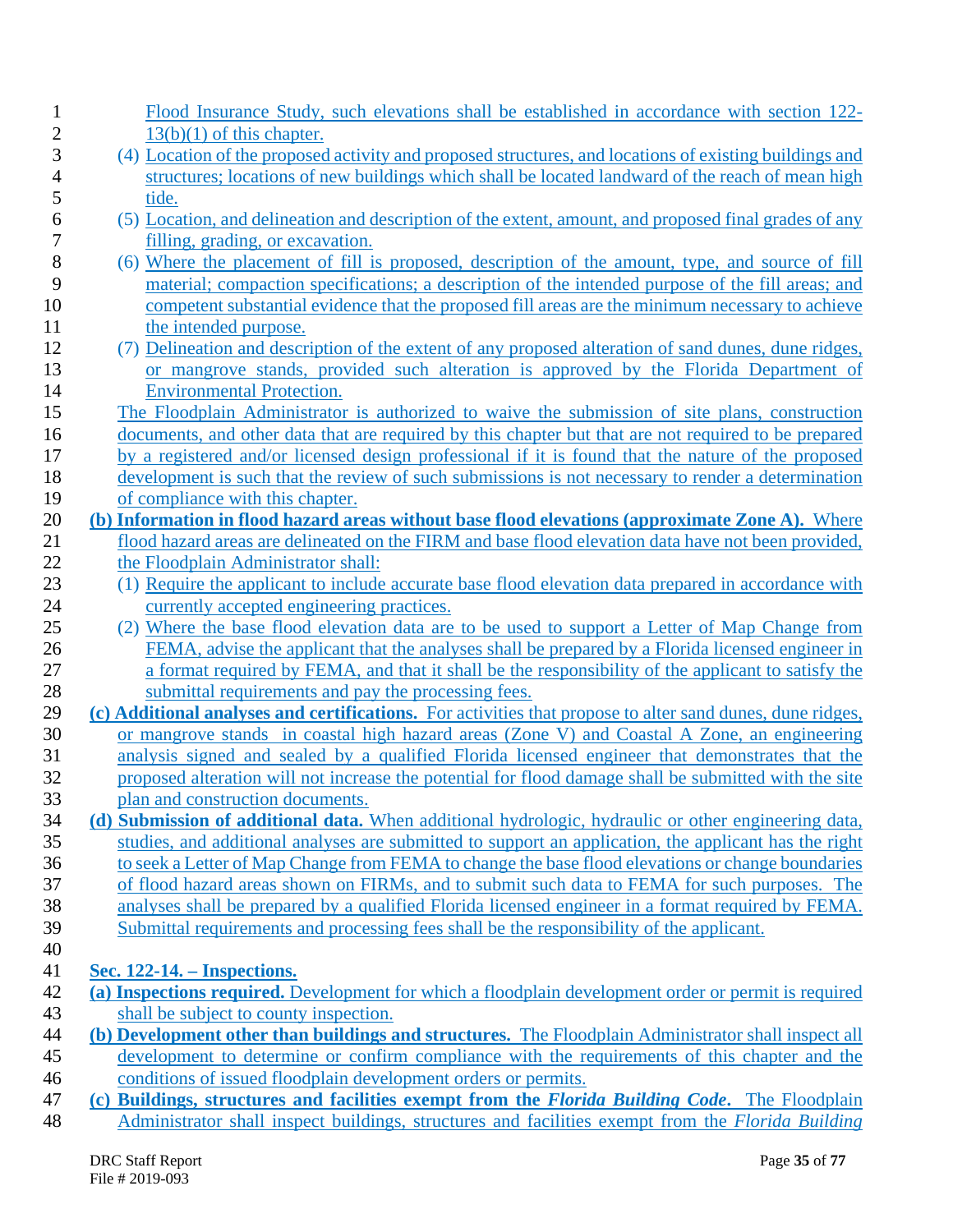| <i>Code</i> to determine or confirm compliance with the requirements of this chapter and the conditions          |
|------------------------------------------------------------------------------------------------------------------|
| of issued floodplain development orders or permits.                                                              |
| (d) Buildings, structures and facilities exempt from the Florida Building Code, lowest floor                     |
| inspection. Upon placement of the lowest floor, including basement, and prior to further vertical                |
| construction, the owner of a building, structure or facility exempt from the <i>Florida Building Code</i> ,      |
| or the owner's authorized agent, shall submit to the Floodplain Administrator:                                   |
| (1) If a design flood elevation was used to determine the required elevation of the lowest floor, the            |
| FEMA Elevation Certificate prepared and sealed by a Florida licensed professional surveyor; or                   |
| (2) If the elevation used to determine the required elevation of the lowest floor was determined in              |
| accordance with section 122-13(b) of this chapter, the accurate documentation of height of the                   |
| lowest floor above highest adjacent grade, prepared by the owner or the owner's authorized agent.                |
| (e) Buildings, structures and facilities exempt from the Florida Building Code, final inspection. As             |
| part of the final inspection, the owner or the owner's authorized agent shall submit to the Floodplain           |
| Administrator a final FEMA Elevation Certificate of the lowest floor or final documentation of the               |
| height of the lowest floor above the highest adjacent grade; such certifications and documentations              |
| shall be prepared as specified in section $122-14(d)$ of this chapter.                                           |
| (f) Manufactured homes. The Floodplain Administrator shall inspect manufactured homes that are                   |
| installed or replaced in flood hazard areas to determine or confirm compliance with the requirements             |
| of this chapter and the conditions of the issued permit. Upon placement of a manufactured home,                  |
| certification of the elevation of the lowest floor shall be submitted to the Floodplain Administrator.           |
| Sec. 122-15. - Required Inspections of Enclosed Areas Below Elevated Residential Structures.                     |
| (a) <b>Applicability.</b> Prior to the transfer of ownership of any property occupied by an elevated residential |
| structure with a below base flood enclosed area for which construction of the enclosed commenced                 |
| on or after June 15, 1973, a county approved inspection of the below base flood enclosure shall be               |
| conducted. No earlier than 180 days prior to the transfer of the property, the seller or the prospective         |
| purchaser, with the seller's permission, shall have the required inspection conducted. The intent of             |
| this inspection, which is strictly limited to inspection of below base flood enclosures, is to identify          |
| for county records and purchasers any nonconformities or illegal structures or uses.                             |
| (b) Inspections. Upon inspection request, the inspection required under this section shall be conducted          |
| by an inspector from the Building Department. Fees for inspections conducted by the Building                     |
| Department shall be in accordance with the schedule established by resolution of the BOCC for                    |
| inspections conducted under the county's flood insurance inspection and compliance program.                      |
| (c) Inspection procedures and forms. All inspections required under this section shall be conducted in           |
| accordance with procedures and recorded on county forms approved by the Floodplain                               |
| Administrator.                                                                                                   |
| (d) Inspection submittal requirements. The original inspection report, signed by the county inspector,           |
| shall be maintained by the Building Department and a copy shall be submitted to the seller, who has              |
| contacted the County, as provided above, and the purchaser, provided that the purchaser has                      |
| contacted the County as provided above no later than ten days prior to the closing date for transfer             |
| of the subject property.                                                                                         |
| (e) Failure to comply with inspection submittal requirements. Should the inspection required by this             |
| section not be completed, the seller and purchaser, if known, will be notified that the structure is in          |
| violation of this section. The purchaser and his or her successors and assigns may enforce the terms             |
| of this section in law or at equity. The purchaser may seek injunctive relief against the seller in a            |
| court of competent jurisdiction to prevent a violation of or otherwise in connection with a violation            |
| of this section. Attorney's fees and costs incurred in an action to enforce these regulations may be             |
| awarded to a substantially prevailing party at the discretion of the court. A purchaser may seek and             |
|                                                                                                                  |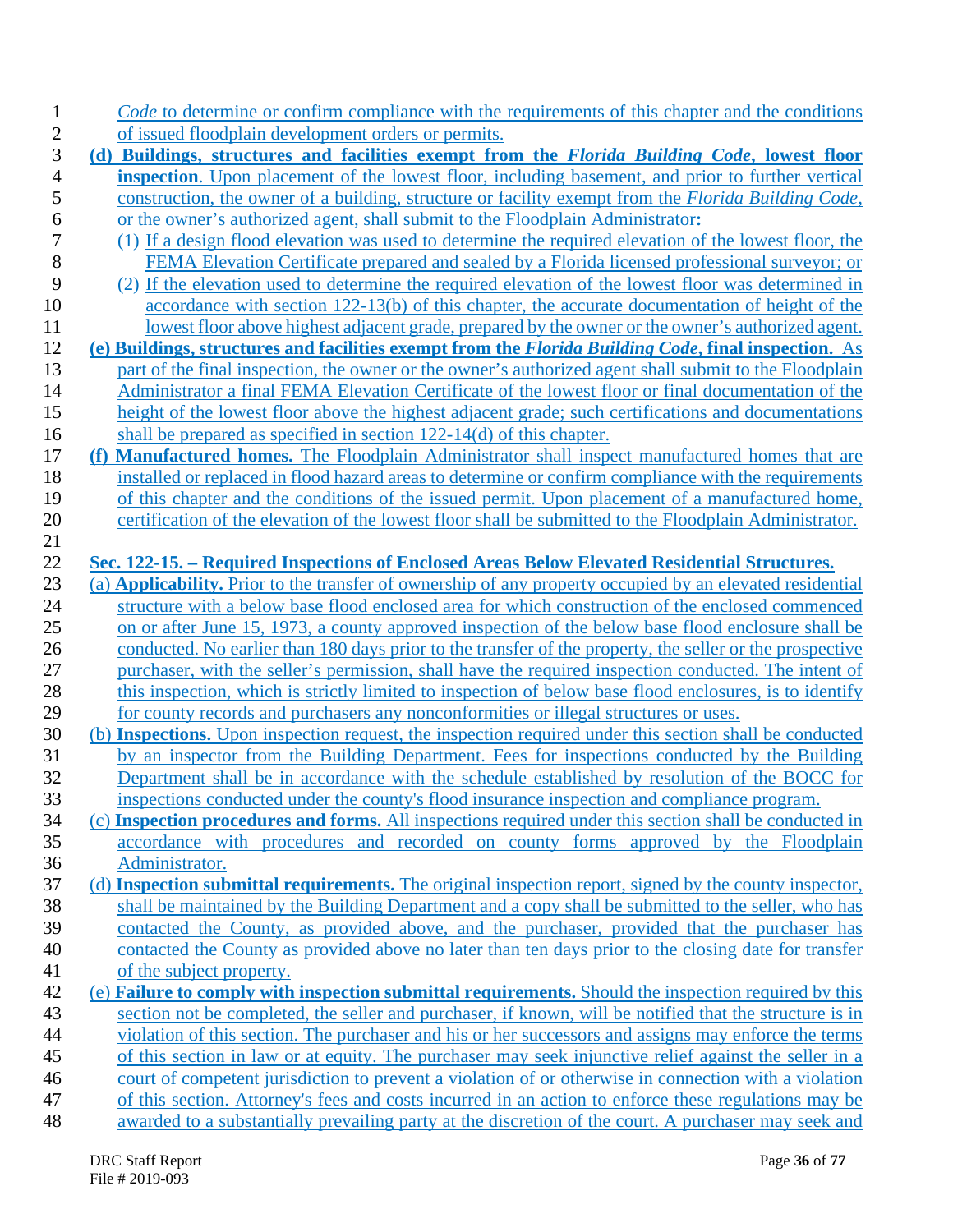| 1              | the court may award treble damages as an aggrieved party. The sole intent of this inspection is to                                                                                                   |
|----------------|------------------------------------------------------------------------------------------------------------------------------------------------------------------------------------------------------|
| 2              | provide information for recording and monitoring improvements to below base flood enclosures                                                                                                         |
| 3              | subject to the county's floodplain regulations and in accordance with Monroe County Board of                                                                                                         |
| $\overline{4}$ | County Commission Resolution 440-2011, which does not require that the property be brought into                                                                                                      |
| 5              | compliance prior to or subsequent to transfer. The purpose of this inspection is not to identify other                                                                                               |
| 6              | types of unpermitted improvements that are unrelated to the floodplain regulations in this chapter.                                                                                                  |
| 7              | (f) Nothing in this section shall prohibit the county from prosecuting illegal, unpermitted improvements                                                                                             |
| $\,8\,$        | under the Pilot Inspection Program (under previous 44 CFR 59.30, repealed on July 5, 2018; FEMA                                                                                                      |
| 9              | terminated this program on June 28, 2013).                                                                                                                                                           |
| 10             | (g) If the results of the inspection identify illegal unpermitted improvements, the requirements of the                                                                                              |
| 11             | Florida Building Code applicable to enclosed areas below elevated buildings shall apply when a                                                                                                       |
| 12             | building permit is sought by an applicant.                                                                                                                                                           |
| 13             |                                                                                                                                                                                                      |
| 14             | Sec. 122-16. – Floodplain Certificate of Compliance Program.                                                                                                                                         |
| 15             | (a) Generally. Any property owner is eligible to obtain a certificate of compliance if they have obtained                                                                                            |
| 16             | an inspection of an enclosure below base flood elevation by one of the following:                                                                                                                    |
| 17             | (1) FEMA Insurance Inspection Program; or                                                                                                                                                            |
| 18             | (2) Inspection at time of sale; or                                                                                                                                                                   |
| 19             | (3) Voluntary inspection.                                                                                                                                                                            |
| 20             | The below base flood enclosure must have been found in compliance with the Monroe County                                                                                                             |
| 21             | floodplain regulations by Monroe County staff. Prior to obtaining the certificate, the owner must                                                                                                    |
| 22             | record a nonconversion agreement in the Monroe County official land records on a form to be                                                                                                          |
| 23             | provided by the county and approved by the Floodplain Administrator. Properties that have                                                                                                            |
| 24<br>25       | received their inspections prior to implementation of the certificate of compliance program may<br>receive a certificate of compliance; however, a re-inspection (with no fee) shall be necessary to |
| 26             | ensure compliance has been maintained and the owner must also record the nonconversion                                                                                                               |
| 27             | agreement, which must be recorded in the Official Records of Monroe County.                                                                                                                          |
| 28             | (b) <b>Outreach.</b> Every two (2) years, the county will mail written notices to property owners, of which the                                                                                      |
| 29             | county is aware own a building or structure with below base flood elevation living areas as follows:                                                                                                 |
| 30             | (1) The county will obtain data from the Monroe County Property Appraiser Office which will                                                                                                          |
| 31             | identify all single-family residences which contain enclosures that are identified as living area                                                                                                    |
| 32             | on the ground floor. Once this data is captured, county technical staff will deduct all the parcels                                                                                                  |
| 33             | that have already received inspections through the FEMA Insurance Inspection Pilot Program,                                                                                                          |
| 34             | transfer of ownership program, or through the previously applicable inspection on building                                                                                                           |
| 35             | permit program, and been made compliant.                                                                                                                                                             |
| 36             | (2) The remaining property owners will be notified by regular mail that in order to receive a                                                                                                        |
| 37             | certificate of compliance, a county inspection is required of any below base flood elevation                                                                                                         |
| 38             | structures, to verify compliance with the Monroe County floodplain regulations. Owners will                                                                                                          |
| 39             | also be notified that noncompliant structures may be subject to code compliance proceedings.                                                                                                         |
| 40             | (3) If owners seek and obtain a certificate of compliance inspection, and the below base flood                                                                                                       |
| 41             | enclosures are determined by the county to be compliant, the owners will receive a certificate of                                                                                                    |
| 42             | compliance as outlined in this section. This is a proactive opportunity for property owners to                                                                                                       |
| 43             | receive evidence that they have a compliant structure which should, long term, create a positive                                                                                                     |
| 44             | real property market condition. If an owner has a noncompliant structure, he or she will be                                                                                                          |
| 45             | notified of all the required corrective actions necessary for the enclosure to become compliant                                                                                                      |
| 46             | and that county permits or approvals are required to authorize lawful construction and/or                                                                                                            |
| 47             | development.                                                                                                                                                                                         |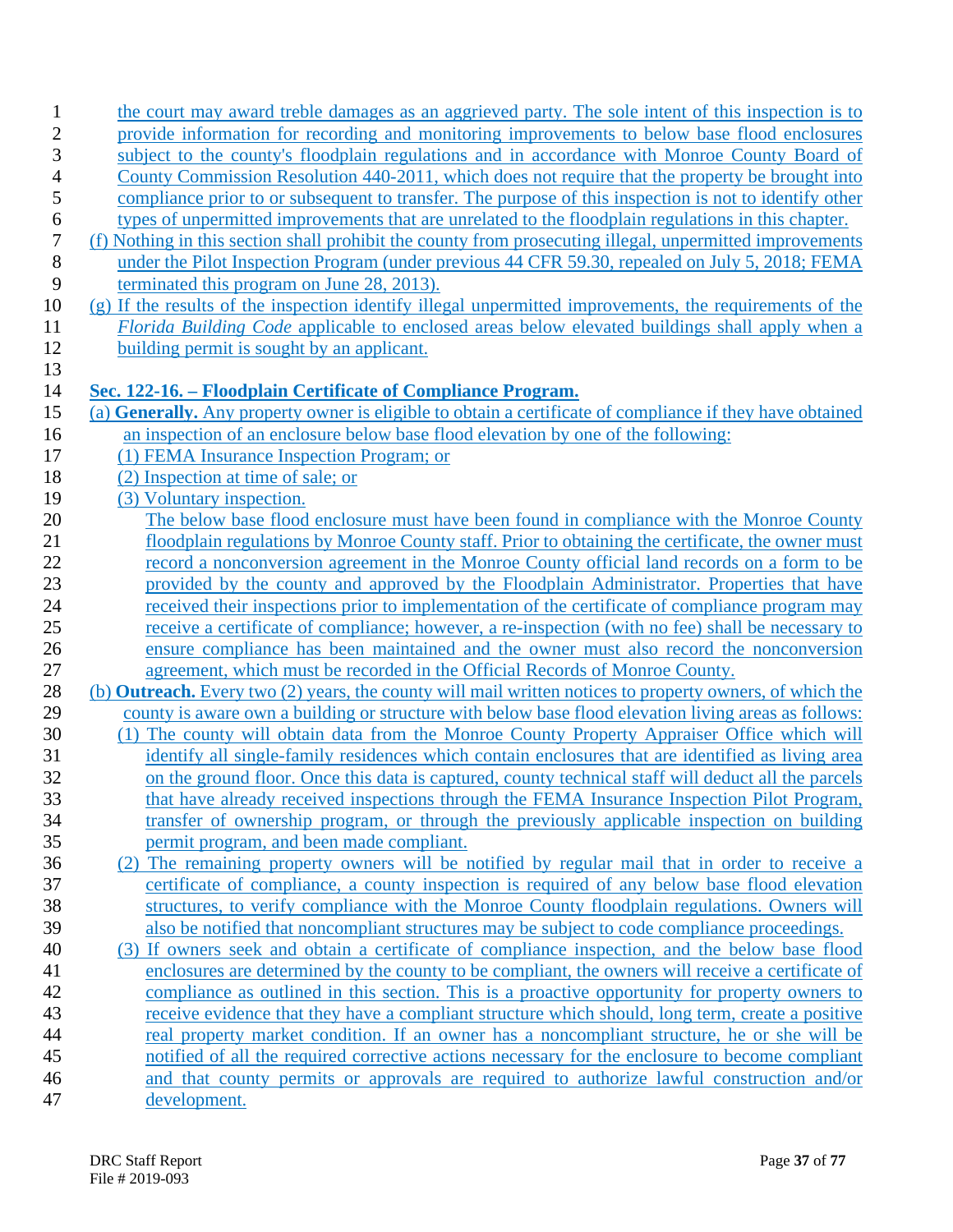| $\mathbf{1}$   | (c) Inspections. Inspections may be requested for a certificate of compliance according to this section      |
|----------------|--------------------------------------------------------------------------------------------------------------|
| $\sqrt{2}$     | or Section 122-15 for Required Inspections of Residential Structures prior to transfer of ownership.         |
| 3              | (d) <b>Compliant structures.</b> The county will provide a certificate of compliance to property owners with |
| $\overline{4}$ | compliant below base flood enclosures after such property owners sign and record a nonconversion             |
| 5              | agreement (with a corresponding drawing or site plan demonstrating the permitted improvements                |
| 6              | allowed below base flood elevation attached to the agreement) in the Official Records of Monroe              |
| $\overline{7}$ | County. The nonconversion agreement shall be recorded in the Monroe in the Official Records of               |
| 8              | Monroe County so that future purchasers of properties understand what has been approved by the               |
| 9              | county for areas below base flood elevation. Property owners shall pay applicable recording fees.            |
| 10             | (e) <b>Noncompliant structures.</b> The County Building Official shall refer any noncompliant structures to  |
| 11             | the Code Compliance Department for enforcement through appropriate processes. Once compliance                |
| 12             | is achieved, if the below base flood enclosure has not been completely removed, a Nonconversion              |
| 13             | Agreement executed by the owner shall be recorded in the Official Records of Monroe County.                  |
| 14             | (f) New construction. Owners of New construction that contains any type of below base flood enclosure,       |
| 15             | will be required to record a Nonconversion Agreement in the Official Records of Monroe County                |
| 16             |                                                                                                              |
|                | indicating the square footage permitted to be constructed below base flood elevations, with an               |
| 17             | accurate corresponding drawing or site plan showing/demonstrating the permitted improvements                 |
| 18<br>19       | permitted, prior to receiving a certificate of occupancy.                                                    |
| 20             | Sec. 122-17. - Variances.                                                                                    |
| 21             | (a) Authority. The Division of Administrative Hearings (DOAH) shall hear and decide on requests for          |
| 22             | variances from the application of the allegedly strict letter of this chapter. Pursuant to Section           |
| 23             | 553.73(5), F.S., the DOAH shall hear and decide on requests for variances from the application of            |
|                |                                                                                                              |
| 24             | the allegedly strict letter of the flood resistant construction requirements of the Florida Building         |
| 25             | Code. DOAH shall also hear and decide on requests for variances for at-grade wet floodproofed                |
| 26             | accessory structures in A/AE Zones that are larger than 600 sq. ft. but not larger than 1,000 sq. ft. in     |
| 27             | size.                                                                                                        |
| 28             | (b) Variance procedures.                                                                                     |
| 29             | (1) An application for a variance from the provisions of this chapter for development in an area of          |
| 30             | special flood hazard shall be filed with the Building Department at the time of application for a            |
| 31             | building permit or floodplain development permit/order which seeks approval of development                   |
| 32             | that is not authorized under the allegedly strict letter of this chapter or flood-resistant construction     |
| 33             | requirements of the Florida Building Code.                                                                   |
| 34             | (2) Within ten (10) days of receipt of a complete and properly and timely filed application for a            |
| 35             | variance from the allegedly strict letter of this chapter or of the flood-resistant construction             |
| 36             | requirements of the Florida Building Code, the Floodplain Administrator and the Building                     |
| 37             | Official shall review the application, and submit a Report and Recommendation to the DOAH.                   |
| 38             | The variance applicant may file a written objection to the Report and Recommendation within                  |
| 39             | 30 calendar days of the date of filing of the Report and Recommendation.                                     |
| 40             | (3) The DOAH shall review the application and the Reports and Recommendations of the Floodplain              |
| 41             | Administrator and the Building Official and may consider granting the application for variance               |
| 42             | in accordance with this section.                                                                             |
| 43             | (4) In resolving a variance application under this section, county Building, Planning and                    |
| 44             | Environmental Resources, and Code Compliance department administrative staff interpretations                 |
| 45             | of the Monroe County Codes, of the Florida Building Code, and of applicable federal laws, rules,             |
| 46             | and regulations, are legally entitled to deference and great weight, and such administrative                 |
| 47             | interpretations should not be modified or overturned unless clearly erroneous. If such                       |
| 48             | administrative staff interpretation is within the range of possible and reasonable interpretations,          |
|                |                                                                                                              |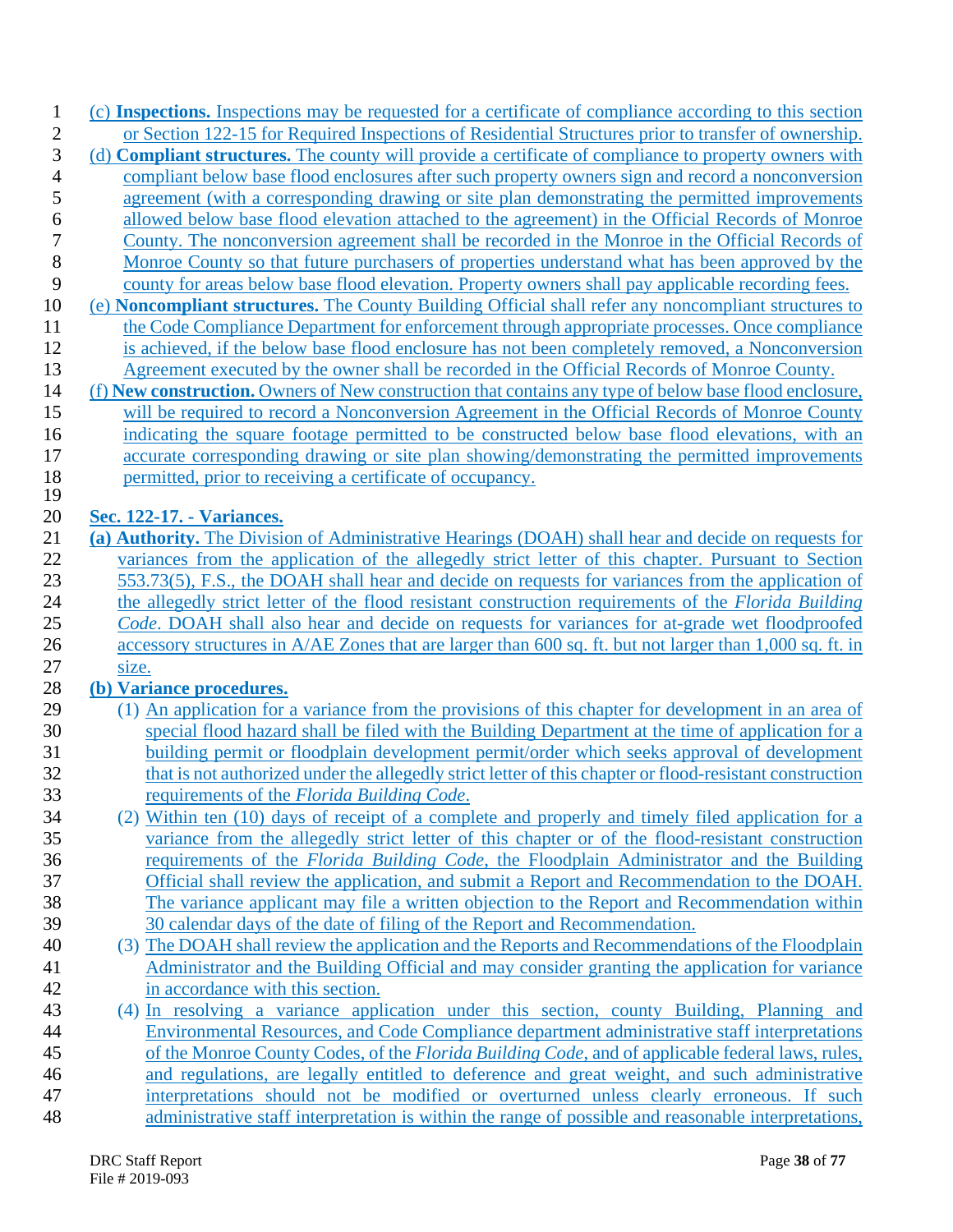| 1              | it is not clearly erroneous and should be affirmed.                                                                                                                                                                  |
|----------------|----------------------------------------------------------------------------------------------------------------------------------------------------------------------------------------------------------------------|
| $\overline{c}$ | (c) Limitations on authority to grant variances.                                                                                                                                                                     |
| 3              | (1) The DOAH shall base its decisions on variances on technical justifications submitted by                                                                                                                          |
| 4              | applicants, the considerations for issuance in section $122-17(e)$ of this chapter, the conditions of                                                                                                                |
| 5              | issuance set forth in section $122-17(g)$ of this chapter, and the Reports and Recommendations of                                                                                                                    |
| 6              | the Floodplain Administrator and the Building Official. Variances for accessory structures in                                                                                                                        |
| 7              | $A/AE$ Zones shall be subject to the conditions in section 112-17(f).                                                                                                                                                |
| 8              | (2) When the DOAH considers the propriety of granting a variance, the following factors shall not                                                                                                                    |
| 9              | be considered material or relevant to the hearing officer's decision:                                                                                                                                                |
| 10             | a. The physical disabilities or handicaps and health of the applicant or members of his family;                                                                                                                      |
| 11             | b. The domestic difficulties of the applicant or members of his or her family;                                                                                                                                       |
| 12             | c. The financial difficulty of the applicant in complying with the floodplain management                                                                                                                             |
| 13             | provisions of this chapter or the Florida Building Code;                                                                                                                                                             |
| 14             | d. The elevation of surrounding structures or buildings;                                                                                                                                                             |
| 15             | e. The alleged difficulty of marketing, advertising, or selling the property, building, or structure;                                                                                                                |
| 16             | f. Any alleged difficulty related to a codified law, rule, regulation, or matter of record, which the                                                                                                                |
| 17             | applicant or members of his or her family, which he, she, or they were on actual or constructive                                                                                                                     |
| 18             | notice of prior to acquiring the property, and could therefore have been avoided, or which may                                                                                                                       |
| 19             | be characterized as a self-created hardship; or                                                                                                                                                                      |
| 20             | g. Non-unique or non-peculiar characteristics of the applicant's property, building, or structure.                                                                                                                   |
| 21             | (3) The DOAH has the right to attach such conditions as it deems necessary to further the purposes,                                                                                                                  |
| 22             | intent, goals, and objectives of this chapter.                                                                                                                                                                       |
| 23             | (d) Functionally dependent uses. A variance is authorized to be issued for the construction or                                                                                                                       |
| 24             | substantial improvement necessary for the conduct of a functionally dependent use, as defined in this                                                                                                                |
| 25             | chapter, provided the variance is the minimum necessary considering the flood hazard and all due                                                                                                                     |
| 26             | consideration has been given to use of methods and materials that minimize flood damage during                                                                                                                       |
| 27<br>28       | occurrence of the base flood.                                                                                                                                                                                        |
| 29             | (e) Considerations for issuance of variances. In reviewing requests for variances, the DOAH shall<br>consider all technical evaluations, all relevant factors, all other applicable provisions of the <i>Florida</i> |
| 30             | Building Code, this chapter, and the following:                                                                                                                                                                      |
| 31             | (1) The danger that materials and/or debris may be swept onto other lands resulting in additional or                                                                                                                 |
| 32             | further injury, harm or damage;                                                                                                                                                                                      |
| 33             | (2) The danger to life and/or property due to flooding or erosion damage;                                                                                                                                            |
| 34             | (3) The susceptibility of the proposed development, including foreseeable contents thereof, to flood                                                                                                                 |
| 35             | injuries, harm, or damage and their effects on current and future owners or occupants;                                                                                                                               |
| 36             | (4) The importance of the services provided by the proposed development to the community;                                                                                                                            |
| 37             | (5) The availability of alternate locations for the proposed development that are either not subject to                                                                                                              |
| 38             | flooding or erosion damage, for the proposed use, and the availability of alternate locations for                                                                                                                    |
| 39             | the proposed development which are subject to lower risk of flooding or erosion;                                                                                                                                     |
| 40             | (6) The compatibility of the proposed development with existing and anticipated development,                                                                                                                         |
| 41             | public services, and infrastructure;                                                                                                                                                                                 |
| 42             | (7) The relationship of the proposed development to the comprehensive plan and floodplain                                                                                                                            |
| 43             | management program for the area;                                                                                                                                                                                     |
| 44             | (8) The safety of access to the property in times of flooding for ordinary and emergency and first-                                                                                                                  |
| 45             | responder vehicles;                                                                                                                                                                                                  |
| 46             | (9) The expected heights, velocity, duration, rate of rise and debris and sediment transport of the                                                                                                                  |
| 47             | floodwaters and the effects of wave action, if applicable, expected at the site;                                                                                                                                     |
| 48             | (10) The costs of providing governmental services during and after flood conditions, including but                                                                                                                   |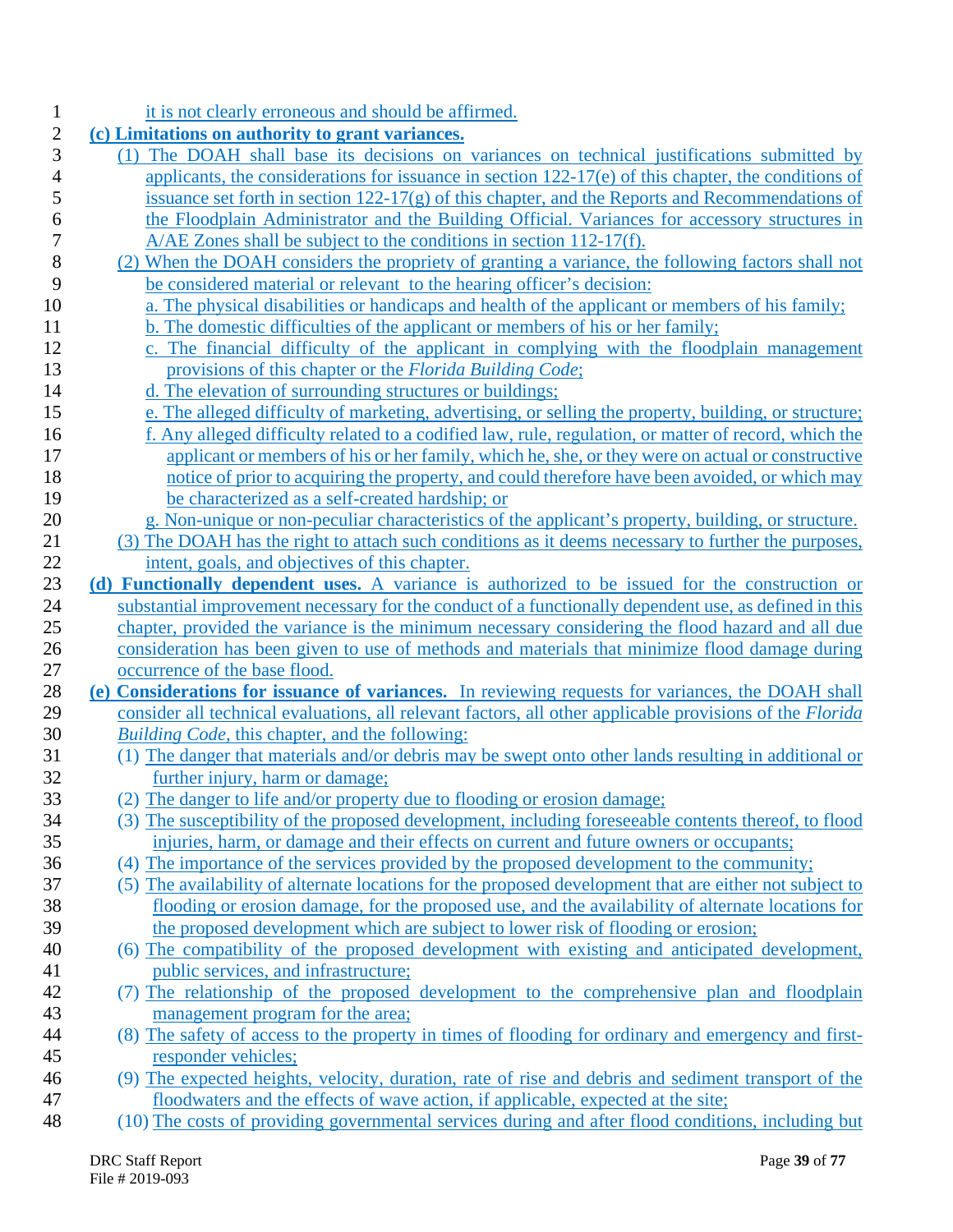| $\mathbf 1$    | limited to, debris removal and maintenance and repair of public utilities and facilities such as              |
|----------------|---------------------------------------------------------------------------------------------------------------|
| $\overline{c}$ | (including but limited to) sewer, gas, electrical and water systems, streets and bridges;                     |
| 3              | (11) Whether granting the variance will result in increased public expenses, create a threat to public        |
| $\overline{4}$ | health and safety, create a public nuisance, or cause fraud or victimization of the public; and               |
| 5              | (12) Whether granting the variance will grant the applicant a special privilege denied to another             |
| 6              | property owner.                                                                                               |
| $\overline{7}$ | (f) Conditions for issuance of a variance for accessory structures in A/AE Zones. Variances shall be          |
| $8\,$          | issued only upon:                                                                                             |
| 9              | (1) Submission by the applicant, providing a legally sufficient description of the exceptional hardship       |
| 10             | that the applicant would incur if a variance were not granted;                                                |
| 11             | (2) Determination by the DOAH that the structure meets the definition of accessory structure, for             |
| 12             | floodplain management purposes, and is used only for parking or storage and:                                  |
| 13             | a. The request is for the construction or substantial improvement of an at-grade wet                          |
| 14             | floodproofed accessory structures that is larger than 600 sq. ft. but not larger than 1,000 sq.               |
| 15             | ft. in size.                                                                                                  |
| 16             | <b>b.</b> Represents minimal investment and has low damage potential.                                         |
| 17             | c. Are one story and have flood openings in accordance with Section R322.2 of the Florida                     |
| 18             | Building Code, Residential.                                                                                   |
| 19             | d. Are anchored to resist flotation, collapse or lateral movement resulting from flood loads.                 |
| 20             | e. Have flood damage-resistant materials used below the base flood elevation plus one (1)                     |
| 21             | foot.                                                                                                         |
| 22             | f. Have mechanical, plumbing and electrical systems, including plumbing fixtures, elevated                    |
| 23             | to or above the base flood elevation plus one (1) foot.                                                       |
| 24             | (g) Conditions for issuance of other variances. Variances shall be issued only upon:                          |
| 25             | (1) Submission by the applicant, of a showing of legally sufficient good cause that the unique                |
| 26             | characteristics of the size, configuration, or topography of the site limit compliance with any               |
| 27             | provision of this chapter or the required elevation standards;                                                |
| 28             | (2) Determination by the DOAH that:                                                                           |
| 29             | Failure to grant the requested variance would result in exceptional non-self-imposed<br>a.                    |
| 30             | hardship due to the physical characteristics of the land that render the lot undevelopable;                   |
| 31             | increased costs to satisfy the requirements or inconvenience do not constitute hardship;                      |
| 32             | b. The granting of a variance will not result in increased flood heights, additional threats to               |
| 33             | public safety, extraordinary public expense, nor create nuisances, cause fraud on or                          |
| 34             | victimization of the public or conflict with existing local laws and ordinances;                              |
| 35             | The variance is the minimum necessary, considering the flood hazard, to afford relief;<br>$\mathbf{c}$ .      |
| 36             | The granting of the requested variance will not result in worsening the expected heights,<br>$d_{\cdot}$      |
| 37             | velocity, duration, rate of rise, and debris and sediment transport of the floodwaters and the                |
| 38             | effects of wave action, if applicable, expected at the site;                                                  |
| 39             | The granting of the requested variance will not result in increased risk of dangers<br>e.                     |
| 40             | enumerated under Section 122-17(e)(1)-(3);                                                                    |
| 41             | The granting of the requested variance will not result in increased risk of injuries, harm, or<br>f.          |
| 42             | damage enumerated under Section 122-17(e)(8)-(11);                                                            |
| 43             | The granting of the requested variance will not result in increased public expenses, create<br>g <sub>1</sub> |
| 44             | a threat to public health and safety, create a public nuisance, or cause fraud or victimization               |
| 45             | of the public;                                                                                                |
| 46             | The granting of the requested variance will not adversely affect the public service,<br>h.                    |
| 47             | infrastructure, and public policy considerations enumerated under Section 122-17(e)(6).                       |
| 48             | (3) Receipt of a sworn or attested and notarized statement by the applicant that the variance, if             |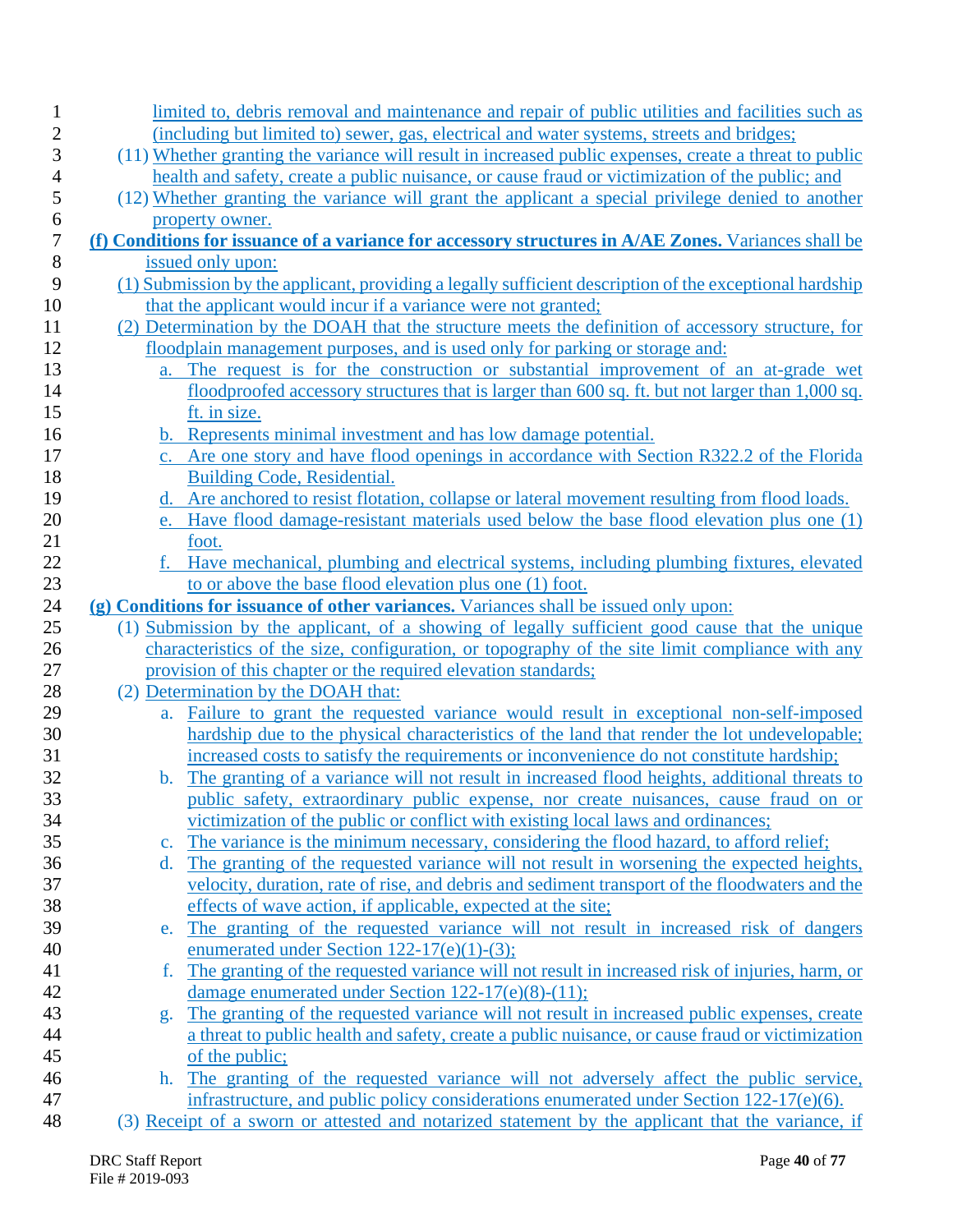| $\mathbf{1}$   | granted, shall be recorded in the Office of the Monroe County Clerk of the Court in such a manner                                                                                                                             |
|----------------|-------------------------------------------------------------------------------------------------------------------------------------------------------------------------------------------------------------------------------|
| $\overline{c}$ | that it appears in the chain of title of the affected parcel of land; and                                                                                                                                                     |
| 3              | (4) If the request is for a variance to allow construction of the lowest floor of a new building, or                                                                                                                          |
| 4              | substantial improvement of a building, below the required elevation, a copy in the record of a                                                                                                                                |
| 5              | written notice from the Floodplain Administrator to the applicant for the variance, specifying the                                                                                                                            |
| 6              | difference between the base flood elevation and the proposed elevation of the lowest floor, stating                                                                                                                           |
| $\overline{7}$ | that the cost of federal flood insurance will be commensurate with the increased risk resulting                                                                                                                               |
| 8              | from the reduced floor elevation (up to amounts as high as \$25 for \$100 of insurance coverage),                                                                                                                             |
| 9              | and stating that construction below the base flood elevation increases risks to life and property.                                                                                                                            |
| 10             | $(g)$ Appeal. An appeal of a variance determination may be submitted pursuant to Section 122-19. The                                                                                                                          |
| 11             | failure to timely and properly file an appeal under this section shall constitute an irrevocable                                                                                                                              |
| 12             | jurisdictional waiver of any rights to seek such a variance, for failure to exhaust available                                                                                                                                 |
| 13             | administrative remedies.                                                                                                                                                                                                      |
| 14             |                                                                                                                                                                                                                               |
| 15             | Sec. 122-19. – Appeals.                                                                                                                                                                                                       |
| 16             | (a) <b>Authority.</b> The Division of Administrative Hearings (DOAH) shall have the authority to hear and                                                                                                                     |
| 17             | decide appeals from final administrative actions regarding the floodplain management provisions of                                                                                                                            |
| 18             | this Land Development Code and the <i>Florida Building Code</i> . The BOCC retains the authority to, in                                                                                                                       |
| 19             | its exclusive discretion, appoint a hearing officer who does not work for DOAH.                                                                                                                                               |
| 20             | (b) <b>Standard of Review.</b> An appeal under this section shall be considered an appeal to an administrative                                                                                                                |
| 21             | tribunal and shall not be a hearing de novo but shall be limited to appellate review of the record                                                                                                                            |
| 22             | created before the Building Official in his or her capacity as the Monroe County Floodplain                                                                                                                                   |
| 23             | Administrator and as more fully set forth at subsection $(e)(2)$ of this section. The appellant shall be                                                                                                                      |
| 24             | required to demonstrate that the Building Official's final administrative decision is clearly erroneous,                                                                                                                      |
| 25             | based upon clearly convincing record evidence. In resolving an appeal under this section, Monroe                                                                                                                              |
| 26             | County Building, Planning and Environmental Resources, and Code Compliance Department staff                                                                                                                                   |
| 27<br>28       | interpretations of the Monroe County Comprehensive Plan, Monroe County ordinances, resolutions,                                                                                                                               |
| 29             | and of the Monroe County Code(s), are legally entitled to deference, and shall not be overturned as                                                                                                                           |
| 30             | long as said interpretation or application is in the range of permissible interpretations or applications.<br>(c) <b>Initiation.</b> A notice of appeal (appeal) may be initiated by a real property owner who has received a |
| 31             | final, written administrative decision from the Monroe County Building Official in his or her capacity                                                                                                                        |
| 32             | as the Monroe County Floodplain Administrator regarding the floodplain management provisions of                                                                                                                               |
| 33             | this Land Development Code, or by a non-governmental natural or legal person who as a result of a                                                                                                                             |
| 34             | final administrative decision of the Monroe County Building Official in his or her capacity as the                                                                                                                            |
| 35             | Monroe County Floodplain Administrator regarding the floodplain management provisions of this                                                                                                                                 |
| 36             | Land Development Code has suffered or will resultantly suffer a special injury differing in kind from                                                                                                                         |
| 37             | that suffered by the community at large. For justiciability or standing purposes, the only interests                                                                                                                          |
| 38             | covered by special injuries under this section are interests expressly protected by the Monroe County                                                                                                                         |
| 39             | Comprehensive Plan or health and safety interests. It shall be legally insufficient for justiciability or                                                                                                                     |
| 40             | standing purposes for an appellant to allege a special injury that is only different in degree from the                                                                                                                       |
| 41             | community at large and that is not different in kind from the community at large. Further, for                                                                                                                                |
| 42             | justiciability or standing purposes, an alleged special injury must exceed in degree the general                                                                                                                              |
| 43             | interest in a community good. For example, take the following two non-exhaustive scenarios: A                                                                                                                                 |
| 44             | party's claim that a decision regarding the floodplain management provisions of this Code adversely                                                                                                                           |
| 45             | affects his, her, or its interest in preserving property value(s) shall not be justiciable, and a party's                                                                                                                     |
| 46             | claim that a decision regarding the floodplain management provisions of this Code adversely affects                                                                                                                           |
| 47             | his, her, or its interest in environmental or natural resource protection shall not be justiciable.                                                                                                                           |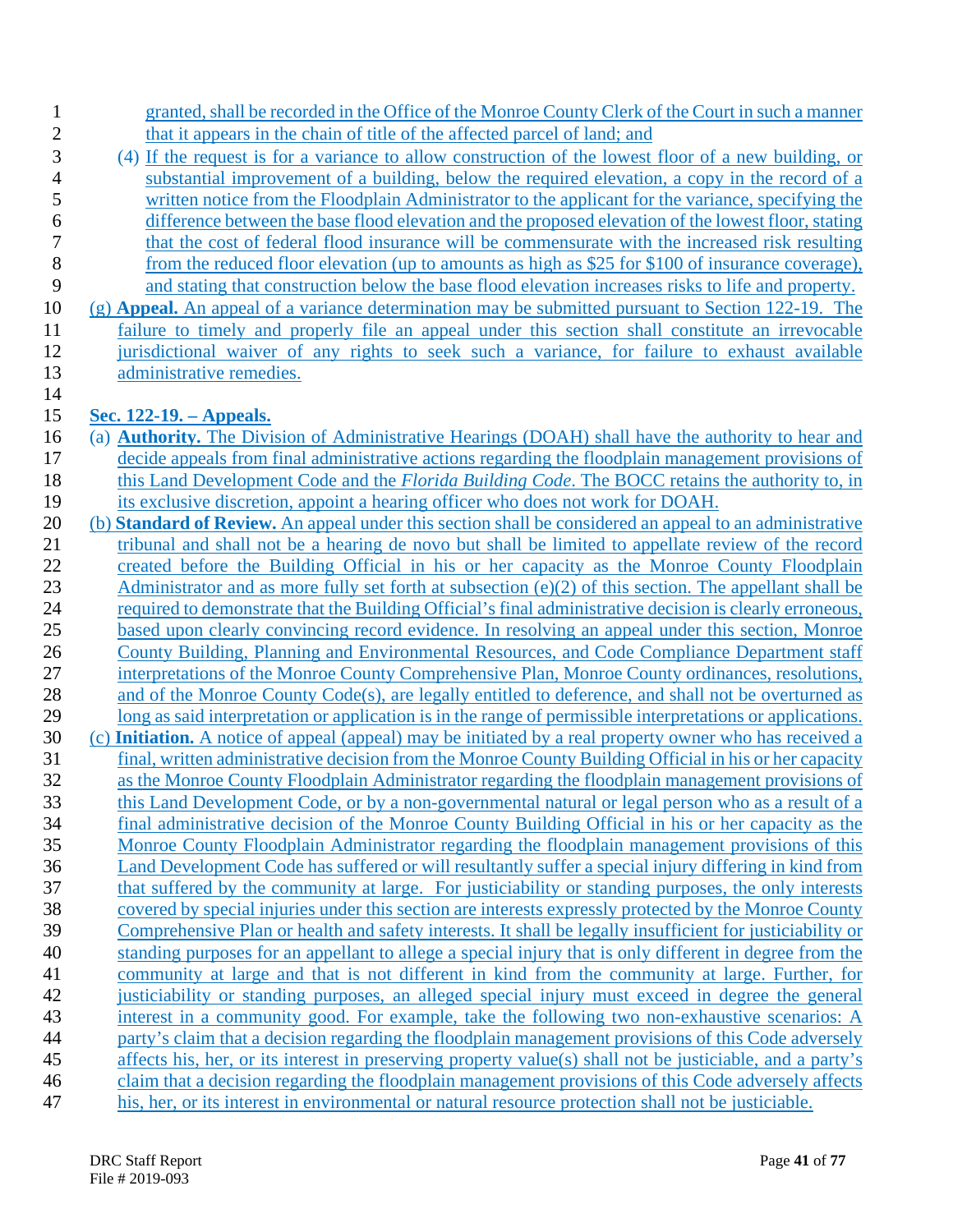(d) **Procedures.** A notice of appeal in the form prescribed and approved by the Building Official and Floodplain Administrator must be filed with both the County Administrator and with the Building Department within 30 calendar days of the final administrative action. Failure to file such appeal with both the County Administrator and the Building Department within 30 calendar days of the final administrative action shall constitute a waiver of any rights under this section to appeal final 6 administrative actions regarding the floodplain management provisions of this Land Development<br>7 Code. Such waiver shall also constitute a waiver of any rights to appeal a separate but related decision Code. Such waiver shall also constitute a waiver of any rights to appeal a separate but related decision of the Building Official or Planning Director on the basis of the Building Official's separate but related final administrative decision that was never properly and timely appealed under this section. 10 (1) The notice of appeal must be notarized and must include the names and addresses of the appellant(s), development permit applicant(s) forming a party to the appeal, the number associated with each development permit forming a subject of the appeal, and the names of all owners of real property located adjacent or contiguous to the parcel of real property to which the appealed final administrative decision principally relates. (2) Upon receipt of a notice of appeal, the County shall deem it complete, and properly and timely 16 filed, or shall deem it improperly or untimely filed, or incomplete. The County shall within 15 working days notify an Appellant if its notice of appeal is untimely or improperly filed or is incomplete. No further action shall be taken on the notice of appeal application unless the deficiencies are remedied. An untimely, improperly filed, or incomplete notice of appeal shall not constitute a valid, legally effective, or legally cognizable notice of appeal under this section, and in no event shall the 30-day jurisdictional period to file a notice of appeal under this section be tolled during any period in which a notice of appeal has been deemed improperly filed or incomplete. Any days following the issuance of the final administrative decision and the filing of a notice of appeal that the County later notifies the applicant is incomplete or improperly filed, shall be subtracted from the 30-day period by which an appellant must file a complete notice of appeal. For example, take the following non-exhaustive scenario: The final administrative 27 decision is issued on Wednesday, January  $1<sup>st</sup>$ , 2020, the appellant files an incomplete notice of 28 appeal on Wednesday, January  $22<sup>nd</sup>$ ,  $2020$ , and the County notifies the appellant that the notice 29 of appeal is incomplete on <u>Monday, January 27<sup>th</sup>, 2020</u>. Between January 1<sup>st</sup> and January 22<sup>nd</sup>, the appellant has consumed 21 of its 30 calendar days to file a timely and complete notice of appeal; the days required by the County to notify the appellant of the notice of appeal's incompleteness shall not be counted against the 30-day period by which the appellant must 33 properly file a complete notice of appeal. As of January  $27<sup>th</sup>$  (the date of the County's notification to the appellant that the notice of appeal is incomplete) the appellant shall have nine days 35 remaining (until February  $5<sup>th</sup>$ , 2020) to properly file a complete notice of appeal. If the appellant does not properly file a complete notice of appeal by February  $5<sup>th</sup>$ , it would constitute a waiver of any rights to appeal under this section. (3) If the County determines the notice of appeal is complete, and properly and timely filed, it shall notify the appellant(s), and, at the appellant's expense, notify the development permit applicant(s) and the owners of real property located adjacent and contiguous to the parcel of real property to which the challenged administrative decision principally relates. Once the County determines that a notice of appeal has been properly and timely filed, and is complete, the County shall refer the appeal to DOAH with a request that an administrative law judge ("hearing officer") be assigned to conduct an appeal hearing. The request shall be accompanied by a copy of the petition and a copy of the notice of County action. The notice of appeal will be forwarded to the

- BOCC.
- (e) **Effect of filing an appeal.**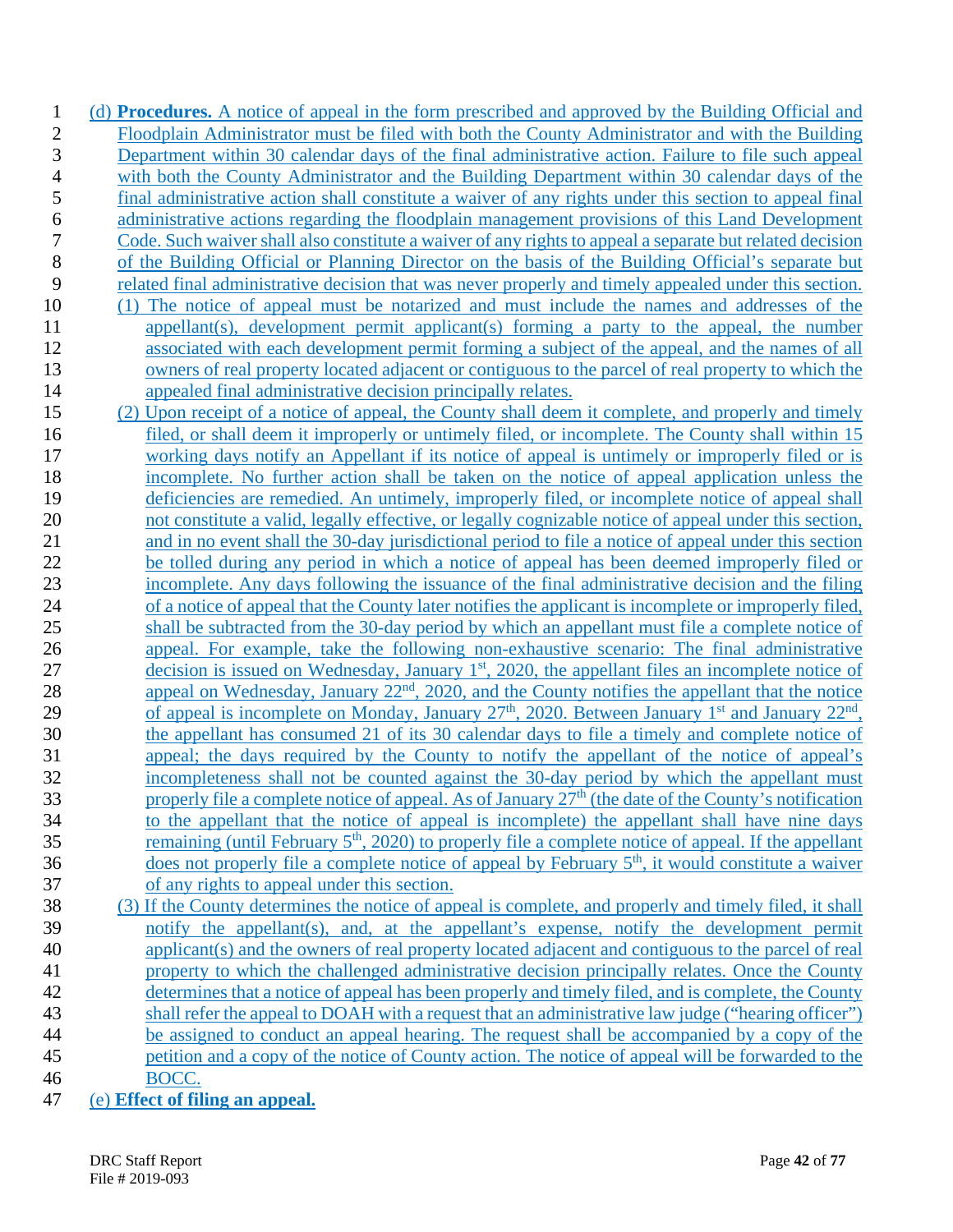| $\mathbf{1}$   | (1) <b>Stay.</b> The filing of a notice of appeal shall stay all permit activity and any proceedings in                      |
|----------------|------------------------------------------------------------------------------------------------------------------------------|
| $\overline{c}$ | furtherance of the administrative decision appealed unless the Building Official certifies in                                |
| 3              | writing to the assigned hearing officer, with a copy to the appellant(s) and development                                     |
| 4              | applicant(s) forming a party to the appeal, that a stay poses an imminent peril to life, safety,                             |
| 5              | health or property, in which case the appeal shall not stay further permit activity or proceedings                           |
| 6              | in furtherance of the administrative decision appealed. The hearing officer shall review such                                |
| 7              | certification and grant or deny a stay of permit activity and proceedings in furtherance of the                              |
| $8\,$          | administrative decision appealed.                                                                                            |
| 9              | (2) The Record. The appellant's, and the appellant-as-applicant's, record shall close upon the date                          |
| 10             | of the final administrative decision from the Building Official in his or her capacity as the Monroe                         |
| 11             | County Floodplain Administrator. The County shall have 70 calendar days from the date the                                    |
| 12             | appellant's notice of appeal is deemed properly and timely filed, completed, and complete, in                                |
| 13             | which to serve all parties and file with DOAH all staff reports and materials the final                                      |
| 14             | administrative decision relies upon.                                                                                         |
| 15             | (f) Briefs. Briefs shall be typed or printed pursuant to the same rules for appellate briefs set forth in the                |
| 16             | Florida Rules of Appellate Procedure. The Appellant(s) Initial Brief shall be served upon the attorney                       |
| 17             | of record for Monroe County and filed with DOAH within 30 calendar days of notification of                                   |
| 18             | acceptance of such notarized notice of appeal. The Answer Brief shall be served upon Appellant(s)                            |
| 19             | and filed with DOAH within 30 calendar days of the filing and service of the Initial Brief. A Reply                          |
| 20             | Brief must be served upon the attorney of record for Monroe County and filed with DOAH within                                |
| 21             | 15 days of the filing and service of the Answer Brief.                                                                       |
| 22             | (1) All filed briefs shall contain the following:                                                                            |
| 23             | The style of the appeal;<br>a.                                                                                               |
| 24             | The case number, if any;<br>b.                                                                                               |
|                |                                                                                                                              |
| 25             | The name of the party on whose behalf the brief is filed;<br>$\mathbf{c}$ .                                                  |
| 26             | The name, address, e-mail address, and telephone number of the person filing the brief;<br>d.                                |
| 27             | The electronic or non-electronic signature of the person filing the brief; and<br>e.                                         |
| 28             | A certificate of service that copies have been furnished to all other parties to the appeal.<br>f.                           |
| 29             | (2) All initial briefs shall contain the following:                                                                          |
| 30             | A statement of all disputed issues of material fact. If there are none, the initial brief must<br>a.                         |
| 31             | so indicate;                                                                                                                 |
| 32             | b. A concise statement of the ultimate facts alleged, including the specific facts the appellant                             |
| 33             | contends warrant reversal of the Building Official's final administrative action; and                                        |
| 34             | c. An exhaustive statement of all specific local Code sections, ordinances, state statutes, or                               |
| 35             | administrative rules the appellant contends require reversal of the Building Official's final                                |
| 36             | administrative action, including an explanation of how the alleged facts relate to said Code                                 |
| 37             | sections, ordinances, state statutes, or administrative rules.                                                               |
| 38             | (g) Judicial Notice. A hearing officer shall take judicial notice of any matter set forth below when a                       |
| 39             | party properly motions for it and gives each adverse party timely written notice of the request, proof                       |
| 40             | of which is filed with the hearing officer, to enable the adverse party to prepare to meet the request                       |
| 41             | and furnishes the court with sufficient information to enable it to take judicial notice of the matter.                      |
| 42             | Specifically identified (by pinpoint citation) duly enacted ordinances and resolutions of<br>a.                              |
| 43             | the Monroe County Board of County Commissioners.                                                                             |
| 44             | Specifically identified (by pinpoint citation) provisions of the Monroe County Code of<br>b.                                 |
| 45             | Ordinances and Monroe County Land Development Code.                                                                          |
| 46             | c. Specifically identified (by pinpoint citation) objectives, policies, and provisions of the                                |
| 47<br>48       | Monroe County Comprehensive Plan.<br>Specifically identified (by pinpoint citation) provisions in the Florida Building Code. |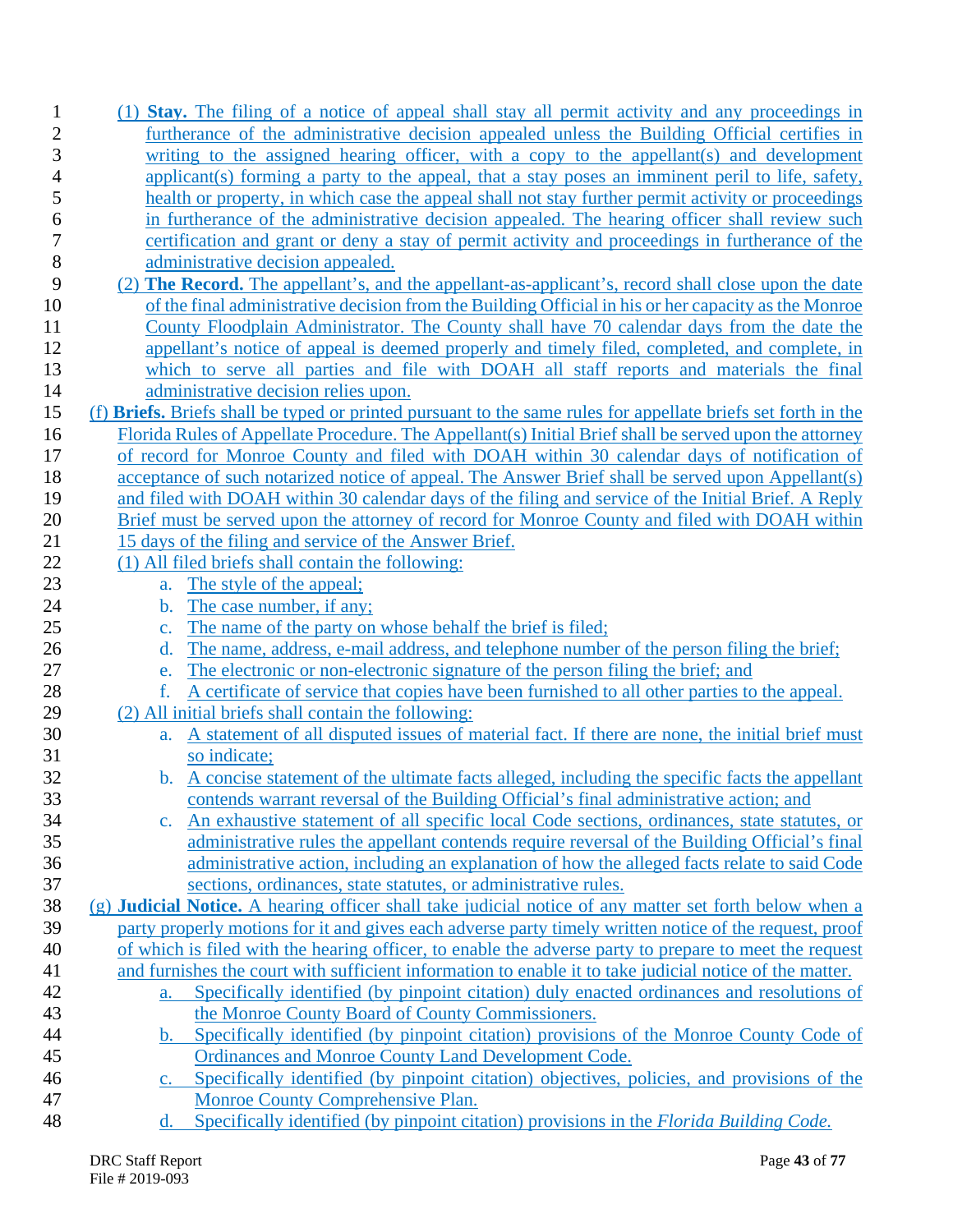| 1              | e. Specifically identified (by pinpoint citation) public statutory law and resolutions of the                                                                                                                |
|----------------|--------------------------------------------------------------------------------------------------------------------------------------------------------------------------------------------------------------|
| $\overline{c}$ | Florida Legislature and the Congress of the United States.                                                                                                                                                   |
| 3              | Specifically identified legislative staff reports and legislative materials prepared in<br>f.                                                                                                                |
| $\overline{4}$ | connection with slip laws corresponding to public statutory law of the Florida Legislature                                                                                                                   |
| 5              | and the Congress of the United States.                                                                                                                                                                       |
| 6              | g. Specifically identified (by pinpoint citation) rules or regulations in the Code of Federal                                                                                                                |
| $\overline{7}$ | Regulations.                                                                                                                                                                                                 |
| 8              | h. Specifically identified (by pinpoint citation) rules or regulations in the Florida                                                                                                                        |
| 9              | Administrative Code.                                                                                                                                                                                         |
| 10             | Pursuant to the same requirements set forth in this subsection, a hearing officer may take judicial                                                                                                          |
| 11             | notice of the following matters: Facts that are not subject to dispute because they are capable of                                                                                                           |
| 12             | accurate and ready determination by resort to sources whose accuracy cannot be questioned.                                                                                                                   |
| 13             | (h) <b>Computing Time.</b> In computing the jurisdictional period of time an appellant must file a notice of                                                                                                 |
| 14             | appeal under subsection (c) of this section, the day the final administrative decision is issued shall                                                                                                       |
| 15             | be included. In computing any other period of time under this section, the day of the act from which                                                                                                         |
| 16             | the period of time begins to run shall not be included. The last day of the period shall be included                                                                                                         |
| 17             | unless it is a Saturday, Sunday, or legal holiday as that term is defined at Florida Rule of Judicial                                                                                                        |
| 18             | Administration $2.514(a)(6)$ , in which event the period continues to run until the next day that is not                                                                                                     |
| 19             | a Saturday, Sunday, or legal holiday as that term is defined at Florida Rule of Judicial Administration                                                                                                      |
| 20             | $2.514(a)(6)$ .                                                                                                                                                                                              |
| 21             | (i) Service and Hearing. The hearing officer shall set the time and place for the appeal hearing and shall                                                                                                   |
| 22             | serve written notice on all parties at their electronic address of record. If an unrepresented party has                                                                                                     |
| 23             | no electronic address of record, such written notice shall be sent to the party's street address of record.                                                                                                  |
| 24             | The hearing officer before whom an appeal is pending may issue any orders necessary to prevent                                                                                                               |
| 25             | delay, and to promote the just, speedy, and inexpensive determination of all aspects of the appeal.<br>(i) Post-Hearing Submittals. Upon request of the hearing officer, parties may submit written proposed |
| 26<br>27       | final orders within a time designated by the hearing officer                                                                                                                                                 |
| 28             | (k) <b>Discovery.</b> No discovery shall be taken in an appeal under this section. No subpoenas may be issued                                                                                                |
| 29             | for documents or witnesses under this section. No testimony shall be taken in an appeal under this                                                                                                           |
| 30             | section. An argument, issue, or ground for relief not raised in an initial brief is deemed abandoned                                                                                                         |
| 31             | and waived and may not be raised for the first time in a reply brief.                                                                                                                                        |
| 32             |                                                                                                                                                                                                              |
| 33             | Sec. 122-20. – Violations.                                                                                                                                                                                   |
| 34             | (a) Violations. Any development that is not within the scope of the Florida Building Code but that is                                                                                                        |
| 35             | regulated by this chapter which is performed without an issued County permit, that is non-compliant                                                                                                          |
| 36             | or in conflict with an issued permit, or that does not strictly and fully comply with this chapter,                                                                                                          |
| 37             | constitutes a violation of this chapter. A building or structure without competent documentation of                                                                                                          |
| 38             | the elevation of the lowest floor (FEMA Elevation Certificate), other required design certifications,                                                                                                        |
| 39             | or other competent substantial evidence of compliance required by this chapter or the <i>Florida</i>                                                                                                         |
| 40             | Building Code constitutes a violation thereof until such time as that documentation is provided. It                                                                                                          |
| 41             | being that violation of this chapter providing for floodplain regulations presents a serious threat to                                                                                                       |
| 42             | the public health, safety, and welfare, a violation of this chapter is and shall be held to be irreparable                                                                                                   |
| 43             | or irreversible in nature.                                                                                                                                                                                   |
| 44             | (b) Authority. For development that is not within the scope of the Florida Building Code but that is                                                                                                         |
| 45             | regulated by this chapter and which is determined to be a violation of this chapter, the Floodplain                                                                                                          |
| 46             | Administrator or his or her designee(s) is authorized to serve notices of violation, notices of hearing,                                                                                                     |
| 47             | cease and desist orders, or stop work orders to persons including but not limited to the owners of the                                                                                                       |
| 48             | property involved, to the property owner's agent, to tenants, residents, or guests at the property                                                                                                           |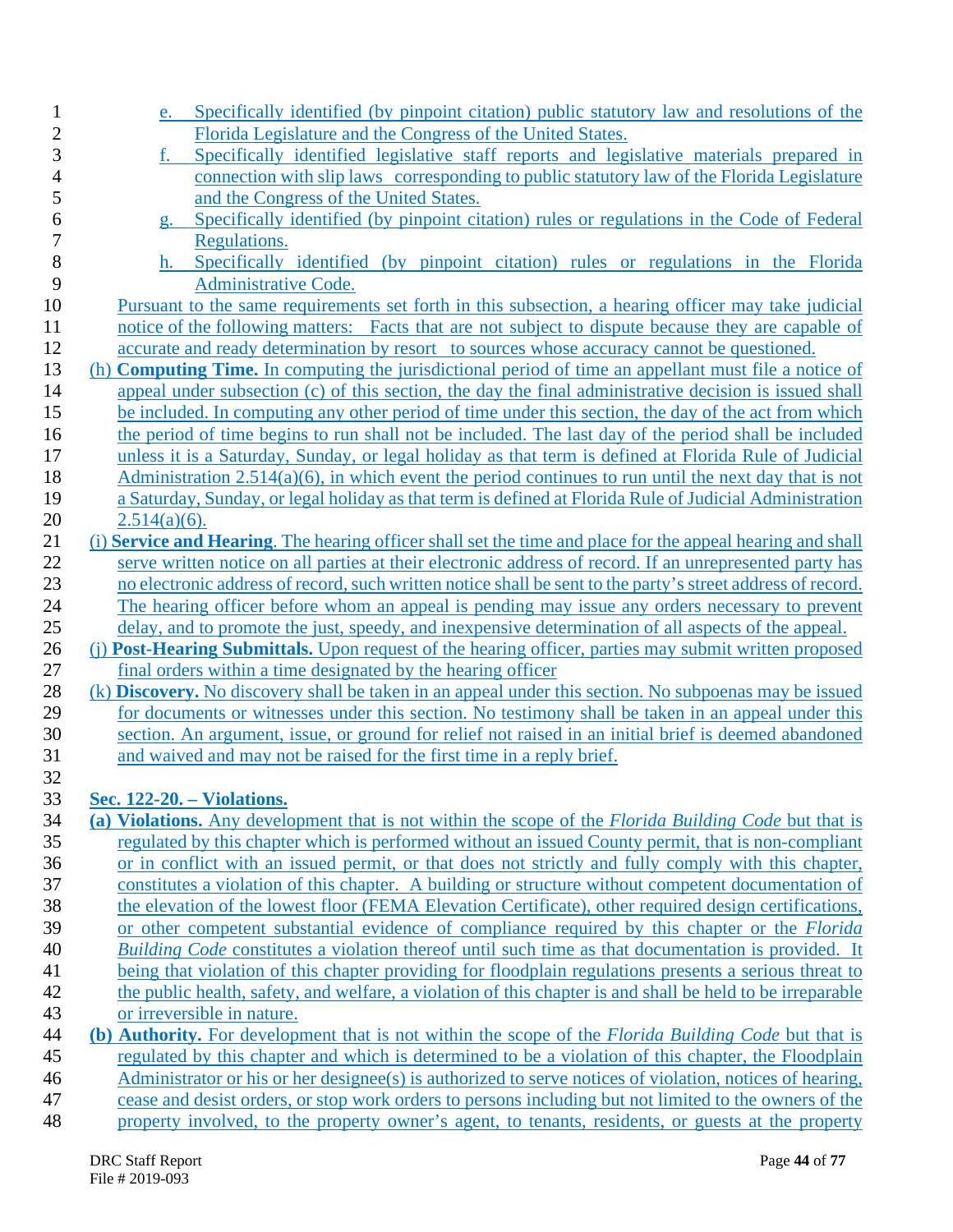| $\overline{c}$<br>Floodplain Administrator or his or her designee(s) is also authorized to serve citations for violations<br>3<br>of this chapter, which shall be disposed of in county court. Service under this subsection may be<br>$\overline{4}$<br>accomplished by hand-delivery or attempted mailing (regular, certified, or registered), or by a<br>$\mathfrak s$<br>method authorized under Section 8-34 of the Monroe County Code of Ordinances or Section 162.12,<br>$\boldsymbol{6}$<br><b>Florida Statutes.</b><br>$\overline{7}$<br>(c) Continuing Violations. Any person who continues any work on or use of a property, building, or<br>$8\,$<br>structure, after having been served with a stop work order or cease and desist order ordering that<br>9<br>such work or use must stop or cease and desist, except such work as that person is directed to lawfully<br>10<br>perform to remove or remedy a violation or unsafe condition, shall be subject to any and all penalties<br>11<br>prescribed by law. If any person or entity is found by an administrative hearing officer, the<br>12<br>contractors examining board, or a court of competent jurisdiction, to have violated this chapter by<br>13<br>continuing to perform such work subsequent to the issuance of a stop work order (red tag), the<br>14<br>contractors examining board may take such action as it deems necessary and proper to cease such<br>15<br>activity, including but not limited to suspension of the permit pulling privileges of any contractor<br>16<br>performing such work. Any person who continues any work on or use of a property, building, or<br>17<br>structure after having been served with a notice of hearing or notice of violation which includes a<br>18<br>notice that it must be complied with by a specified date and that a fine or other penalties may be<br>19<br>imposed, except such work as that person is directed to perform to remove or remedy a violation or<br>20<br>unsafe condition, shall be subject to penalties as prescribed by law. A final administrative order<br>21<br>finding that a person has violated a cease and desist order previously issued by an administrative<br>22<br>tribunal shall constitute prima facie evidence that the County has satisfactorily demonstrated a<br>23<br>likelihood of irreparable harm, the unavailability of an adequate remedy at law, a substantial<br>24<br>likelihood of success on the merits of the claim at issue in connection with the violation(s) for which<br>25<br>the cease and desist order was issued by said tribunal, and consideration(s) of the public interest. A<br>26<br>final administrative order finding that a person has violated a cease and desist order previously issued<br>$27\,$<br>by an administrative tribunal shall constitute prima facie evidence of indirect contempt cognizable<br>28<br>and enforceable by a court of competent jurisdiction, including but not limited to by sanctions and<br>29<br>contempt order.<br>30<br>(d) <b>Joint and Several Liability</b> . All owners, part owners, joint owners, tenants in common, tenants in<br>31<br>partnership, tenants by the entirety, lessees, sub-lessees, assignees, sub-assignees, and holders of<br>32<br>legal or beneficial title to or interest in a parcel of real property, building, or structure held in violation<br>33<br>of this chapter, shall be jointly and severally liable with respect to any legal or equitable relief or<br>34<br>judgment obtained by the county.<br>35<br>(e) Injunctive Relief. The county attorney is authorized to seek affirmative or negative injunctive relief<br>authorizing or commanding compliance with this chapter through, including but not limited to,<br>36<br>37<br>cessation of a use, or removal of a building or structure or a part or portion thereof, by motion for<br>38<br>emergency, preliminary, or permanent injunction, including by ex parte motion, or other forms of<br>equitable relief, from a court of competent jurisdiction, upon presentation of prima facie evidence of<br>39<br>a violation of this chapter to such court.<br>40<br>(f) Criminal Remedy. Prosecution of violations of this chapter may be prosecuted in the name of the<br>41<br>42<br>State of Florida by the prosecuting attorney thereof as more fully set forth in Section 125.69(1),<br>43<br>Florida Statutes. Any person found guilty of violating this chapter may be sentenced to up to sixty<br>(60) days in jail or fined in an amount of up to \$500.00 or be subject to both such imprisonment and<br>44<br>45<br>fines.<br>46<br>47<br>Sec. 122-21. – Flood Hazard Warning. All agreements for deed, purchase agreements, leases, or other<br>48<br>contracts for sale or exchange or transfer of parcels/lots within special flood hazard areas in the | $\mathbf{1}$ | involved, or to the person or persons performing or facilitating the performance of the work. The |
|--------------------------------------------------------------------------------------------------------------------------------------------------------------------------------------------------------------------------------------------------------------------------------------------------------------------------------------------------------------------------------------------------------------------------------------------------------------------------------------------------------------------------------------------------------------------------------------------------------------------------------------------------------------------------------------------------------------------------------------------------------------------------------------------------------------------------------------------------------------------------------------------------------------------------------------------------------------------------------------------------------------------------------------------------------------------------------------------------------------------------------------------------------------------------------------------------------------------------------------------------------------------------------------------------------------------------------------------------------------------------------------------------------------------------------------------------------------------------------------------------------------------------------------------------------------------------------------------------------------------------------------------------------------------------------------------------------------------------------------------------------------------------------------------------------------------------------------------------------------------------------------------------------------------------------------------------------------------------------------------------------------------------------------------------------------------------------------------------------------------------------------------------------------------------------------------------------------------------------------------------------------------------------------------------------------------------------------------------------------------------------------------------------------------------------------------------------------------------------------------------------------------------------------------------------------------------------------------------------------------------------------------------------------------------------------------------------------------------------------------------------------------------------------------------------------------------------------------------------------------------------------------------------------------------------------------------------------------------------------------------------------------------------------------------------------------------------------------------------------------------------------------------------------------------------------------------------------------------------------------------------------------------------------------------------------------------------------------------------------------------------------------------------------------------------------------------------------------------------------------------------------------------------------------------------------------------------------------------------------------------------------------------------------------------------------------------------------------------------------------------------------------------------------------------------------------------------------------------------------------------------------------------------------------------------------------------------------------------------------------------------------------------------------------------------------------------------------------------------------------------------------------------------------------------------------------------------------------------------------------------------------------------------------------------------------------------------------------------------------------------------------------------------------------------------------------------------------------------------------------------------------------------------------------------------------------------------------------------------------------------------------------------------------------------------------------------------------------------------------------------------------------------------------------------------------------------------------------------------------------------------------------------------------|--------------|---------------------------------------------------------------------------------------------------|
|                                                                                                                                                                                                                                                                                                                                                                                                                                                                                                                                                                                                                                                                                                                                                                                                                                                                                                                                                                                                                                                                                                                                                                                                                                                                                                                                                                                                                                                                                                                                                                                                                                                                                                                                                                                                                                                                                                                                                                                                                                                                                                                                                                                                                                                                                                                                                                                                                                                                                                                                                                                                                                                                                                                                                                                                                                                                                                                                                                                                                                                                                                                                                                                                                                                                                                                                                                                                                                                                                                                                                                                                                                                                                                                                                                                                                                                                                                                                                                                                                                                                                                                                                                                                                                                                                                                                                                                                                                                                                                                                                                                                                                                                                                                                                                                                                                                                                                              |              |                                                                                                   |
|                                                                                                                                                                                                                                                                                                                                                                                                                                                                                                                                                                                                                                                                                                                                                                                                                                                                                                                                                                                                                                                                                                                                                                                                                                                                                                                                                                                                                                                                                                                                                                                                                                                                                                                                                                                                                                                                                                                                                                                                                                                                                                                                                                                                                                                                                                                                                                                                                                                                                                                                                                                                                                                                                                                                                                                                                                                                                                                                                                                                                                                                                                                                                                                                                                                                                                                                                                                                                                                                                                                                                                                                                                                                                                                                                                                                                                                                                                                                                                                                                                                                                                                                                                                                                                                                                                                                                                                                                                                                                                                                                                                                                                                                                                                                                                                                                                                                                                              |              |                                                                                                   |
|                                                                                                                                                                                                                                                                                                                                                                                                                                                                                                                                                                                                                                                                                                                                                                                                                                                                                                                                                                                                                                                                                                                                                                                                                                                                                                                                                                                                                                                                                                                                                                                                                                                                                                                                                                                                                                                                                                                                                                                                                                                                                                                                                                                                                                                                                                                                                                                                                                                                                                                                                                                                                                                                                                                                                                                                                                                                                                                                                                                                                                                                                                                                                                                                                                                                                                                                                                                                                                                                                                                                                                                                                                                                                                                                                                                                                                                                                                                                                                                                                                                                                                                                                                                                                                                                                                                                                                                                                                                                                                                                                                                                                                                                                                                                                                                                                                                                                                              |              |                                                                                                   |
|                                                                                                                                                                                                                                                                                                                                                                                                                                                                                                                                                                                                                                                                                                                                                                                                                                                                                                                                                                                                                                                                                                                                                                                                                                                                                                                                                                                                                                                                                                                                                                                                                                                                                                                                                                                                                                                                                                                                                                                                                                                                                                                                                                                                                                                                                                                                                                                                                                                                                                                                                                                                                                                                                                                                                                                                                                                                                                                                                                                                                                                                                                                                                                                                                                                                                                                                                                                                                                                                                                                                                                                                                                                                                                                                                                                                                                                                                                                                                                                                                                                                                                                                                                                                                                                                                                                                                                                                                                                                                                                                                                                                                                                                                                                                                                                                                                                                                                              |              |                                                                                                   |
|                                                                                                                                                                                                                                                                                                                                                                                                                                                                                                                                                                                                                                                                                                                                                                                                                                                                                                                                                                                                                                                                                                                                                                                                                                                                                                                                                                                                                                                                                                                                                                                                                                                                                                                                                                                                                                                                                                                                                                                                                                                                                                                                                                                                                                                                                                                                                                                                                                                                                                                                                                                                                                                                                                                                                                                                                                                                                                                                                                                                                                                                                                                                                                                                                                                                                                                                                                                                                                                                                                                                                                                                                                                                                                                                                                                                                                                                                                                                                                                                                                                                                                                                                                                                                                                                                                                                                                                                                                                                                                                                                                                                                                                                                                                                                                                                                                                                                                              |              |                                                                                                   |
|                                                                                                                                                                                                                                                                                                                                                                                                                                                                                                                                                                                                                                                                                                                                                                                                                                                                                                                                                                                                                                                                                                                                                                                                                                                                                                                                                                                                                                                                                                                                                                                                                                                                                                                                                                                                                                                                                                                                                                                                                                                                                                                                                                                                                                                                                                                                                                                                                                                                                                                                                                                                                                                                                                                                                                                                                                                                                                                                                                                                                                                                                                                                                                                                                                                                                                                                                                                                                                                                                                                                                                                                                                                                                                                                                                                                                                                                                                                                                                                                                                                                                                                                                                                                                                                                                                                                                                                                                                                                                                                                                                                                                                                                                                                                                                                                                                                                                                              |              |                                                                                                   |
|                                                                                                                                                                                                                                                                                                                                                                                                                                                                                                                                                                                                                                                                                                                                                                                                                                                                                                                                                                                                                                                                                                                                                                                                                                                                                                                                                                                                                                                                                                                                                                                                                                                                                                                                                                                                                                                                                                                                                                                                                                                                                                                                                                                                                                                                                                                                                                                                                                                                                                                                                                                                                                                                                                                                                                                                                                                                                                                                                                                                                                                                                                                                                                                                                                                                                                                                                                                                                                                                                                                                                                                                                                                                                                                                                                                                                                                                                                                                                                                                                                                                                                                                                                                                                                                                                                                                                                                                                                                                                                                                                                                                                                                                                                                                                                                                                                                                                                              |              |                                                                                                   |
|                                                                                                                                                                                                                                                                                                                                                                                                                                                                                                                                                                                                                                                                                                                                                                                                                                                                                                                                                                                                                                                                                                                                                                                                                                                                                                                                                                                                                                                                                                                                                                                                                                                                                                                                                                                                                                                                                                                                                                                                                                                                                                                                                                                                                                                                                                                                                                                                                                                                                                                                                                                                                                                                                                                                                                                                                                                                                                                                                                                                                                                                                                                                                                                                                                                                                                                                                                                                                                                                                                                                                                                                                                                                                                                                                                                                                                                                                                                                                                                                                                                                                                                                                                                                                                                                                                                                                                                                                                                                                                                                                                                                                                                                                                                                                                                                                                                                                                              |              |                                                                                                   |
|                                                                                                                                                                                                                                                                                                                                                                                                                                                                                                                                                                                                                                                                                                                                                                                                                                                                                                                                                                                                                                                                                                                                                                                                                                                                                                                                                                                                                                                                                                                                                                                                                                                                                                                                                                                                                                                                                                                                                                                                                                                                                                                                                                                                                                                                                                                                                                                                                                                                                                                                                                                                                                                                                                                                                                                                                                                                                                                                                                                                                                                                                                                                                                                                                                                                                                                                                                                                                                                                                                                                                                                                                                                                                                                                                                                                                                                                                                                                                                                                                                                                                                                                                                                                                                                                                                                                                                                                                                                                                                                                                                                                                                                                                                                                                                                                                                                                                                              |              |                                                                                                   |
|                                                                                                                                                                                                                                                                                                                                                                                                                                                                                                                                                                                                                                                                                                                                                                                                                                                                                                                                                                                                                                                                                                                                                                                                                                                                                                                                                                                                                                                                                                                                                                                                                                                                                                                                                                                                                                                                                                                                                                                                                                                                                                                                                                                                                                                                                                                                                                                                                                                                                                                                                                                                                                                                                                                                                                                                                                                                                                                                                                                                                                                                                                                                                                                                                                                                                                                                                                                                                                                                                                                                                                                                                                                                                                                                                                                                                                                                                                                                                                                                                                                                                                                                                                                                                                                                                                                                                                                                                                                                                                                                                                                                                                                                                                                                                                                                                                                                                                              |              |                                                                                                   |
|                                                                                                                                                                                                                                                                                                                                                                                                                                                                                                                                                                                                                                                                                                                                                                                                                                                                                                                                                                                                                                                                                                                                                                                                                                                                                                                                                                                                                                                                                                                                                                                                                                                                                                                                                                                                                                                                                                                                                                                                                                                                                                                                                                                                                                                                                                                                                                                                                                                                                                                                                                                                                                                                                                                                                                                                                                                                                                                                                                                                                                                                                                                                                                                                                                                                                                                                                                                                                                                                                                                                                                                                                                                                                                                                                                                                                                                                                                                                                                                                                                                                                                                                                                                                                                                                                                                                                                                                                                                                                                                                                                                                                                                                                                                                                                                                                                                                                                              |              |                                                                                                   |
|                                                                                                                                                                                                                                                                                                                                                                                                                                                                                                                                                                                                                                                                                                                                                                                                                                                                                                                                                                                                                                                                                                                                                                                                                                                                                                                                                                                                                                                                                                                                                                                                                                                                                                                                                                                                                                                                                                                                                                                                                                                                                                                                                                                                                                                                                                                                                                                                                                                                                                                                                                                                                                                                                                                                                                                                                                                                                                                                                                                                                                                                                                                                                                                                                                                                                                                                                                                                                                                                                                                                                                                                                                                                                                                                                                                                                                                                                                                                                                                                                                                                                                                                                                                                                                                                                                                                                                                                                                                                                                                                                                                                                                                                                                                                                                                                                                                                                                              |              |                                                                                                   |
|                                                                                                                                                                                                                                                                                                                                                                                                                                                                                                                                                                                                                                                                                                                                                                                                                                                                                                                                                                                                                                                                                                                                                                                                                                                                                                                                                                                                                                                                                                                                                                                                                                                                                                                                                                                                                                                                                                                                                                                                                                                                                                                                                                                                                                                                                                                                                                                                                                                                                                                                                                                                                                                                                                                                                                                                                                                                                                                                                                                                                                                                                                                                                                                                                                                                                                                                                                                                                                                                                                                                                                                                                                                                                                                                                                                                                                                                                                                                                                                                                                                                                                                                                                                                                                                                                                                                                                                                                                                                                                                                                                                                                                                                                                                                                                                                                                                                                                              |              |                                                                                                   |
|                                                                                                                                                                                                                                                                                                                                                                                                                                                                                                                                                                                                                                                                                                                                                                                                                                                                                                                                                                                                                                                                                                                                                                                                                                                                                                                                                                                                                                                                                                                                                                                                                                                                                                                                                                                                                                                                                                                                                                                                                                                                                                                                                                                                                                                                                                                                                                                                                                                                                                                                                                                                                                                                                                                                                                                                                                                                                                                                                                                                                                                                                                                                                                                                                                                                                                                                                                                                                                                                                                                                                                                                                                                                                                                                                                                                                                                                                                                                                                                                                                                                                                                                                                                                                                                                                                                                                                                                                                                                                                                                                                                                                                                                                                                                                                                                                                                                                                              |              |                                                                                                   |
|                                                                                                                                                                                                                                                                                                                                                                                                                                                                                                                                                                                                                                                                                                                                                                                                                                                                                                                                                                                                                                                                                                                                                                                                                                                                                                                                                                                                                                                                                                                                                                                                                                                                                                                                                                                                                                                                                                                                                                                                                                                                                                                                                                                                                                                                                                                                                                                                                                                                                                                                                                                                                                                                                                                                                                                                                                                                                                                                                                                                                                                                                                                                                                                                                                                                                                                                                                                                                                                                                                                                                                                                                                                                                                                                                                                                                                                                                                                                                                                                                                                                                                                                                                                                                                                                                                                                                                                                                                                                                                                                                                                                                                                                                                                                                                                                                                                                                                              |              |                                                                                                   |
|                                                                                                                                                                                                                                                                                                                                                                                                                                                                                                                                                                                                                                                                                                                                                                                                                                                                                                                                                                                                                                                                                                                                                                                                                                                                                                                                                                                                                                                                                                                                                                                                                                                                                                                                                                                                                                                                                                                                                                                                                                                                                                                                                                                                                                                                                                                                                                                                                                                                                                                                                                                                                                                                                                                                                                                                                                                                                                                                                                                                                                                                                                                                                                                                                                                                                                                                                                                                                                                                                                                                                                                                                                                                                                                                                                                                                                                                                                                                                                                                                                                                                                                                                                                                                                                                                                                                                                                                                                                                                                                                                                                                                                                                                                                                                                                                                                                                                                              |              |                                                                                                   |
|                                                                                                                                                                                                                                                                                                                                                                                                                                                                                                                                                                                                                                                                                                                                                                                                                                                                                                                                                                                                                                                                                                                                                                                                                                                                                                                                                                                                                                                                                                                                                                                                                                                                                                                                                                                                                                                                                                                                                                                                                                                                                                                                                                                                                                                                                                                                                                                                                                                                                                                                                                                                                                                                                                                                                                                                                                                                                                                                                                                                                                                                                                                                                                                                                                                                                                                                                                                                                                                                                                                                                                                                                                                                                                                                                                                                                                                                                                                                                                                                                                                                                                                                                                                                                                                                                                                                                                                                                                                                                                                                                                                                                                                                                                                                                                                                                                                                                                              |              |                                                                                                   |
|                                                                                                                                                                                                                                                                                                                                                                                                                                                                                                                                                                                                                                                                                                                                                                                                                                                                                                                                                                                                                                                                                                                                                                                                                                                                                                                                                                                                                                                                                                                                                                                                                                                                                                                                                                                                                                                                                                                                                                                                                                                                                                                                                                                                                                                                                                                                                                                                                                                                                                                                                                                                                                                                                                                                                                                                                                                                                                                                                                                                                                                                                                                                                                                                                                                                                                                                                                                                                                                                                                                                                                                                                                                                                                                                                                                                                                                                                                                                                                                                                                                                                                                                                                                                                                                                                                                                                                                                                                                                                                                                                                                                                                                                                                                                                                                                                                                                                                              |              |                                                                                                   |
|                                                                                                                                                                                                                                                                                                                                                                                                                                                                                                                                                                                                                                                                                                                                                                                                                                                                                                                                                                                                                                                                                                                                                                                                                                                                                                                                                                                                                                                                                                                                                                                                                                                                                                                                                                                                                                                                                                                                                                                                                                                                                                                                                                                                                                                                                                                                                                                                                                                                                                                                                                                                                                                                                                                                                                                                                                                                                                                                                                                                                                                                                                                                                                                                                                                                                                                                                                                                                                                                                                                                                                                                                                                                                                                                                                                                                                                                                                                                                                                                                                                                                                                                                                                                                                                                                                                                                                                                                                                                                                                                                                                                                                                                                                                                                                                                                                                                                                              |              |                                                                                                   |
|                                                                                                                                                                                                                                                                                                                                                                                                                                                                                                                                                                                                                                                                                                                                                                                                                                                                                                                                                                                                                                                                                                                                                                                                                                                                                                                                                                                                                                                                                                                                                                                                                                                                                                                                                                                                                                                                                                                                                                                                                                                                                                                                                                                                                                                                                                                                                                                                                                                                                                                                                                                                                                                                                                                                                                                                                                                                                                                                                                                                                                                                                                                                                                                                                                                                                                                                                                                                                                                                                                                                                                                                                                                                                                                                                                                                                                                                                                                                                                                                                                                                                                                                                                                                                                                                                                                                                                                                                                                                                                                                                                                                                                                                                                                                                                                                                                                                                                              |              |                                                                                                   |
|                                                                                                                                                                                                                                                                                                                                                                                                                                                                                                                                                                                                                                                                                                                                                                                                                                                                                                                                                                                                                                                                                                                                                                                                                                                                                                                                                                                                                                                                                                                                                                                                                                                                                                                                                                                                                                                                                                                                                                                                                                                                                                                                                                                                                                                                                                                                                                                                                                                                                                                                                                                                                                                                                                                                                                                                                                                                                                                                                                                                                                                                                                                                                                                                                                                                                                                                                                                                                                                                                                                                                                                                                                                                                                                                                                                                                                                                                                                                                                                                                                                                                                                                                                                                                                                                                                                                                                                                                                                                                                                                                                                                                                                                                                                                                                                                                                                                                                              |              |                                                                                                   |
|                                                                                                                                                                                                                                                                                                                                                                                                                                                                                                                                                                                                                                                                                                                                                                                                                                                                                                                                                                                                                                                                                                                                                                                                                                                                                                                                                                                                                                                                                                                                                                                                                                                                                                                                                                                                                                                                                                                                                                                                                                                                                                                                                                                                                                                                                                                                                                                                                                                                                                                                                                                                                                                                                                                                                                                                                                                                                                                                                                                                                                                                                                                                                                                                                                                                                                                                                                                                                                                                                                                                                                                                                                                                                                                                                                                                                                                                                                                                                                                                                                                                                                                                                                                                                                                                                                                                                                                                                                                                                                                                                                                                                                                                                                                                                                                                                                                                                                              |              |                                                                                                   |
|                                                                                                                                                                                                                                                                                                                                                                                                                                                                                                                                                                                                                                                                                                                                                                                                                                                                                                                                                                                                                                                                                                                                                                                                                                                                                                                                                                                                                                                                                                                                                                                                                                                                                                                                                                                                                                                                                                                                                                                                                                                                                                                                                                                                                                                                                                                                                                                                                                                                                                                                                                                                                                                                                                                                                                                                                                                                                                                                                                                                                                                                                                                                                                                                                                                                                                                                                                                                                                                                                                                                                                                                                                                                                                                                                                                                                                                                                                                                                                                                                                                                                                                                                                                                                                                                                                                                                                                                                                                                                                                                                                                                                                                                                                                                                                                                                                                                                                              |              |                                                                                                   |
|                                                                                                                                                                                                                                                                                                                                                                                                                                                                                                                                                                                                                                                                                                                                                                                                                                                                                                                                                                                                                                                                                                                                                                                                                                                                                                                                                                                                                                                                                                                                                                                                                                                                                                                                                                                                                                                                                                                                                                                                                                                                                                                                                                                                                                                                                                                                                                                                                                                                                                                                                                                                                                                                                                                                                                                                                                                                                                                                                                                                                                                                                                                                                                                                                                                                                                                                                                                                                                                                                                                                                                                                                                                                                                                                                                                                                                                                                                                                                                                                                                                                                                                                                                                                                                                                                                                                                                                                                                                                                                                                                                                                                                                                                                                                                                                                                                                                                                              |              |                                                                                                   |
|                                                                                                                                                                                                                                                                                                                                                                                                                                                                                                                                                                                                                                                                                                                                                                                                                                                                                                                                                                                                                                                                                                                                                                                                                                                                                                                                                                                                                                                                                                                                                                                                                                                                                                                                                                                                                                                                                                                                                                                                                                                                                                                                                                                                                                                                                                                                                                                                                                                                                                                                                                                                                                                                                                                                                                                                                                                                                                                                                                                                                                                                                                                                                                                                                                                                                                                                                                                                                                                                                                                                                                                                                                                                                                                                                                                                                                                                                                                                                                                                                                                                                                                                                                                                                                                                                                                                                                                                                                                                                                                                                                                                                                                                                                                                                                                                                                                                                                              |              |                                                                                                   |
|                                                                                                                                                                                                                                                                                                                                                                                                                                                                                                                                                                                                                                                                                                                                                                                                                                                                                                                                                                                                                                                                                                                                                                                                                                                                                                                                                                                                                                                                                                                                                                                                                                                                                                                                                                                                                                                                                                                                                                                                                                                                                                                                                                                                                                                                                                                                                                                                                                                                                                                                                                                                                                                                                                                                                                                                                                                                                                                                                                                                                                                                                                                                                                                                                                                                                                                                                                                                                                                                                                                                                                                                                                                                                                                                                                                                                                                                                                                                                                                                                                                                                                                                                                                                                                                                                                                                                                                                                                                                                                                                                                                                                                                                                                                                                                                                                                                                                                              |              |                                                                                                   |
|                                                                                                                                                                                                                                                                                                                                                                                                                                                                                                                                                                                                                                                                                                                                                                                                                                                                                                                                                                                                                                                                                                                                                                                                                                                                                                                                                                                                                                                                                                                                                                                                                                                                                                                                                                                                                                                                                                                                                                                                                                                                                                                                                                                                                                                                                                                                                                                                                                                                                                                                                                                                                                                                                                                                                                                                                                                                                                                                                                                                                                                                                                                                                                                                                                                                                                                                                                                                                                                                                                                                                                                                                                                                                                                                                                                                                                                                                                                                                                                                                                                                                                                                                                                                                                                                                                                                                                                                                                                                                                                                                                                                                                                                                                                                                                                                                                                                                                              |              |                                                                                                   |
|                                                                                                                                                                                                                                                                                                                                                                                                                                                                                                                                                                                                                                                                                                                                                                                                                                                                                                                                                                                                                                                                                                                                                                                                                                                                                                                                                                                                                                                                                                                                                                                                                                                                                                                                                                                                                                                                                                                                                                                                                                                                                                                                                                                                                                                                                                                                                                                                                                                                                                                                                                                                                                                                                                                                                                                                                                                                                                                                                                                                                                                                                                                                                                                                                                                                                                                                                                                                                                                                                                                                                                                                                                                                                                                                                                                                                                                                                                                                                                                                                                                                                                                                                                                                                                                                                                                                                                                                                                                                                                                                                                                                                                                                                                                                                                                                                                                                                                              |              |                                                                                                   |
|                                                                                                                                                                                                                                                                                                                                                                                                                                                                                                                                                                                                                                                                                                                                                                                                                                                                                                                                                                                                                                                                                                                                                                                                                                                                                                                                                                                                                                                                                                                                                                                                                                                                                                                                                                                                                                                                                                                                                                                                                                                                                                                                                                                                                                                                                                                                                                                                                                                                                                                                                                                                                                                                                                                                                                                                                                                                                                                                                                                                                                                                                                                                                                                                                                                                                                                                                                                                                                                                                                                                                                                                                                                                                                                                                                                                                                                                                                                                                                                                                                                                                                                                                                                                                                                                                                                                                                                                                                                                                                                                                                                                                                                                                                                                                                                                                                                                                                              |              |                                                                                                   |
|                                                                                                                                                                                                                                                                                                                                                                                                                                                                                                                                                                                                                                                                                                                                                                                                                                                                                                                                                                                                                                                                                                                                                                                                                                                                                                                                                                                                                                                                                                                                                                                                                                                                                                                                                                                                                                                                                                                                                                                                                                                                                                                                                                                                                                                                                                                                                                                                                                                                                                                                                                                                                                                                                                                                                                                                                                                                                                                                                                                                                                                                                                                                                                                                                                                                                                                                                                                                                                                                                                                                                                                                                                                                                                                                                                                                                                                                                                                                                                                                                                                                                                                                                                                                                                                                                                                                                                                                                                                                                                                                                                                                                                                                                                                                                                                                                                                                                                              |              |                                                                                                   |
|                                                                                                                                                                                                                                                                                                                                                                                                                                                                                                                                                                                                                                                                                                                                                                                                                                                                                                                                                                                                                                                                                                                                                                                                                                                                                                                                                                                                                                                                                                                                                                                                                                                                                                                                                                                                                                                                                                                                                                                                                                                                                                                                                                                                                                                                                                                                                                                                                                                                                                                                                                                                                                                                                                                                                                                                                                                                                                                                                                                                                                                                                                                                                                                                                                                                                                                                                                                                                                                                                                                                                                                                                                                                                                                                                                                                                                                                                                                                                                                                                                                                                                                                                                                                                                                                                                                                                                                                                                                                                                                                                                                                                                                                                                                                                                                                                                                                                                              |              |                                                                                                   |
|                                                                                                                                                                                                                                                                                                                                                                                                                                                                                                                                                                                                                                                                                                                                                                                                                                                                                                                                                                                                                                                                                                                                                                                                                                                                                                                                                                                                                                                                                                                                                                                                                                                                                                                                                                                                                                                                                                                                                                                                                                                                                                                                                                                                                                                                                                                                                                                                                                                                                                                                                                                                                                                                                                                                                                                                                                                                                                                                                                                                                                                                                                                                                                                                                                                                                                                                                                                                                                                                                                                                                                                                                                                                                                                                                                                                                                                                                                                                                                                                                                                                                                                                                                                                                                                                                                                                                                                                                                                                                                                                                                                                                                                                                                                                                                                                                                                                                                              |              |                                                                                                   |
|                                                                                                                                                                                                                                                                                                                                                                                                                                                                                                                                                                                                                                                                                                                                                                                                                                                                                                                                                                                                                                                                                                                                                                                                                                                                                                                                                                                                                                                                                                                                                                                                                                                                                                                                                                                                                                                                                                                                                                                                                                                                                                                                                                                                                                                                                                                                                                                                                                                                                                                                                                                                                                                                                                                                                                                                                                                                                                                                                                                                                                                                                                                                                                                                                                                                                                                                                                                                                                                                                                                                                                                                                                                                                                                                                                                                                                                                                                                                                                                                                                                                                                                                                                                                                                                                                                                                                                                                                                                                                                                                                                                                                                                                                                                                                                                                                                                                                                              |              |                                                                                                   |
|                                                                                                                                                                                                                                                                                                                                                                                                                                                                                                                                                                                                                                                                                                                                                                                                                                                                                                                                                                                                                                                                                                                                                                                                                                                                                                                                                                                                                                                                                                                                                                                                                                                                                                                                                                                                                                                                                                                                                                                                                                                                                                                                                                                                                                                                                                                                                                                                                                                                                                                                                                                                                                                                                                                                                                                                                                                                                                                                                                                                                                                                                                                                                                                                                                                                                                                                                                                                                                                                                                                                                                                                                                                                                                                                                                                                                                                                                                                                                                                                                                                                                                                                                                                                                                                                                                                                                                                                                                                                                                                                                                                                                                                                                                                                                                                                                                                                                                              |              |                                                                                                   |
|                                                                                                                                                                                                                                                                                                                                                                                                                                                                                                                                                                                                                                                                                                                                                                                                                                                                                                                                                                                                                                                                                                                                                                                                                                                                                                                                                                                                                                                                                                                                                                                                                                                                                                                                                                                                                                                                                                                                                                                                                                                                                                                                                                                                                                                                                                                                                                                                                                                                                                                                                                                                                                                                                                                                                                                                                                                                                                                                                                                                                                                                                                                                                                                                                                                                                                                                                                                                                                                                                                                                                                                                                                                                                                                                                                                                                                                                                                                                                                                                                                                                                                                                                                                                                                                                                                                                                                                                                                                                                                                                                                                                                                                                                                                                                                                                                                                                                                              |              |                                                                                                   |
|                                                                                                                                                                                                                                                                                                                                                                                                                                                                                                                                                                                                                                                                                                                                                                                                                                                                                                                                                                                                                                                                                                                                                                                                                                                                                                                                                                                                                                                                                                                                                                                                                                                                                                                                                                                                                                                                                                                                                                                                                                                                                                                                                                                                                                                                                                                                                                                                                                                                                                                                                                                                                                                                                                                                                                                                                                                                                                                                                                                                                                                                                                                                                                                                                                                                                                                                                                                                                                                                                                                                                                                                                                                                                                                                                                                                                                                                                                                                                                                                                                                                                                                                                                                                                                                                                                                                                                                                                                                                                                                                                                                                                                                                                                                                                                                                                                                                                                              |              |                                                                                                   |
|                                                                                                                                                                                                                                                                                                                                                                                                                                                                                                                                                                                                                                                                                                                                                                                                                                                                                                                                                                                                                                                                                                                                                                                                                                                                                                                                                                                                                                                                                                                                                                                                                                                                                                                                                                                                                                                                                                                                                                                                                                                                                                                                                                                                                                                                                                                                                                                                                                                                                                                                                                                                                                                                                                                                                                                                                                                                                                                                                                                                                                                                                                                                                                                                                                                                                                                                                                                                                                                                                                                                                                                                                                                                                                                                                                                                                                                                                                                                                                                                                                                                                                                                                                                                                                                                                                                                                                                                                                                                                                                                                                                                                                                                                                                                                                                                                                                                                                              |              |                                                                                                   |
|                                                                                                                                                                                                                                                                                                                                                                                                                                                                                                                                                                                                                                                                                                                                                                                                                                                                                                                                                                                                                                                                                                                                                                                                                                                                                                                                                                                                                                                                                                                                                                                                                                                                                                                                                                                                                                                                                                                                                                                                                                                                                                                                                                                                                                                                                                                                                                                                                                                                                                                                                                                                                                                                                                                                                                                                                                                                                                                                                                                                                                                                                                                                                                                                                                                                                                                                                                                                                                                                                                                                                                                                                                                                                                                                                                                                                                                                                                                                                                                                                                                                                                                                                                                                                                                                                                                                                                                                                                                                                                                                                                                                                                                                                                                                                                                                                                                                                                              |              |                                                                                                   |
|                                                                                                                                                                                                                                                                                                                                                                                                                                                                                                                                                                                                                                                                                                                                                                                                                                                                                                                                                                                                                                                                                                                                                                                                                                                                                                                                                                                                                                                                                                                                                                                                                                                                                                                                                                                                                                                                                                                                                                                                                                                                                                                                                                                                                                                                                                                                                                                                                                                                                                                                                                                                                                                                                                                                                                                                                                                                                                                                                                                                                                                                                                                                                                                                                                                                                                                                                                                                                                                                                                                                                                                                                                                                                                                                                                                                                                                                                                                                                                                                                                                                                                                                                                                                                                                                                                                                                                                                                                                                                                                                                                                                                                                                                                                                                                                                                                                                                                              |              |                                                                                                   |
|                                                                                                                                                                                                                                                                                                                                                                                                                                                                                                                                                                                                                                                                                                                                                                                                                                                                                                                                                                                                                                                                                                                                                                                                                                                                                                                                                                                                                                                                                                                                                                                                                                                                                                                                                                                                                                                                                                                                                                                                                                                                                                                                                                                                                                                                                                                                                                                                                                                                                                                                                                                                                                                                                                                                                                                                                                                                                                                                                                                                                                                                                                                                                                                                                                                                                                                                                                                                                                                                                                                                                                                                                                                                                                                                                                                                                                                                                                                                                                                                                                                                                                                                                                                                                                                                                                                                                                                                                                                                                                                                                                                                                                                                                                                                                                                                                                                                                                              |              |                                                                                                   |
|                                                                                                                                                                                                                                                                                                                                                                                                                                                                                                                                                                                                                                                                                                                                                                                                                                                                                                                                                                                                                                                                                                                                                                                                                                                                                                                                                                                                                                                                                                                                                                                                                                                                                                                                                                                                                                                                                                                                                                                                                                                                                                                                                                                                                                                                                                                                                                                                                                                                                                                                                                                                                                                                                                                                                                                                                                                                                                                                                                                                                                                                                                                                                                                                                                                                                                                                                                                                                                                                                                                                                                                                                                                                                                                                                                                                                                                                                                                                                                                                                                                                                                                                                                                                                                                                                                                                                                                                                                                                                                                                                                                                                                                                                                                                                                                                                                                                                                              |              |                                                                                                   |
|                                                                                                                                                                                                                                                                                                                                                                                                                                                                                                                                                                                                                                                                                                                                                                                                                                                                                                                                                                                                                                                                                                                                                                                                                                                                                                                                                                                                                                                                                                                                                                                                                                                                                                                                                                                                                                                                                                                                                                                                                                                                                                                                                                                                                                                                                                                                                                                                                                                                                                                                                                                                                                                                                                                                                                                                                                                                                                                                                                                                                                                                                                                                                                                                                                                                                                                                                                                                                                                                                                                                                                                                                                                                                                                                                                                                                                                                                                                                                                                                                                                                                                                                                                                                                                                                                                                                                                                                                                                                                                                                                                                                                                                                                                                                                                                                                                                                                                              |              |                                                                                                   |
|                                                                                                                                                                                                                                                                                                                                                                                                                                                                                                                                                                                                                                                                                                                                                                                                                                                                                                                                                                                                                                                                                                                                                                                                                                                                                                                                                                                                                                                                                                                                                                                                                                                                                                                                                                                                                                                                                                                                                                                                                                                                                                                                                                                                                                                                                                                                                                                                                                                                                                                                                                                                                                                                                                                                                                                                                                                                                                                                                                                                                                                                                                                                                                                                                                                                                                                                                                                                                                                                                                                                                                                                                                                                                                                                                                                                                                                                                                                                                                                                                                                                                                                                                                                                                                                                                                                                                                                                                                                                                                                                                                                                                                                                                                                                                                                                                                                                                                              |              |                                                                                                   |
|                                                                                                                                                                                                                                                                                                                                                                                                                                                                                                                                                                                                                                                                                                                                                                                                                                                                                                                                                                                                                                                                                                                                                                                                                                                                                                                                                                                                                                                                                                                                                                                                                                                                                                                                                                                                                                                                                                                                                                                                                                                                                                                                                                                                                                                                                                                                                                                                                                                                                                                                                                                                                                                                                                                                                                                                                                                                                                                                                                                                                                                                                                                                                                                                                                                                                                                                                                                                                                                                                                                                                                                                                                                                                                                                                                                                                                                                                                                                                                                                                                                                                                                                                                                                                                                                                                                                                                                                                                                                                                                                                                                                                                                                                                                                                                                                                                                                                                              |              |                                                                                                   |
|                                                                                                                                                                                                                                                                                                                                                                                                                                                                                                                                                                                                                                                                                                                                                                                                                                                                                                                                                                                                                                                                                                                                                                                                                                                                                                                                                                                                                                                                                                                                                                                                                                                                                                                                                                                                                                                                                                                                                                                                                                                                                                                                                                                                                                                                                                                                                                                                                                                                                                                                                                                                                                                                                                                                                                                                                                                                                                                                                                                                                                                                                                                                                                                                                                                                                                                                                                                                                                                                                                                                                                                                                                                                                                                                                                                                                                                                                                                                                                                                                                                                                                                                                                                                                                                                                                                                                                                                                                                                                                                                                                                                                                                                                                                                                                                                                                                                                                              |              |                                                                                                   |
|                                                                                                                                                                                                                                                                                                                                                                                                                                                                                                                                                                                                                                                                                                                                                                                                                                                                                                                                                                                                                                                                                                                                                                                                                                                                                                                                                                                                                                                                                                                                                                                                                                                                                                                                                                                                                                                                                                                                                                                                                                                                                                                                                                                                                                                                                                                                                                                                                                                                                                                                                                                                                                                                                                                                                                                                                                                                                                                                                                                                                                                                                                                                                                                                                                                                                                                                                                                                                                                                                                                                                                                                                                                                                                                                                                                                                                                                                                                                                                                                                                                                                                                                                                                                                                                                                                                                                                                                                                                                                                                                                                                                                                                                                                                                                                                                                                                                                                              |              |                                                                                                   |
|                                                                                                                                                                                                                                                                                                                                                                                                                                                                                                                                                                                                                                                                                                                                                                                                                                                                                                                                                                                                                                                                                                                                                                                                                                                                                                                                                                                                                                                                                                                                                                                                                                                                                                                                                                                                                                                                                                                                                                                                                                                                                                                                                                                                                                                                                                                                                                                                                                                                                                                                                                                                                                                                                                                                                                                                                                                                                                                                                                                                                                                                                                                                                                                                                                                                                                                                                                                                                                                                                                                                                                                                                                                                                                                                                                                                                                                                                                                                                                                                                                                                                                                                                                                                                                                                                                                                                                                                                                                                                                                                                                                                                                                                                                                                                                                                                                                                                                              |              |                                                                                                   |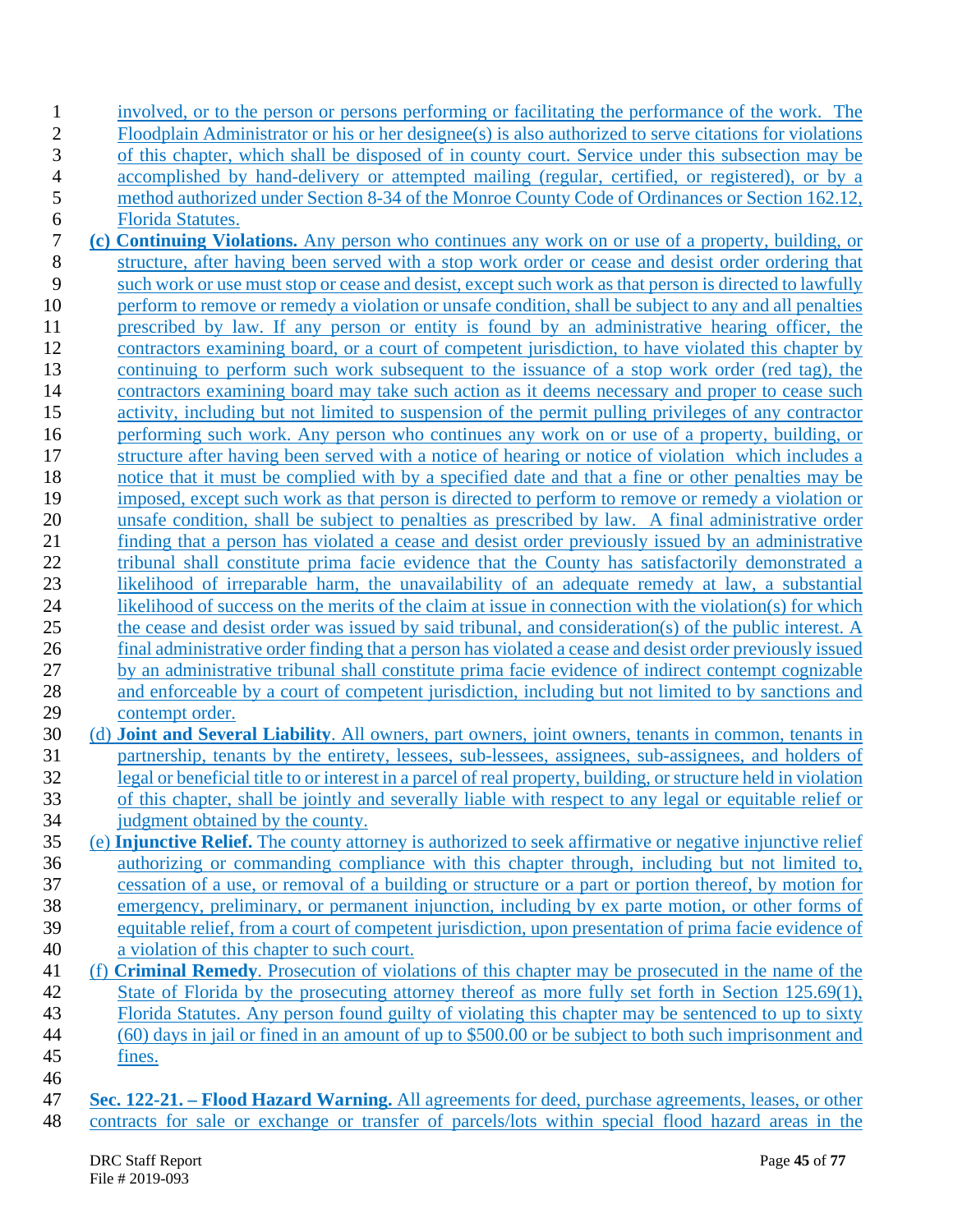| unincorporated areas of the county shall carry the following flood hazard warning prominently displayed                                                                                                                   |
|---------------------------------------------------------------------------------------------------------------------------------------------------------------------------------------------------------------------------|
| on such instrument, in at least 12-point boldfaced and regular-faced font and all-caps and lowercase type                                                                                                                 |
| as follows:                                                                                                                                                                                                               |
| "FLOOD HAZARD WARNING                                                                                                                                                                                                     |
| This property may be subject to flooding. You should contact the county growth                                                                                                                                            |
| management division and obtain the latest information regarding flood elevations and                                                                                                                                      |
| restrictions on development before acquiring and making use of this property."                                                                                                                                            |
|                                                                                                                                                                                                                           |
| Sec. 122-22 – 122-24. – Reserved.                                                                                                                                                                                         |
|                                                                                                                                                                                                                           |
| <b>ARTICLE III. - FLOOD RESISTANT DEVELOPMENT</b>                                                                                                                                                                         |
|                                                                                                                                                                                                                           |
| Sec. 122-25. – Buildings and Structures.                                                                                                                                                                                  |
| (a) Design and construction of buildings, structures and facilities exempt from the Florida Building<br><b>Code.</b> Pursuant to section 122-11(c) of this chapter, buildings, structures, and facilities that are exempt |
| from the Florida Building Code, including substantial improvement or repair of substantial damage of                                                                                                                      |
| such buildings, structures and facilities, shall be designed and constructed in accordance with the flood                                                                                                                 |
| load and flood resistant construction requirements of ASCE 24. Structures exempt from the <i>Florida</i>                                                                                                                  |
| Building Code that are not walled and roofed buildings shall comply with the requirements of section                                                                                                                      |
| 122-31 of this chapter.                                                                                                                                                                                                   |
| (b) Enclosed areas below elevated buildings. Enclosed areas (enclosures) below elevated buildings                                                                                                                         |
| shall comply with all the applicable requirements of the <i>Florida Building Code</i> and the following:                                                                                                                  |
| (1) Enclosed areas below new and substantially improved one- and two-family dwellings, and below                                                                                                                          |
| lateral additions to one- and two-family dwellings:                                                                                                                                                                       |
| In Zone A/AE flood hazard areas, not more than 299 square feet may be permitted to be<br>a.                                                                                                                               |
| enclosed by walls of opaque materials, except for perimeter foundations                                                                                                                                                   |
| (crawl/underfloor spaces that have a wall height less than 5 feet). Additional area may be                                                                                                                                |
| enclosed with screening or open lattice. The size limitation shall not apply to areas                                                                                                                                     |
| enclosed for parking of aircraft below residential buildings abutting airport districts.                                                                                                                                  |
| In coastal high hazard areas (Zone V) and Coastal A Zones, not more than 299 square<br>$\mathbf{b}$ .                                                                                                                     |
| feet may be permitted to be enclosed by walls of screening or open lattice.<br>(2) Nonconforming enclosed areas of 299 square feet or more below one- and two-family dwellings                                            |
| lawfully established and lawfully existing as of April 12, 2004, shall not be modified, improved,                                                                                                                         |
| or expanded unless the enclosed areas are brought into compliance with the <i>Florida Building</i>                                                                                                                        |
| Code, Residential Section R322 and this section.                                                                                                                                                                          |
| (3) Enclosed areas below other new and substantially improved buildings and structures shall                                                                                                                              |
| comply with the requirements of <i>Florida Building Code, Building</i> and ASCE 24.                                                                                                                                       |
| (4) Applications that include enclosed areas below elevated buildings shall include a Nonconversion                                                                                                                       |
| Agreement as specified in section 122-11(i) of this chapter.                                                                                                                                                              |
| (c) Minimum Foundation Requirements for buildings and structures within the scope of the                                                                                                                                  |
| Florida Building Code. Pursuant to the Florida Building Code, and Sections 6-147 and 6-148 of the                                                                                                                         |
| Monroe County Code of Ordinances, the design of the foundation system for buildings within the scope                                                                                                                      |
| of the Florida Building Code shall be provided by a Geotechnical Engineer registered in the State of                                                                                                                      |
| Florida in a site-specific geotechnical report submitted per requirements of Section 1803.6 of the Florida                                                                                                                |
| Building Code. The foundation design shall be the more stringent of recommendations of the report and                                                                                                                     |
| meet the following minimum requirements:                                                                                                                                                                                  |
| (1) All structures or building foundations shall be anchored/socketed into natural rock. This includes, but                                                                                                               |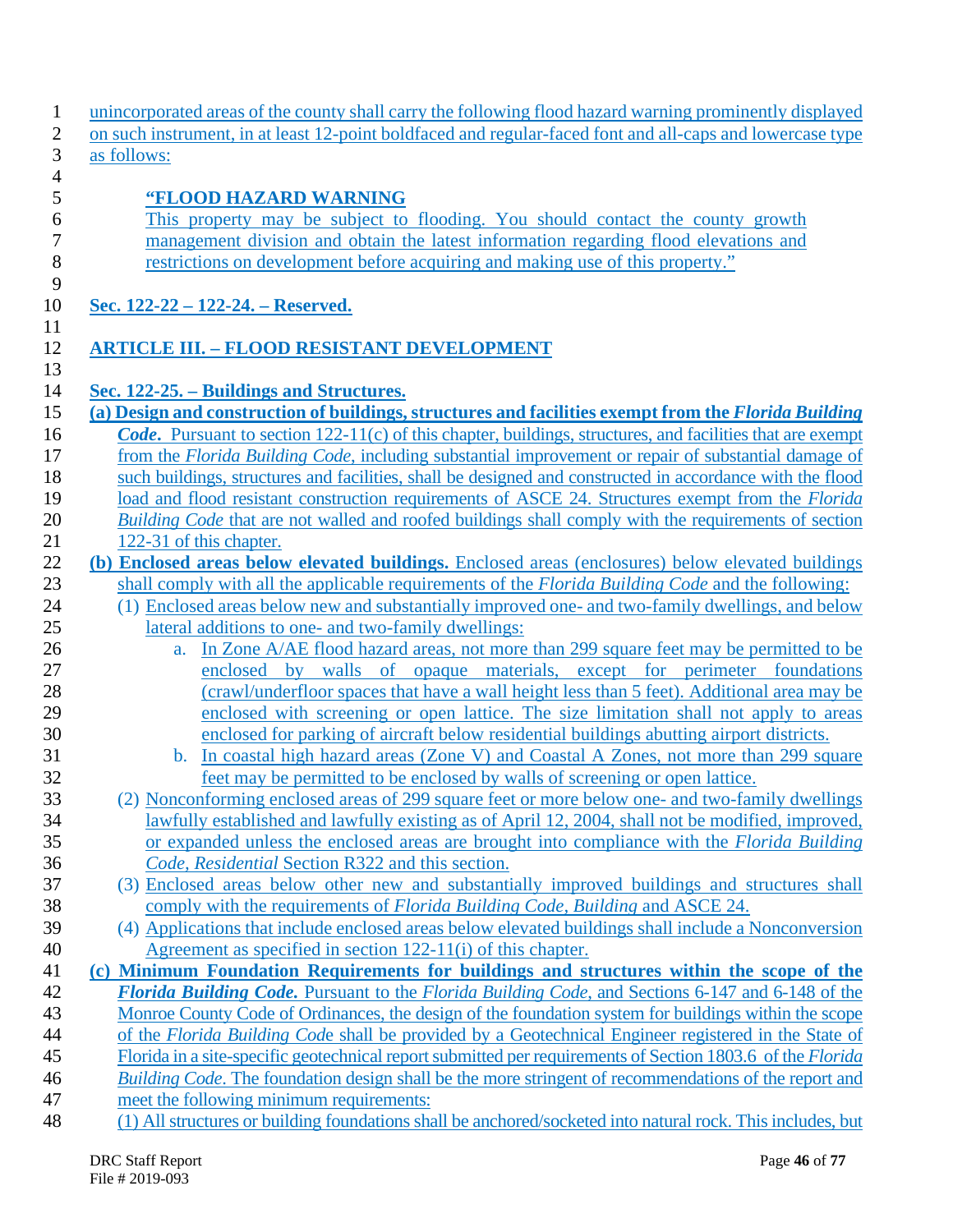| $\mathbf{1}$   | is not limited to, auger cast concrete piles, precast concrete piles or wooden piles.                                       |
|----------------|-----------------------------------------------------------------------------------------------------------------------------|
| $\overline{c}$ | (2) All concrete piling shall have full depth reinforcing to effectively resist the internal forces induced by              |
| 3              | the design loads, without failure.                                                                                          |
| 4              | (3) All piling shall be anchored to the natural rock with a 14-inch minimum diameter augured socket and                     |
| 5              | a minimum embedment of 3 feet.                                                                                              |
| 6              | (4) The pile foundation support system shall be designed to resist the required lateral loading for an                      |
| 7              | unsupported height defined by a full scour condition. The construction documents shall include a                            |
| 8              | statement that the design has been completed and certified for a full scour condition for lateral                           |
| 9              | stability to the elevation of the supporting rock and in accordance with ASCE 24.                                           |
| 10             | (5) Pile embedment shall include consideration of decreased resistance capacity caused by scour of soil                     |
| 11             | strata surrounding the piling and have adequate rock penetration to resist the combined wave and                            |
| 12             | wind loads (lateral and uplift).                                                                                            |
| 13             | (d) At-grade residential detached accessory structures. At-grade detached accessory structures are                          |
| 14             | permitted provided the accessory structures are used only for parking or storage and:                                       |
| 15             | (1) If located in special flood hazard areas (Zone A/AE), other than coastal high hazard areas, are                         |
| 16             | one-story and not larger than 600 sq. ft. and have flood openings in accordance with Section                                |
| 17             | R322.2 of the Florida Building Code, Residential.                                                                           |
| 18             | a. A variance, in accordance with Section 122-17, may be authorized for the construction or                                 |
| 19             | substantial improvement of at-grade detached accessory structures larger than the size                                      |
| 20             | limits specified in subsection $(1)$ but not larger than 1,000 sq. ft. in size.                                             |
| 21             | (2) If located in coastal high hazard areas (Zone V/VE and Coastal A Zones), are not located below                          |
| 22             | elevated buildings and are not larger than 100 sq. ft.                                                                      |
| 23             | (3) Are anchored to resist flotation, collapse or lateral movement resulting from flood loads.                              |
| 24             | (4) Have flood damage-resistant materials used below the base flood elevation plus one (1) foot.                            |
| 25             | (5) Have mechanical, plumbing and electrical systems, including plumbing fixtures, elevated to or                           |
| 26             | above the base flood elevation plus one (1) foot.                                                                           |
| 27             | (6) Applications for detached accessory structures shall include a Nonconversion Agreement as                               |
| 28             | specified in section $122-11(i)$ of this chapter.                                                                           |
| 29             | (e) Nonresidential detached accessory structures. In all flood hazard areas, nonresidential detached                        |
| 30             | accessory structures shall comply with the requirements of Florida Building Code, Building and                              |
| 31             | ASCE 24, including, but not limited to, elevation or dry floodproofing requirements. Applications                           |
| 32             | for detached accessory structures shall include a Nonconversion Agreement as specified in section                           |
| 33             | $122-11(i)$ of this chapter.                                                                                                |
| 34             |                                                                                                                             |
| 35             | <u>Sec. 122-26. – Subdivisions.</u>                                                                                         |
| 36             | (a) Minimum requirements. Subdivision proposals, including proposals for manufactured home parks                            |
| 37             | and subdivisions, shall be reviewed to determine that:                                                                      |
| 38             | (1) Such proposals are consistent with the need to minimize flood damage and will be reasonably                             |
| 39             | safe from flooding;<br>(2) All public utilities and facilities such as (including but not limited to) sewer, gas, electric, |
| 40<br>41       | communications, and water systems are located and constructed to minimize or eliminate flood                                |
| 42             | damage; and                                                                                                                 |
| 43             | (3) Adequate drainage is provided to reduce exposure to flood hazards; in Zones AH and AO,                                  |
| 44             | adequate drainage paths shall be provided to guide floodwaters around and away from proposed                                |
| 45             | structures.                                                                                                                 |
| 46             | (b) Subdivision plats. Where any portion of proposed subdivisions, including manufactured home parks                        |
| 47             | and subdivisions, lies within a flood hazard area, the following shall be required:                                         |
| 48             | (1) Delineation of flood hazard areas and flood zones, and design flood elevations, as appropriate,                         |
|                |                                                                                                                             |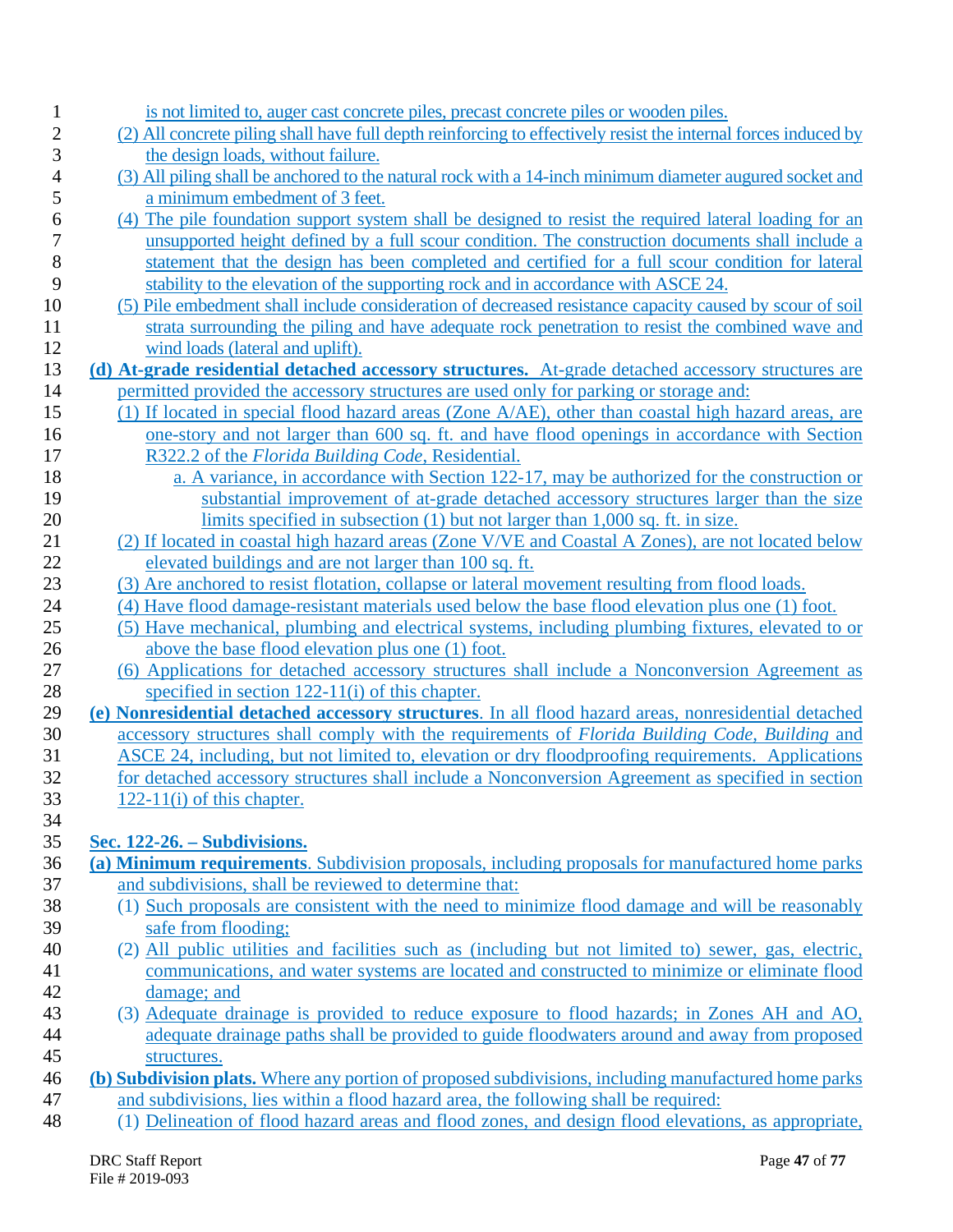| $\mathbf 1$             | shall be accurately depicted and described on preliminary plats;                                            |
|-------------------------|-------------------------------------------------------------------------------------------------------------|
| $\overline{\mathbf{c}}$ | (2) Where the subdivision has more than 50 lots or is larger than 5 acres and base flood elevations         |
| 3                       | are not included on the FIRM, the base flood elevations determined in accordance with section               |
| 4                       | $122-13(b)(1)$ of this chapter; and                                                                         |
| 5                       | (3) Compliance with the site improvement and utilities requirements of section 122-27 of this               |
| 6                       | chapter.                                                                                                    |
| $\boldsymbol{7}$        |                                                                                                             |
| $\,8\,$                 | Sec. 122-27. – Site Improvements, Utilities and Limitations.                                                |
| 9                       | (a) Minimum requirements. All proposed new development shall be reviewed to determine that:                 |
| 10                      | (1) Such proposals are consistent with the need to minimize flood damage and will be reasonably             |
| 11                      | safe from flooding;                                                                                         |
| 12                      | (2) All public utilities and facilities such as (including but not limited to) sewer, gas, electric,        |
| 13                      | communications, and water systems are located and constructed to minimize or eliminate flood                |
| 14                      | damage; and                                                                                                 |
| 15                      | (3) Adequate drainage is provided to reduce exposure to flood hazards; in Zones AH and AO,                  |
| 16                      | adequate drainage paths shall be provided to guide floodwaters around and away from proposed                |
| 17                      | structures.                                                                                                 |
| 18                      | (b) Sanitary sewage facilities. All new and replacement sanitary sewage facilities, private sewage          |
| 19                      | treatment plants (including all pumping stations and collector systems), and on-site waste disposal         |
| 20                      | systems shall be designed in accordance with the standards for onsite sewage treatment and disposal         |
| 21                      | systems in Chapter 64E-6, F.A.C. and ASCE 24 Chapter 7 to minimize or eliminate infiltration of             |
| 22                      | floodwaters into the facilities and discharge from the facilities into flood waters, and impairment of      |
| 23                      | the facilities and systems. Joints between sewer drain components shall be sealed with caulking,            |
| 24                      | plastic, or rubber gaskets, and manhole covers shall be sealed in a similar manner. Sewer systems           |
| 25                      | which extend below the base flood elevation shall have backflow prevention valves or devices.               |
| 26                      | (c) Water supply facilities. All new and replacement water supply facilities shall be designed in           |
| 27                      | accordance with the water well construction standards in Chapter 62-532.500, F.A.C. and ASCE 24             |
| 28                      | Chapter 7 to minimize or eliminate infiltration of floodwaters into the systems.                            |
| 29                      | (d) Limitations on placement of fill. Subject to the limitations of this chapter, fill shall be designed to |
| 30                      | be stable under conditions of flooding including rapid rise and rapid drawdown of floodwaters,              |
| 31                      | prolonged inundation, and protection against flood-related erosion and scour. In addition to these          |
| 32                      | requirements, if intended to support buildings and structures (Zone A only), fill shall comply with         |
| 33                      | the requirements of the Florida Building Code.                                                              |
| 34                      | (e) Limitations on sites in coastal high hazard areas (Zone V) and Coastal A Zones. In coastal high         |
| 35                      | hazard areas and Coastal A Zones, alteration of sand dunes, dune ridges, and mangrove stands shall          |
| 36                      | be permitted only if such alteration is approved by the Florida Department of Environmental                 |
| 37                      | Protection and only if the engineering analysis required by section 122-13(c) of this chapter               |
| 38                      | demonstrates that the proposed alteration will not increase the potential for flood damage.                 |
| 39                      | Construction or restoration of dunes under or around elevated buildings and structures shall comply         |
|                         | with section $122-31(e)(3)$ of this chapter.                                                                |
| 40                      |                                                                                                             |
| 41                      |                                                                                                             |
| 42                      | Sec. 122-28. – Manufactured Homes.                                                                          |
| 43                      | (a) General. All manufactured homes installed in flood hazard areas shall be installed by an installer      |
| 44                      | that is licensed pursuant to section 320.8249, F.S., and shall comply with the requirements of Chapter      |
| 45                      | 15C-1, F.A.C. and the requirements of this chapter. Effective June 1, 1977, no manufactured home            |
| 46                      | not already in place shall be placed within areas of special flood hazard except in an existing             |
| 47                      | manufactured home park or subdivision.                                                                      |
| 48                      | (b) Foundations. All new manufactured homes and replacement manufactured homes installed in flood           |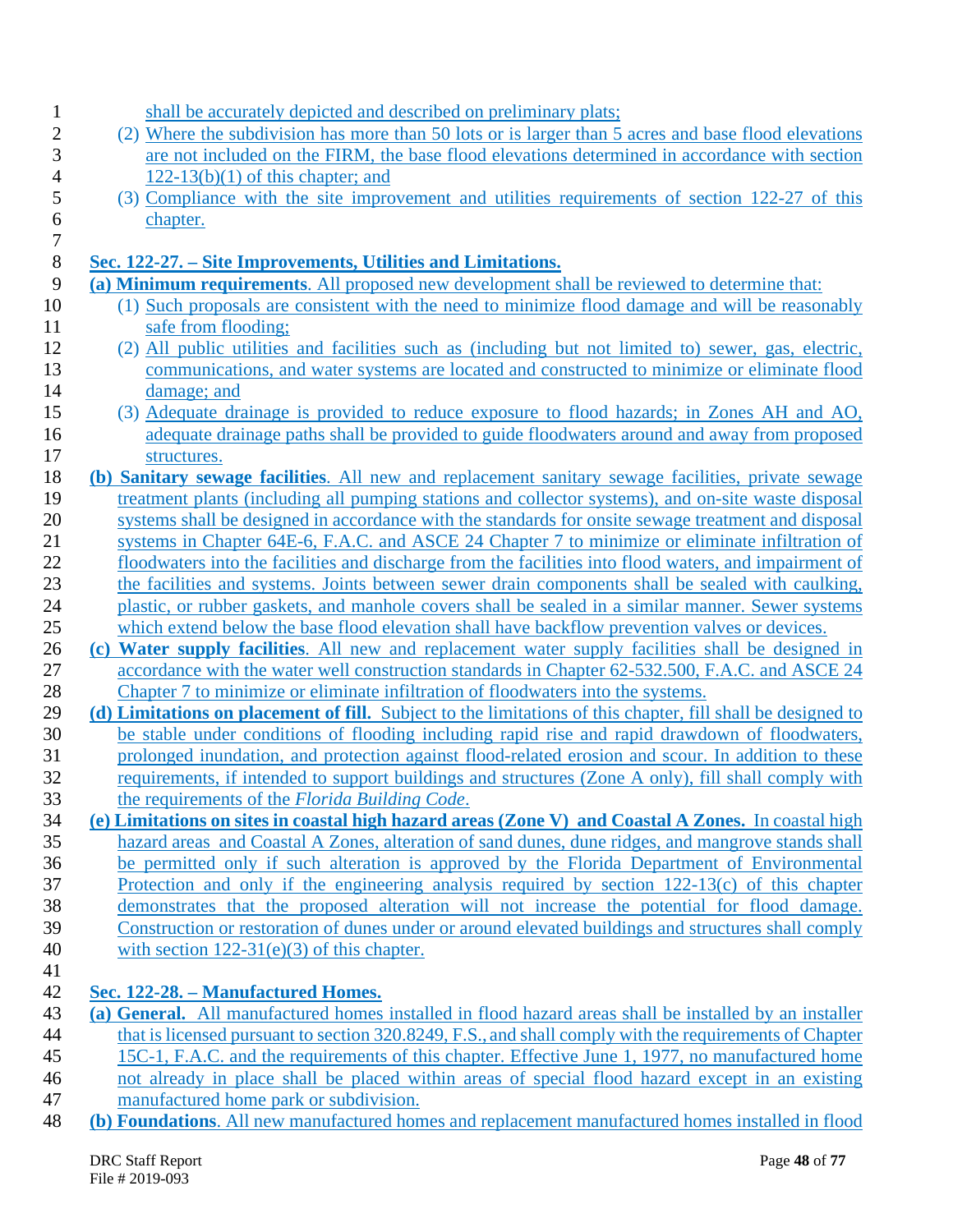| hazard areas shall be installed on permanent, reinforced foundations that:                                                                                                                                 |
|------------------------------------------------------------------------------------------------------------------------------------------------------------------------------------------------------------|
| (1) In flood hazard areas (Zone A), other than coastal high hazard areas and Coastal A Zones, are                                                                                                          |
| designed in accordance with the foundation requirements of the Florida Building Code,                                                                                                                      |
| Residential Section R322.2 and this chapter.                                                                                                                                                               |
| (2) In coastal high hazard areas (Zone V) and Coastal A Zones, are designed in accordance with the                                                                                                         |
| foundation requirements of the <i>Florida Building Code</i> , <i>Residential</i> Section R322.3 and this                                                                                                   |
| chapter.                                                                                                                                                                                                   |
| (c) Anchoring. All new manufactured homes and replacement manufactured homes shall be installed                                                                                                            |
| using methods and practices which minimize flood damage and shall be securely anchored to an                                                                                                               |
| adequately anchored foundation system to resist flotation, collapse or lateral movement. Methods of                                                                                                        |
| anchoring include, but are not limited to, use of over-the-top or frame ties to ground anchors. This                                                                                                       |
| anchoring requirement is in addition to applicable state and local anchoring requirements for wind                                                                                                         |
| resistance.                                                                                                                                                                                                |
| (d) Elevation requirement. All manufactured homes that are placed, replaced, or substantially                                                                                                              |
| improved shall be elevated such that the lowest floor and mechanical equipment is at or above the                                                                                                          |
| elevation required, as applicable to the flood hazard area, in the Florida Building Code, Residential                                                                                                      |
| Section R322.2 (Zone A) or Section R322.3 (Zone V).                                                                                                                                                        |
| (e) Enclosures. Enclosed areas below elevated manufactured homes shall comply with the requirements                                                                                                        |
| of the Florida Building Code, Residential Section R322.2 or R322.3 for such enclosed areas, as                                                                                                             |
| applicable to the flood hazard area.                                                                                                                                                                       |
| (f) Additions. Solid wall additions to manufactured homes shall be permitted provided:                                                                                                                     |
| (1) The addition is constructed under the HUD (Department of Housing and Urban Development)                                                                                                                |
| standards and contains a HUD seal;                                                                                                                                                                         |
| (2) The addition is elevated as required in section $122-28(d)$ ; and                                                                                                                                      |
| (3) The addition is structurally independent (fourth wall construction) or certified by a registered                                                                                                       |
| design professional.                                                                                                                                                                                       |
| (g) Screen rooms, open decks and porches. Screen rooms, open decks and porches are permitted if                                                                                                            |
| structurally independent (fourth wall construction).                                                                                                                                                       |
| (h) Utility equipment. Utility equipment that serves manufactured homes, including (but not limited                                                                                                        |
| to) electric, heating, ventilation, plumbing, and air conditioning equipment and other service                                                                                                             |
| facilities, shall comply with the requirements of the Florida Building Code, Residential Section                                                                                                           |
| R322, as applicable to the flood hazard area.                                                                                                                                                              |
|                                                                                                                                                                                                            |
| Sec. 122-29. – Recreational Vehicles and Park Trailers.                                                                                                                                                    |
| (a) Temporary placement. Recreational vehicles and park trailers placed temporarily in flood hazard                                                                                                        |
| areas shall:                                                                                                                                                                                               |
| (1) Be on the site for fewer than 180 consecutive days; or                                                                                                                                                 |
| (2) Be fully licensed and ready for highway use, which means that the recreational vehicle or park                                                                                                         |
| trailer in question is on wheels or a jacking system, is attached to the site only by quick-                                                                                                               |
| disconnect type utilities and security devices, and has no permanent attachments such as                                                                                                                   |
| (including but not limited to) additions, rooms, stairs, decks and porches.                                                                                                                                |
| (b) Permanent placement. Recreational vehicles and park trailers shall not be permanently placed,                                                                                                          |
| installed, or anchored.                                                                                                                                                                                    |
|                                                                                                                                                                                                            |
| Sec. 122-30. – Tanks.                                                                                                                                                                                      |
| (a) Underground tanks. Underground tanks in flood hazard areas shall be anchored to prevent flotation,<br>collapse or lateral movement resulting from hydrodynamic and hydrostatic loads during conditions |
|                                                                                                                                                                                                            |

48 of the design flood, including the effects of buoyancy assuming the tank is empty.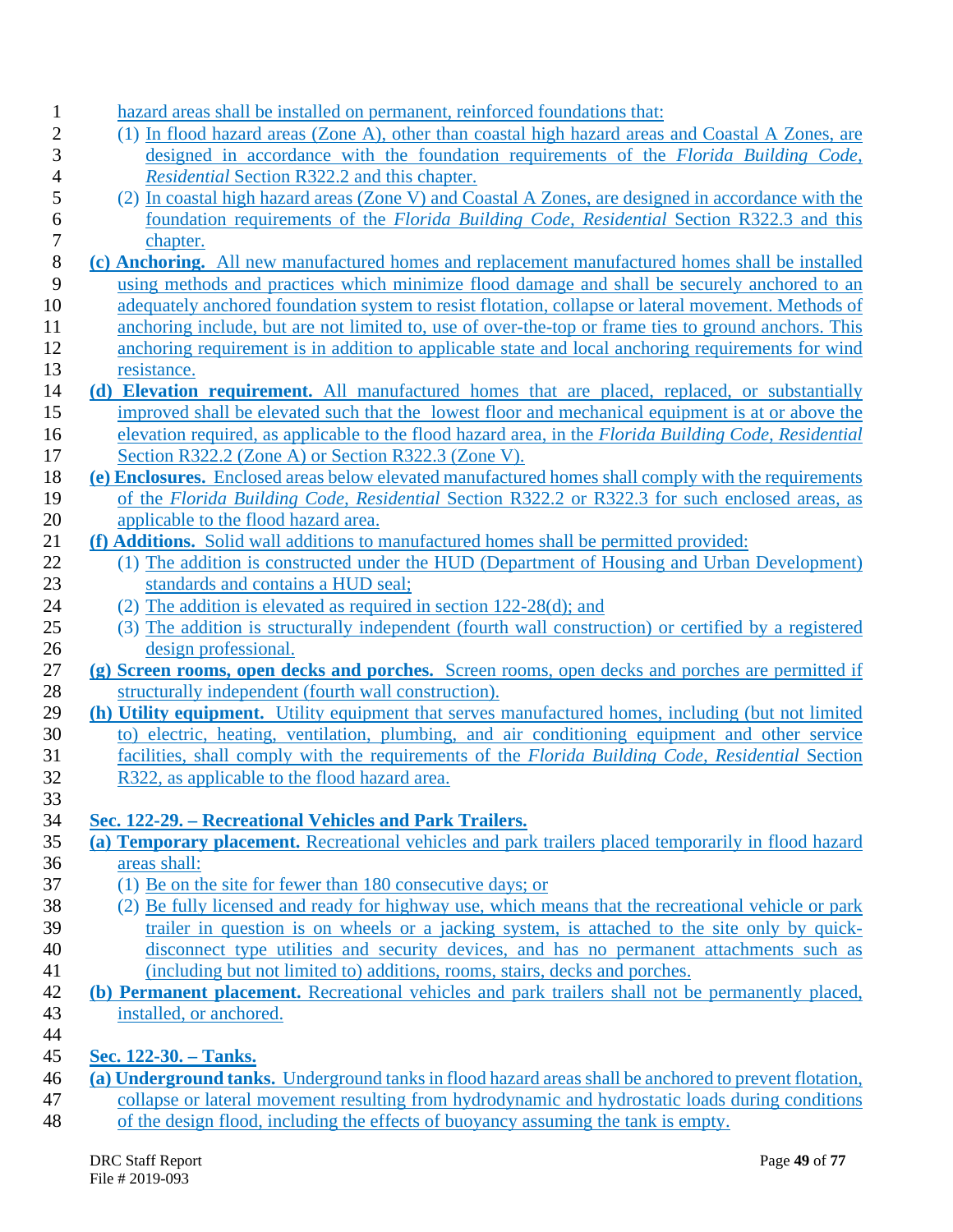| $\mathbf{1}$ | (b) Above-ground tanks, not elevated. Above-ground tanks that do not meet the elevation                   |
|--------------|-----------------------------------------------------------------------------------------------------------|
| $\mathbf{2}$ | requirements of section $122-30(c)$ of this chapter shall:                                                |
| 3            | (1) Be permitted in flood hazard areas (Zone A) other than coastal high hazard areas and Coastal A        |
| 4            | Zones, provided the tanks are anchored or otherwise designed and constructed to prevent                   |
| 5            | flotation, collapse or lateral movement resulting from hydrodynamic and hydrostatic loads                 |
| 6            | during conditions of the design flood, including the effects of buoyancy assuming the tank is             |
| 7            | empty and the effects of flood-borne debris.                                                              |
| $8\,$        | (2) Not be permitted in coastal high hazard areas (Zone V) and Coastal A Zones.                           |
| 9            | (c) Above-ground tanks, elevated. Above-ground tanks in flood hazard areas shall be elevated to or        |
| 10           | above the design flood elevation and attached to a supporting structure that is designed to prevent       |
| 11           | flotation, collapse or lateral movement during conditions of the design flood. Tank-supporting            |
| 12           | structures shall meet the foundation requirements of the applicable flood hazard area.                    |
| 13           | (d) Tank inlets and vents. Tank inlets, fill openings, outlets and vents shall be:                        |
| 14           | (1) At or above the design flood elevation or fitted with covers designed to prevent the inflow of        |
| 15           | floodwater or outflow of the contents of the tanks during conditions of the design flood; and             |
| 16           | (2) Anchored to prevent lateral movement resulting from hydrodynamic and hydrostatic loads,               |
| 17           | including the effects of buoyancy, during conditions of the design flood.                                 |
| 18           |                                                                                                           |
| 19           | Sec. 122-31. – Other Development Not Specified in this Chapter.                                           |
| 20           | (a) General requirements for other development. All development, including, but not limited to, man-      |
| 21           | made changes to improved or unimproved real property, including utilities, for which specific             |
| 22           | provisions are not specified in this chapter or the <i>Florida Building Code</i> , shall:                 |
| 23           | (1) Be lawfully located and constructed to minimize flood damage;                                         |
| 24           | (2) Be lawfully anchored to prevent flotation, collapse or lateral movement resulting from                |
| 25           | hydrostatic loads, including, but not limited to, the effects of buoyancy, during conditions of the       |
| 26           | design flood;                                                                                             |
| 27           | (3) Be constructed of flood damage-resistant materials; and                                               |
| 28           | (4) Have mechanical, plumbing, and electrical systems above the design flood elevation or meet the        |
| 29           | requirements of ASCE 24, except that minimum electric service required to address life safety             |
| 30           | and electric code requirements is permitted below the design flood elevation provided that it             |
| 31           | conforms to all of the provisions of the electrical part of building code or other pertinent code(s)      |
| 32           | for wet locations.                                                                                        |
| 33           | (b) Concrete slabs used as parking pads, enclosure floors, landings, decks, walkways, patios and          |
| 34           | similar nonstructural uses in coastal high hazard areas (Zone V) and Coastal A Zones. In                  |
| 35           | addition to meeting all requirements of the Florida Building Code, for parcels in whole or in part in     |
| 36           | coastal high hazard areas_and Coastal A Zones, concrete slabs used as parking pads, enclosure floors,     |
| 37           | landings, decks, walkways, patios and similar nonstructural uses are permitted beneath or adjacent        |
| 38           | to buildings and structures provided that the concrete slabs are professionally designed and lawfully     |
| 39           | constructed to be:                                                                                        |
| 40           | (1) Structurally independent of the foundation system of the building or structure;                       |
| 41           | (2) Frangible and not reinforced, so as to minimize debris during flooding that is capable of causing     |
| 42           | significant damage to any building or structure; and                                                      |
| 43           | (3) Have a maximum slab thickness of not more than four (4) inches.                                       |
| 44           | (c) Decks and patios in coastal high hazard areas (Zone V) and Coastal A Zones. In addition to the        |
| 45           | meeting all requirements of the <i>Florida Building Code</i> , in coastal high hazard areas and Coastal A |
| 46           | Zones, decks and patios shall be located, professionally designed, and lawfully constructed in            |
| 47           | compliance with the following:                                                                            |
| 48           | (1) A deck that is structurally attached to a building or structure shall have the bottom of the lowest   |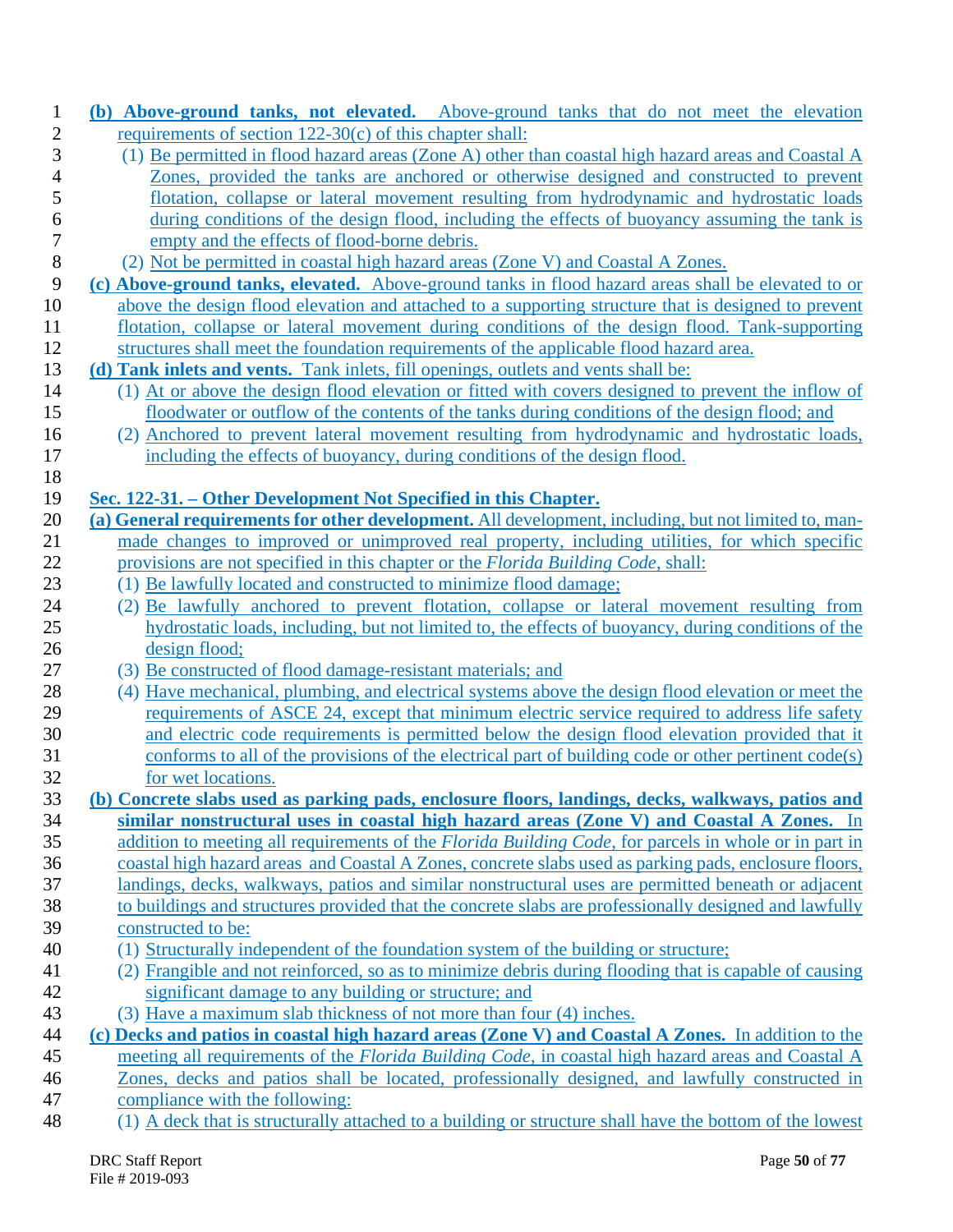| 1                       | horizontal structural member at or above the design flood elevation and any supporting members                                                                                                            |
|-------------------------|-----------------------------------------------------------------------------------------------------------------------------------------------------------------------------------------------------------|
| $\overline{\mathbf{c}}$ | that extend below the design flood elevation shall comply with the foundation requirements that                                                                                                           |
| 3                       | apply to the building or structure, which shall be designed to accommodate any increased loads                                                                                                            |
| 4                       | resulting from the attached deck.                                                                                                                                                                         |
| 5<br>6                  | (2) A deck or patio that is located below the design flood elevation shall be structurally independent<br>from buildings or structures and their foundation systems, and shall be professionally designed |
| 7                       | and lawfully constructed either to remain intact and in place during design flood conditions or to                                                                                                        |
| 8                       | break apart into small pieces to minimize debris during flooding that is capable of causing                                                                                                               |
| 9                       | structural damage to the building or structure or to adjacent buildings and structures.                                                                                                                   |
| 10                      | (3) A deck or patio that has a vertical thickness of more than twelve (12) inches or that is constructed                                                                                                  |
| 11                      | with more than the minimum amount of fill necessary for site drainage shall not be approved                                                                                                               |
| 12                      | unless an analysis prepared by a qualified registered design professional competently and                                                                                                                 |
| 13                      | substantially demonstrates no harmful diversion of floodwaters or wave runup and wave                                                                                                                     |
| 14                      | reflection that would increase damage to the building or structure or to adjacent buildings and                                                                                                           |
| 15                      | structures.                                                                                                                                                                                               |
| 16                      | (4) A deck or patio that has a vertical thickness of twelve (12) inches or less and that is at natural                                                                                                    |
| 17                      | grade or on nonstructural fill material that is similar to and compatible with local soils and is the                                                                                                     |
| 18                      | minimum amount necessary for site drainage may be approved without requiring analysis of the                                                                                                              |
| 19                      | impact on diversion of floodwaters or wave runup and wave reflection.                                                                                                                                     |
| 20                      | (d) Other development in coastal high hazard areas (Zone V) and Coastal A Zones. In coastal high                                                                                                          |
| 21<br>22                | hazard areas and Coastal A Zones, development activities other than buildings and structures shall<br>be permitted only if also authorized by all the appropriate or required federal, state or local     |
| 23                      | authority(ies); if located outside the footprint of, and not structurally attached to, buildings and                                                                                                      |
| 24                      | structures; and if analyses prepared by qualified registered design professionals competently and                                                                                                         |
| 25                      | substantially demonstrate no harmful diversion of floodwaters or wave runup and wave reflection                                                                                                           |
| 26                      | that would increase damage to adjacent buildings and structures. Such other development activities                                                                                                        |
| 27                      | include but are not limited to:                                                                                                                                                                           |
| 28                      | (1) Bulkheads, seawalls, retaining walls, revetments, and similar erosion control structures;                                                                                                             |
| 29                      | (2) Solid fences and privacy walls, and fences prone to trapping debris, unless professionally                                                                                                            |
| 30                      | designed and lawfully constructed to fail under flood conditions less than the design flood or                                                                                                            |
| 31                      | otherwise function to avoid obstruction of floodwaters; and                                                                                                                                               |
| 32                      | (3) On-site sewage treatment and disposal systems defined in 64E-6.002, F.A.C., as filled systems                                                                                                         |
| 33                      | or mound systems.                                                                                                                                                                                         |
| 34<br>35                | (e) Nonstructural fill in coastal high hazard areas (Zone V) and Coastal A Zones. In coastal high<br>hazard areas and Coastal A Zones:                                                                    |
| 36                      | (1) Minor grading and the placement of minor quantities of nonstructural fill shall be permitted for                                                                                                      |
| 37                      | landscaping and for drainage purposes under and around buildings provided that the                                                                                                                        |
| 38                      | nonstructural fill does not exceed two (2) feet in depth.                                                                                                                                                 |
| 39                      | (2) Nonstructural fill with finished slopes that are steeper than one unit vertical to five units                                                                                                         |
| 40                      | horizontal shall be permitted only if an analysis prepared by a qualified registered design                                                                                                               |
| 41                      | professional competently and substantially demonstrates no harmful diversion of floodwaters or                                                                                                            |
| 42                      | wave runup and wave reflection that would increase damage to adjacent buildings and structures.                                                                                                           |
| 43                      | (3) Where authorized by the Florida Department of Environmental Protection or applicable local                                                                                                            |
| 44                      | federal, or other state approval, sand dune construction and restoration of sand dunes under or                                                                                                           |
| 45                      | around elevated buildings are permitted without additional engineering analysis or certification                                                                                                          |
| 46                      | of the diversion of floodwater or wave runup and wave reflection if the scale and location of the                                                                                                         |
| 47                      | dune work is consistent with local beach-dune morphology and the vertical clearance is                                                                                                                    |
| 48                      | maintained between the top of the sand dune and the lowest horizontal structural member of the                                                                                                            |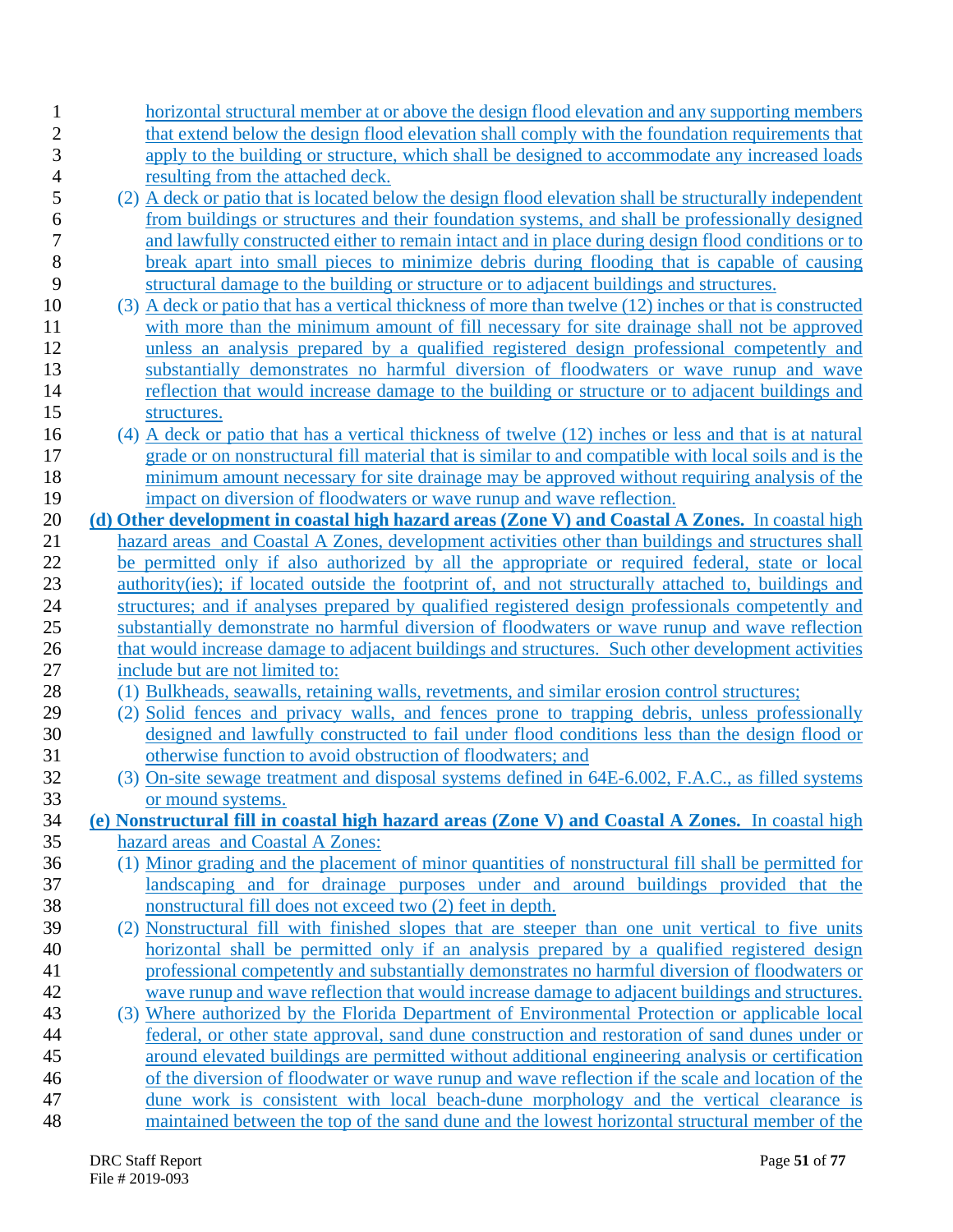#### 1 building.

 $\overline{2}$  $\frac{3}{4}$ 

# 4 **Sec. 122-1. Purpose and Intent.**

- 5 (a) It is the purpose of the floodplain management provisions to promote the public health, safety and 6 general welfare and to minimize public and private losses due to flood conditions in specific areas by 7 **provisions designed to:**<br>8 (1) Restrict or prohibi
- 8 (1) Restrict or prohibit uses which are dangerous to health, safety and property due to water or erosion<br>9 hazards, or which result in increases in erosion or in flood heights or velocities: 9 hazards, or which result in increases in erosion or in flood heights or velocities;
- 10 (2) Require that uses vulnerable to floods, including facilities that serve such uses, be protected against<br>11 flood damage at the time of initial construction: flood damage at the time of initial construction;
- 12 (3) Control the alteration of natural floodplains, stream channels, and natural protective barriers that 13 **are involved in the accommodation of floodwaters;**
- 14 (4) Control filling, grading, dredging and other development that may increase erosion or flood 15 damage;
- 16 (5) Prevent or regulate the construction of flood barriers which will unnaturally divert floodwaters or<br>17 which may increase flood hazards to other lands: 17 which may increase flood hazards to other lands;<br>18 (6) To minimize the need for rescue and relief
- 18 (6) To minimize the need for rescue and relief efforts associated with flooding and generally 19 undertaken at the expense of the general public;
- 20 (7) To minimize prolonged business interruptions;
- 21 (8) To minimize damage to public facilities and utilities such as water and gas mains, electric,<br>22 telephone and sewer lines, and streets and bridges located in floodplains: telephone and sewer lines, and streets and bridges located in floodplains;
- 23 (9) To help maintain a stable tax base by providing for the sound use and development of flood-prone 24 **areas in such manner as to minimize future flood blight areas; and**<br>25 **1999** To ensure that potential home buyers are notified that the property
	- 25 (10) To ensure that potential home buyers are notified that the property is in a floodplain area.
- 26 (b) The BOCC deem it in the best interest of its citizens that prudent measures be taken to minimize the<br>27 botential public and private loss due to flooding. It is the intent of the BOCC that the county at all times 27 potential public and private loss due to flooding. It is the intent of the BOCC that the county at all times<br>28 be eligible for, and receive, the benefit of participation in the National Flood Insurance Program. It is be eligible for, and receive, the benefit of participation in the National Flood Insurance Program. It is 29 therefore the intent of the BOCC that the provisions of this chapter be strictly adhered to in all areas of 30 special flood hazard within the jurisdiction of the unincorporated areas of the county.

## 31 **Sec. 122-2. General Provisions.**

32 (a) **Applicability.** Except as provided for the elevated portion of a nonconforming residential structure by Section  $122-4(a)(10)$ , no structure or manufactured home hereafter shall be located, extended, converted 34 or structurally altered, and no development shall occur, without full compliance with the terms of this 35 chapter in addition to other applicable regulations, including, but not limited to, 44 CFR 60.3(a)(2).

## 36 (b) **Basis for Establishing Special Flood Hazard Maps; Species Focus Area Maps (SFAMs) with**  37 **Species Focus Area Buffers and Federally Protected Species Area Real Estate (RE) List; and**

- 38 **Species Assessment Guides (SAGs).** 39 (1) The areas of special flood hazard identified by the Federal Emergency Management Agency<br>40 (FEMA) in its February 18 2005 Mans with accompanying supporting data and any revisions 40 (FEMA) in its February 18, 2005 Maps with accompanying supporting data, and any revisions<br>41 thereof, are adopted by reference and declared to be a part of this chapter, and shall be kept on file. thereof, are adopted by reference and declared to be a part of this chapter, and shall be kept on file, 42 available to the public, in the offices of the county Building Department. Letter of map 43 amendments, letter of map revisions, letter of map revision based on fill, and conditional letter of 44 map revisions approved by FEMA are acceptable for implementation of this regulation.
- 45 (2) Species focus area maps (SFAMs) with Species focus area buffers and species real estate (RE) list. 46 FEMA and the U.S. Fish and Wildlife Service (FWS) have provided the species focus area maps 47 (SFAMs) mailed to Monroe County and dated April 30, 2011, and a listing of real estate numbers<br>48 (48) of parcels (RE list) emailed to Monroe County and dated November 18, 2011, that are within the 48 of parcels (RE list) emailed to Monroe County and dated November 18, 2011, that are within the 49 SFAMs and that have been identified by FWS. The SFAMs and the RE list that are within the 50 SFAMs identified by the FWS in accordance with the biological opinion, dated April 30, 2010, as<br>51 samended December 14, 2010, are hereby declared to be a part of this chapter. The SFAMs and RE amended December 14, 2010, are hereby declared to be a part of this chapter. The SFAMs and RE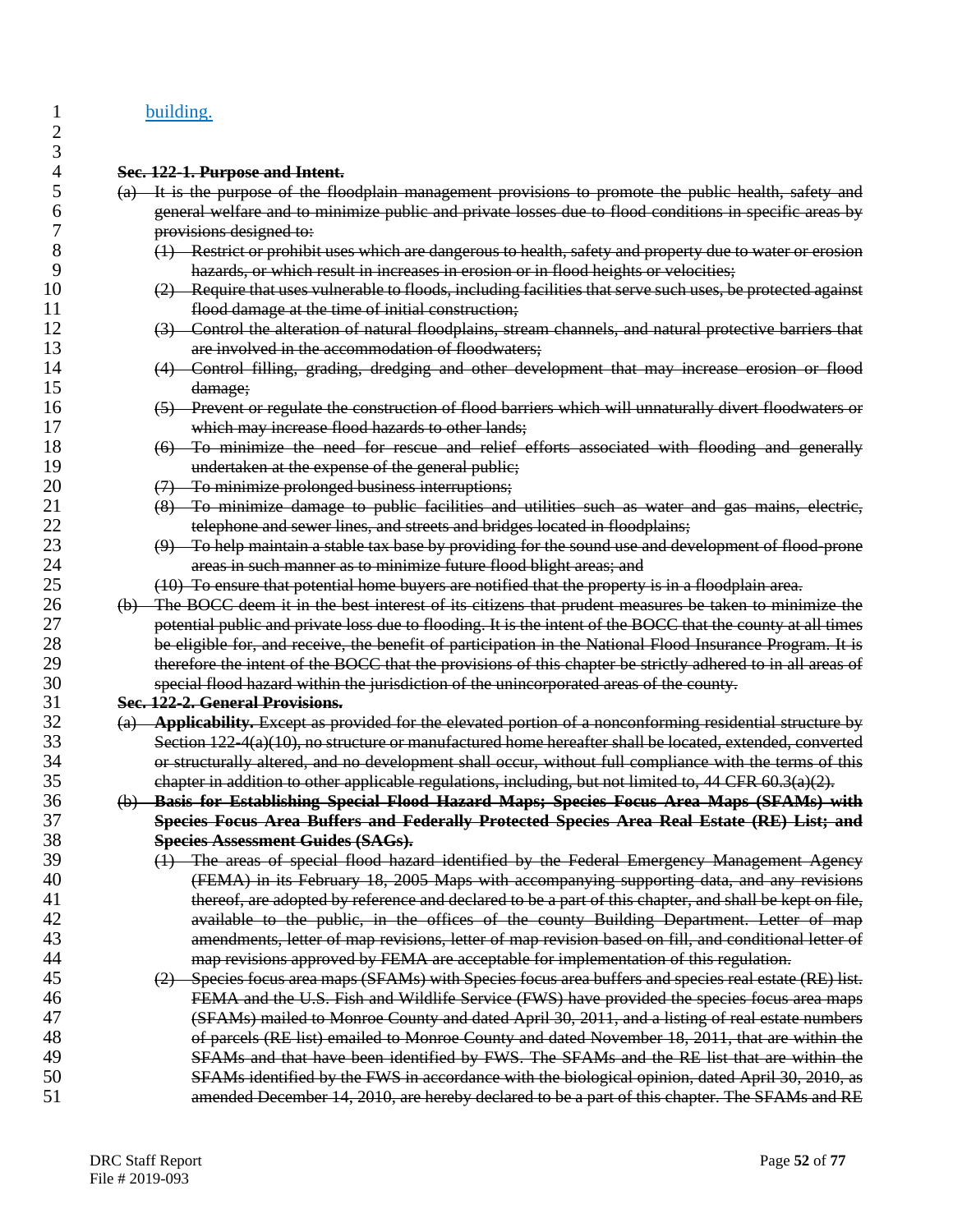1 list are on file at the Monroe County Clerk's office and the Monroe County Planning &<br>2 **Environmental Resources Department** office. 2 Environmental Resources Department office.

- 3 (3) Species assessment guides (SAGs). FEMA and FWS provided the May 20, 2012 species 4 assessment guides (SAGs) to Monroe County and Monroe County adopted these SAGs on<br>5 September 13, 2012. FEMA and the FWS provided revisions of the SAGs to Monroe County on 5 September 13, 2012. FEMA and the FWS provided revisions of the SAGs to Monroe County on 6 July 29, 2013. Permits applications submitted after February 17, 2014, the effective date of this 7 ordinance, shall be reviewed utilizing the July 29, 2013 FWS/FEMA SAGs. These SAGs are<br>8 declared to be a part of this chapter. The SAGs are on file at the Monroe County Clerk's office and declared to be a part of this chapter. The SAGs are on file at the Monroe County Clerk's office and 9 **the Monroe County Planning & Environmental Resources Department office.**
- 10 (c) **Rules for interpreting flood hazard issues.** The boundaries of the flood hazard areas shown on the 11 official flood insurance rate maps may be determined by scaling distances. Required interpretations of 12<br>12 **hology of the starting of the startions** of such boundaries shall be made by the floodplain administrator, in 12 those maps for precise locations of such boundaries shall be made by the floodplain administrator, in<br>13 consultation with the Building Official. In interpreting other provisions of this chapter, the Building 13 consultation with the Building Official. In interpreting other provisions of this chapter, the Building 14 Official shall be guided by the current edition of FEMA's 44 CFR, and FEMA's interpretive letters,<br>15 separate policy statements and technical bulletins as adopted by resolution from time to time by the BOCC. policy statements and technical bulletins as adopted by resolution from time to time by the BOCC. 16 Additionally, the Building Official shall also obtain, review and reasonably use any base flood elevation 17 and floodway data available from a federal, state or other source(s), as criteria for requiring that new 18 construction, substantial improvements, and other developments meet the criteria required in the 19 **appropriate flood zone.**  $\frac{20}{21}$

# 21 **Sec. 122-3. Permit Requirements.**

- 22 (a) The following words, terms and phrases, when used in this chapter, shall have the meanings ascribed to 23 them in this section, except where the context clearly indicates a different meaning:
- 24 *Adjacent to contiguous native habitat* means an area of native habitat sharing a boundary at one or more points of intersection with other native habitat. For purposes of this land development code, an 26 intervening road, right-of-way or easement shall not destroy the adjacency of the habitat. However, U.S. 27 1, canals and open water shall constitute a break in adjacency.<br>28 28 *Alteration* means any change or modification in construction to
- 28 *Alteration* means any change or modification in construction type, materials, or occupancy.
- 29 *Base flood* means the flood having a one percent chance of being equaled or exceeded in any given year. 30 *Basement* means any area of the building having its floor subgrade (below ground level) on all sides.
- 31 *Development* means any manmade change to improved or unimproved real estate, including, but not limited to, buildings or other structures, clearing, mining, dredging, filling, grading, paving, excavation 33 or drilling operations or storage of equipment or materials.
- 34 *Elevated building* means a nonbasement building that has its lowest elevated floor raised above ground 35 level by foundation walls, shear walls, posts, piers, pilings, or columns.<br>36 *Enclosure* means that portion of an elevated building below the low
- 36 *Enclosure* means that portion of an elevated building below the lowest elevated floor that is either 37 partially or fully shut in by rigid walls and used solely for limited storage, parking or entryways. 38 Enclosures shall not be constructed, equipped or used for habitational or other purposes.
- 39 *Existing construction* means structures for which the start of construction commenced before January 1, 40 1975. Existing construction is also known as pre-FIRM structures.
- 41 *Existing manufactured home park* means a manufactured home park or subdivision for which the 42 construction of facilities for servicing the lots on which the manufactured homes are to be affixed<br>43 **construction** at a minimum the installation of utilities, the construction of the streets, and either final site 43 (including, at a minimum, the installation of utilities, the construction of the streets, and either final site<br>44 **Final of the political concrete pads is completed before January 1–1975** and in which, at the time 44 grading or the pouring of concrete pads is completed before January 1, 1975, and in which, at the time<br>45 of application, there are no site built residences or the park or subdivision is limited to manufactured 45 of application, there are no site built residences or the park or subdivision is limited to manufactured 46 home by this chapter.
- 47 *Finishing materials* means anything beyond basic wall construction pursuant to the most recent FEMA 48 Technical Bulletin, which is normally associated with habitable space. Finishing materials include, but 49 are not limited to, ceiling mold, trim, baseboards, decorative finish work, wainscoting, and textured 450 50 woods.
- Historic structure means any structure that is: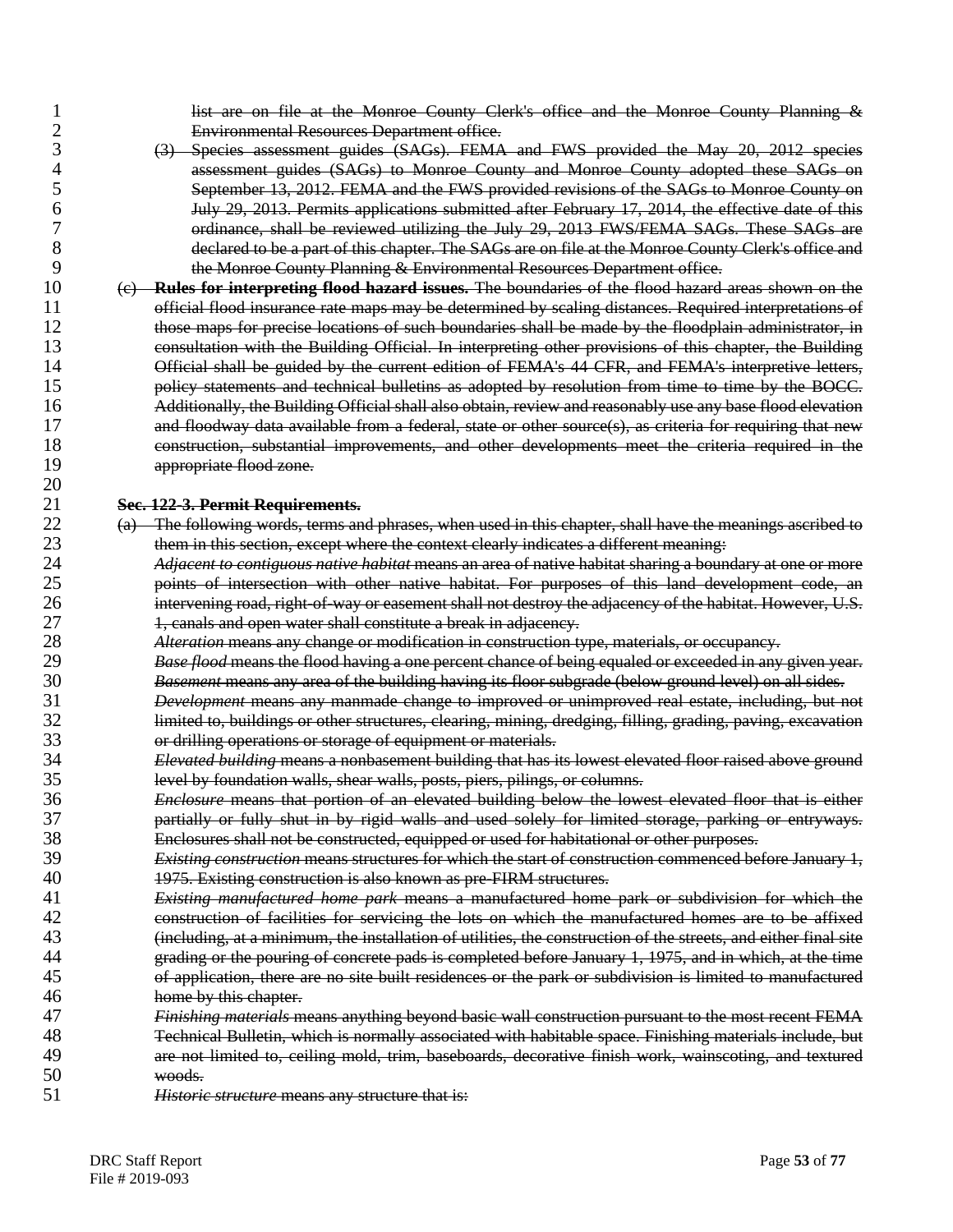- (a) Listed individually in the National Register of Historic Places (a listing maintained by the Department of Interior) or preliminarily determined by the Secretary of the Interior as meeting the requirements for individual listing on the National Register;
- (b) Certified or preliminarily determined by the Secretary of the Interior as contributing to the historical significance of a registered historic district or a district preliminarily determined by the Secretary to qualify as a registered historic district;
- (c) Individually listed on state inventory of historic places in states with historic preservation programs which have been approved by the Secretary of the Interior; or
- (d) Individually listed on a county inventory of historic places in communities with historic **preservation programs that have been certified either:**
- 11 (1) By an approved state program as determined by the Secretary of the Interior, or<br>12 (2) Directly by the Secretary of the Interior in states without approved programs.
	-

12 (2) Directly by the Secretary of the Interior in states without approved programs.<br>13 Hegal structure or use means a structure or use that is not a legal structure or legal use as *Illegal structure or use* means a structure or use that is not a legal structure or legal use as defined in this 14 chapter.<br>15 *Legal st* 

- *Legal structure* means a structure that was permitted by the floodplain regulation in effect at the time construction commenced on the structure in its current configuration and received a permit or final 17 inspection or certificate of occupancy for the structure in its current configuration.
- *Legal use* means a use that was permitted by the floodplain regulations at the time the use commenced 19 on the property.<br>20 *Limited storage*
- *Limited storage* means that which is incidental and accessory to the principal use of the structure. For 21 example, if the structure is a residence, storage should be limited to items such as lawn and garden<br>22 equipment, tires, and other low damage items which will not suffer flood damage or can be conveniently equipment, tires, and other low damage items which will not suffer flood damage or can be conveniently moved to the elevated part of the building. Flood insurance coverage for enclosures below the base flood 24 elevation (BFE) is very limited.<br>25 *Lowest floor* means the lowest f
- *Lowest floor* means the lowest floor of the lowest enclosed area (including basement). An unfinished or flood resistant enclosure, usable solely for parking of vehicles, building access or storage in an area other 27 than a basement area is not considered a building's lowest floor; provided, that such enclosure is not built<br>28 30 30 35 50 render the structure in violation of the applicable non-elevation design requirements of this 28 so as to render the structure in violation of the applicable non-elevation design requirements of this 29 chapter.
- *Manufactured home* means a structure, transportable in one or more sections, which is built on a 31 state permanent chassis and designed to be used with or without a permanent foundation when connected to 32<br>32 state the required utilities. The term also includes park trailer, travel trailers, and similar transportabl the required utilities. The term also includes park trailer, travel trailers, and similar transportable structures placed on a site for 180 consecutive days or longer and intended to be improved property.
- *Market value* means the county property appraiser's value of the structure plus 20 percent. A uniform appraisal report for determination of market value submitted by the applicant may be used if the county Building Official considers such appraisal consistent with local construction costs. Where appraisal is not accepted because it appears to be inconsistent with local construction costs an applicant may request 38 review by an independent third party appraiser duly authorized by the county. The cost of independent<br>39 review shall be borne by the applicant. The reviewing appraiser shall determine if the appraisal value review shall be borne by the applicant. The reviewing appraiser shall determine if the appraisal value reasonably reflects an appropriate value of the structure. The independent appraiser's determination shall be in writing. Professionals preparing appraisal shall be required to possess certifications as state 42 certified residential appraisers for appraising one to four family residential properties and state certified<br>43 ceneral appraisers for all other properties including commercial and multi-residential
- general appraisers for all other properties including commercial and multi-residential. *New construction* means those structures for which the start of construction commenced on or after January 1, 1975. New construction is also knows as post-FIRM structures.
- *Nonconforming structure* means a below base flood elevation structure or a portion thereof (such as an enclosure, materials with no openings, flood resistant materials), which was lawfully existing or permitted, and is not fully compliant with the terms of this chapter. A nonconforming structure shall 49 **remain subject to the terms of this chapter.**<br>50 *Notice to proceed* means written authori
- *Notice to proceed* means written authorization by the county growth management division to the permittee authorizing permitted development to begin.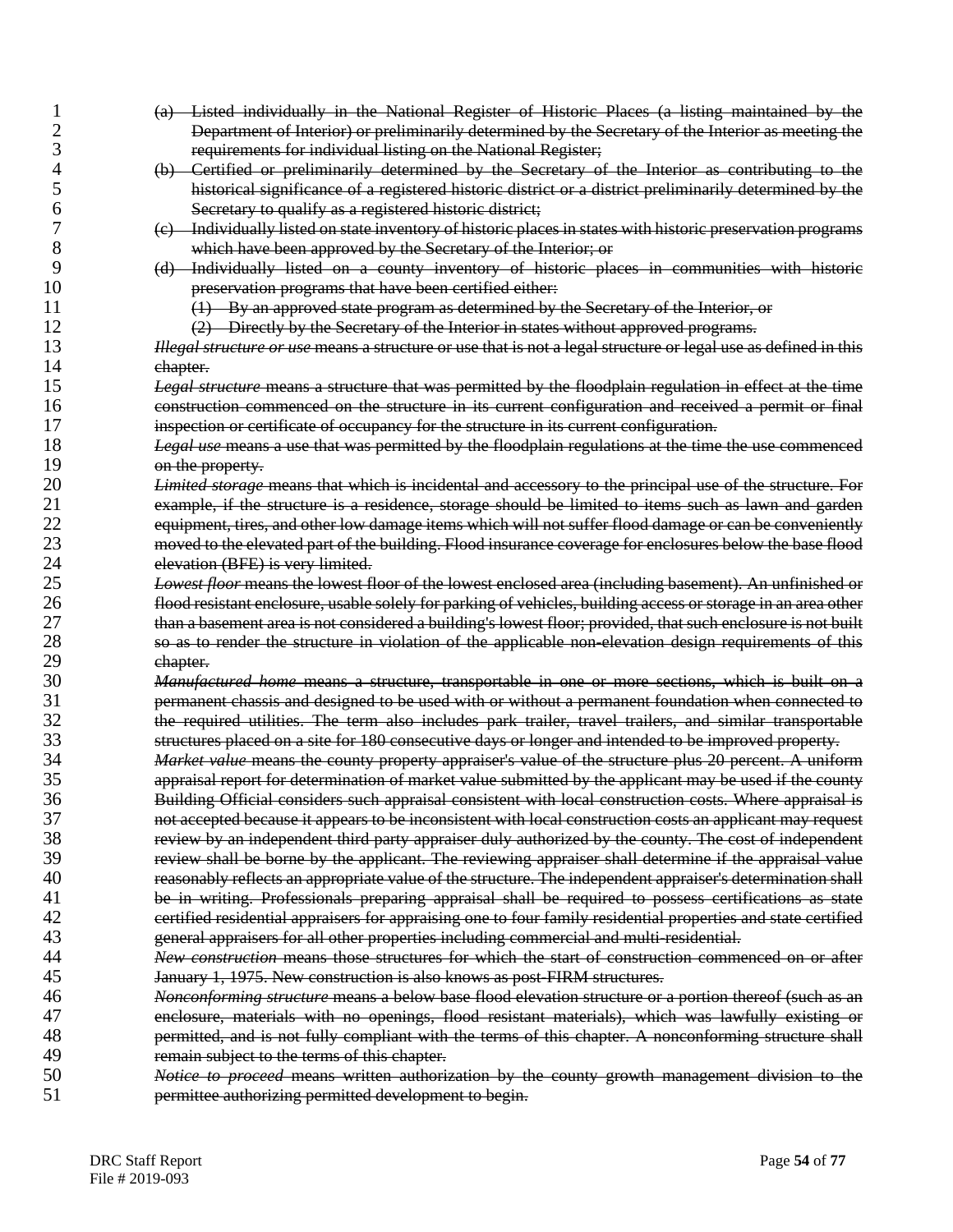- 1 *Pure manufactured home park* means a manufactured home park that at the time of application has no site-built residences or a park or subdivision which is limited to manufactured homes only by this 3 chapter.
- 4 *Recreational vehicle* means a vehicle that is:
- 5 (1) Built on a single chassis;<br>6 (2) Four hundred square feet
- $(2)$  Four hundred square feet or less when measured at the largest horizontal projection;<br>  $(3)$  Designed to be self-propelled or permanently towable by a light duty truck: and
	-
- 7 (3) Designed to be self-propelled or permanently towable by a light duty truck; and<br>8 (4) Designed primarily not for use as a permanent dwelling but as temporary l 8 (4) Designed primarily not for use as a permanent dwelling but as temporary living quarters for 9 recreational, camping, travel or seasonal use.

10 *Start of construction* means (for other than new construction or substantial improvements under the 11 Coastal Barrier Resources Act) includes substantial improvements, and means the date the building<br>12 **East of the set of the actual start of construction, repair, reconstruction, rehabilitation**, 12 permit was issued, provided the actual start of construction, repair, reconstruction, rehabilitation, addition, placement or other improvement was within 180 days of the permit date. For substantial 14 improvements the actual start of construction means the first alteration of any wall, ceiling, floor, or<br>15 other structural part of a building whether or not the alteration affects the external dimensions of the other structural part of a building whether or not the alteration affects the external dimensions of the 16 building. The actual start means either the first placement of permanent construction of a structure on a 17 site, such as the pouring of slab or footings, the installation of piles, the construction of columns, or any 18 work beyond the stage of excavation; or the placement of a manufactured home on a foundation. 19 **Permanent construction does not include land preparation, such as clearing, grading and filling; nor does**<br>20 **permanent of the installation of streets and/or walkways; nor does it include excavation for a basement** 20 it include the installation of streets and/or walkways; nor does it include excavation for a basement,<br>21 footings, piers, or foundations or the erection of temporary forms; nor does it include the installation on 21 footings, piers, or foundations or the erection of temporary forms; nor does it include the installation on<br>22 the property of accessory buildings, such as garages or sheds not occupied as dwelling units or not part 22 the property of accessory buildings, such as garages or sheds not occupied as dwelling units or not part 23 of the main structure.

24 *Substantial damage* means damage of any origin sustained by a structure whereby the cost of restoring the structure to it's before damaged condition would equal or exceed 50 percent of the market value of 26 the structure before the damage occurred. All structures that are determined to be substantially damaged 27 are automatically considered to be substantial improvements, regardless of the actual repair work<br>28 **home performed If the cost necessary to fully repair the structure to its before damage condition is equal to or** 28 performed. If the cost necessary to fully repair the structure to its before damage condition is equal to or<br>29 ereater than 50 percent of the structure's market value before damages, then the structure must be 29 greater than 50 percent of the structure's market value before damages, then the structure must be elevated (or flood proofed if it is non-residential) to or above the base flood elevation (BFE), and meet 31 other applicable NFIP requirements. Items that may be excluded from the cost to repair include plans,<br>32 specifications, survey costs, permit fees, and other items which are separate from the repair. Items that specifications, survey costs, permit fees, and other items which are separate from the repair. Items that 33 may also be excluded include demolition or emergency repairs (costs to temporarily stabilize a building 34 so that it's safe to enter to evaluate and identify required repairs) and improvements to items outside the<br>35 building, such as the driveway, septic systems, wells, fencing, landscaping and detached structures. 35 building, such as the driveway, septic systems, wells, fencing, landscaping and detached structures.

 *Substantial improvement* means any reconstruction, rehabilitation, addition, or other improvement of a structure, the cost of which equals or exceeds 50 percent of the market value of the structure before the "start of construction" of the improvement. This term includes structures which have incurred "substantial damage, "regardless of the actual repair work performed. The term does not, however, include either:

- 41 (a) Any project for improvement of a structure to correct existing violations of state or local health, 42 sanitary, or safety code specifications which have been identified by the local Building Official and<br>43 which are the minimum necessary to assure safe living conditions: or which are the minimum necessary to assure safe living conditions; or
- 44 (b) The cost of repairs required to remedy health, safety, and sanitary code deficiencies can be deducted 45 from the overall cost of an improvement, but only if:
- 46 (1) An appropriate regulatory official such as a Building Official, Fire Marshal, or Health Officer 47 was informed about and knows the extent of the code related deficiencies, and
- 48 (2) The deficiency was in existence prior to the damage event or improvement and will not be
- 49 triggered solely by the fact that the structure is being improved or repaired.<br>50 **In addition, for any repair required to meet health, sanitary, and safety codes, o** 50 In addition, for any repair required to meet health, sanitary, and safety codes, only the minimum 51 **1** necessary to assure safe living conditions should be deducted, including those improvements 52 required by Chapter 11, 2012 Florida Accessibility Code. Costs of repairs that are in excess of the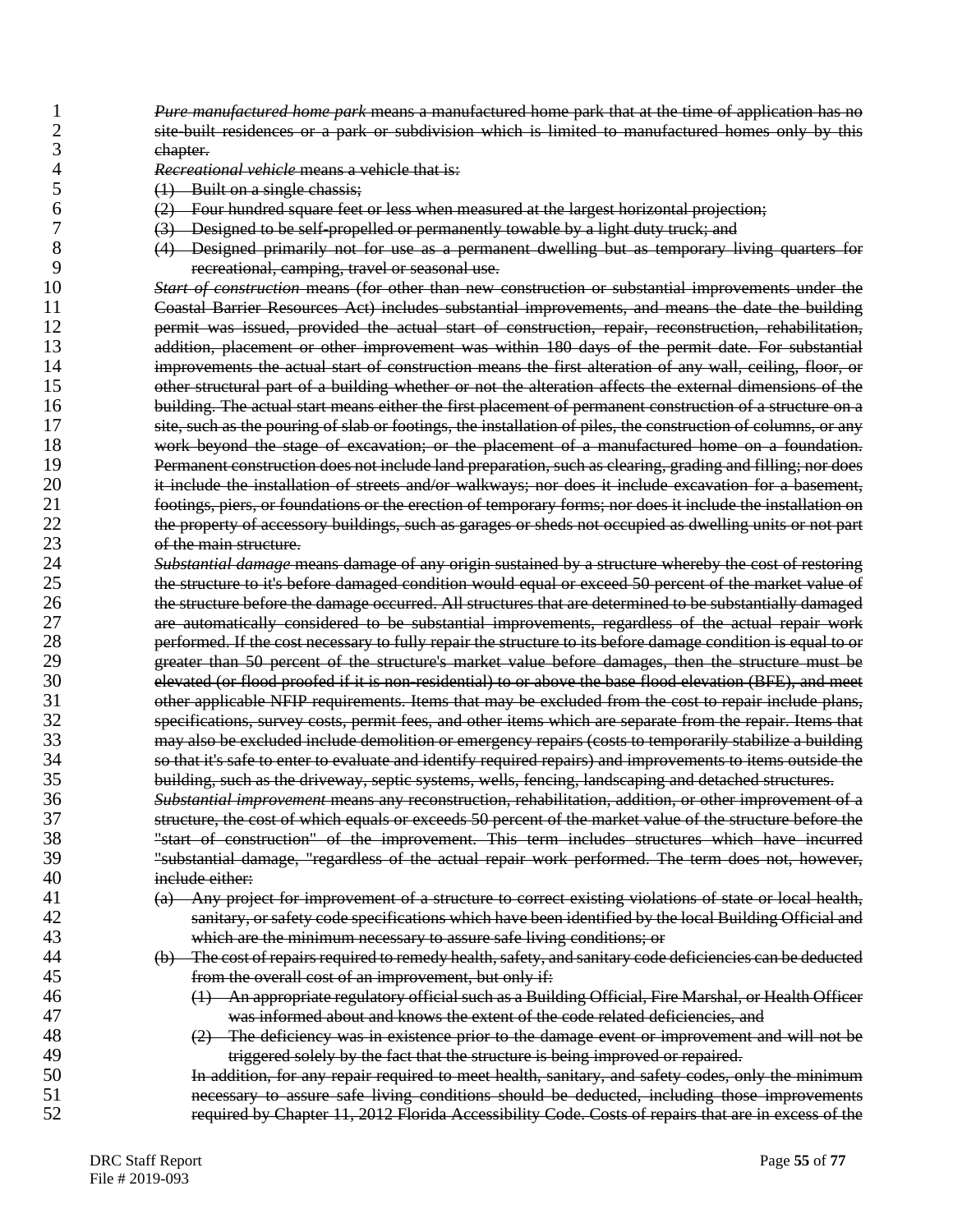| 1              |     | minimum necessary for continued occupancy or use will be counted toward the cost of the overall                    |
|----------------|-----|--------------------------------------------------------------------------------------------------------------------|
| $\overline{c}$ |     | improvement; or                                                                                                    |
| 3              |     | (e) Any alterations of a "historic structure," provided that the alteration will not preclude the structure's      |
| 4              |     | continued designation as a "historic structure."                                                                   |
| 5              |     | Floodplain management requirements for new construction apply to substantial improvements.                         |
| 6              |     | Supplemental information for substantial improvement.                                                              |
| 7              |     | The basic types of improvements the could be made to structures include but are not limited to                     |
| 8              |     | rehabilitations or reconstructions that do not increase square footage, and lateral or vertical                    |
| 9              |     | additions that do increase square footage.                                                                         |
| 10             |     | Rehabilitation or reconstruction would be a partial or complete "gutting" and replacement of                       |
| 11             |     | internal workings and may or may not include structural changes. If this action is substantial, i.e.,              |
| 12             |     | over 50 percent of the structure's market value, it is considered new construction, and the entire                 |
| 13             |     | building must be elevated to or above the base flood elevation (BFE) (or floodproofed if the                       |
| 14             |     | building is non-residential).                                                                                      |
| 15             |     | For a lateral addition, if the substantial improvement is to add a room or rooms outside the footprint             |
| 16             |     | of the existing building, only the addition is required to be elevated to or above the BFE, i.e.; the              |
| 17             |     | existing building does not have to be elevated. If the proposed lateral addition also includes                     |
| 18             |     |                                                                                                                    |
|                |     | rehabilitation or remodeling of the existing building, then the whole project as a combination of                  |
| 19             |     | work must be considered. Vertical additions would require that the entire structure be elevated to                 |
| 20             |     | or above the BFE. Even though the improvement itself is entirely above the BFE, it is dependent                    |
| 21             |     | on the walls and foundation of the existing building for structural support.                                       |
| 22             |     | (b) Except for work specifically exempted under Chapter 6, the Building Official shall require building            |
| 23             |     | permits/floodplain development permits for all proposed construction or other improvements within                  |
| 24             |     | areas of special flood hazard. In addition to the standard requirements for a building permit, an                  |
| 25             |     | application for a building permit for construction or improvements within areas of special flood hazard            |
| 26             |     | shall contain the information and certifications set forth in a form provided by the Building Official.            |
| 27             |     | (c) All building foundations shall rest directly on natural rock, on concrete piling driven to rock or on friction |
| 28             |     | piling (concrete or wood) and shall be anchored to such rock support by holes, 16 inches in minimum                |
| 29             |     | diameter, augured into such rock a minimum depth of three feet and reinforced by a minimum of four                 |
| 30             |     | #5 vertical rods extending up into the piers above a minimum of 18 inches and tied to the vertical steel           |
| 31             |     | of the pier. Wooden pilings shall be locked into 16 inch auger foundations by at least a #5 rebar                  |
| 32             |     | extending through the piling and three to five inches beyond.                                                      |
| 33             |     | (d) The permit holder shall provide a floor elevation after the lowest floor is completed or, in instances         |
| 34             |     | where the structure is subject to the regulations applicable to coastal high-hazard areas, after placement         |
| 35             |     | of the lowest horizontal structural members of the lowest floor. Floodproofing certification for                   |
| 36             |     | nonresidential structures in A-Zones shall be provided prior to a certificate of occupancy or prior to final       |
| 37             |     | inspection.                                                                                                        |
| 38             | (e) | Within 21 calendar days of establishment of the lowest floor elevation, or upon placement of the lowest            |
| 39             |     | horizontal structural members of the lowest floor, whichever is applicable, it shall be the duty of the            |
| 40             |     | permit holder to submit to the Building Official a certification of the elevation of the lowest floor within       |
| 41             |     | A zones or the lowest portion of the lowest horizontal structural members of the lowest floor within V             |
| 42             |     | zones, whichever is applicable, as built in relation to mean sea level. Such certification shall be prepared       |
| 43             |     | by or under the direct supervision of a registered land surveyor or professional engineer and certified by         |
| 44             |     | the same. When floodproofing is used for a building within A zones, the certification shall be prepared            |
| 45             |     | by or under the direct supervision of a professional engineer or architect and certified by same. Any              |
| 46             |     | work done within the 21-day period and prior to submission of the certification shall be at the permit             |
| 47             |     | holder's risk. The Building Official shall review the floor elevation survey data submitted. Deficiencies          |
| 48             |     | detected by such review shall be corrected by the permit holder immediately and prior to further                   |
| 49             |     | progressive work being permitted to proceed. Failure to submit the survey or failure to make the                   |
| 50             |     | corrections required hereby shall be causes to issue a stop-work order for the project.                            |
| 51             |     | (f) The degree of flood protection required in this chapter is reasonable for regulatory purposes and is based     |
| 52             |     | on scientific and engineering considerations. Larger floods can and will occur on rare occasions. Flood            |
|                |     |                                                                                                                    |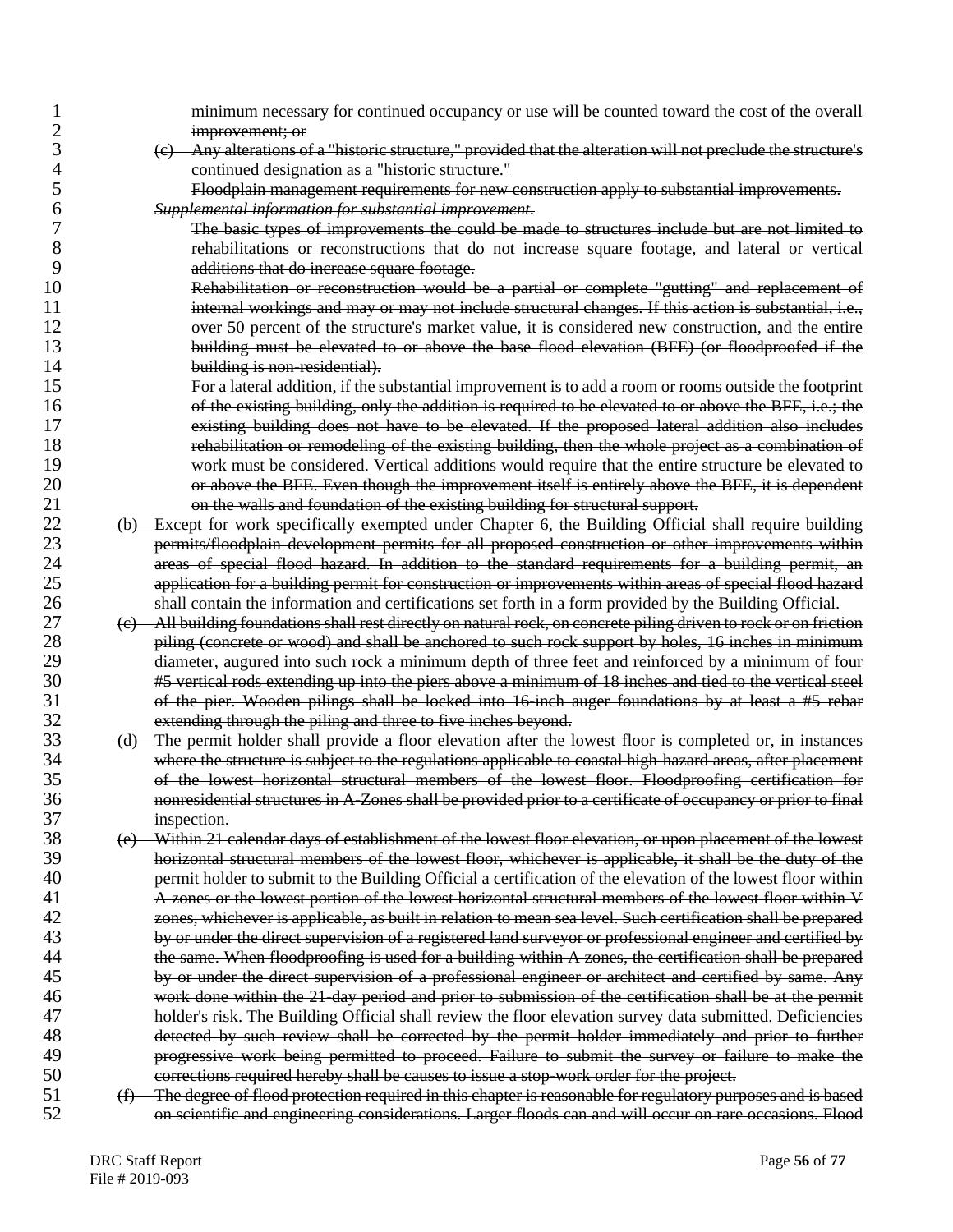1 heights may be increased by manmade or natural causes. This chapter does not imply that land outside<br>2 **he areas of special flood hazard or uses permitted within such areas will be free from flooding or flood** 2 the areas of special flood hazard or uses permitted within such areas will be free from flooding or flood 3 damages. This chapter shall not create liability on the part of the county or any officer or employee 4 thereof for any flood damages that result from reliance on this chapter or any administrative decision<br>5 **12** lawfully made thereunder. lawfully made thereunder.

- 7 **Sec. 122-4. Standards for Issuance of Building Permits in Areas of Special Flood Hazard.** 8 (a) **Generally.** No building permit for proposed construction or development activity within an area of 9 special flood hazard shall be granted, by the Building Official or the floodplain administrator, unless the 10 proposed new construction is in compliance with the standards set forth in this chapter. In all areas of 11 11 special flood hazard, the following standards apply:<br>12 (<del>1) All new construction and substantial improve</del>
- 12 (1) All new construction and substantial improvements shall be adequately anchored by pilings or<br>13 endlumns to prevent flotation, collapse and lateral movement of the structure. columns to prevent flotation, collapse and lateral movement of the structure.
- 14 (2) All applications deemed substantial or nonsubstantial must be approved by the floodplain 15 administrator, or the Building Official/Director.
- 16 (3) All new construction and substantial improvements shall be constructed with materials and utility 17 equipment resistant to flood damage.
- 18 (4) All new construction and substantial improvements shall be constructed by methods and practices 19 that minimize flood damage.<br>20 (5) All new or replacement water
- 20 (5) All new or replacement water supply systems shall be designed and constructed by methods and practices that minimize flood damage. 21 **practices that minimize flood damage.**<br>22 (6) All new or replacement sanitary sewage
- 22 (6) All new or replacement sanitary sewage systems shall be designed and constructed to minimize or eliminate infiltration of floodwaters into the system and discharge from the system into 24 floodwaters. Joints between sewer drain components shall be sealed with caulking, plastic or rubber<br>25 seaskets, and all manhole covers shall be sealed in a similar manner. 25 gaskets, and all manhole covers shall be sealed in a similar manner.
- 26 (7) On-site waste disposal systems shall be located and constructed to minimize or eliminate damage 27 to them and contamination from them during flooding.<br>28 (8) Any alteration, repair, reconstruction or improvement.
- 28 (8) Any alteration, repair, reconstruction or improvement to a structure that already is in compliance<br>29 with the provisions of this chapter shall meet the requirements of new construction as contained in 29 with the provisions of this chapter shall meet the requirements of new construction as contained in this chapter.
- 31 (9) Illegal or nonconforming uses, structures, and construction below elevated post-FIRM buildings shall not be expanded or improved or repaired from damages of any origin and no building permit 33 shall be issued for any improvements to below base flood enclosures, other than for demolition or 34 a permit to remedy a life safety hazard, unless the structure is brought into compliance with this 35 <del>chapter.</del><br>36 <del>(10) The elex</del>
- 36 (10) The elevated portion of any nonconforming structure may be extended, expanded, or structurally 37 altered upon meeting the following conditions:
- 38 a. If the structure is located within an A or V zone, and the improvement is not substantial as 39 defined in this chapter.
- 40 b. If the structure is located within a V-zone, prior to the issuance of a building permit, the permit 41 applicant shall submit a professional engineer's or registered architect's sealed certification 42 that the improvements to the nonconforming structure do not subject the elevated portion of 43 43 **the structure to increased flood risk or structural damage.**<br>44 **the structure of sand dunes dune ridge mangrove** s
- 44 (11) No manmade alteration of sand dunes, dune ridge, mangrove stands or wetlands shall be allowed<br>45 which would increase potential flood damage. which would increase potential flood damage.
- 46 (12) All new construction shall be located landward of the reach of mean high tide.
- 47 (13) All agreements for deed, purchase agreements, leases, or other contracts for sale or exchange of 48 lots within areas of special flood hazard shall carry the following flood hazard warning prominently 49 displayed on the document:<br>50 **ELOOD HAZARD WARNING**
- FLOOD HAZARD WARNING

 $\frac{6}{7}$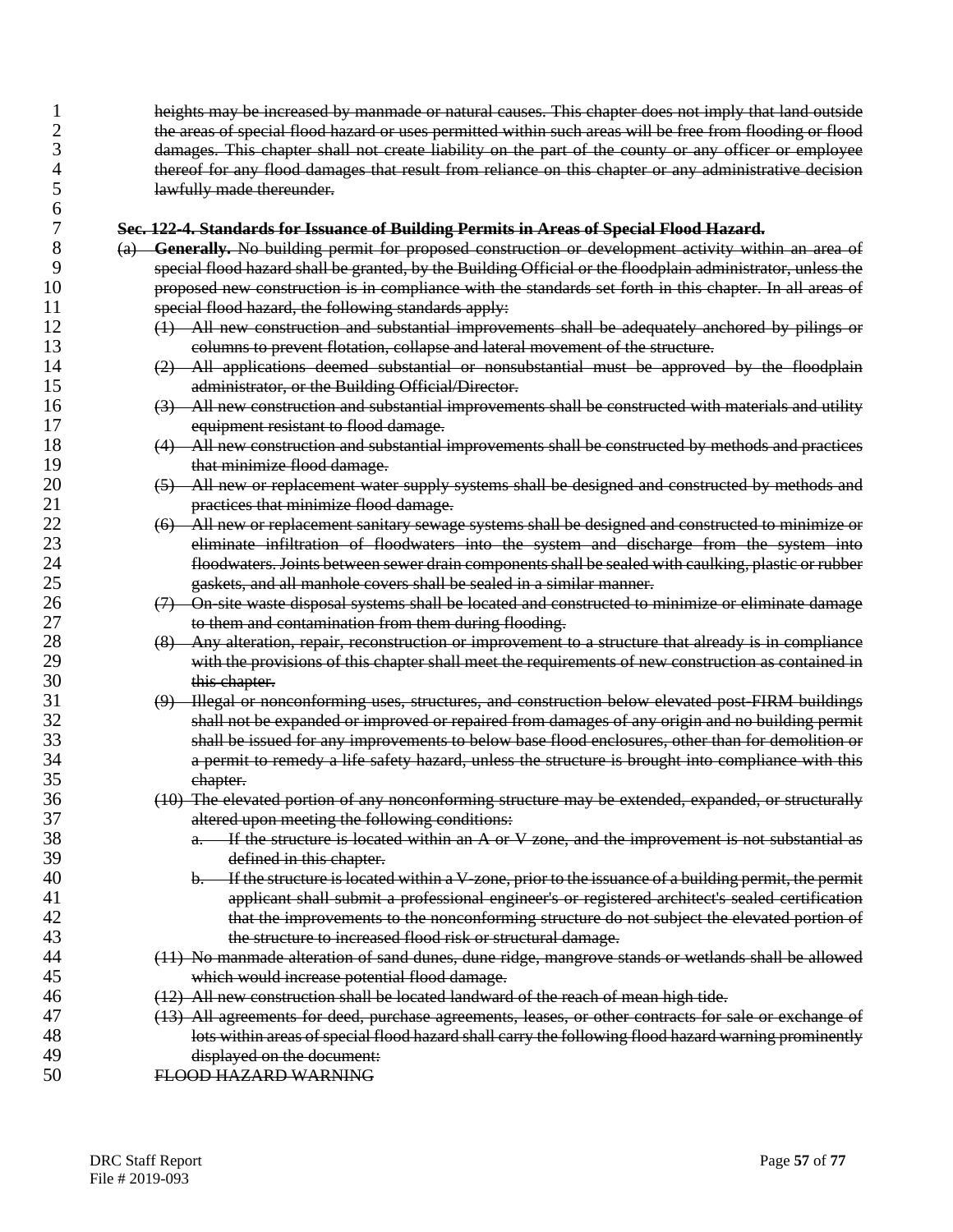|                | This property may be subject to flooding. You should contact the county Growth Management                                                                                       |
|----------------|---------------------------------------------------------------------------------------------------------------------------------------------------------------------------------|
| $\overline{2}$ | Division and obtain the latest information regarding flood elevations and restrictions on                                                                                       |
| 3              | development before making use of this property.                                                                                                                                 |
| 4              | (b) Additional standards. In all areas of special flood hazard where base flood elevation data has been                                                                         |
| 5              | provided the following provisions are required:                                                                                                                                 |
| 6              | (1) Residential construction.                                                                                                                                                   |
| 7              | a. New construction and substantial improvement of any residential structure shall have the                                                                                     |
| 8              | lowest floor for zones A1-30, AE and AH or bottom of the lowest supporting member of the                                                                                        |
| 9              | lowest floor for zones V1-30, VE or V elevated at or above the base flood elevation level.                                                                                      |
| 10             | b. Electrical and mechanical equipment servicing an elevated structure must be elevated at or                                                                                   |
| 11             | above the required base flood elevation. Elevators may be placed below the base flood                                                                                           |
| 12             | elevation, if the mechanical and electrical equipment serving the elevator is designed,                                                                                         |
| 13             | eertified and/or located so as to prevent water from entering or accumulating within the                                                                                        |
| 14             | components during conditions of flooding.                                                                                                                                       |
| 15             |                                                                                                                                                                                 |
|                | Sewer and storm drainage systems, which extend below the base flood elevation, shall be<br>$e -$                                                                                |
| 16             | provided with automatic backflow prevention valves or devices installed at the point where                                                                                      |
| 17             | the line passes an exterior wall or slab.                                                                                                                                       |
| 18             | Except as noted in subsection $(b)(7)$ of this section, the space below the lowest floor of an<br>$d-$                                                                          |
| 19             | elevated structure shall be used exclusively for parking of vehicles, elevators, limited storage                                                                                |
| 20             | or building access purposes. Such spaces may be enclosed under the following conditions:                                                                                        |
| 21             | Only a maximum of 299 square feet of the space shall be enclosed with opaque                                                                                                    |
| 22             | materials. Any remaining portion of an enclosed area of more than 299 square feet shall                                                                                         |
| 23             | only be enclosed with screen or open lattice. This limitation shall not apply to parking                                                                                        |
| 24             | of aircraft beneath residential buildings abutting airport districts. Nonconforming areas                                                                                       |
| 25             | of 300 square feet or more, enclosed with opaque materials, existing on April 12, 2004,                                                                                         |
| 26             | the effective date of the ordinance from which this section is derived shall be deemed                                                                                          |
| 27             | conforming as to the provisions of this subsection $122.4(b)(1)d.1$ ; however, such                                                                                             |
| 28             | enclosures shall not be expanded or substantially improved unless they are brought into                                                                                         |
| 29             | compliance with this chapter.                                                                                                                                                   |
| 30             | 2. The walls of any enclosed area below the base flood elevation in zone AE, on the                                                                                             |
| 31             | community FIRM shall be provided with openings such as vents, louvers or automatic                                                                                              |
| 32             | valves which permit the level of floodwaters within the enclosed area to match the rising                                                                                       |
| 33             | and falling of floodwaters on the outside of the structure. A minimum of two openings                                                                                           |
| 34             | located on separate walls shall be provided having a minimum total net area of one                                                                                              |
| 35             | square inch for each square foot of enclosed area, where the enclosed area is calculated                                                                                        |
| 36             | by outside dimensions. A vented garage door may be used in lieu of venting one wall                                                                                             |
| 37             | opening. Openings shall be situated such that the bottom of each opening is no higher                                                                                           |
| 38             | than one foot above finished grade.                                                                                                                                             |
| 39             | 3. Interior walls, ceilings and floor, below base flood elevation, in enclosures may be                                                                                         |
| 40             | finished with allowable exterior finish, regardless of whether this is specified in the                                                                                         |
| 41             | permit or not, in accordance with the most recent FEMA Technical Bulletin. The most                                                                                             |
| 42             | recent Technical Bulletin limits the finish to basic wall ceiling and floor construction.                                                                                       |
| 43             | This is meant to exclude the use of materials and finishes normally associated with                                                                                             |
| 44             | living areas constructed above base flood elevation from those areas of the enclosure                                                                                           |
| 45             | located below the base flood elevation.                                                                                                                                         |
| 46             | The interior portion of an enclosed area below an elevated building may not be                                                                                                  |
| 47             | 4 <del>.</del>                                                                                                                                                                  |
| 48             | partitioned except that garages may be separated from storage and entryway. In the<br>event an existing enclosure is enlarged, the walls between the existing enclosure and the |
| 49             |                                                                                                                                                                                 |
|                | additional enclosure must be deleted. Enclosed areas below an elevated building and                                                                                             |
| 50             | laterally attached enclosed areas below base flood elevation must be void of utilities that                                                                                     |
| 51             | would service the enclosure and cannot be temperature controlled.                                                                                                               |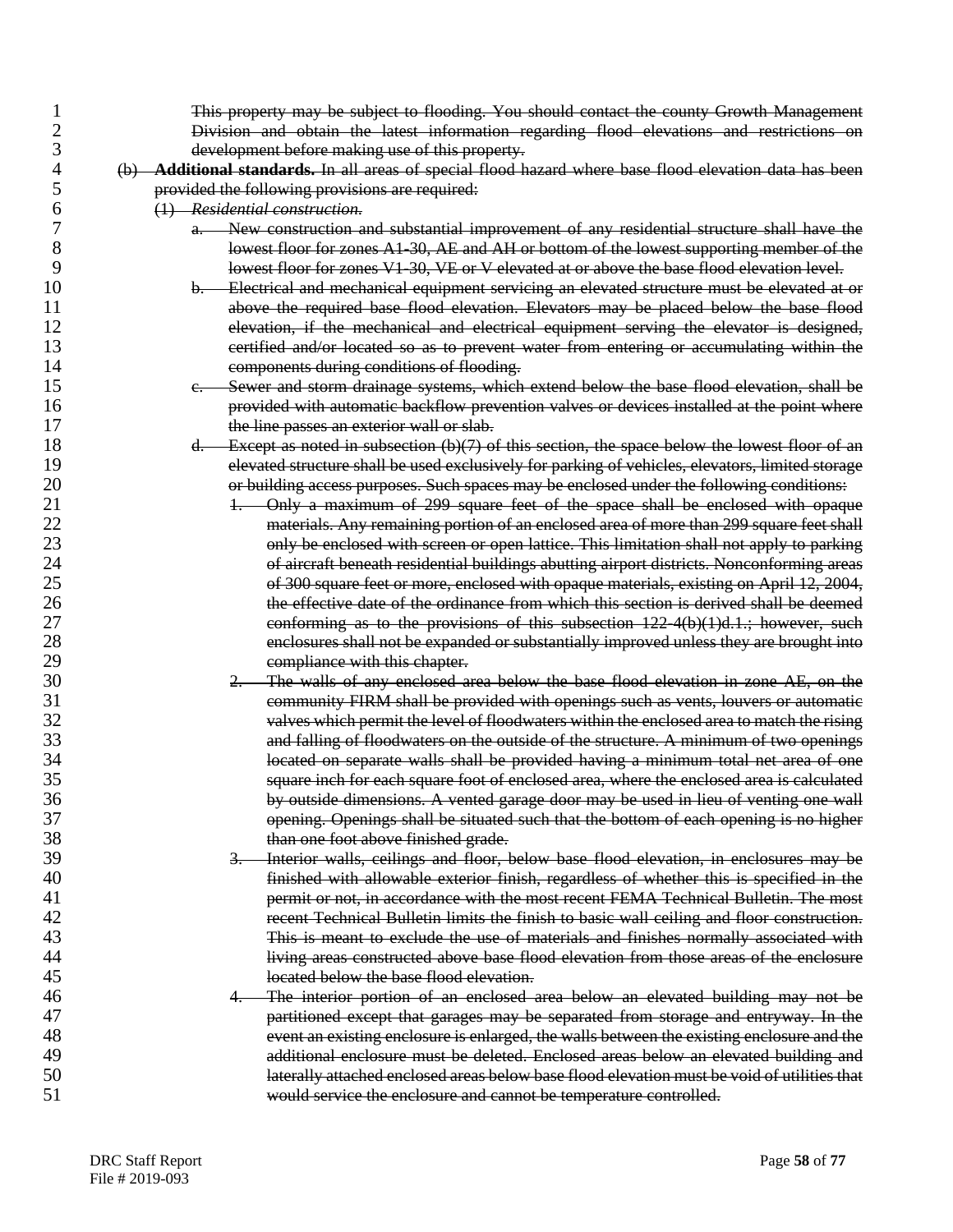|    | 5. Necessary electrical switches for required lighting circuits may be located below the           |
|----|----------------------------------------------------------------------------------------------------|
| 2  | base flood elevation, provided they are of the outdoor water resistant variety on a                |
| 3  | separate ground-fault interrupt circuit breaker and do not exceed the minimum number               |
| 4  | required by law. Except for one GFI, electrical receptacles shall not be located below             |
| 5  | the base flood elevation.                                                                          |
| 6  | 6. Walls constructed entirely of open lattice work or screen mesh shall be considered as           |
| 7  | satisfying the requirements of subsections $122-4(b)(1)d.2$ , and $122-4(b)(4)$ of this            |
| 8  | section.                                                                                           |
| 9  | 7. The area enclosed below the base flood elevation shall not be used for human habitation.        |
| 10 | 8. Except as noted in subsections $122-4(b)(1)b$ . and $(b)(1)d.5$ . of this section or required   |
| 11 | by an applicable code no electrical, mechanical or plumbing may be located below the               |
| 12 | base flood elevation.                                                                              |
| 13 | (2) Nonresidential construction.                                                                   |
| 14 | New construction and substantial improvements of any commercial, industrial or other               |
| 15 | nonresidential structures within zone AE on the community's flood insurance rate map               |
| 16 | (FIRM) shall have the lowest floor (including basement) elevated to or above the base flood        |
| 17 | level or, together with attendant utility and sanitary facilities, be designed so that below the   |
| 18 | base flood level the structure is watertight with walls substantially impermeable to the passage   |
| 19 | of water and with structural components having the capability of resisting hydrostatic and         |
| 20 | hydrodynamic loads and effects of buoyancy. Elevating above base flood elevation may               |
| 21 | decrease the cost of flood insurance. Where a nonresidential structure is intended to be made      |
| 22 | watertight below the base flood level, a registered professional engineer or architect shall       |
| 23 | develop and/or review structural design specifications and plans for the construction and shall    |
| 24 | certify that the design and methods of construction are in accordance with accepted standards      |
| 25 | of practice for meeting the applicable provisions contained herein. A record of such               |
| 26 | floodproofing certification which shall include the specific elevation (in relation to mean sea    |
| 27 | level) to which structures are floodproofed shall be provided to the building department. Wet      |
| 28 | floodproofing is not acceptable. New construction or cumulative substantial improvements of        |
| 29 | any commercial, industrial or other nonresidential structures within zones V1 30, VE or V          |
| 30 | shall have the bottom of the lowest horizontal structural member of the lowest floor, elevated     |
| 31 | to or above the base flood elevation.                                                              |
| 32 | b. Enclosed areas below an elevated structure at grade elevation for nonresidential, commercial    |
| 33 | or industrial uses shall be permitted for limited storage or parking purposes, provided that       |
| 34 | they are anchored to prevent flotation, collapse or lateral movement of the structure and are      |
| 35 | in accordance with the requirements of subsection 122-4(b)(5)g. of this section for V zones        |
| 36 | or subsections $122-4$ (b)(1)d.2. (b)(1)d.8. of this section for A zones. Plans for such structure |
| 37 | shall be submitted to the building official for approval prior to construction.                    |
| 38 | (3) Accessory structures.                                                                          |
| 39 | Residential accessory structures.<br>a.-                                                           |
| 40 | Any prefabricated light metal structure, which meets the following criteria, may be<br>╈┯          |
| 41 | permitted in an A or V zone if:                                                                    |
| 42 | (i) The enclosed area is 150 square feet or less;                                                  |
| 43 | (ii) The use is limited to limited storage; and                                                    |
| 44 | (iii) The structure is properly anchored to prevent flotation, collapse, and lateral               |
| 45 | movement.                                                                                          |
| 46 | Accessory light metal structures which exceed the 150 square feet enclosed space                   |
| 47 | threshold or concrete or wood accessory structures built on site regardless of size or             |
| 48 | value may be permitted if they meet all of the criteria outlined in Section 122-4(b)(1)d.          |
| 49 | within A zones or the criteria set forth in subsection $(b)(5)g$ . within V zones.                 |
| 50 | b. Nonresidential accessory structures.                                                            |
| 51 | 1. All nonresidential accessory structures, or enclosed areas, which meet the following            |
| 52 | criteria, may be permitted if:                                                                     |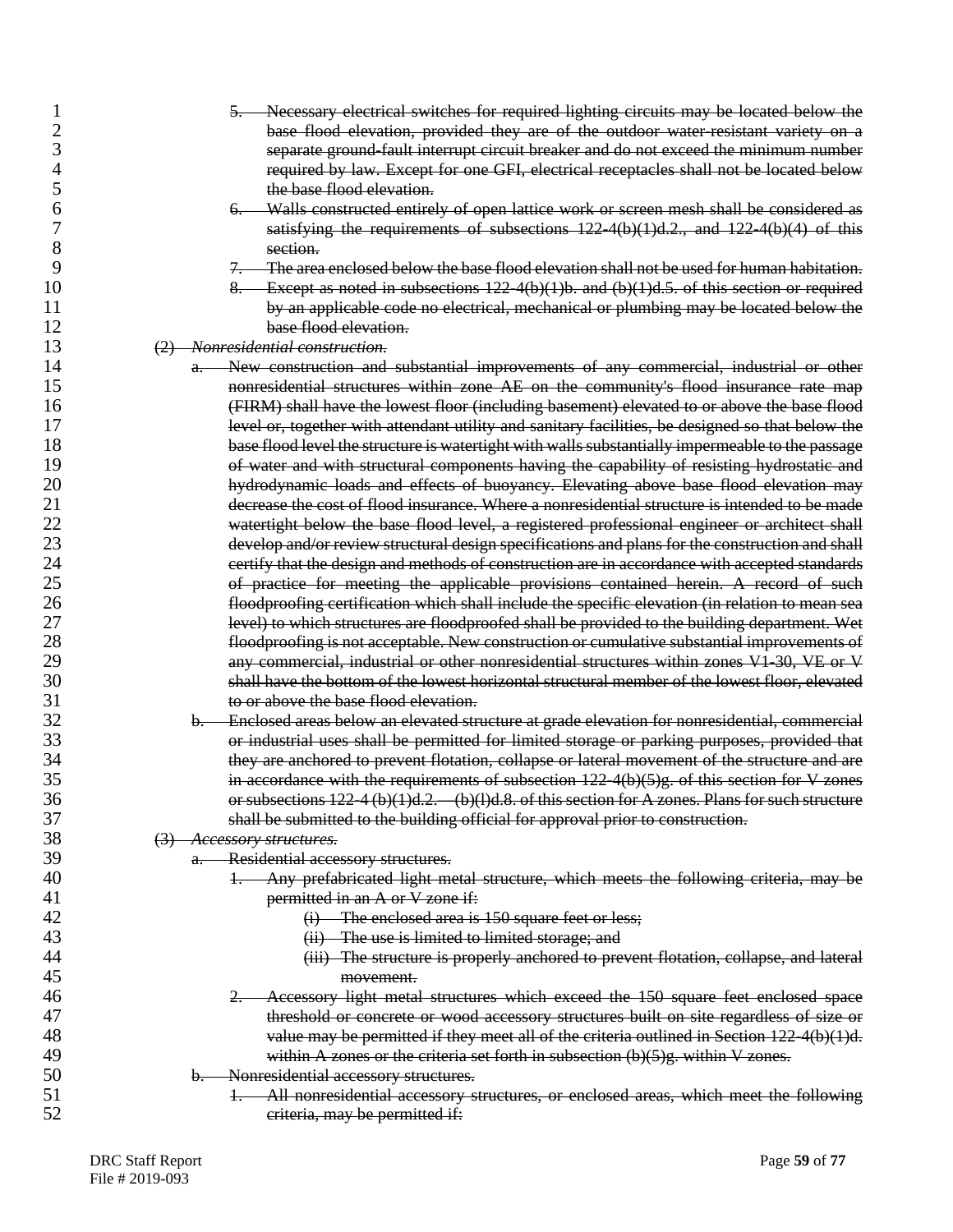|          | (i) The use is restricted to limited storage and parking only;                                           |
|----------|----------------------------------------------------------------------------------------------------------|
| 2        | $(ii)$ They meet the breakaway wall standards outlined in Section 122-4(b)(5)a.                          |
| 3        | within V zones or the venting requirements outlined in Section 122-                                      |
| 4        | $4(b)(1)d.2.$ within A zones;                                                                            |
| 5        | $(iii)$ They meet the other requirements as outlined in subsection $(b)(1)d$ . of this                   |
| 6        | section; and                                                                                             |
| 7        | (iv) The structures are properly anchored to prevent flotation, collapse and lateral                     |
| 8        | movement.                                                                                                |
| 9        | (4) Manufactured homes.                                                                                  |
| 10       | Effective June 1, 1977, no manufactured home not already in place shall be placed within<br>$a -$        |
| 11       | areas of special flood hazard except in an existing manufactured home park or subdivision,               |
| 12       | as hereafter defined. Require that manufactured homes to be placed or substantially improved             |
| 13       | on sites in an existing manufactured home park or subdivision within Zones A 1 30, AH, AE,               |
| 14       | V and VE on the community's FIRM shall be elevated such that the lowest floor and                        |
| 15       | mechanical equipment is at or above the elevation required, as applicable to the flood hazard            |
| 16       | area, in the Florida Building Code, Residential Section R322.2 (Zone A) or Section R322.3                |
| 17       | $(Zone V)$ .                                                                                             |
| 18       | b. Reserved.                                                                                             |
| 19       | No solid walled additions may be added to a manufactured home unless the addition is                     |
| 20       | e.<br>constructed under HUD (Department of Housing and Urban Development) standards and                  |
| 21       | contains a HUD seal or the addition is elevated to or above the base flood elevation. Solid              |
| 22       | walled additions elevated to or above the base flood elevation must be constructed with fourth           |
| 23       |                                                                                                          |
|          | wall construction, or certified by an engineer or architect licensed by the state.                       |
| 24       | Screen rooms, open decks and porches may be added to a manufactured home provided the<br>$d-$            |
| 25       | addition is structurally independent and constructed with fourth wall construction.                      |
| 26       | - All manufactured homes and state approved manufactured offices or construction trailers for<br>e.      |
| 27       | temporary use shall be anchored to resist flotation, collapse and lateral movement by                    |
| 28<br>29 | providing over the top and frame ties to ground anchors as provided for in F.A.C. Chapter.<br>15C.       |
| 30       | An existing manufactured home that is damaged or otherwise in need of repair,<br>ŧ.                      |
| 31       | reconstruction, improvement, or replacement the value of which meets or exceeds 50 percent               |
| 32       | of the value of the manufactured home without the repair, reconstruction, improvement or                 |
| 33       | replacement shall not be repaired, reconstructed, improved or replaced except by a                       |
| 34       | manufactured home which meets the most recent standards promulgated by the Department                    |
| 35       | of Housing and Urban Development in 24 CFR 3280.308(C)(2) and, in addition, meets the                    |
| 36       | standards set forth in subsections (b)(4)b., (b)(4)c., and (b)(4)d. of this section, as applicable.      |
| 37       | For the purposes of determining the value of any replacement manufactured homes under this               |
| 38       | section, the purchase price, as expressed in an invoice from an arm's length transaction, in a           |
| 39       | form acceptable to the Building Official, or using market value, as determined in section 122-           |
| 40       | 3(f), whichever is greater, shall control.                                                               |
| 41       | A manufactured home may be altered or modified by engineering standards more stringent                   |
| 42       | than originally required if the manufactured home is elevated to or above the required base              |
| 43       | flood elevation.                                                                                         |
| 44       | (5) Coastal high-hazard areas (V zones). Within the areas of special flood hazard are areas designated   |
| 45       | as coastal high-hazard areas, which have special flood hazards associated with wave wash. The            |
| 46       | following provisions shall apply in these areas:                                                         |
| 47       | New construction or substantial improvements within zones V1-30, VE or V shall be elevated<br>$a_{\tau}$ |
| 48       | so that the bottom of the lowest horizontal structural member of the lowest floor (excluding             |
| 49       | pilings or columns) is located at or above the base flood elevation level, with the space below          |
| 50       |                                                                                                          |
| 51       | the lowest horizontal structural member open or constructed with breakaway walls so as not               |
|          | to impede the flow of floodwaters. Breakaway walls may be permitted for aesthetic purposes               |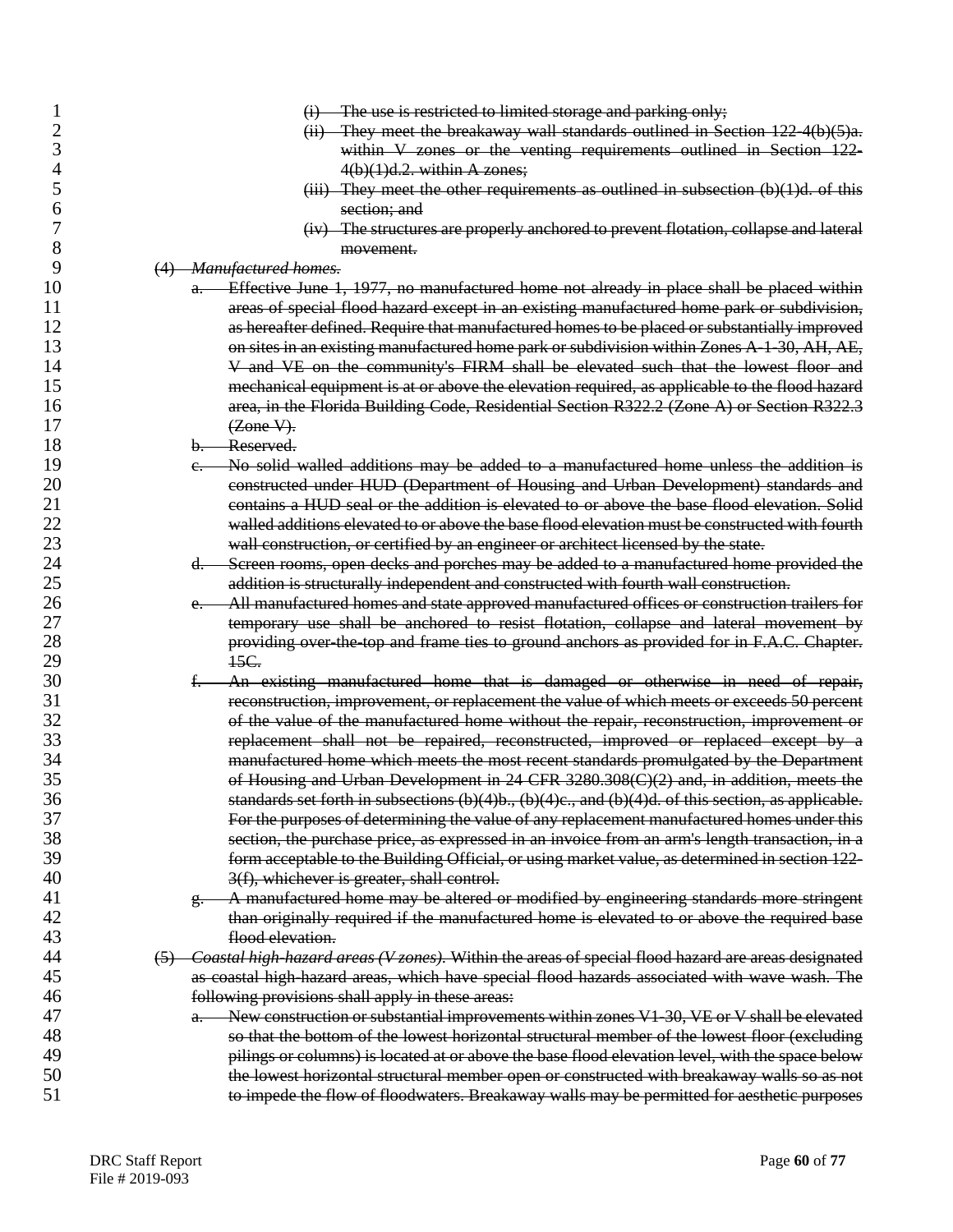|    | only and must be designed to wash away in the event of abnormal wave action and in                           |
|----|--------------------------------------------------------------------------------------------------------------|
| 2  | accordance with the provisions of Sections 122-4 (b)(5)g., (b)(5)h. and (b)(5)i.                             |
| 3  | b. New construction or substantial improvements shall be securely anchored on pilings or                     |
|    | eolumns.                                                                                                     |
| 5  | The pile or column foundation and structure attached thereto is anchored to resist flotation,<br>$e -$       |
| 6  | collapse, and lateral movement due to the effects of wind and water loads acting                             |
| 7  | simultaneously on all building components. Water loading values used shall be those                          |
| 8  | associated with the base flood. Wind loading values shall be those required by American                      |
| 9  | Society of Civil Engineers (ASCE) Standard number 7.                                                         |
| 10 | $d.$ A registered professional engineer or architect shall develop or review the structural design,          |
| 11 | specifications and plans for the construction, and shall certify that the design and methods of              |
| 12 | construction to be used are in accordance with the accepted standards of practice for meeting                |
| 13 | the provisions of Sections $122-4(b)(5)a$ ., $(b)(5)b$ . and $(b)(5)c$ .                                     |
| 14 | There shall be no fill used as structural support.<br>$e -$                                                  |
| 15 | Nonstructural fill shall not be placed in a V zone except with an approved Coastal Model                     |
| 16 | meeting the minimum NFIP standards, that demonstrates such fill will not increase potential                  |
| 17 | flood damage by wave ramping and/or deflection.                                                              |
| 18 | If any space below the base flood elevation level is to be enclosed, such enclosed areas shall<br>$g_{\tau}$ |
| 19 | not be used for human habitation and must meet the provisions of Sections 122-4(b)(1)d.1.,                   |
| 20 | $(b)(1)d.3.$ (b) $(1)d.8.$ and $(b)(5)a.$ of this section.                                                   |
| 21 | Prior to construction, plans for any structure that will have enclosed space below the base<br>h.            |
| 22 | flood elevation level shall be submitted to the Building Official or his designee for approval.              |
| 23 | Walls and partitions shall be allowed below the base flood elevation, provided they are not<br>$1 -$         |
| 24 | part of the structural support of the building and are designed to break away under the impact               |
| 25 | of abnormally high tides or wind driven water without damage to the structural integrity of                  |
| 26 | the building on which they are to be used, and provided that a design load limit of not less                 |
| 27 | than ten and no more than 20 pounds per square foot shall be used as the safe load design for                |
| 28 | breakaway walls.                                                                                             |
| 29 | Compliance with the provisions contained in Section 122-4(b)(5)i. of this section shall be<br>$+$            |
| 30 | certified by a registered professional engineer or architect.                                                |
| 31 | Any alteration, repair, reconstruction or improvement to a structure shall not enclose the space<br>k.—      |
| 32 | below the base flood elevation level except as provided for in Sections $122.4(b)(5)g$ , and                 |
| 33 | $(b)(5)$ i. of this section.                                                                                 |
| 34 | 1. No manmade alteration of mangroves or beach berm system shall be permitted which                          |
| 35 | will increase the potential for flood damage.                                                                |
| 36 | (6) Basement construction. No basement shall be constructed in the county.                                   |
| 37 | (7) Enclosures below base flood elevation. No enclosure below the base flood elevation shall be              |
| 38 | constructed or equipped for such uses as a kitchen, dining room, family room, recreation room,               |
| 39 | office, bedroom, bathroom or workshop. This prohibition does not apply to new improvements that              |
| 40 | are not substantial to post FIRM structures rendered noncompliant by amendments to the flood                 |
| 41 | insurance rate map as long as the improvement is at the same elevation the structure was originally          |
| 42 | built to; ground level structures whose initial construction began prior to January 1, 1975; and those       |
| 43 | structures that are listed on the National Register of Historic Places, the Florida Inventory of             |
| 44 | Historic Places or any inventory of local historic places.                                                   |
| 45 | (8) Below base flood elevation variance. In no event shall a below base flood elevation variance be          |
| 46 | necessary for improvements to an existing structure whose initial construction began prior to                |
| 47 | December 31, 1974, or to a legally placed manufactured home when the improvements are not                    |
| 48 | substantial.                                                                                                 |
| 49 | (9) Recreational vehicles. Require that recreational vehicles placed on sites within zones A1-30, AH,        |
| 50 | and AE, V-130, V and VE on the community's FIRM either:                                                      |
| 51 | Be on the site for fewer than 180 consecutive days and be fully licensed and ready for highway               |
| 52 | $a_{-}$                                                                                                      |
|    | use; or                                                                                                      |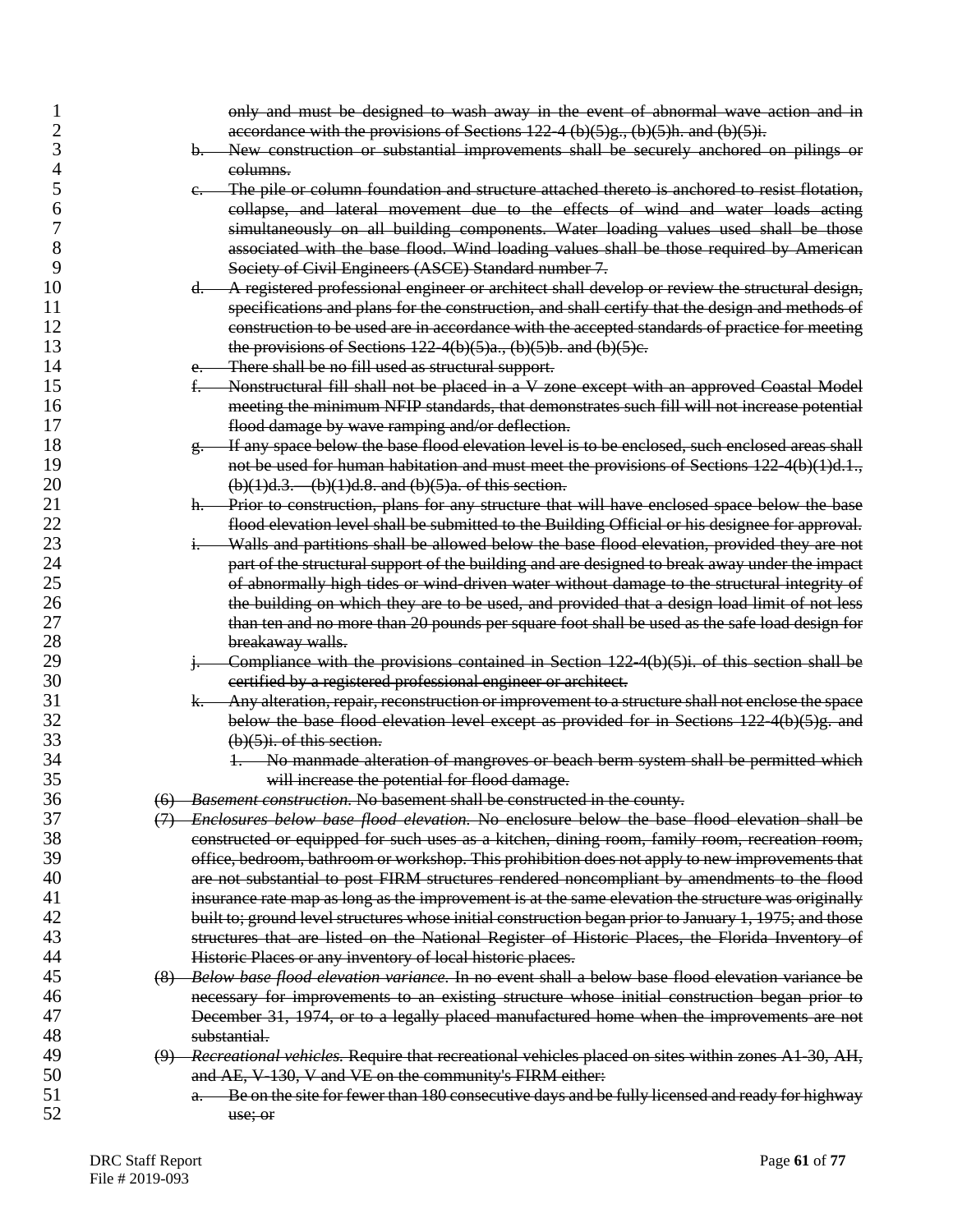|    | Meet the permit requirements of Section 122-4(b)(4). A recreational vehicle is ready for<br>$b-$                  |
|----|-------------------------------------------------------------------------------------------------------------------|
|    | highway use if it is on its wheels or internal jacking system, designed to be self-propelled or                   |
| 3  | permanently towable by a light duty truck, is attached to the site only by quick disconnect                       |
| 4  | type utilities and security devices, and has no permanent attached additions.                                     |
| 5  |                                                                                                                   |
| 6  | Sec. 122-5. Variances to the Floodplain Management Requirements.                                                  |
|    | (a) Generally. Where, owing to special conditions, a literal enforcement of the floodplain management             |
| 8  | provisions of this chapter would result in exceptional hardship unique to that property or proposed               |
| 9  | project, the Division of Administrative Hearings (DOAH) may grant requests for variances from the                 |
| 10 | terms of those provisions as will not be contrary to the public interest, will be in harmony with the             |
| 11 | general purpose and intent of this chapter, and will be the minimum variance that will allow reasonable           |
| 12 | use of the property.                                                                                              |
| 13 | (b) Procedures.                                                                                                   |
| 14 | (1) An application for a variance from the provisions of this chapter for development in an area of               |
| 15 | special flood hazard shall be filed with the Building Department at the time of application for a                 |
| 16 | building permit.                                                                                                  |
| 17 | (2) Within ten (10) days of receipt of a complete application for a variance from the terms of the                |
| 18 | floodplain management provisions of this chapter, the Building Official shall review the                          |
| 19 | application, and submit a report and recommendation to the DOAH.                                                  |
| 20 | (3) The DOAH shall review the application and the reports and recommendations of the Building                     |
| 21 | Official and may consider granting the application for variance in accordance with the                            |
| 22 | administrative hearing process in Florida under chapter 120, Florida Statutes and Florida                         |
| 23 | Administrative Code Chapter 28-106, Parts I and II.                                                               |
| 24 | (e) Conditions.                                                                                                   |
| 25 | $(1)$ Variances shall be issued only upon a determination that the variance is the minimum necessary,             |
| 26 | considering the flood hazard, to afford relief, and only upon all of the following conditions:                    |
| 27 | a. A showing of good and sufficient cause;                                                                        |
| 28 | b. A determination that failure to grant the variance would result in exceptional hardship to the                 |
| 29 | applicant;                                                                                                        |
| 30 | A determination that the granting of a variance will not result in increased flood heights; result<br>$e_{\cdot}$ |
| 31 | in additional threats to public safety; result in extraordinary public expense; create nuisance;                  |
| 32 | cause fraud on or victimization of the public; or conflict with other provisions of this chapter                  |
| 33 | or this Code; and                                                                                                 |
| 34 | Specific written findings linked to the factors below.<br>d.-                                                     |
| 35 | $(2)$ The following factors shall be relevant in the granting of a variance:                                      |
| 36 | Physical characteristics of construction;                                                                         |
| 37 | Whether it is possible to use the property by a conforming method of construction;<br>b.                          |
| 38 | The possibility that materials may be swept onto other lands to the injury of others;<br>e.                       |
| 39 | The danger to life and property due to flooding or erosion damage;<br>d.                                          |
| 40 | The susceptibility of the proposed facility and its contents to flood damage and the effects of<br>e.             |
| 41 | such damage on the individual owner;                                                                              |
| 42 | The importance to the community of the services provided by the proposed facility;<br>ŧ.                          |
| 43 | The necessity to the facility of a water-dependent location, where applicable;                                    |
| 44 | The availability of alternate locations less subject to flooding;<br>h.                                           |
| 45 | The compatibility of the proposed use with existing and anticipated development;                                  |
| 46 | The relationship of the proposed use to the comprehensive plan, land development regulations                      |
| 47 | and the floodplain management program for that area;                                                              |
| 48 | The safety of access to the property for ordinary and emergency vehicles in times of flood;<br>k.                 |
| 49 | The expected heights, velocity, duration, rate of rise, and sediment transport of the<br>$\vdash$                 |
| 50 | floodwaters and the effects of wave action, if applicable, expected at the site; and                              |
|    |                                                                                                                   |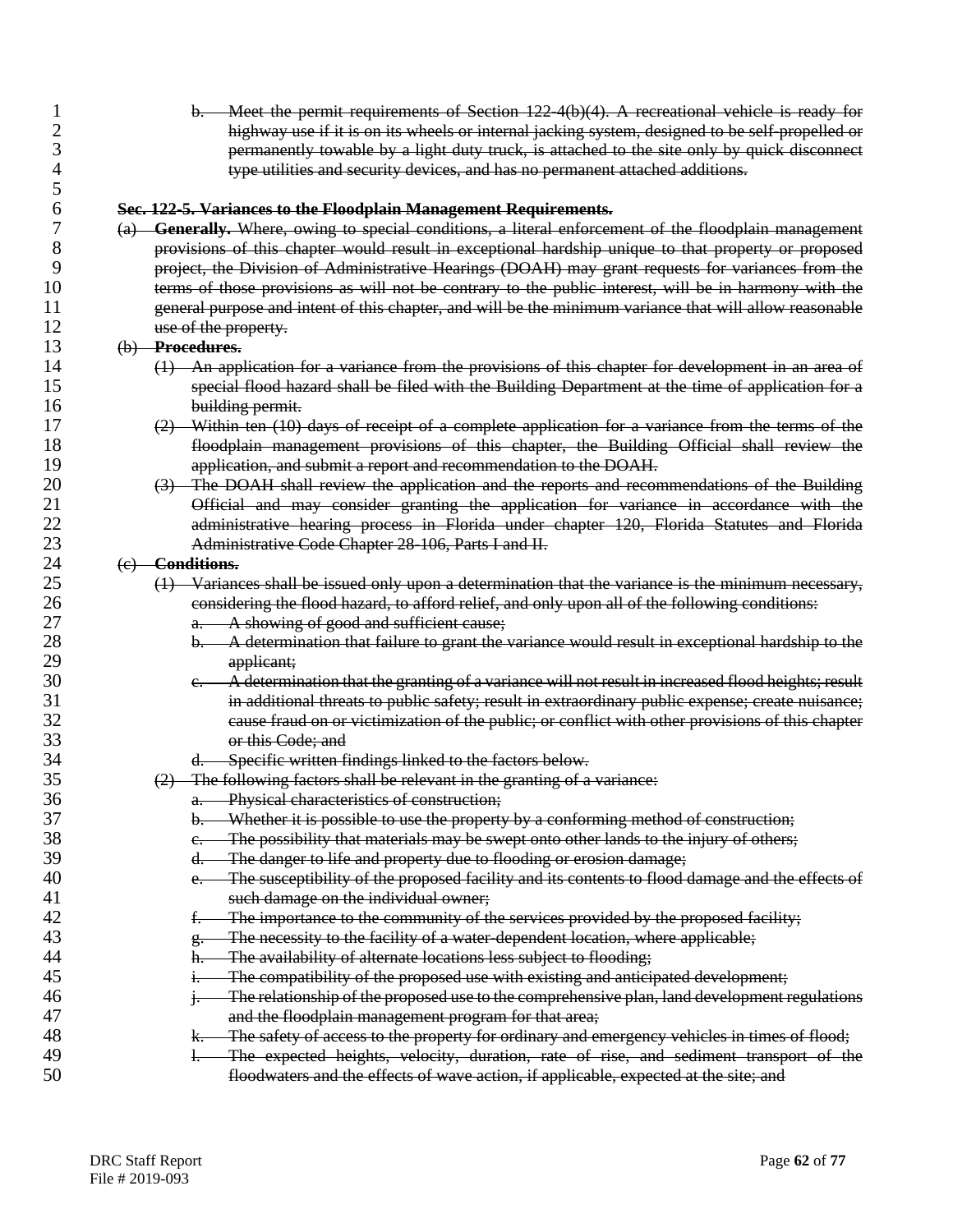|    | m. The costs of providing governmental services during and after flood conditions, including               |
|----|------------------------------------------------------------------------------------------------------------|
| 2  | maintenance and repair of public utilities and facilities such as sewer, gas, electrical and water         |
| 3  | systems, and streets and bridges.                                                                          |
| 4  | (3) When the DOAH considers the propriety of granting a variance, the following factors shall not be       |
| 5  | considered relevant:                                                                                       |
| 6  | The physical disabilities or handicaps and health of the applicant or members of his family;<br>$a_{-}$    |
| 7  | The domestic difficulties of the applicant or members of his family;<br>$b -$                              |
| 8  | e. The financial difficulty of the applicant in complying with the floodplain management                   |
| 9  | provisions of this chapter; or                                                                             |
| 10 | d. The elevation of surrounding structures.                                                                |
| 11 | (4) Any applicant to whom a variance is granted shall be given written notice by the DOAH specifying       |
| 12 | the difference between the base flood elevation and the elevation to which the structure is to be          |
| 13 | built and stating that the cost of flood insurance will be commensurate with the increased risk            |
| 14 | resulting from the lowest floor being located below the base flood elevation.                              |
| 15 | (5) All variances issued shall require that an owners affidavit be prepared, and recorded with the clerk   |
| 16 | of the circuit court, which shows that the proposed construction will be located in a special flood        |
| 17 | hazard area, the number of feet that the lowest floor of the proposed structure will be below the          |
| 18 | base flood level, and that actuarial flood insurance rates increase as the lowest floor within A zone      |
| 19 | and the bottom of the lowest horizontal structural member of the lowest floor within V zones               |
| 20 | elevation decreases.                                                                                       |
| 21 | (6) The Building Official shall maintain records of all variance actions and annually report any           |
| 22 | variances to the Federal Emergency Management Agency.                                                      |
| 23 |                                                                                                            |
| 24 | Sec. 122-6. Required Inspections of Residential Structures.                                                |
| 25 | (a) Applicability. Prior to the transfer of ownership of any property occupied by an elevated residential  |
| 26 | structure with a below base flood enclosed area defined as "new construction" (i.e., construction          |
| 27 | commenced on or after January 1, 1975) under this chapter, a county approved inspection of the below       |
| 28 | base flood enclosure shall be conducted. The required inspection shall be conducted no earlier than 180    |
| 29 | days prior to the transfer of the property by the seller or the potential purchaser, with the sellers      |
| 30 | permission. The intent of this inspection, which is strictly limited to the below base flood enclosure, is |
| 31 | to identify for county records and purchasers any nonconformities or illegal structures or uses.           |
| 32 | (b) Inspections. The inspection required under this section may be conducted either by an inspector from   |
| 33 | the growth management division or by an inspector approved by the growth management division. Fees         |
| 34 | for inspections conducted by the growth management division shall be in accordance with the schedule       |
| 35 | established by resolution of the BOCC for inspections conducted under the county's flood insurance         |
| 36 | inspection and compliance program.                                                                         |
| 37 | (c) Inspection procedures and forms. All inspections required under this section shall be conducted in     |
| 38 | accordance with procedures and recorded on county forms approved by the growth management director.        |
| 39 | (d) Private inspectors' approval. Non-county inspectors from an approved list maintained by the growth     |
| 40 | management division may be retained by property owners to complete the inspections required by this        |
| 41 | section. These inspectors shall be approved by the growth management division director and shall be        |
| 42 | required to take an inspection training session conducted by the growth management division to ensure      |
| 43 | all inspectors fully understand county inspection and reporting requirements. All inspections conducted    |
| 44 | and inspection reports prepared by non-county inspectors are subject to review by the growth               |
| 45 | management division. Inspection reports that are found to be incomplete, inaccurate, or contain errors     |
| 46 | and omissions, may result in the inspector being removed from the approved list of inspectors by the       |
| 47 | growth management director.                                                                                |
| 48 | (e) Inspection submittal requirements. The original of the inspection report, signed by the county         |
| 49 | inspector or county approved inspector, shall be submitted to the buyer and Building Department ten        |
| 50 | days prior to the closing date for transfer of property.                                                   |
| 51 | (f) Failure to comply with inspection submittal requirements. Should the inspection report required by     |
| 52 | this section not be filed with the Building Department and buyer, the seller and buyer will be notified    |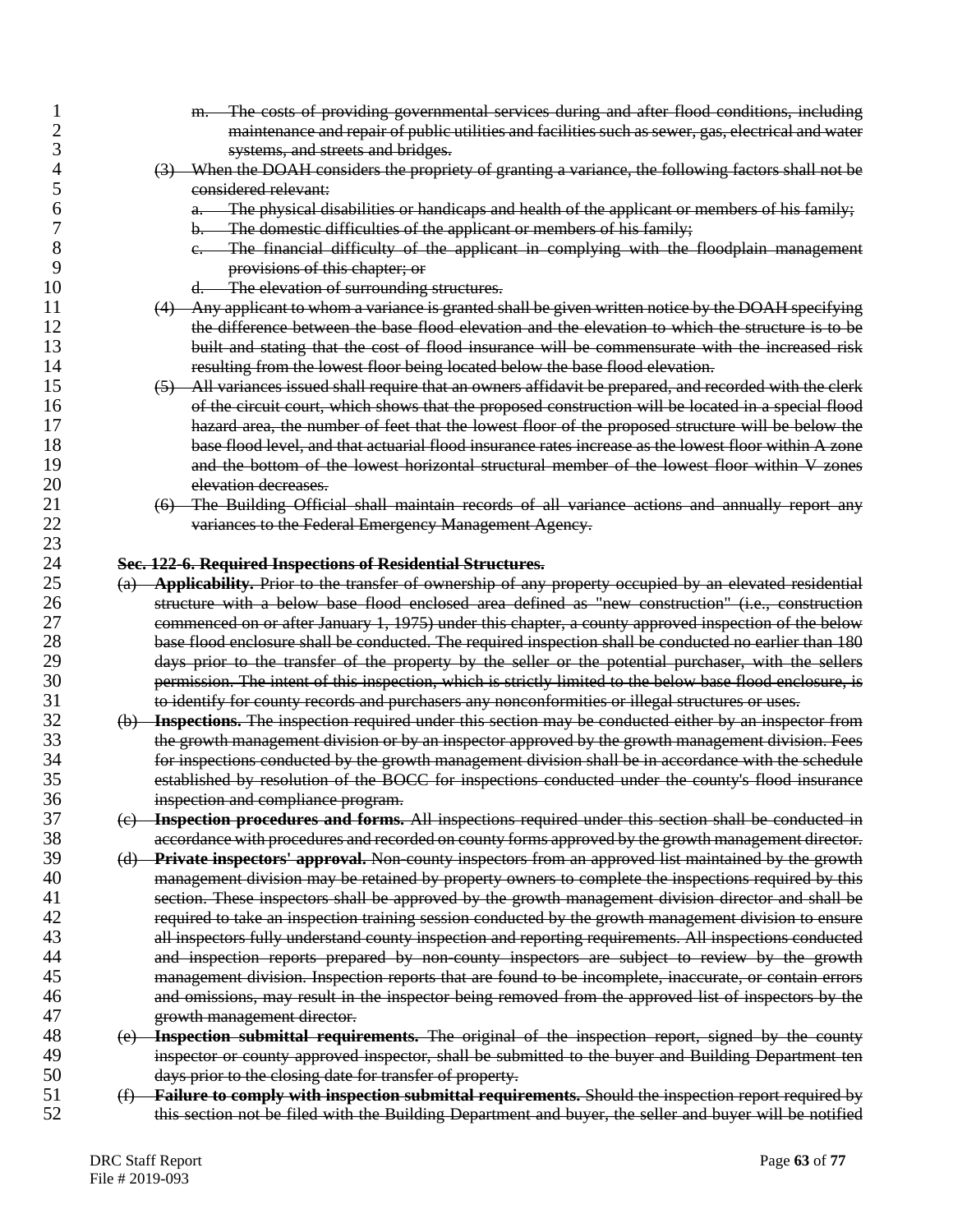| $\overline{2}$ | the terms of this section in law or at equity. The plaintiff may seek injunctive relief in a court of       |
|----------------|-------------------------------------------------------------------------------------------------------------|
| 3              | competent jurisdiction to prevent a violation of this section. Attorney's fees and costs incurred in an     |
| 4              | action to enforce these regulations may be awarded to a substantially prevailing party at the discretion    |
| 5              | of the court. A plaintiff may seek and the court may award treble damages to an aggrieved party. The        |
| 6              | sole intent of this inspection is to provide information for recording and monitoring improvements to       |
| 7              | downstairs enclosures subject to the county's floodplain regulations and in accordance with Board of        |
| 8              | County Commission Resolution 440-2011, which does not require that the property be brought into             |
| 9              | compliance prior or subsequently to transfer. This inspection is not intended to be used to identify or     |
| 10             | prosecute any other unpermitted improvements that are not subject to the floodplain regulations.            |
| 11             | (g) Nothing in this section shall prohibit the county from prosecuting illegal, unpermitted improvements    |
| 12             |                                                                                                             |
|                | under the Pilot Inspection Program (44 CFR 59.30); however the Pilot Inspection Program requires an         |
| 13             | independent inspection.                                                                                     |
| 14             | (h) If the results of the inspection identify illegal unpermitted improvements Section 122 4 applies when a |
| 15             | building permit or special floodplain permit is sought by an applicant.                                     |
| 16             |                                                                                                             |
| 17             | Sec. 122-7. Floodplain Certificate of Compliance Program.                                                   |
| 18             | (a) Generally. Any property owner who has obtained an inspection of his downstairs enclosure or structure   |
| 19             | below base flood elevation through either:                                                                  |
| 20             | (1) FEMA Insurance Inspection Program; or                                                                   |
| 21             | (2) Inspection at time of sale; or                                                                          |
| 22             | (3) Voluntary inspection is eligible to obtain a certificate of compliance. The structure must have been    |
| 23             | found in compliance with the Monroe County floodplain regulations by Monroe County staff. Prior             |
| 24             | to obtaining the certificate, the owner must record a nonconversion agreement in the Monroe                 |
| 25             | County official land records on a form to be provided by the county. Properties that have received          |
| 26             | their inspections prior to implementation of the certificate of compliance program may receive a            |
| 27             | certificate of compliance; however, a re-inspection (with no fee) is necessary to assure compliance         |
| 28             | has been maintained and the owner must also record the nonconversion agreement, which shall be              |
| 29             | recorded in the official land records of Monroe County.                                                     |
| 30             | (b) Outreach. The county will mail written notices to property owners, every two years, with downstairs     |
| 31             | living areas as follows:                                                                                    |
| 32             | (1) The county will obtain data from the Monroe County Property Appraiser Office which will identify        |
| 33             | all single family residences which contain enclosures that are identified as living area on the ground      |
| 34             | floor. Once this data is captured, technical staff will deduct all the parcels that have already received   |
| 35             | inspections through the FEMA Insurance Inspection Pilot Program, transfer of ownership program,             |
| 36             | or the previously applicable inspection on building permit program, and been made compliant.                |
| 37             | (2) The remaining property owners will be notified by regular mail that in order to receive a certificate   |
| 38             | of compliance, an inspection is required of any below base flood elevation structures, to verify            |
| 39             | compliance with the Monroe County floodplain regulations. Owners will also be notified that                 |
| 40             | noncompliant structures may be subject to code compliance proceedings.                                      |
| 41             | (3) If owners seek and obtain a certificate of compliance inspection, and are compliant, they will          |
| 42             | receive a certificate of compliance as outlined in this section. This is a proactive opportunity for        |
| 43             |                                                                                                             |
|                | property owners to receive evidence that they have a compliant structure which should, long term,           |
| 44             | create a positive market condition. If an owner has a noncompliant structure, he will be notified of        |
| 45             | all the required corrections to the enclosure to become compliant and that permits are required to          |
| 46             | authorize construction.                                                                                     |
| 47             | (e) Inspections. Inspections may be conducted for a certificate of compliance according to this chapter for |
| 48             | FEMA Insurance Inspection Program or for Inspection of Residential Structures prior to transfer of          |
| 49             | ownership found in Section 122-6.                                                                           |
| 50             | (d) Compliant structures. The county will provide a certificate of compliance to property owners with       |
| 51             | compliant structures after property owners sign and record a nonconversion agreement (with a                |
| 52             | corresponding drawing demonstrating the permitted improvements allowed below base flood elevation           |
|                |                                                                                                             |

1 that the structure is in violation of this section. The buyer and his successors and assigns may enforce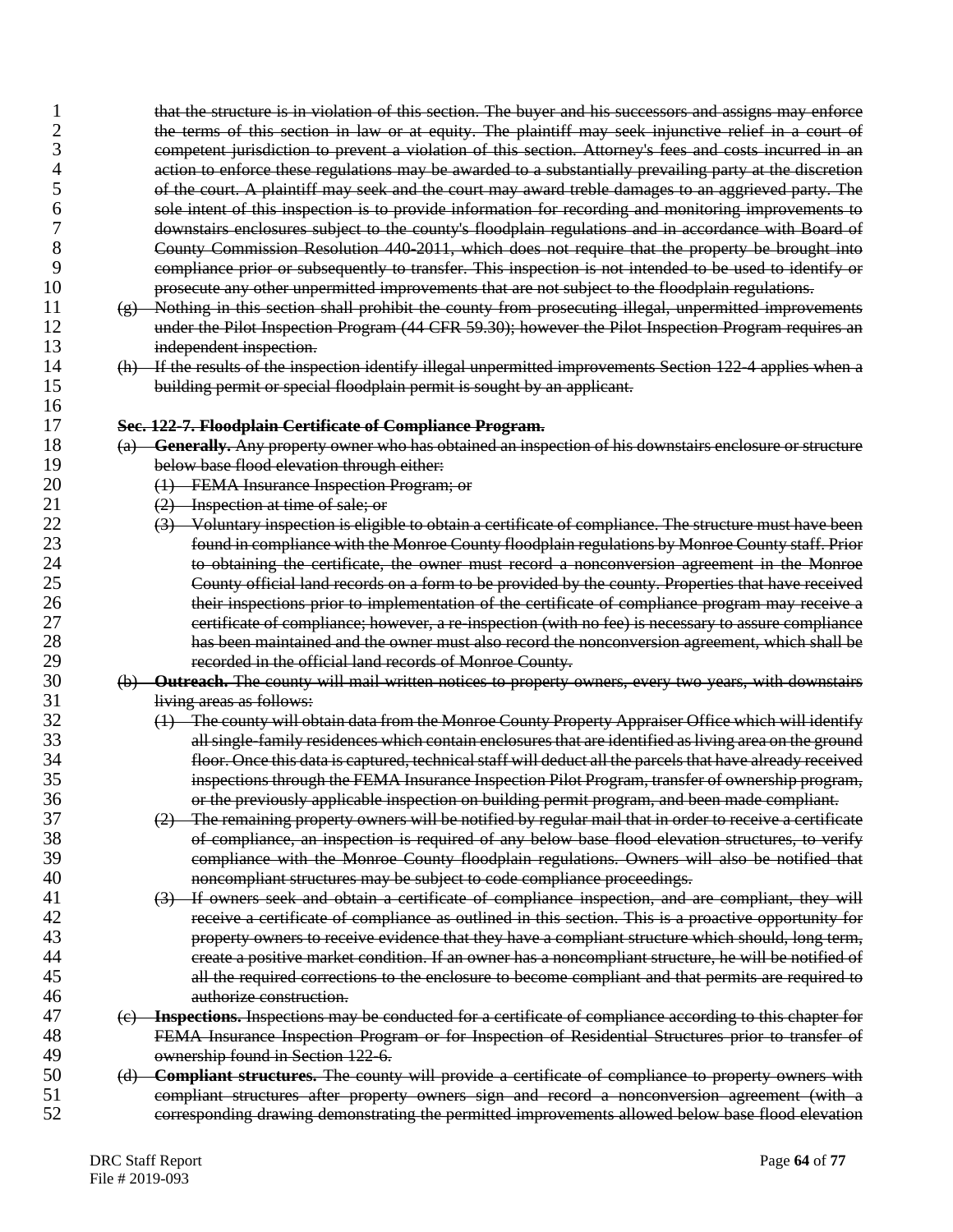| 1              | attached to the agreement). The nonconversion agreement shall be recorded by the county in the Monroe      |
|----------------|------------------------------------------------------------------------------------------------------------|
| $\overline{c}$ | County official land records so future buyers of properties understand what has been approved for areas    |
| 3              | below base flood elevation. Property owners shall pay recording fees.                                      |
| 4              | (e) Noncompliant structures. The county Building Official shall refer any noncompliant structures to the   |
| 5              | Code Compliance Department for enforcement through appropriate processes.                                  |
| 6              | (f) New construction. New construction that contains any type of below base flood elevation enclosure,     |
| 7              | will be required to record a "Notice of Non-Conversion" in the Monroe County land records indicating       |
| 8              | the square footage permitted to be constructed below base flood elevations, with a corresponding           |
| 9              | drawing demonstrating the permitted improvements permitted, prior to receiving a certificate of            |
| 10             | occupancy.                                                                                                 |
| 11             |                                                                                                            |
| 12             | Sec. 122-8. Inclusion of United States Federal Emergency Management Agency (FEMA) and United               |
| 13             | <b>States Fish and Wildlife Service (FWS) Required Permit Referral Process (PRP) in Final</b>              |
| 14             | <b>Permit Determinations for Development.</b>                                                              |
| 15             | (a) Purpose and intent. It is the purpose of Section 122-8 to implement regulations that will assure,      |
| 16             | consistent with the 10th Amendment to the U.S. Constitution, state and county regulations, proper record   |
| 17             | retention, coordination, and notification of FEMA and FWS regarding permit applications filed with or      |
| 18             |                                                                                                            |
|                | issued by Monroe County, inclusive of FEMA/FWS requirements agreed to by the applicant.                    |
| 19             | (b) Lands to which this section apply. See Section 122-2(b)2.                                              |
| 20             | (c) Rules for interpreting SFAMs. The boundaries of the flood hazard areas shown on the FWS SFAMs          |
| 21             | may be determined by scaling distances. Required interpretations of those maps for precise locations of    |
| 22             | such boundaries shall be made by the county Planning Director or his/her designee, in consultation with    |
| 23             | the Building Official.                                                                                     |
| 24             | (d) Administration of development approval in species focus areas.                                         |
| 25             | (1) SFAM review required. For parcels or lots shown within the SFAMs in which an application for           |
| 26             | development permit has been made, if the SFAM indicates the parcel or lot contains only unsuitable         |
| 27             | habitat for any of the following species: Key Largo Cotton Mouse, Key Largo woodrat, Key tree-             |
| 28             | eactus, Lower Keys marsh rabbit, Eastern indigo snake, Key deer, Schaus swallowtail butterfly,             |
| 29             | silver rice rate, and Stock Island tree snail, and the parcel or lot is not listed on the RE list, the     |
| 30             | Planning Director or his/her designee shall provide for a notation in the development application          |
| 31             | permit files that indicates:                                                                               |
| 32             | a. The name of the official that reviewed the development application for FWS requirements;                |
| 33             | b. The date of the review;                                                                                 |
| 34             | The date of the SFAM and RE list used to conduct the review.                                               |
| 35             | Once the review has established that a parcel or lot contains unsuitable habitat, action may be            |
| 36             | taken on the permit application for development by Monroe County staff.                                    |
| 37             | (2) FWS technical assistance permit requirements. For parcels or lots shown within the SFAMs in            |
| 38             | which an application for a permit for development has been made including 1) expanding the                 |
| 39             | footprint of a structure; and/or 2) expanding clearing in habitat (including native vegetation             |
| 40             | removal); and/or 3) placement of fencing into Key deer habitat, if the SFAM indicates the parcel           |
| 41             | or lot contains suitable habitat for any of the following species: Key Largo Cotton Mouse, Key             |
| 42             | Largo wood rat, Key tree-cactus, Lower Keys marsh rabbit, Eastern indigo snake, Key deer, Schaus           |
| 43             | swallowtail butterfly, silver rice rat, and/or Stock Island tree snail, and the parcel or lot is listed on |
| 44             | the RE list, the Planning Director or his/her designee shall use the SAGs to determine whether a           |
| 45             |                                                                                                            |
| 46             | floodplain development permit application requires:                                                        |
| 47             | Incorporation of FWS SAG requirements as conditions into the Monroe County permit and                      |
|                | the county may issue the permit, pursuant to all applicable codes; or                                      |
| 48             | If, according to the SAGs, the proposed development needs technical assistance by the<br>b.                |
| 49             | service, the county may take action on the permit application for entry into ROGO or NROGO                 |
| 50             | and/or shall issue the permit in accordance with Chapter 2012-205, Laws of Florida,                        |
| 51             | indicating a notice to proceed must be obtained prior to any construction, removal of                      |
| 52             | vegetation, or commencement of development, with a condition that:                                         |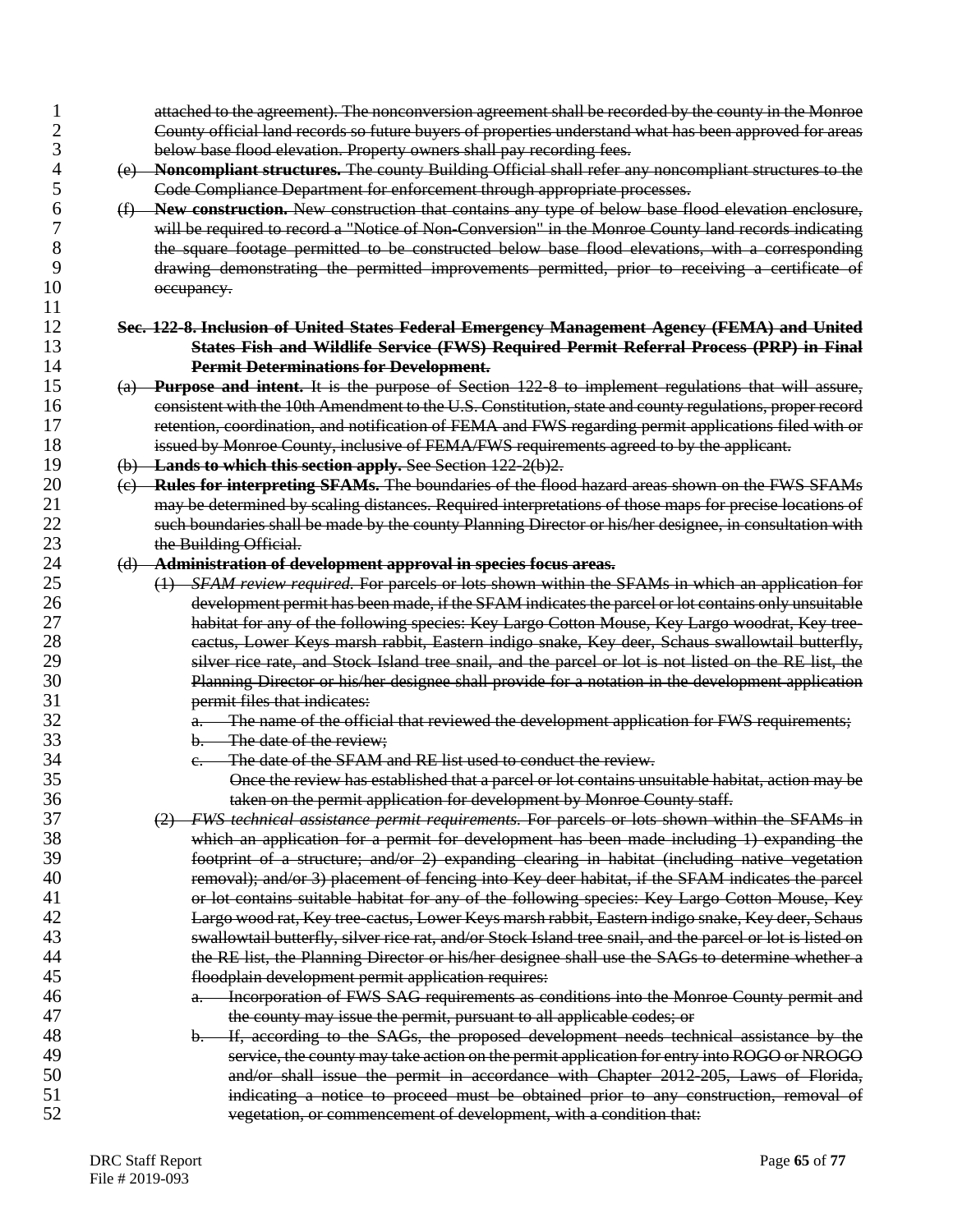| The applicant obtain, prior to the issuance of the notice to proceed, all applicable state<br>$2-$<br>3<br>or federal permits or approvals pursuant to Section $122-2(a)$ ; and<br>3. In accordance with the Florida Building Code and Monroe County Section 6-103(b),<br>4<br>5<br>the permit shall expire after 180 days; and<br>4. If the permit expires, the applicant shall be required to reapply for the permit.<br>6<br>7<br>For a floodplain development permit application that requires the services' technical<br>$e -$<br>8<br>assistance, Monroe County shall provide the application to the service weekly. Based on the<br>9<br>services technical assistance, the applicant shall submit the FWS written requirements to the |  |
|-----------------------------------------------------------------------------------------------------------------------------------------------------------------------------------------------------------------------------------------------------------------------------------------------------------------------------------------------------------------------------------------------------------------------------------------------------------------------------------------------------------------------------------------------------------------------------------------------------------------------------------------------------------------------------------------------------------------------------------------------|--|
|                                                                                                                                                                                                                                                                                                                                                                                                                                                                                                                                                                                                                                                                                                                                               |  |
|                                                                                                                                                                                                                                                                                                                                                                                                                                                                                                                                                                                                                                                                                                                                               |  |
|                                                                                                                                                                                                                                                                                                                                                                                                                                                                                                                                                                                                                                                                                                                                               |  |
|                                                                                                                                                                                                                                                                                                                                                                                                                                                                                                                                                                                                                                                                                                                                               |  |
|                                                                                                                                                                                                                                                                                                                                                                                                                                                                                                                                                                                                                                                                                                                                               |  |
|                                                                                                                                                                                                                                                                                                                                                                                                                                                                                                                                                                                                                                                                                                                                               |  |
|                                                                                                                                                                                                                                                                                                                                                                                                                                                                                                                                                                                                                                                                                                                                               |  |
|                                                                                                                                                                                                                                                                                                                                                                                                                                                                                                                                                                                                                                                                                                                                               |  |
| 10<br>county. If the applicant agrees to the FWS requirements, in writing, Monroe County may then                                                                                                                                                                                                                                                                                                                                                                                                                                                                                                                                                                                                                                             |  |
| 11                                                                                                                                                                                                                                                                                                                                                                                                                                                                                                                                                                                                                                                                                                                                            |  |
| issue a notice to proceed that includes the technical assistance requirements, provided by the                                                                                                                                                                                                                                                                                                                                                                                                                                                                                                                                                                                                                                                |  |
| 12<br>federal agency to avoid possible impacts on federally listed (threatened or endangered)                                                                                                                                                                                                                                                                                                                                                                                                                                                                                                                                                                                                                                                 |  |
| 13<br>species, as conditions in the Monroe County permit.                                                                                                                                                                                                                                                                                                                                                                                                                                                                                                                                                                                                                                                                                     |  |
| 14<br>d. For a development permit application that requires mitigation and/or compensation for                                                                                                                                                                                                                                                                                                                                                                                                                                                                                                                                                                                                                                                |  |
| 15<br>adverse effects to native habitat, monetary compensation generated will be applied to                                                                                                                                                                                                                                                                                                                                                                                                                                                                                                                                                                                                                                                   |  |
| 16<br>restoration and/or purchase of native habitat.                                                                                                                                                                                                                                                                                                                                                                                                                                                                                                                                                                                                                                                                                          |  |
| 17<br>The county shall maintain an applicant acceptance form, of the service requirements, in the<br>$e_{\cdot}$                                                                                                                                                                                                                                                                                                                                                                                                                                                                                                                                                                                                                              |  |
| 18<br>permit file.                                                                                                                                                                                                                                                                                                                                                                                                                                                                                                                                                                                                                                                                                                                            |  |
| 19<br>For purposes of this chapter the notice to proceed shall be written authorization from the<br>ŧ.                                                                                                                                                                                                                                                                                                                                                                                                                                                                                                                                                                                                                                        |  |
| 20<br>Monroe County Growth Management Division to the permittee that the permitted                                                                                                                                                                                                                                                                                                                                                                                                                                                                                                                                                                                                                                                            |  |
| 21<br>development activities may begin.                                                                                                                                                                                                                                                                                                                                                                                                                                                                                                                                                                                                                                                                                                       |  |
| 22<br>If the parcel is within an area previously covered by a habitat conservation plan, and where<br><del>g.</del>                                                                                                                                                                                                                                                                                                                                                                                                                                                                                                                                                                                                                           |  |
| 23<br>that habitat conservation plan has expired at the time of development permit application, the                                                                                                                                                                                                                                                                                                                                                                                                                                                                                                                                                                                                                                           |  |
|                                                                                                                                                                                                                                                                                                                                                                                                                                                                                                                                                                                                                                                                                                                                               |  |
| 24                                                                                                                                                                                                                                                                                                                                                                                                                                                                                                                                                                                                                                                                                                                                            |  |
| county shall apply this permit referral process, unless mitigation was completed for the<br>25                                                                                                                                                                                                                                                                                                                                                                                                                                                                                                                                                                                                                                                |  |
| associated impacts.                                                                                                                                                                                                                                                                                                                                                                                                                                                                                                                                                                                                                                                                                                                           |  |
| If the property owner does not agree to the FWS technical assistance requirements to be<br>26<br>$h -$                                                                                                                                                                                                                                                                                                                                                                                                                                                                                                                                                                                                                                        |  |
| 27<br>included in the development permit as conditions, the county shall not issue the notice to                                                                                                                                                                                                                                                                                                                                                                                                                                                                                                                                                                                                                                              |  |
| 28<br>proceed and shall rescind the previously issued development permit.                                                                                                                                                                                                                                                                                                                                                                                                                                                                                                                                                                                                                                                                     |  |
| 29<br>For properties located in Key Largo wood rat, Key Largo cotton mouse, silver rice rat and<br>$1 -$                                                                                                                                                                                                                                                                                                                                                                                                                                                                                                                                                                                                                                      |  |
| 30<br>Lower Keys marsh rabbit habitat, property owners shall agree to execute and record a                                                                                                                                                                                                                                                                                                                                                                                                                                                                                                                                                                                                                                                    |  |
| 31<br>covenant restriction in favor of Monroe County which prohibits free ranging cats. This                                                                                                                                                                                                                                                                                                                                                                                                                                                                                                                                                                                                                                                  |  |
| 32<br>requirement alleviates direct and cumulative loss of species habitat which will not negatively                                                                                                                                                                                                                                                                                                                                                                                                                                                                                                                                                                                                                                          |  |
| 33<br>impact the total number of new residential permits that may be issued under Species                                                                                                                                                                                                                                                                                                                                                                                                                                                                                                                                                                                                                                                     |  |
| 34<br>Assessment Guides (SAGs).                                                                                                                                                                                                                                                                                                                                                                                                                                                                                                                                                                                                                                                                                                               |  |
| 35<br>(3) Provision for flood hazard reduction and avoiding impacts on federally listed (threatened or                                                                                                                                                                                                                                                                                                                                                                                                                                                                                                                                                                                                                                        |  |
| 36<br>endangered) species enforcement. All proposed development shall meet the conditions established                                                                                                                                                                                                                                                                                                                                                                                                                                                                                                                                                                                                                                         |  |
| 37<br>on the floodplain development permit and/or notice to proceed, which includes FWS technical                                                                                                                                                                                                                                                                                                                                                                                                                                                                                                                                                                                                                                             |  |
| 38<br>assistance requirements included as conditions on the Monroe County development permits, to                                                                                                                                                                                                                                                                                                                                                                                                                                                                                                                                                                                                                                             |  |
| 39<br>avoid possible impacts on federally listed species (threatened or endangered). Violation of this                                                                                                                                                                                                                                                                                                                                                                                                                                                                                                                                                                                                                                        |  |
| 40<br>chapter, including any development constructed not in accordance with the FWS requirements,                                                                                                                                                                                                                                                                                                                                                                                                                                                                                                                                                                                                                                             |  |
| 41<br>included as conditions on the Monroe County development permit, derived through use of the                                                                                                                                                                                                                                                                                                                                                                                                                                                                                                                                                                                                                                              |  |
| 42<br>SAGs or through technical assistance by FWS, are hereby deemed to be violations of the County                                                                                                                                                                                                                                                                                                                                                                                                                                                                                                                                                                                                                                           |  |
| 43<br>Code and may be enforced utilizing the administrative enforcement procedures set forth in Chapter                                                                                                                                                                                                                                                                                                                                                                                                                                                                                                                                                                                                                                       |  |
| 44<br>8, Monroe County Code of Ordinances. Further, Section 118-11 shall be utilized to require                                                                                                                                                                                                                                                                                                                                                                                                                                                                                                                                                                                                                                               |  |
| 45<br>environmental restoration standards.                                                                                                                                                                                                                                                                                                                                                                                                                                                                                                                                                                                                                                                                                                    |  |
| 46<br>(4) Permit issuance for previously tolled allocations and annual allocation awards from the Rate of                                                                                                                                                                                                                                                                                                                                                                                                                                                                                                                                                                                                                                     |  |
| 47<br>Growth Ordinance (ROGO), Non-Residential Rate of Growth Ordinance (NROGO) allocations or                                                                                                                                                                                                                                                                                                                                                                                                                                                                                                                                                                                                                                                |  |
| 48                                                                                                                                                                                                                                                                                                                                                                                                                                                                                                                                                                                                                                                                                                                                            |  |
| building permits/floodplain development permits. Building permits and allocations have been<br>49                                                                                                                                                                                                                                                                                                                                                                                                                                                                                                                                                                                                                                             |  |
| tolled under authority of Monroe County Resolutions 420-2005, 166-2006, 185-2007 and 219-2008<br>50                                                                                                                                                                                                                                                                                                                                                                                                                                                                                                                                                                                                                                           |  |
| and 282-2011 as a result of the injunction prohibiting FEMA from issuing flood insurance policies<br>51<br>under the National Flood Insurance Program which was imposed in the case of Florida Key Deer                                                                                                                                                                                                                                                                                                                                                                                                                                                                                                                                       |  |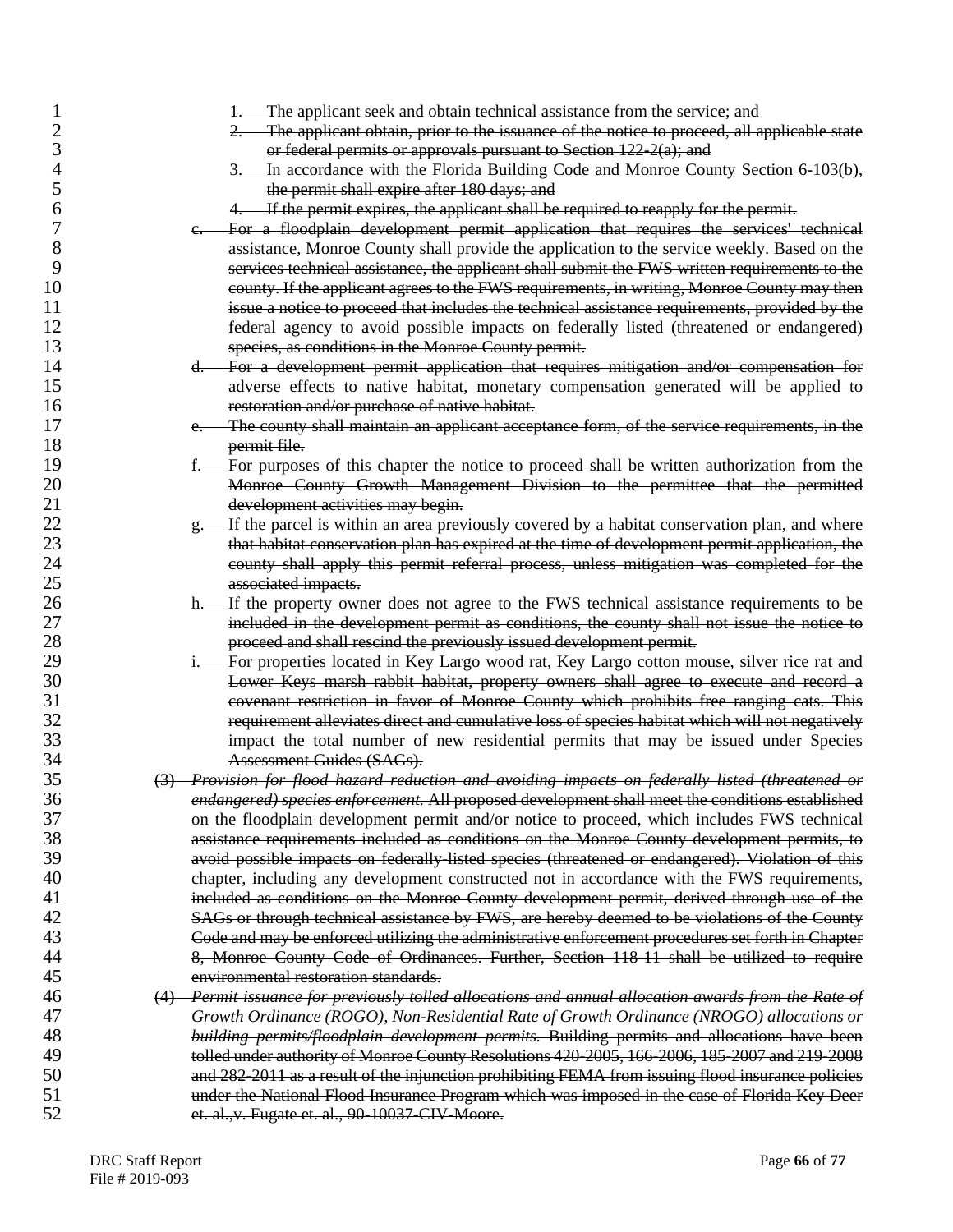|          | a. In order for those persons whose allocations or whose building permits were tolled to be                                                                                                       |
|----------|---------------------------------------------------------------------------------------------------------------------------------------------------------------------------------------------------|
| 2        | eligible for federal flood insurance and meet their obligations under the Federal Endangered                                                                                                      |
| 3        | Species Act, the following is required:                                                                                                                                                           |
| 4        | 1. Owners with allocations who do not need coordination with FWS after they are                                                                                                                   |
| 5        | processed through the permit referral process:                                                                                                                                                    |
| 6        | i. Have 180 days from the date of a county issued written notice to pick up their                                                                                                                 |
| 7        | building permits; or                                                                                                                                                                              |
| 8        | Have 300 days from the date of a county issued written notice, if there is a<br>$H -$                                                                                                             |
| 9        | need to redesign an onsite wastewater treatment system, to receive a permit                                                                                                                       |
| 10       | from the department of health (DOH) and pick up their building permits.                                                                                                                           |
| 11       | Owners with building permits who do not need coordination with FWS after they are                                                                                                                 |
| 12       | processed through the permit referral process:                                                                                                                                                    |
| 13       | Have 180 days from the date of a county issued written notice, to<br>1.                                                                                                                           |
| 14       | recommence development and receive a passed inspection; or                                                                                                                                        |
| 15       | Have 300 days from the date of a county issued written notice, if there is a<br>$H_{\tau}$                                                                                                        |
| 16       | need to redesign an onsite wastewater treatment system to receive a permit                                                                                                                        |
| 17       | from the DOH, recommence development and receive a passed inspection.                                                                                                                             |
| 18       | (5) Permit issuance for Annual allocation awards from the Rate of Growth Ordinance (ROGO),                                                                                                        |
| 19       | Non-Residential Rate of Growth Ordinance (NROGO) allocations. Permit applications                                                                                                                 |
| 20       | processed through the permit referral process that result in a "may affect determination" for the                                                                                                 |
| 21       | proposed development through the application of the species assessment guides which require the                                                                                                   |
| 22       | permittee to coordinate with FWS shall have a total of 360 days from the date of a county issued                                                                                                  |
| 23       | written notice to conclude the required coordination with FWS and pick up the building permit,                                                                                                    |
| 24       | and receive a notice to proceed from Monroe County. This timeframe may be extended by the                                                                                                         |
| 25       | Planning Director if the applicant submits a written request prior to the expiration of the allocation                                                                                            |
| 26       | award and/or the permit and the applicant affirmatively demonstrates that he has timely and                                                                                                       |
| 27       | actively sought coordination.                                                                                                                                                                     |
| 28       | (6) Properties for which a permit has been issued and for which development has not commenced will                                                                                                |
| 29       | be required to be processed through the permit referral process. Permit reviews that result in a "may                                                                                             |
| 30       |                                                                                                                                                                                                   |
| 31       | affect determination" for the proposed development through the application of the species                                                                                                         |
| 32       | assessment guides which require the permittee to coordinate with FWS shall have a total of 360<br>days from the date of a county issued written notice to conclude the required coordination with |
| 33       |                                                                                                                                                                                                   |
| 34       | FWS, commence development and receive a passed inspection from Monroe County. This                                                                                                                |
| 35       | timeframe may be extended by the Planning Director if the applicant can affirmatively demonstrate                                                                                                 |
|          | that he has timely and actively sought coordination.                                                                                                                                              |
| 36<br>37 |                                                                                                                                                                                                   |
| 38       | Sec. 122-9. Appeals.                                                                                                                                                                              |
| 39       | Authority. The Division of Administrative Hearings (DOAH) shall have the authority to hear and decide<br>$\left(\mathrm{a}\right)$                                                                |
|          | appeals from administrative actions regarding the floodplain management provisions of this Land                                                                                                   |
| 40       | Development Code.                                                                                                                                                                                 |
| 41<br>42 | (b) Initiation. An appeal may be initiated by an owner, applicant, adjacent property owner, any aggrieved                                                                                         |
|          | or adversely affected person, as defined by F.S. § 163.3215(2), or any resident of real property, from                                                                                            |
| 43       | administrative actions regarding the floodplain management provisions of this Land Development Code.                                                                                              |
| 44       | (c) Procedures. A notice of appeal in the form prescribed by the Building Official must be filed with the                                                                                         |
| 45       | county administrator and with the Building Department within 30 calendar days of the administrative                                                                                               |
| 46       | action. Failure to file such appeal shall constitute a waiver of any rights under this article to appeal                                                                                          |
| 47       | administrative actions regarding the floodplain management provisions of this Land Development Code.                                                                                              |
| 48       | Such notice shall be accompanied by the names and addresses of the owner, applicant, property owner,                                                                                              |
| 49       | and adjacent property owners. The filing of such notice of appeal will require the County to forward to                                                                                           |
| 50       | the BOCC any and all records concerning the subject matter of the appeal and to send written notice of                                                                                            |
| 51       | the appeal to the owner, applicant, property owner, and adjacent property owners, if different from the                                                                                           |
| 52       | person filing the appeal. Upon receipt of the written notice of the appeal, the County shall refer the                                                                                            |
|          |                                                                                                                                                                                                   |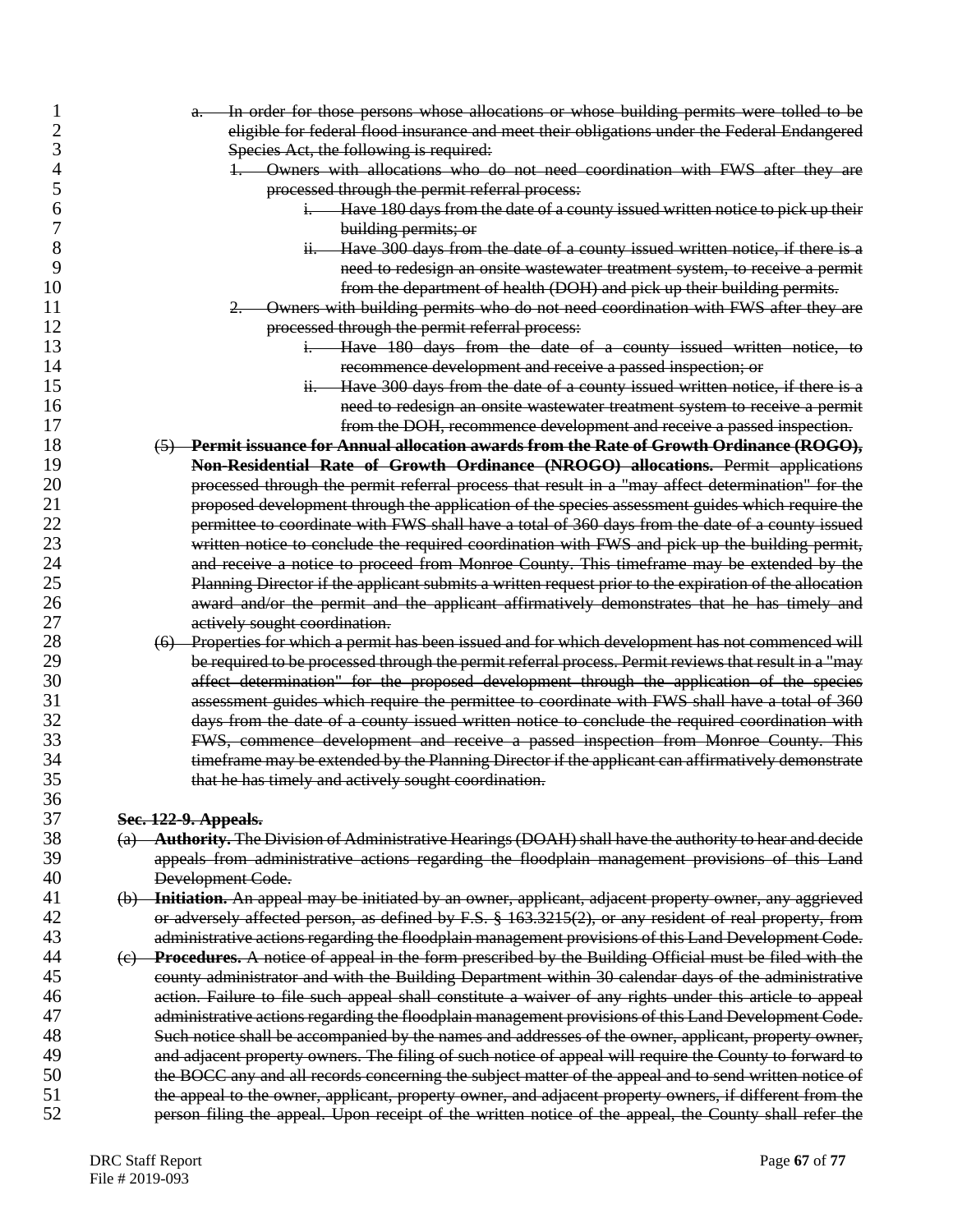|                  | request shall be accompanied by a copy of the petition and a copy of the notice of County action.<br>(d) <b>Effect of filing an appeal.</b> The filing of a notice of appeal shall stay all permit activity and any<br>proceedings in furtherance of the action appealed unless the Building Official certifies in writing to the<br>BOCC and the applicant that a stay poses an imminent peril to life or property, in which case the appeal<br>shall not stay further permit activity and any proceedings. The BOCC shall review such certification and<br>grant or deny a stay of the proceedings.               |
|------------------|---------------------------------------------------------------------------------------------------------------------------------------------------------------------------------------------------------------------------------------------------------------------------------------------------------------------------------------------------------------------------------------------------------------------------------------------------------------------------------------------------------------------------------------------------------------------------------------------------------------------|
|                  | (e) Action of DOAH. DOAH shall consider the appeal pursuant to Rule 28-106.201(3) F.A.C.                                                                                                                                                                                                                                                                                                                                                                                                                                                                                                                            |
|                  | IV. CONSISTENCY WITH THE MONROE COUNTY LAND DEVELOPMENT CODE                                                                                                                                                                                                                                                                                                                                                                                                                                                                                                                                                        |
| $158(d)(7)(b)$ : | The proposed amendment is consistent with one or more of the required provisions of LDC Section 102-                                                                                                                                                                                                                                                                                                                                                                                                                                                                                                                |
|                  | 1. Changed projections (e.g., regarding public service needs) from those on which the text or<br>boundary was based;<br>N/A                                                                                                                                                                                                                                                                                                                                                                                                                                                                                         |
|                  | 2. Changed assumptions (e.g., regarding demographic trends);<br>N/A                                                                                                                                                                                                                                                                                                                                                                                                                                                                                                                                                 |
|                  | 3. Data errors, including errors in mapping, vegetative types and natural features described in<br>volume 1 of the plan;<br>N/A                                                                                                                                                                                                                                                                                                                                                                                                                                                                                     |
|                  | 4. New issues;                                                                                                                                                                                                                                                                                                                                                                                                                                                                                                                                                                                                      |
|                  | Amendments to the County's Floodplain Management Ordinance (Ch. 122 of the Land<br>Development Code) are necessary to be consistent with FEMA updated provisions (Technical<br>Bulletins, policies, and guidance), incorporate and be consistent with the Florida Division of<br>Emergency Management (DEM) State Floodplain Management Office Model Floodplain<br>Management Ordinance and to continue to fulfill the National Flood Insurance Program<br>requirements. Additionally, the Code update will allow the County to continue to meet the<br>requirements and activities of the Community Rating System. |
|                  | 5. Recognition of a need for additional detail or comprehensiveness; or                                                                                                                                                                                                                                                                                                                                                                                                                                                                                                                                             |
|                  | The National Flood Insurance Program (NFIP) is a federally-subsidized flood damage<br>insurance program administered by the Federal Emergency Management Agency (FEMA)<br>enabling property owners in participating communities to purchase flood insurance in<br>exchange for the community's adoption of floodplain management regulations to reduce future<br>flood damages. The County has been participant of the NFIP program since 1973, with the<br>adoption and effective date of the initial floodplain management regulations of Monroe<br>County.                                                       |
|                  | Since the 2010 edition of the <i>Florida Building Code</i> (FBC), the FBC has incorporated flood<br>provisions that meet or exceed the minimum NFIP requirements for buildings and structures.<br>The FBC was updated in 2014, 2017 and 2020 to continue to reflect, meet and/or exceed the                                                                                                                                                                                                                                                                                                                         |
|                  | <b>DRC</b> Staff Report<br>Page 68 of 77                                                                                                                                                                                                                                                                                                                                                                                                                                                                                                                                                                            |

1 appeal to DOAH with a request that an administrative law judge be assigned to conduct a hearing. The request shall be accompanied by a copy of the petition and a copy of the notice of County action.

 $\frac{11}{12}$ 

 158(d)(7)(b): 

 N/A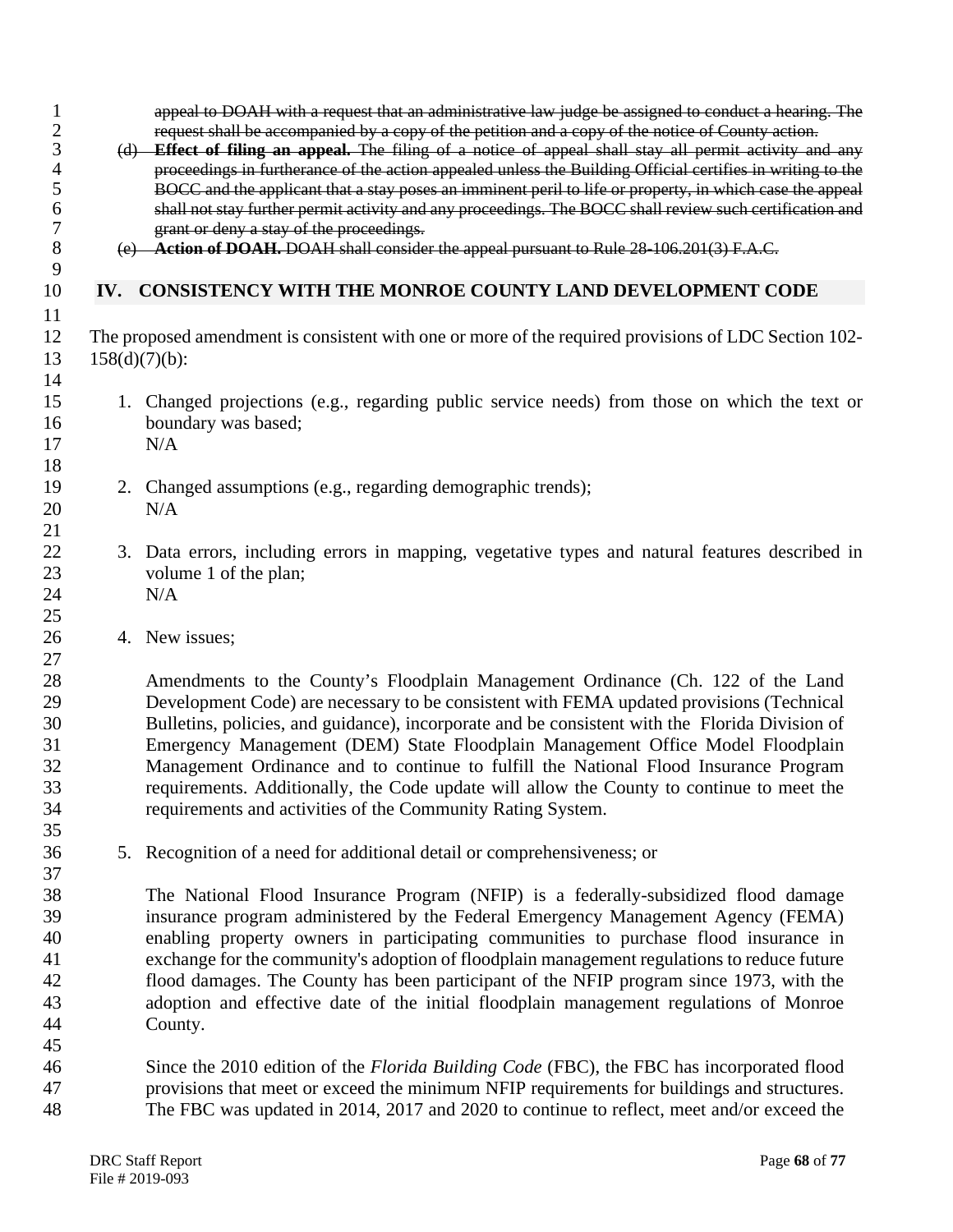minimum NFIP requirements. Additionally, in 2015, FEMA started issuing updated Technical Bulletins and policies with new standards and guidance for development within the Special Flood Hazard Areas.

 Further in 2012, Florida Division of Emergency Management (DEM) State Floodplain Management Office developed a Model Floodplain Management Ordinance for communities, written explicitly to rely on the flood provisions in the *Florida Building Code*. FEMA approved the Model Floodplain Management Ordinance in 2013. Over the past almost 10 years, DEM has worked with nearly all of Florida's 468 NFIP communities to transition to the Model Floodplain Management Ordinance.

6. Data updates;

N/A

 **In no event shall an amendment be approved which will result in an adverse community change to the planning area in which the proposed development is located or to any area in accordance with a livable communikeys master plan pursuant to findings of the board of county commissioners.** 

The proposed text amendment is not anticipated to result in an adverse community change.

#### **V. CONSISTENCY WITH THE MONROE COUNTY COMPREHENSIVE PLAN, THE PRINCIPLES FOR GUIDING DEVELOPMENT, AND FLORIDA STATUTES.**

### **A. The proposed amendment is consistent with the Goals, Objectives and Policies of the Monroe County 2030 Comprehensive Plan. Specifically, it furthers:**   $\frac{28}{29}$

**GOAL 101:** Monroe County shall manage future growth to enhance the quality of life, ensure the safety of County residents and visitors, and protect valuable natural resources. County residents and visitors, and protect valuable natural resources.

 $\frac{31}{32}$ **Policy 101.5.30:** In order to preserve the existing community character and natural environment, Monroe County shall limit the height of structures including landfills to 35 feet. Height is defined as the vertical 33 County shall limit the height of structures including landfills to 35 feet. Height is defined as the vertical<br>34 distance between grade and the highest part of any structure, including mechanical equipment, but excludin distance between grade and the highest part of any structure, including mechanical equipment, but excluding spires and/or steeples on structures used for institutional and/or public uses only; chimneys; radio and/or television antennas; flagpoles; solar apparatus; utility poles and/or transmission towers; and certain antenna 37 supporting structures with attached antennas and/or collocations. However, in no event shall any of the exclusions enumerated above be construed to permit any habitable or usable space to exceed the applicable 38 exclusions enumerated above be construed to permit any habitable or usable space to exceed the applicable<br>39 height limitations, except as specifically permitted in Policies 101.5.31, 101.5.32 and 101.5.33. In the case 39 height limitations, except as specifically permitted in Policies 101.5.31, 101.5.32 and 101.5.33. In the case of airport districts, there shall be no exceptions to the 35-foot height limitation. airport districts, there shall be no exceptions to the 35-foot height limitation. 

**Policy 101.5.32:** Within 1 year of the effective date of this policy, Monroe County shall adopt Land<br>43 Development Regulations which provide a Flood Protection Height Exception to Policy 101.5.30 to promote Development Regulations which provide a Flood Protection Height Exception to Policy 101.5.30 to promote public health, safety and general welfare; allow adaptation to coastal flooding, storm surge and other hazards; 45 protect property from flooding and minimize damages; minimize public and private losses due to flooding;<br>46 minimize future expenditures of public funds for flood control projects and for recovery from flood events; 46 minimize future expenditures of public funds for flood control projects and for recovery from flood events;<br>47 and mitigate rising flood insurance premiums. A Flood Protection Height Exception of up to a maximum of and mitigate rising flood insurance premiums. A Flood Protection Height Exception of up to a maximum of 48 five (5) feet above the 35-foot height limit shall be provided to allow lawfully existing buildings to be voluntarily elevated up to three (3) feet above FEMA base flood elevation: and a flood protection height voluntarily elevated up to three (3) feet above FEMA base flood elevation; and a flood protection height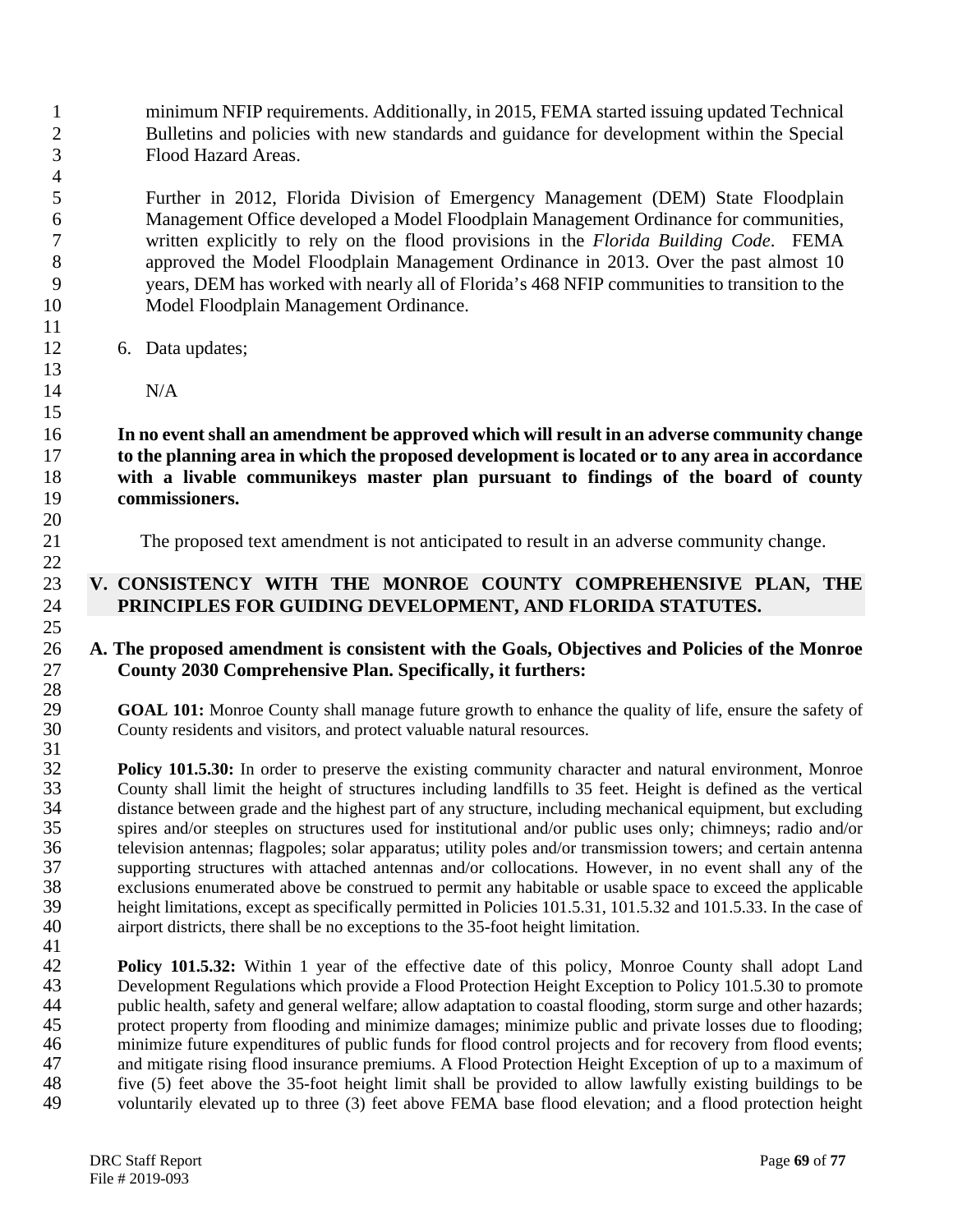1 exception of a maximum of three (3) feet above the 35-foot height limit shall be provided to allow new (new<br>2 construction or substantially improved) buildings to voluntarily elevate up to three (3) feet above FEMA base 2 construction or substantially improved) buildings to voluntarily elevate up to three (3) feet above FEMA base 3 flood elevation. These exceptions are in order to promote flood protection, minimize flood damage, reduce 4 flood insurance premiums and minimize future expenditures of public funds for recovery from flood events.<br>5 In no case shall a Flood Protection Height Exception result in a new building exceeding a maximum height 5 In no case shall a Flood Protection Height Exception result in a new building exceeding a maximum height of  $38$  feet or a lawfully existing building exceeding a maximum height of 40 feet. 6 of 38 feet or a lawfully existing building exceeding a maximum height of 40 feet.

 $\begin{array}{c} 7 \\ 8 \end{array}$ **Policy 101.5.33:** Within 1 year of the effective date of this policy, Monroe County shall adopt Land<br>9 Development Regulations which provide a Flood Protection Height Exception for lawfully established 9 Development Regulations which provide a Flood Protection Height Exception for lawfully established<br>10 existing buildings which exceed the 35-foot height limit, to promote public health, safety and general welfare: 10 existing buildings which exceed the 35-foot height limit, to promote public health, safety and general welfare;<br>11 allow adaptation to coastal flooding, storm surge and other hazards; protect property from flooding and 11 allow adaptation to coastal flooding, storm surge and other hazards; protect property from flooding and<br>12 minimize damages; minimize public and private losses due to flooding; minimize future expenditures of 12 minimize damages; minimize public and private losses due to flooding; minimize future expenditures of public funds for flood control projects and for recovery from flood events; and mitigate rising flood insurance public funds for flood control projects and for recovery from flood events; and mitigate rising flood insurance 14 premiums. A lawfully established existing building may be repaired, improved, redeveloped and/or elevated to meet required FEMA base flood elevation (BFE) provided the building does not exceed a total maximum to meet required FEMA base flood elevation (BFE) provided the building does not exceed a total maximum 16 building height of 40 feet, and the building is limited to the existing lawfully established intensity, floor area, 17 building envelope (floor to floor height), density and type of use. For lawfully established existing buildings<br>18 that are proposed to exceed a total height of 40 feet, a public hearing before the Planning Commission a 18 that are proposed to exceed a total height of 40 feet, a public hearing before the Planning Commission and the<br>19 Board of County Commissioners shall be required to review and specify the maximum approved height prior 19 Board of County Commissioners shall be required to review and specify the maximum approved height prior<br>20 to issuance of any county permit or development approval. The Planning Commission shall provide a 20 to issuance of any county permit or development approval. The Planning Commission shall provide a<br>21 tecommendation to the BOCC on the maximum height of a building. The BOCC shall adopt a resolution 21 recommendation to the BOCC on the maximum height of a building. The BOCC shall adopt a resolution specifying the maximum approved height. specifying the maximum approved height. 23

**Policy 101.9.5:** Existing manufactured homes which are damaged or destroyed so as to require substantial improvement shall be required to meet the most recent HUD standards, and the floodplain management improvement shall be required to meet the most recent HUD standards, and the floodplain management 26 standards set forth by FEMA.

28 **Objective 101.10:** Monroe County shall provide for drainage and stormwater management so as to protect real and personal property and to protect and improve water quality. real and personal property and to protect and improve water quality.

**Policy 101.12.3:** Monroe County shall coordinate the siting of new public facilities with the appropriate local, state and federal agencies to resolve potential regulatory conflicts and ensure compliance with all applicab 32 state and federal agencies to resolve potential regulatory conflicts and ensure compliance with all applicable state and federal regulations. state and federal regulations.

**Objective 101.14:** Monroe County shall maintain land development regulations which direct future growth away from areas within the Coastal High Hazard Area (CHHA). away from areas within the Coastal High Hazard Area (CHHA).

 $\frac{37}{38}$ **GOAL 102:** Monroe County shall direct future growth to lands which are most suitable for development and shall encourage conservation and protection of environmentally sensitive lands (wetlands, beach berm and 39 shall encourage conservation and protection of environmentally sensitive lands (wetlands, beach berm and tropical hardwood hammock). tropical hardwood hammock).  $\frac{41}{42}$ 

**Policy 102.1.1:** The County shall protect submerged lands and wetlands. The open space requirement shall be one hundred (100) percent of the following types of wetlands: 43 be one hundred (100) percent of the following types of wetlands:<br>44 1. submerged lands

- 44 1. submerged lands<br>45 2. mangroves
	- 2. mangroves
- 46 3. salt ponds

 $\frac{27}{28}$ 

30

34<br>35

- 47 4. fresh water wetlands
- 48 5. fresh water ponds
	-
- 49 6. undisturbed salt marsh and buttonwood wetlands<br>50 Allocated density (dwelling units per acre) shall be assign 50 Allocated density (dwelling units per acre) shall be assigned to freshwater wetlands and undisturbed salt marsh<br>51 and buttonwood wetlands only for use as transferable development rights (TDRs) away from these habitats.
- 51 and buttonwood wetlands only for use as transferable development rights (TDRs) away from these habitats.<br>52 Submerged lands, salt ponds, freshwater ponds, and mangroves shall not be assigned any density or intensity.
- Submerged lands, salt ponds, freshwater ponds, and mangroves shall not be assigned any density or intensity.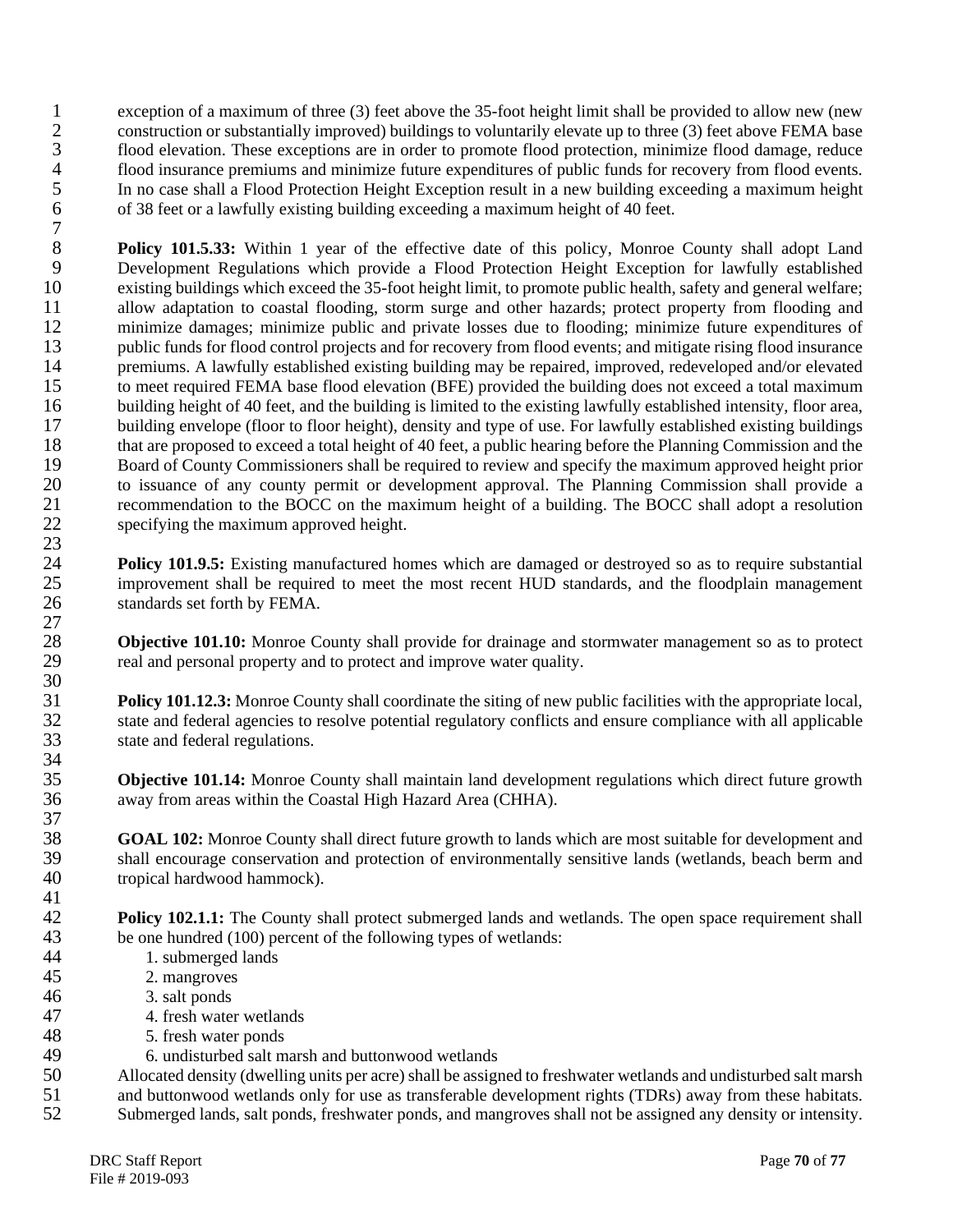**Objective 102.3:** Monroe County shall maintain land development regulations which will direct new 3 development to areas having appropriate topography and soil conditions and to where site disturbance and 4 man's activities will have fewer adverse effects on natural vegetation, terrestrial wildlife, natural landforms and marine resources. and marine resources.

**7 Objective 102.7:** Monroe County shall take actions to discourage new private development in areas designated as units of the Coastal Barrier Resources System (CBRS). designated as units of the Coastal Barrier Resources System (CBRS).

 $\frac{9}{10}$ 10 **Objective 105.1:** Monroe County shall continue to implement smart growth initiatives in conjunction with its<br>11 Livable CommuniKeys and Land Acquisition Programs which promote innovative and flexible development 11 Livable CommuniKeys and Land Acquisition Programs which promote innovative and flexible development<br>12 more serve the natural environment, maintain and enhance the community character and quality of 12 processes to preserve the natural environment, maintain and enhance the community character and quality of life, redevelop blighted commercial and residential areas, remove barriers to design concepts, reduce sprawl. life, redevelop blighted commercial and residential areas, remove barriers to design concepts, reduce sprawl, 14 and direct future growth to appropriate infill areas. 15

16 **GOAL 202:** The environmental quality of Monroe County's estuaries, nearshore waters (canals, harbors, bays, 17 lakes and tidal streams,) and associated marine resources shall be maintained and, where possible, improved or restored. or restored.

 $\frac{19}{20}$ 20 **Policy 202.4.1:** Monroe County shall support state and federal policies and regulations concerning the permitting of dredge and fill activity, except in those instances where more stringent regulations adopted by 21 permitting of dredge and fill activity, except in those instances where more stringent regulations adopted by<br>22 Monroe County shall be maintained. Monroe County shall be maintained. 23

24 **GOAL 203:** The health and integrity of living marine resources and marine habitat, including mangroves, seagrasses, coral reefs, other hard bottom communities and fisheries, shall be protected and, where possible. seagrasses, coral reefs, other hard bottom communities and fisheries, shall be protected and, where possible, 26 restored and enhanced.

28 **Objective 203.1:** Monroe County shall protect its mangrove wetlands by continuing to implement regulations which will further reduce disturbances to mangroves and which will mitigate the direct and indirect impacts 29 which will further reduce disturbances to mangroves and which will mitigate the direct and indirect impacts of development upon mangroves. of development upon mangroves.

32 **GOAL 204:** The health and integrity of Monroe County's marine and freshwater wetlands shall be protected 33 and, where possible, restored and enhanced.

**Policy 204.2.2:** To protect submerged lands and wetlands, the open space requirement shall be 100 percent of the following types of wetlands: the following types of wetlands:

- 37 1. submerged lands;
- 38 2. mangroves;<br>39 3. salt ponds:

 $\frac{1}{2}$ 

 $\frac{6}{7}$ 

 $\frac{27}{28}$ 

 $\frac{31}{32}$ 

34<br>35

48<br>49

- 3. salt ponds;
- 40 4. fresh water wetlands;<br>41 5. fresh water ponds; and
- 41 5. fresh water ponds; and<br>42 6. undisturbed salt marsh
	-

42 6. undisturbed salt marsh and buttonwood wetlands.<br>43 Allocated density (dwelling units per acre) shall be assign 43 Allocated density (dwelling units per acre) shall be assigned to freshwater wetlands and undisturbed salt marsh<br>44 and buttonwood wetland only for use as transferable development rights away from these habitats. Submerg 44 and buttonwood wetland only for use as transferable development rights away from these habitats. Submerged<br>45 ands, salt ponds, freshwater ponds and mangroves shall not be assigned any density or intensity. Within one lands, salt ponds, freshwater ponds and mangroves shall not be assigned any density or intensity. Within one 46 (1) year after the adoption of the 2030 Comprehensive Plan, the County shall revise the LDC to include a 47 prohibition of development in salt ponds.

49 **GOAL 205:** The health and integrity of Monroe County's native upland vegetation shall be protected and, where possible, enhanced. where possible, enhanced.

 $\frac{51}{52}$ 52 **GOAL 206:** Monroe County shall protect and conserve existing wildlife and wildlife habitats.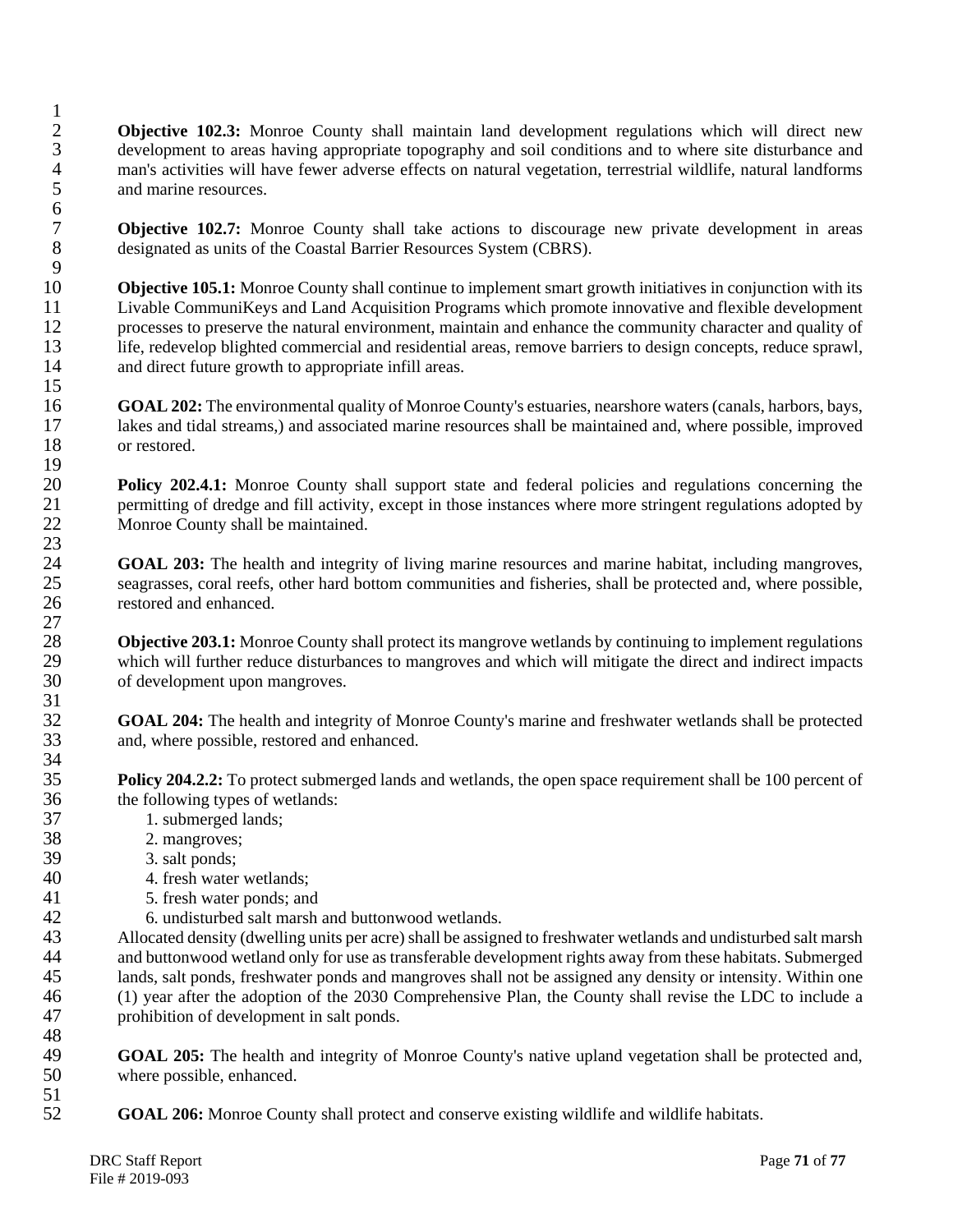$\frac{1}{2}$ 2 **Policy 206.1.4:** Monroe County shall implement a "Permit Referral Process" for review of all development 3 that occurs within areas designated as "Species Focus Areas (SFAs)" or "Species Buffer Areas (SBAs)". The 4 SFAs or SBAs are areas identified by the U.S. Fish and Wildlife Service (USFWS) which contain potentially<br>5 suitable habitat for nine federally protected species including: Eastern Indigo Snake, Key Deer, Key Largo 5 suitable habitat for nine federally protected species including: Eastern Indigo Snake, Key Deer, Key Largo<br>6 Cotton Mouse, Key Largo Woodrat, Key Tree-Cactus, Lower Keys Marsh Rabbit, Schaus Swallowtail 6 Cotton Mouse, Key Largo Woodrat, Key Tree-Cactus, Lower Keys Marsh Rabbit, Schaus Swallowtail Butterfly, Silver Rice Rat, and Stock Island Tree Snail.

8 9 Monroe County shall work cooperatively with USFWS and the Federal Emergency Management Agency<br>10 (FEMA) to review permit applications for compliance with the Federal Endangered Species Act through the 10 (FEMA) to review permit applications for compliance with the Federal Endangered Species Act through the 11 "Permit Referral Process" within the floodplain regulations. The purpose of the "Permit Referral Process" is <sup>11</sup> "Permit Referral Process" within the floodplain regulations. The purpose of the "Permit Referral Process" is<br><sup>12</sup> to implement regulations that will assure, consistent with the 10th Amendment to the U.S. Constitution, 12 to implement regulations that will assure, consistent with the 10th Amendment to the U.S. Constitution, state<br>13 and county regulations, proper record retention, coordination, and notification of FEMA and USFWS and county regulations, proper record retention, coordination, and notification of FEMA and USFWS 14 regarding permit applications filed with or issued by Monroe County. 15

16 **Policy 206.1.5:** Monroe County shall work cooperatively with USFWS in requiring any development permit 17 application within Critical Habitat or designated potentially suitable habitat for federally listed threatened and<br>18 endangered species that are not included in the USFWS April 30, 2010 Biological Opinion, and/or are n 18 endangered species that are not included in the USFWS April 30, 2010 Biological Opinion, and/or are not 19 included in the species addressed under the "Permit Referral Process" in Policy 206.1.4 above, to consult<br>20 directly with USFWS and provide authorization from USFWS to Monroe County before commencement of 20 directly with USFWS and provide authorization from USFWS to Monroe County before commencement of development. development.

 $\frac{22}{23}$ 23 **Objective 206.2:** Monroe County shall provide guidance to private landowners to reduce disturbances to 24 wildlife species designated by the FWS as threatened or endangered.  $\frac{25}{26}$ 

26 **GOAL 208:** Monroe County shall discourage private land uses on its mainland, offshore islands and undeveloped coastal barriers, and shall protect existing conservation lands from adverse impacts associated 27 undeveloped coastal barriers, and shall protect existing conservation lands from adverse impacts associated with private land uses on adioining lands. with private land uses on adjoining lands.

30 **GOAL 210:** The health and integrity of Monroe County's beach/berm resources shall be protected and, when 31 possible, restored and enhanced.

- 32<br>33 **Objective 212.5:** Monroe County shall maintain land development regulations pertaining to shoreline 34 stabilization.
- $\frac{35}{36}$ 36 **GOAL 216:** Monroe County shall maintain a program of hazard mitigation and post-disaster redevelopment 37 to increase public safety and reduce damages and public expenditures.
- 38<br>39 **39 Objective 216.1:** Monroe County shall maintain a program of hazard mitigation in the Coastal High Hazard Area (CHHA) which reduces floodplain alteration and damage or loss due to natural disasters. Area (CHHA) which reduces floodplain alteration and damage or loss due to natural disasters.
- $\frac{41}{42}$ **Policy 216.1.4:** Monroe County shall continue its policy of reviewing the current Building Code and, as appropriate, adopting structural standards and site alteration restrictions that meet or exceed the minimum 43 appropriate, adopting structural standards and site alteration restrictions that meet or exceed the minimum<br>44 FEMA requirements. The Building Code shall be reviewed and revised at least every five years. The 44 FEMA requirements. The Building Code shall be reviewed and revised at least every five years. The recommendations of the applicable interagency hazard mitigation report shall be considered in revisions to recommendations of the applicable interagency hazard mitigation report shall be considered in revisions to 46 the Code.
- 48 **Policy 216.1.5:** Monroe County shall continue to participate in the National Flood Insurance Program(NFIP) 49 Community Rating System (CRS) to the maximum extent possible and shall seek to improve its current CRS<br>50 Class rating. Class rating.
- 51

47

29<br>30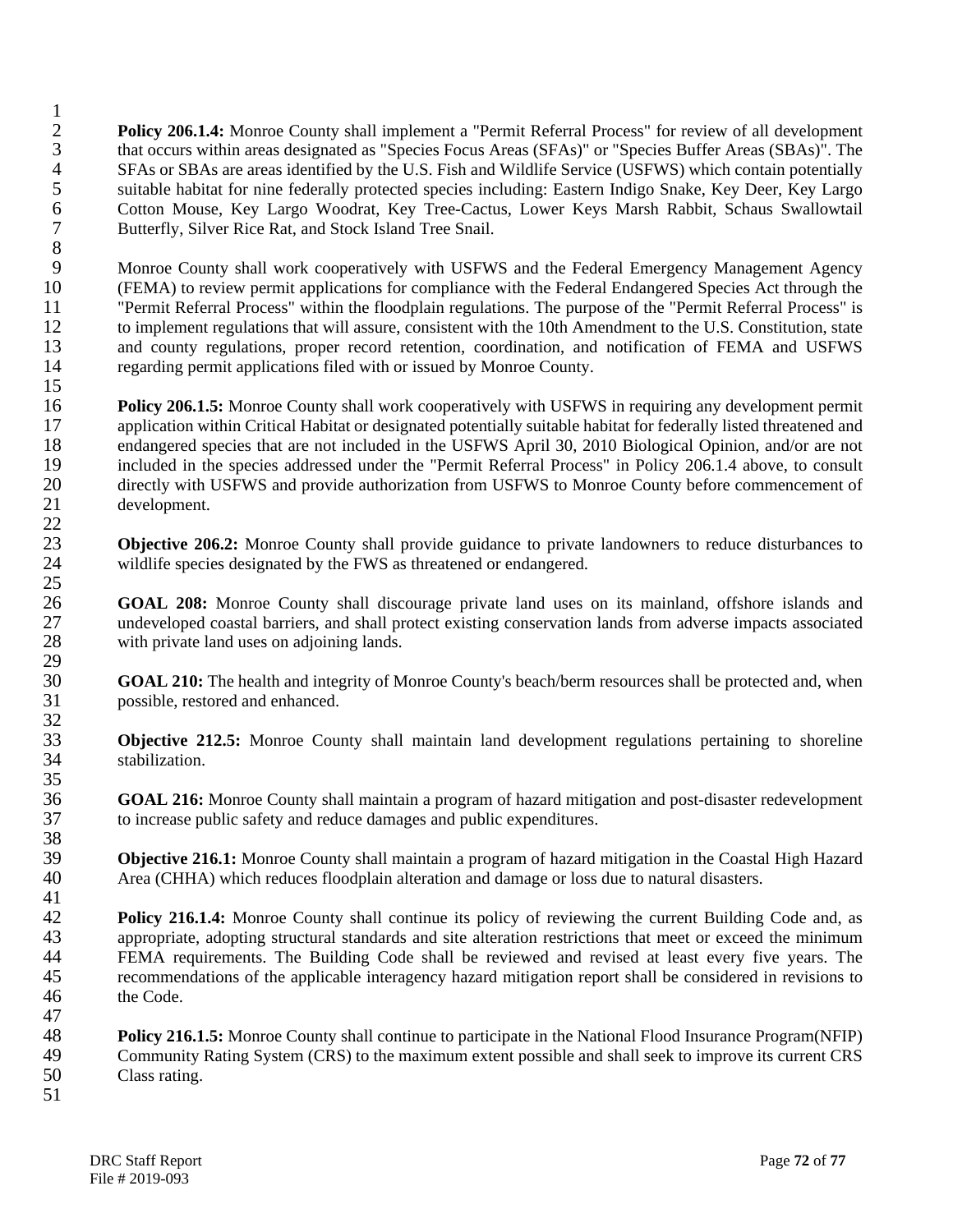**Policy 216.1.6:** Monroe County shall continue to enforce federal, state and local setback and elevation requirements to promote the protection and safety of life and property. Revisions to the existing setback requirements to promote the protection and safety of life and property. Revisions to the existing setback requirements contained in the land development regulations shall be considered as a means of reducing property damage caused by storms.

**Policy 216.1.7:** Monroe County shall consider floodplain management and CHHA issues in making public acquisition decisions. acquisition decisions.

**Policy 216.1.8:** Monroe County shall require that, to the greatest extent practicable, development activity, 10 such as land clearing, grading and filling will not disturb natural drainage patterns.

12 **Policy 216.2.2:** Monroe County shall maintain a Post-Disaster Redevelopment Plan which specifies procedures for implementing programs for immediate repair, replacement, and cleanup, and long-term 13 procedures for implementing programs for immediate repair, replacement, and cleanup, and long-term<br>14 rebuilding and redevelopment. The plan shall also include procedures for the identification of damaged 14 rebuilding and redevelopment. The plan shall also include procedures for the identification of damaged<br>15 infrastructure and consideration of alternatives to its repair or replacement in the CHHA. infrastructure and consideration of alternatives to its repair or replacement in the CHHA.

17 **Policy 216.2.3:** The Post-Disaster Redevelopment Plan shall identify areas particularly susceptible to damage within the CHHA such as the FEMA designated V-zones and repetitive loss areas as defined by FEMA and 18 within the CHHA such as the FEMA designated V-zones and repetitive loss areas as defined by FEMA and shall specify procedures for relocating or replacing public infrastructure away from them, where feasible. shall specify procedures for relocating or replacing public infrastructure away from them, where feasible.

**Policy 216.2.4:** Monroe County shall update the Post-Disaster Redevelopment Plan and coordinate with<br> **EXECUTE:** Emergency Management to include in the Local Mitigation Strategy considerations for repetitive loss and 22 Emergency Management to include in the Local Mitigation Strategy considerations for repetitive loss and severe repetitive loss structures and limits to redevelopment in areas within the CHHA particularly susceptible 23 severe repetitive loss structures and limits to redevelopment in areas within the CHHA particularly susceptible 24 to repeated damage.

26 **Objective 216.3:** Monroe County shall maintain land development regulations which directs future growth 27 away from the Coastal High Hazard Area (CHHA).

29 **Objective 601.3:** Monroe County shall continue implementation efforts to eliminate substandard housing and to preserve, conserve and enhance the existing housing stock, including historic structures and sites. to preserve, conserve and enhance the existing housing stock, including historic structures and sites.

**Policy 601.3.1:** Monroe County shall coordinate with other County agencies to monitor housing conditions. 33 Standards for evaluation of the structural condition of the housing stock are summarized below:

- 34 Sound: Most housing units in this category are in good condition and have no visible defects. However,<br>35 some structures with slight defects are also included. 35 some structures with slight defects are also included.<br>36 Deteriorating: A housing unit in this category needs r
- Deteriorating: A housing unit in this category needs more repair than would be provided in the course of 37 regular maintenance, such as repainting. A housing unit is classified as deteriorating when its deficiencies 38 indicate a lack of proper upkeep.<br>39 Dilapidated (Substandard): A hours
- Dilapidated (Substandard): A housing unit in this category indicates that the unit can no longer provide 40 safe and adequate shelter or is of inadequate original construction including being constructed below the minimum required elevation by FEMA or the County's Floodplain Regulations. minimum required elevation by FEMA or the County's Floodplain Regulations.
- $\frac{42}{43}$ **Policy 601.3.2:** The County Code Compliance Office and Building Department will enforce building code regulations and County ordinances governing the structural condition of the housing stock, to ensure the 44 regulations and County ordinances governing the structural condition of the housing stock, to ensure the provision of safe, decent and sanitary housing and stabilization of residential neighborhoods. provision of safe, decent and sanitary housing and stabilization of residential neighborhoods. 46

47 **GOAL 1501:** Monroe County shall coordinate with the municipalities of Key West, Key Colony Beach, 18 Islamorada, Layton and Marathon; regional, State, and federal government agencies, nongovernmental<br>19 organizations and private organizations to exchange data and develop coordinated strategies to address energy 49 organizations and private organizations to exchange data and develop coordinated strategies to address energy<br>50 conservation and impacts from climate change. 50 conservation and impacts from climate change.

51

 $\frac{5}{6}$ 

8

 $\frac{11}{12}$ 

16

 $\frac{20}{21}$ 

25

28

 $\frac{31}{32}$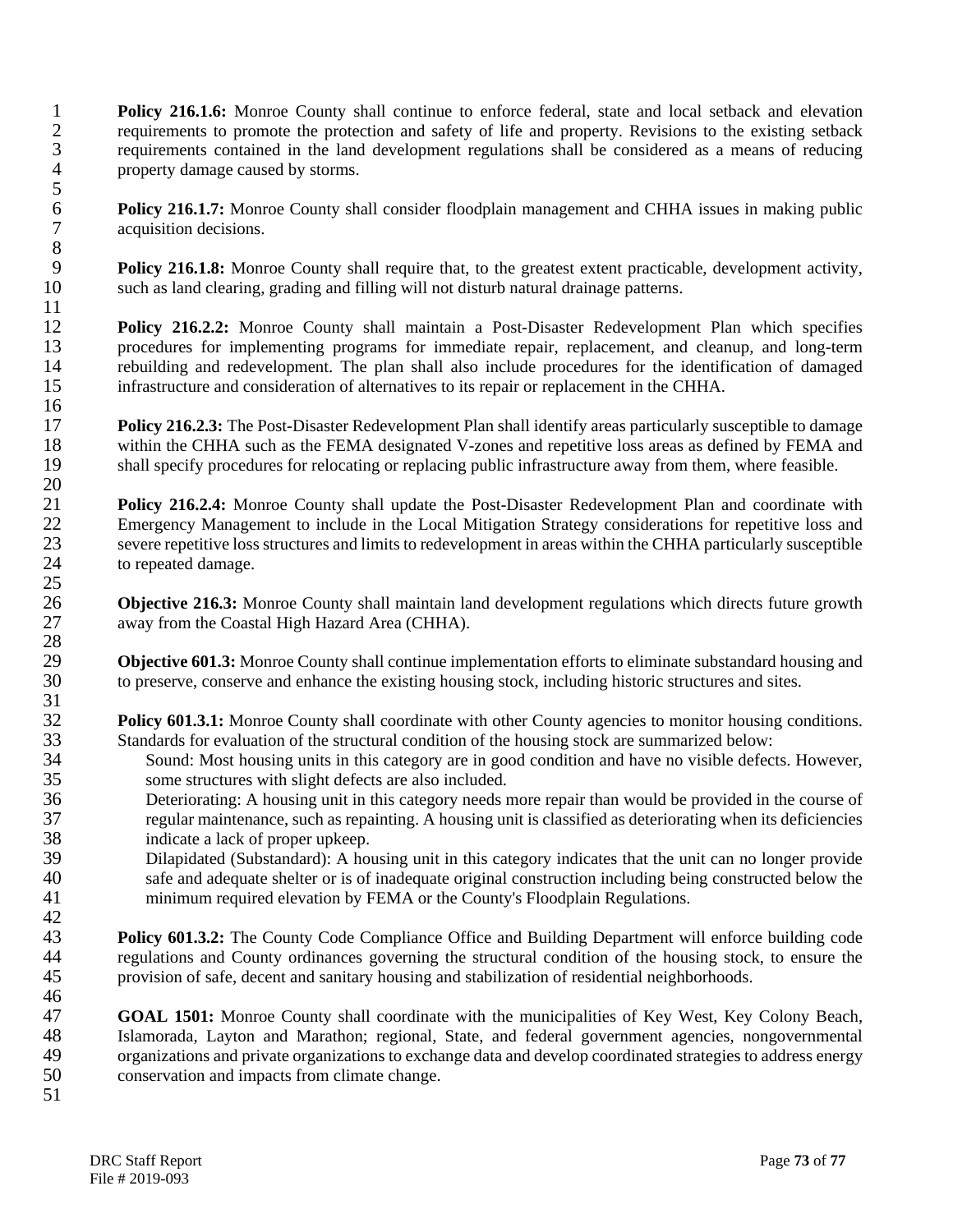**1 Objective 1501.1:** Monroe County shall coordinate and collaborate with municipalities and other public and private entities to address energy conservation strategies and unique climate change impacts, including 2 private entities to address energy conservation strategies and unique climate change impacts, including 3 adaptation and mitigation strategies.

 $rac{4}{5}$ **Folicy 1501.1.4:** Monroe County shall seek the support of agencies, such as the National Oceanic and<br>6 Atmospheric Administration (NOAA), U.S. Geological Survey (USGS), Federal Emergency Management 6 Atmospheric Administration (NOAA), U.S. Geological Survey (USGS), Federal Emergency Management<br>7 Agency (FEMA), the U.S. Department of Interior, the U.S. Army Corps of Engineers (ACOE), as well as 7 Agency (FEMA), the U.S. Department of Interior, the U.S. Army Corps of Engineers (ACOE), as well as universities and not-for-profit organizations to coordinate support for updating, exchanging and analyzing 8 universities and not-for-profit organizations to coordinate support for updating, exchanging and analyzing<br>9 data regarding potential changes in climate change vulnerability. data regarding potential changes in climate change vulnerability.

 $\begin{array}{c} 10 \\ 11 \end{array}$ 11 **Objective 1502.1:** In conjunction with future updates to the 2030 Comprehensive Plan and land development regulations, the County shall update the data and assumptions related to climate change impacts to 12 regulations, the County shall update the data and assumptions related to climate change impacts to infrastructure based on the latest scientific predictions and observed (monitored) impacts. Monroe County infrastructure based on the latest scientific predictions and observed(monitored) impacts. Monroe County 14 shall also consider climate change impacts such as increased temperatures, sea level rise, potentially shifting<br>15 habitat and ecosystem types and the need to withstand increased storm surge in evaluating public infrast habitat and ecosystem types and the need to withstand increased storm surge in evaluating public infrastructure 16 decisions.

 $\frac{17}{18}$ 18 **Policy 1503.1.4:** Monroe County shall review the most updated FEMA maps within one (1) year of their release and evaluate floor elevation requirements, as necessary, for all new construction in vulnerable areas. 19 release and evaluate floor elevation requirements, as necessary, for all new construction in vulnerable areas.  $\frac{20}{21}$ 

**Policy 1503.4.1:** Within five (5) years after the adoption of the 2030 Comprehensive Plan, Monroe County shall review its post-disaster redevelopment plan and land development regulations to include, as appropriate. 22 shall review its post-disaster redevelopment plan and land development regulations to include, as appropriate,<br>23 consideration of climate change impacts, repetitive loss structures and shoreline stabilization needs. 23 consideration of climate change impacts, repetitive loss structures and shoreline stabilization needs.

 $\frac{24}{25}$ **Objective 1504.1:** Within five (5) years after the adoption of the 2030 Comprehensive Plan, the County shall 26 revise its land acquisition and preservation policies to consider the climate change-related values of natural areas for sequestering carbon and providing climate adaptation and mitigation benefits such as the resource' 27 areas for sequestering carbon and providing climate adaptation and mitigation benefits such as the resource's<br>28 strategic capacity to absorb floodwaters and address coastal ecosystem migration. strategic capacity to absorb floodwaters and address coastal ecosystem migration. 29

## 30 **B. The amendment is consistent with the Principles for Guiding Development for the Florida Keys Area,**  31 **Section 380.0552(7), Florida Statutes.**

33 For the purposes of reviewing consistency of the adopted plan or any amendments to that plan with the principles for *s*uiding development and any amendments to the principles the principles shall be construed principles for guiding development and any amendments to the principles, the principles shall be construed 35 as a whole and no specific provision shall be construed or applied in isolation from the other provisions.

- 37 (a) Strengthening local government capabilities for managing land use and development so that local 38 government is able to achieve these objectives without continuing the area of critical state concern 39 designation.<br>40 (b) Protecting sl
- 40 (b) Protecting shoreline and benthic resources, including mangroves, coral reef formations, seagrass beds, wetlands. fish and wildlife, and their habitat. wetlands, fish and wildlife, and their habitat.
- 42 (c) Protecting upland resources, tropical biological communities, freshwater wetlands, native tropical vegetation (for example, hardwood hammocks and pinelands), dune ridges and beaches, wildlife, and 43 vegetation (for example, hardwood hammocks and pinelands), dune ridges and beaches, wildlife, and 44 their habitat.
- 45 (d) Ensuring the maximum well-being of the Florida Keys and its citizens through sound economic 46 development.<br>47 (e) Limiting the a
- 47 (e) Limiting the adverse impacts of development on the quality of water throughout the Florida Keys.<br>48 (f) Enhancing natural scenic resources, promoting the aesthetic benefits of the natural environment
- 48 (f) Enhancing natural scenic resources, promoting the aesthetic benefits of the natural environment, and ensuring that development is compatible with the unique historic character of the Florida Keys. 49 ensuring that development is compatible with the unique historic character of the Florida Keys.<br>50 (g) Protecting the historical heritage of the Florida Keys.
- 50 (g) Protecting the historical heritage of the Florida Keys.<br>51 (h) Protecting the value, efficiency, cost-effectiveness, a
- 51 (h) Protecting the value, efficiency, cost-effectiveness, and amortized life of existing and proposed major 52 public investments, including:

32<br>33

36<br>37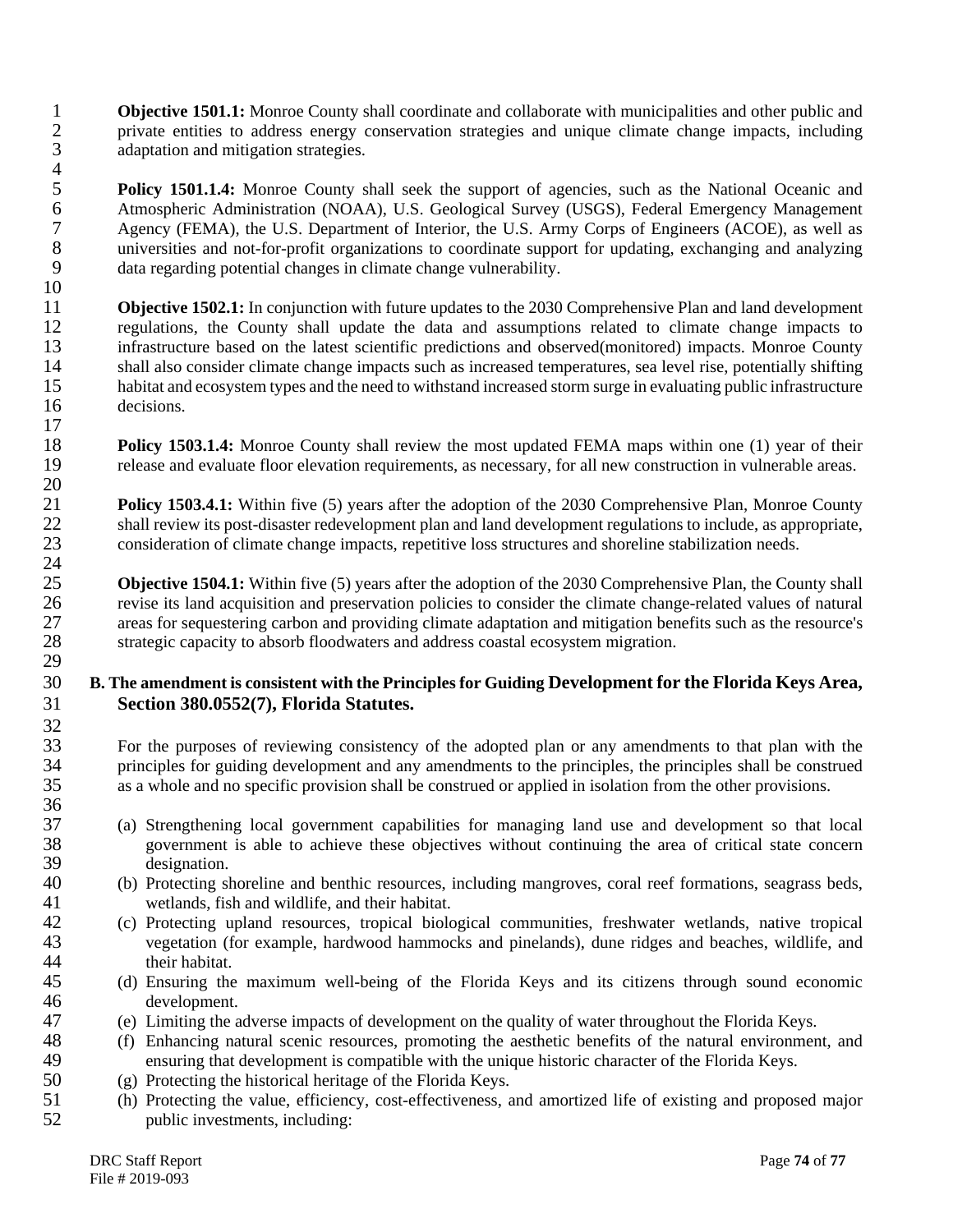| $\mathbf{1}$   |                                                                                                                                                                                                                       |
|----------------|-----------------------------------------------------------------------------------------------------------------------------------------------------------------------------------------------------------------------|
| $\overline{c}$ | The Florida Keys Aqueduct and water supply facilities;<br>1.                                                                                                                                                          |
| $\frac{3}{4}$  | Sewage collection, treatment, and disposal facilities;<br>2.                                                                                                                                                          |
|                | Solid waste treatment, collection, and disposal facilities;<br>3.                                                                                                                                                     |
| 5              | Key West Naval Air Station and other military facilities;<br>4.                                                                                                                                                       |
| 6              | Transportation facilities;<br>5.                                                                                                                                                                                      |
| $\overline{7}$ | Federal parks, wildlife refuges, and marine sanctuaries;<br>6.                                                                                                                                                        |
| 8              | State parks, recreation facilities, aquatic preserves, and other publicly owned properties;<br>7.                                                                                                                     |
| 9              | City electric service and the Florida Keys Electric Co-op; and<br>8.                                                                                                                                                  |
| 10             | 9. Other utilities, as appropriate.                                                                                                                                                                                   |
| 11             |                                                                                                                                                                                                                       |
| 12             | (i) Protecting and improving water quality by providing for the construction, operation, maintenance, and                                                                                                             |
| 13             | replacement of stormwater management facilities; central sewage collection; treatment and disposal                                                                                                                    |
| 14             | facilities; and the installation and proper operation and maintenance of onsite sewage treatment and                                                                                                                  |
| 15             | disposal systems.                                                                                                                                                                                                     |
| 16             | (j) Ensuring the improvement of nearshore water quality by requiring the construction and operation of                                                                                                                |
| 17             | wastewater management facilities that meet the requirements of ss. 381.0065(4)(1) and 403.086(10), as                                                                                                                 |
| 18<br>19       | applicable, and by directing growth to areas served by central wastewater treatment facilities through                                                                                                                |
| 20             | permit allocation systems.<br>(k) Limiting the adverse impacts of public investments on the environmental resources of the Florida Keys.                                                                              |
| 21             | (1) Making available adequate affordable housing for all sectors of the population of the Florida Keys.                                                                                                               |
| 22             | (m) Providing adequate alternatives for the protection of public safety and welfare in the event of a natural or                                                                                                      |
| 23             | manmade disaster and for a postdisaster reconstruction plan.                                                                                                                                                          |
| 24             | (n) Protecting the public health, safety, and welfare of the citizens of the Florida Keys and maintaining the                                                                                                         |
| 25             | Florida Keys as a unique Florida resource.                                                                                                                                                                            |
| 26             |                                                                                                                                                                                                                       |
| 27             | Pursuant to Section 380.0552(7) Florida Statutes, the proposed amendment is not inconsistent with the                                                                                                                 |
| 28             | Principles for Guiding Development as a whole and is not inconsistent with any Principle.                                                                                                                             |
| 29             |                                                                                                                                                                                                                       |
| 30             | C. The proposed amendment is consistent with the Part II of Chapter 163, Florida Statute (F.S.).                                                                                                                      |
| 31             | Specifically, the amendment furthers:                                                                                                                                                                                 |
| 32             |                                                                                                                                                                                                                       |
| 33             | 163.3161(4), F.S. – It is the intent of this act that local governments have the ability to preserve and enhance                                                                                                      |
| 34             |                                                                                                                                                                                                                       |
| 35             |                                                                                                                                                                                                                       |
|                | present advantages; encourage the most appropriate use of land, water, and resources, consistent with the                                                                                                             |
|                | public interest; overcome present handicaps; and deal effectively with future problems that may result                                                                                                                |
| 36             | from the use and development of land within their jurisdictions. Through the process of comprehensive                                                                                                                 |
| 37             | planning, it is intended that units of local government can preserve, promote, protect, and improve the                                                                                                               |
| 38<br>39       | public health, safety, comfort, good order, appearance, convenience, law enforcement and fire prevention,                                                                                                             |
|                | and general welfare; facilitate the adequate and efficient provision of transportation, water, sewerage,                                                                                                              |
| 40             | schools, parks, recreational facilities, housing, and other requirements and services; and conserve,<br>develop, utilize, and protect natural resources within their jurisdictions.                                   |
| 41<br>42       |                                                                                                                                                                                                                       |
| 43             | 163.3161(6), F.S. – It is the intent of this act that adopted comprehensive plans shall have the legal status set                                                                                                     |
| 44             | out in this act and that no public or private development shall be permitted except in conformity with                                                                                                                |
| 45             | comprehensive plans, or elements or portions thereof, prepared and adopted in conformity with this act.                                                                                                               |
| 46             |                                                                                                                                                                                                                       |
| 47             | $163.3164(14)$ , F.S. – "Development" has the same meaning as in s. 380.04.                                                                                                                                           |
| 48             |                                                                                                                                                                                                                       |
| 49             | 163.3177(1), F.S. – The comprehensive plan shall provide the principles, guidelines, standards, and strategies                                                                                                        |
| 50             | for the orderly and balanced future economic, social, physical, environmental, and fiscal development of                                                                                                              |
| 51<br>52       | the area that reflects community commitments to implement the plan and its elements. These principles<br>and strategies shall guide future decisions in a consistent manner and shall contain programs and activities |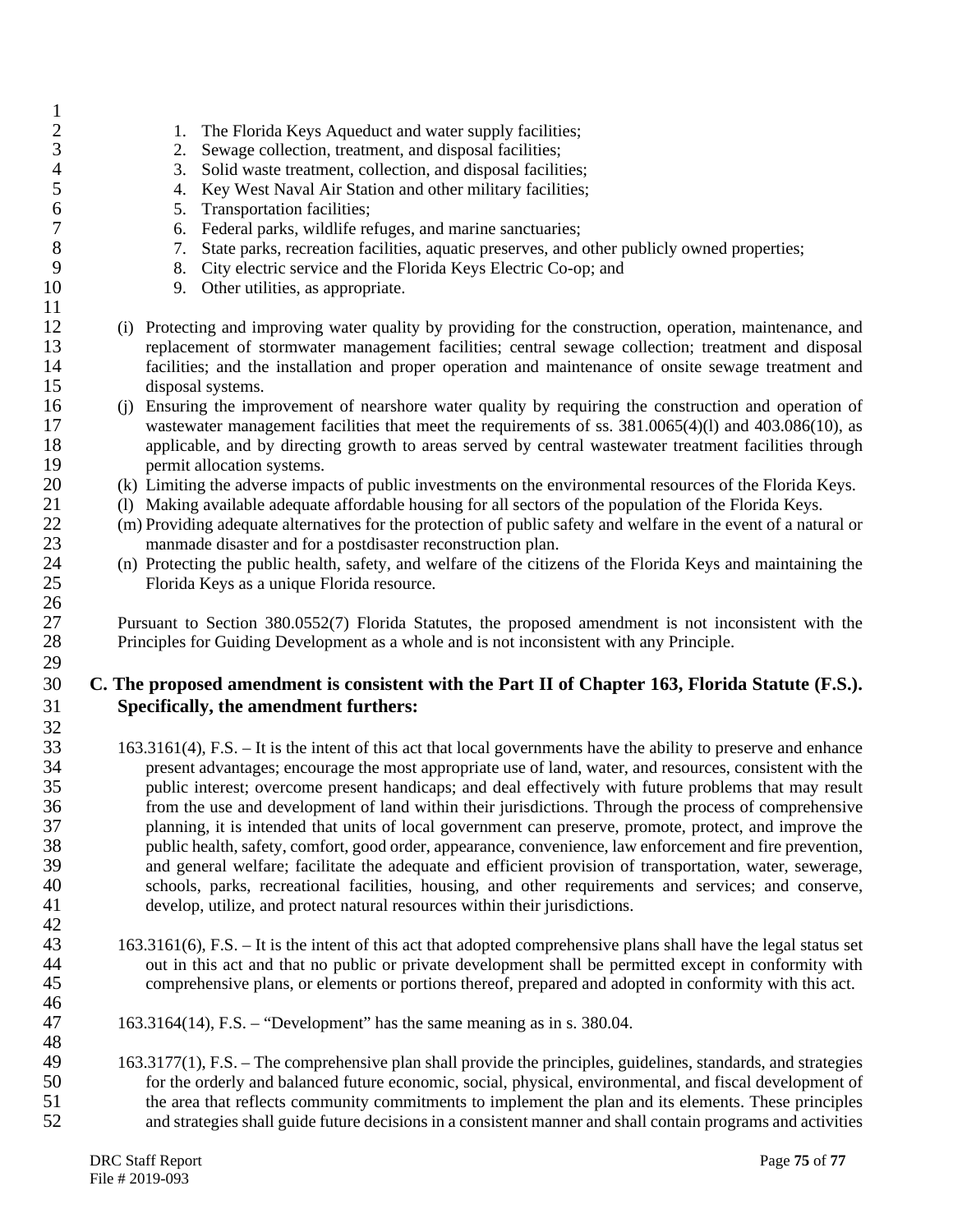1 to ensure comprehensive plans are implemented. The sections of the comprehensive plan containing the principles and strategies, generally provided as goals, objectives, and policies, shall describe how the local 2 principles and strategies, generally provided as goals, objectives, and policies, shall describe how the local 3 government's programs, activities, and land development regulations will be initiated, modified, or 4 continued to implement the comprehensive plan in a consistent manner. It is not the intent of this part to<br>5 require the inclusion of implementing regulations in the comprehensive plan but rather to require 5 require the inclusion of implementing regulations in the comprehensive plan but rather to require<br>6 identification of those programs, activities, and land development regulations that will be part of the 6 identification of those programs, activities, and land development regulations that will be part of the strategy for implementing the comprehensive plan and the principles that describe how the programs. 7 strategy for implementing the comprehensive plan and the principles that describe how the programs,<br>8 activities, and land development regulations will be carried out. The plan shall establish meaningful and 8 activities, and land development regulations will be carried out. The plan shall establish meaningful and predictable standards for the use and development of land and provide meaningful guidelines for the 9 predictable standards for the use and development of land and provide meaningful guidelines for the 10 content of more detailed land development and use regulations.

- $\frac{11}{12}$ 12 163.3177(6)(d), F.S. –A conservation element for the conservation, use, and protection of natural resources<br>13 in the area, include ng air, water, water recharge areas, wetlands, waterwells, estuarine marshes, soils, in the area, include ng air, water, water recharge areas, wetlands, waterwells, estuarine marshes, soils, 14 beaches, shores, flood plains, rivers, bays, lakes, harbors, forests, fisheries and wildlife, marine habitat,<br>15 minerals, and other natural and environmental resources, including factors that affect energy conservation 15 minerals, and other natural and environmental resources, including factors that affect energy conservation. 16
- 17 163.3178(2)(a), F.S. A land use and inventory map of existing coastal uses, wildlife habitat, wetland and other vegetative communities, undeveloped areas, areas subject to coastal flooding, public access routes other vegetative communities, undeveloped areas, areas subject to coastal flooding, public access routes 19 to beach and shore resources, historic preservation areas, and other areas of special concern to local government. 20 government.
- $163.3178(2)(f)$ , F.S. A redevelopment component that outlines the principles that must be used to eliminate 23 inappropriate and unsafe development in the coastal areas when opportunities arise. The component must: 24 1. Include development and redevelopment principles, strategies, and engineering solutions that reduce<br>25 the flood risk in coastal areas which results from high-tide events, storm surge, flash floods, stormwater 25 the flood risk in coastal areas which results from high-tide events, storm surge, flash floods, stormwater 26 runoff, and the related impacts of sea-level rise.

27 2. Encourage the use of best practices development and redevelopment principles, strategies, and engineering solutions that will result in the removal of coastal real property from flood zone designations 28 engineering solutions that will result in the removal of coastal real property from flood zone designations<br>29 established by the Federal Emergency Management Agency. 29 established by the Federal Emergency Management Agency.<br>30 3. Identify site development techniques and best practices the

- 3. Identify site development techniques and best practices that may reduce losses due to flooding and 31 claims made under flood insurance policies issued in this state.<br>32 4. Be consistent with or more stringent than, the flood-resistan
- 32 4. Be consistent with, or more stringent than, the flood-resistant construction requirements in the Florida 33 Building Code and applicable flood plain management regulations set forth in 44 C.F.R. part 60.

34 5. Require that any construction activities seaward of the coastal construction control lines established<br>35 sexual construction control lines established<br>35 sexual construction control lines established 35 pursuant to s. 161.053 be consistent with chapter 161.<br>36 6. Encourage local governments to participate in the

36 6. Encourage local governments to participate in the National Flood Insurance Program Community 37 Rating System administered by the Federal Emergency Management Agency to achieve flood insurance 38 premium discounts for their residents.

- 39 40 163.3194(1)(a), F.S. – After a comprehensive plan, or element or portion thereof, has been adopted in conformity with this act, all development undertaken by, and all actions taken in regard to development 41 conformity with this act, all development undertaken by, and all actions taken in regard to development<br>42 conforming orders by, governmental agencies in regard to land covered by such plan or element shall be consisten 42 orders by, governmental agencies in regard to land covered by such plan or element shall be consistent with such plan or element as adopted. with such plan or element as adopted.
- 44<br>45 45 163.3201, F.S. – Relationship of comprehensive plan to exercise of land development regulatory authority.— 46 It is the intent of this act that adopted comprehensive plans or elements thereof shall be implemented, in 47 part, by the adoption and enforcement of appropriate local regulations on the development of lands and 48 waters within an area. It is the intent of this act that the adoption and enforcement by a governing body of 49 regulations for the development of land or the adoption and enforcement by a governing body of a land<br>50 development code for an area shall be based on, be related to, and be a means of implementation for an 50 development code for an area shall be based on, be related to, and be a means of implementation for an adopted comprehensive plan as required by this act. adopted comprehensive plan as required by this act.
- 52

 $\frac{21}{22}$